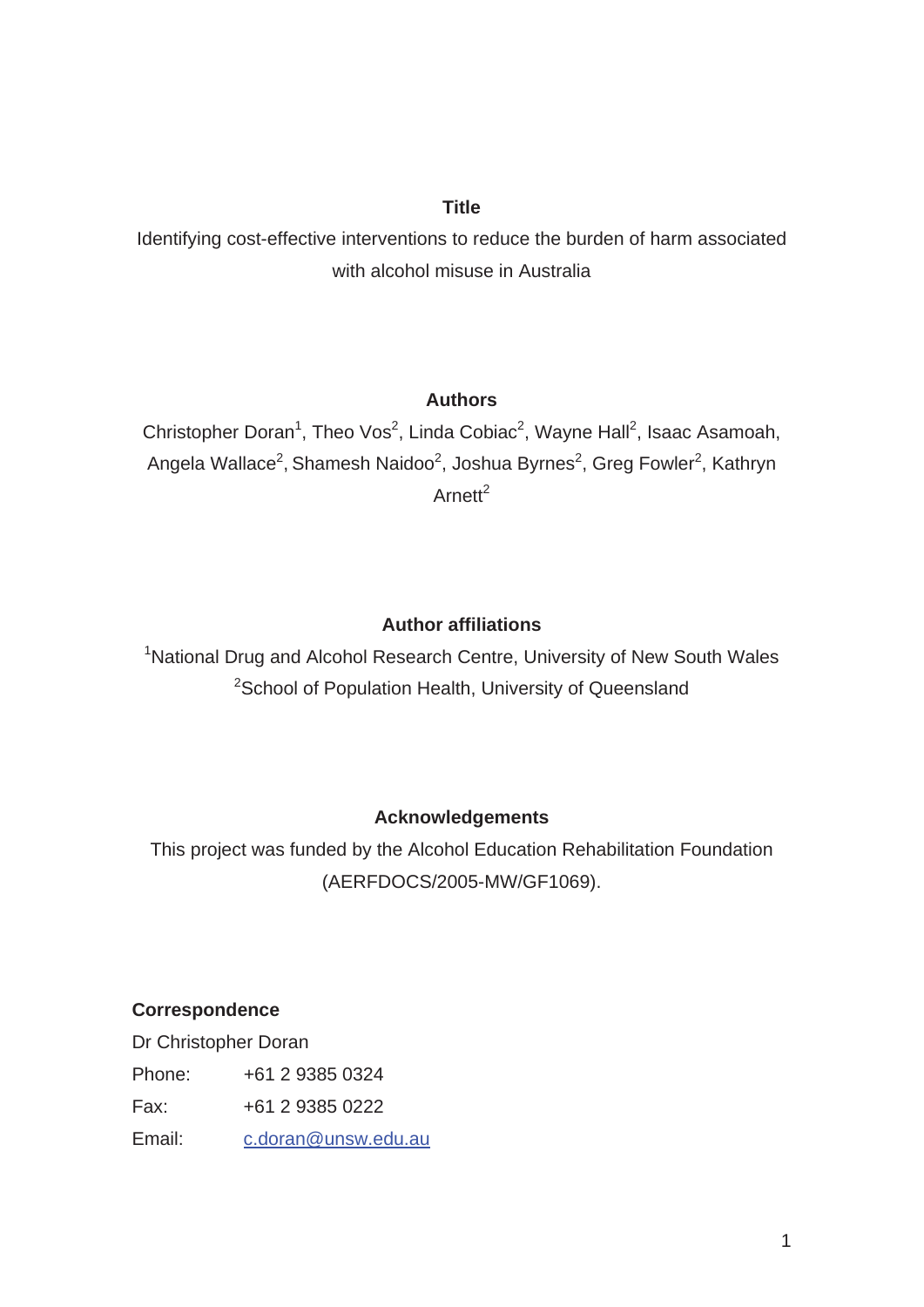# **TABLE OF CONTENTS**

| Intervention parameters for cost-effectiveness analysis 45                 |  |
|----------------------------------------------------------------------------|--|
|                                                                            |  |
|                                                                            |  |
|                                                                            |  |
|                                                                            |  |
| Results for raising the minimum legal drinking age to 21 years 57          |  |
|                                                                            |  |
|                                                                            |  |
|                                                                            |  |
|                                                                            |  |
|                                                                            |  |
|                                                                            |  |
| Results of optimal cost-effective expansion path: intervention pathway  79 |  |
|                                                                            |  |
|                                                                            |  |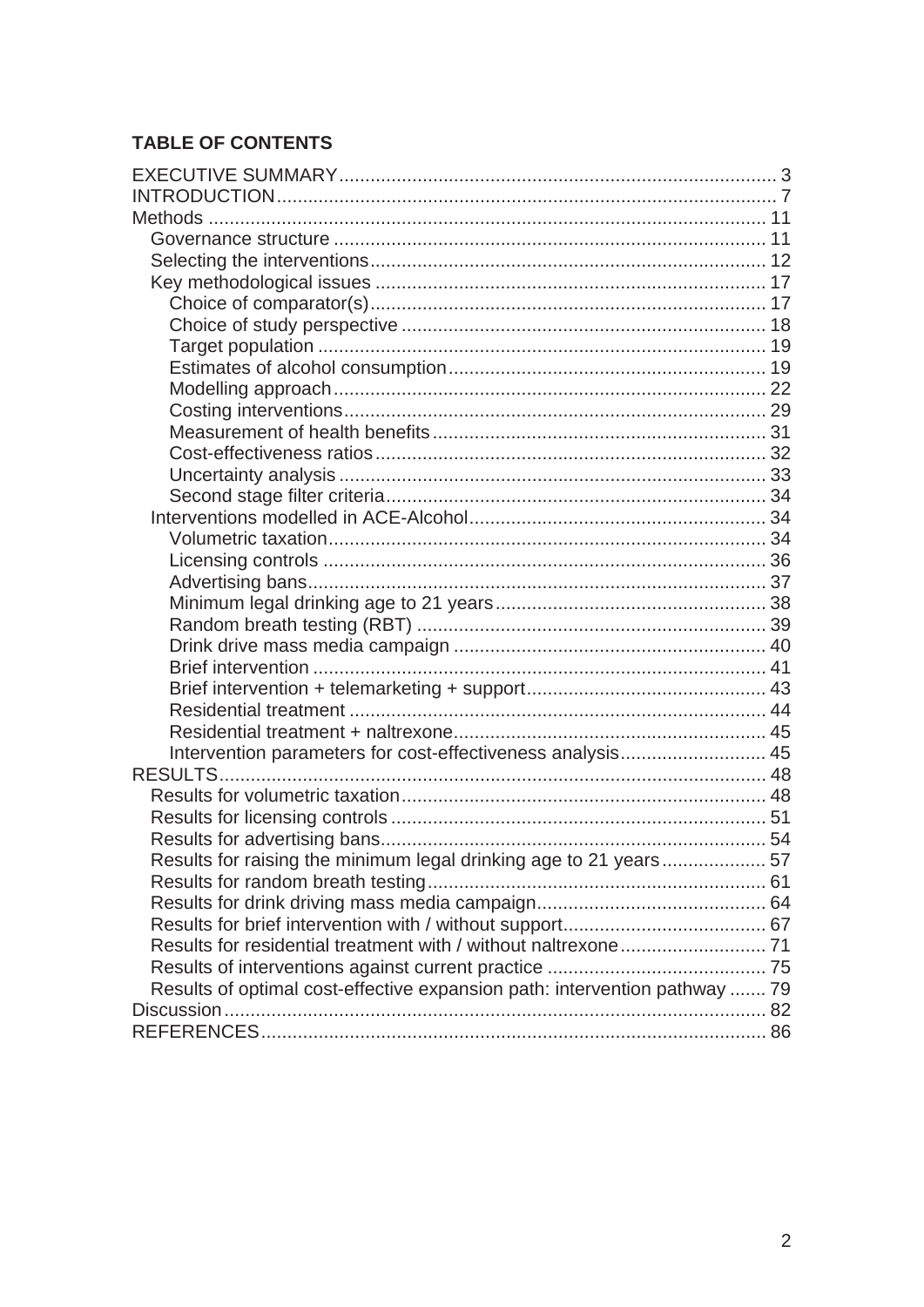### **EXECUTIVE SUMMARY**

The National Drug Strategy household survey from 1993 to 2004 shows that four in five Australians drank alcohol in the past year and one in ten did so daily. Although the evidence suggests that most Australians consume alcohol with an average pattern of drinking at low risk levels, substantial numbers of both low risk drinkers and higher risk drinkers also drink above the limits for acute harm.

Although the relationship between alcohol consumption and health is complex, the evidence is irrefutable, the misuse of alcohol represents one of the leading causes of preventable death, illness and injury in Australia. Alcohol is the single most important risk factor for both fatal and non-fatal injuries and in 2004-05, the total tangible cost attributed to alcohol consumption (which includes lost productivity, health care costs, road accident-related costs and crime-related costs) was estimated at \$10.83 billion.

A number of strategies are available to governments to minimise the harm associated with alcohol misuse. Considerable research has been conducted into understanding whether various interventions for problem drinkers work. While evidence on effectiveness is important, policy makers require additional information on the efficiency of interventions, i.e., an assessment of both costs and consequences. As an aid to priority setting, several studies have examined efficiency using cost-effectiveness analysis.

The purpose of this study is to provide a comprehensive analysis of the costeffectiveness of interventions to reduce the burden of harm associated with alcohol misuse in Australia. The project has been labelled ACE-Alcohol as it aims to Assess the Cost-Effectiveness (ACE) of interventions to reduce Alcohol related harm. The research contextualises results from a recent World Health Organisation study to the Australian setting using, where possible, Australian data on costs, effectiveness of interventions and health outcomes.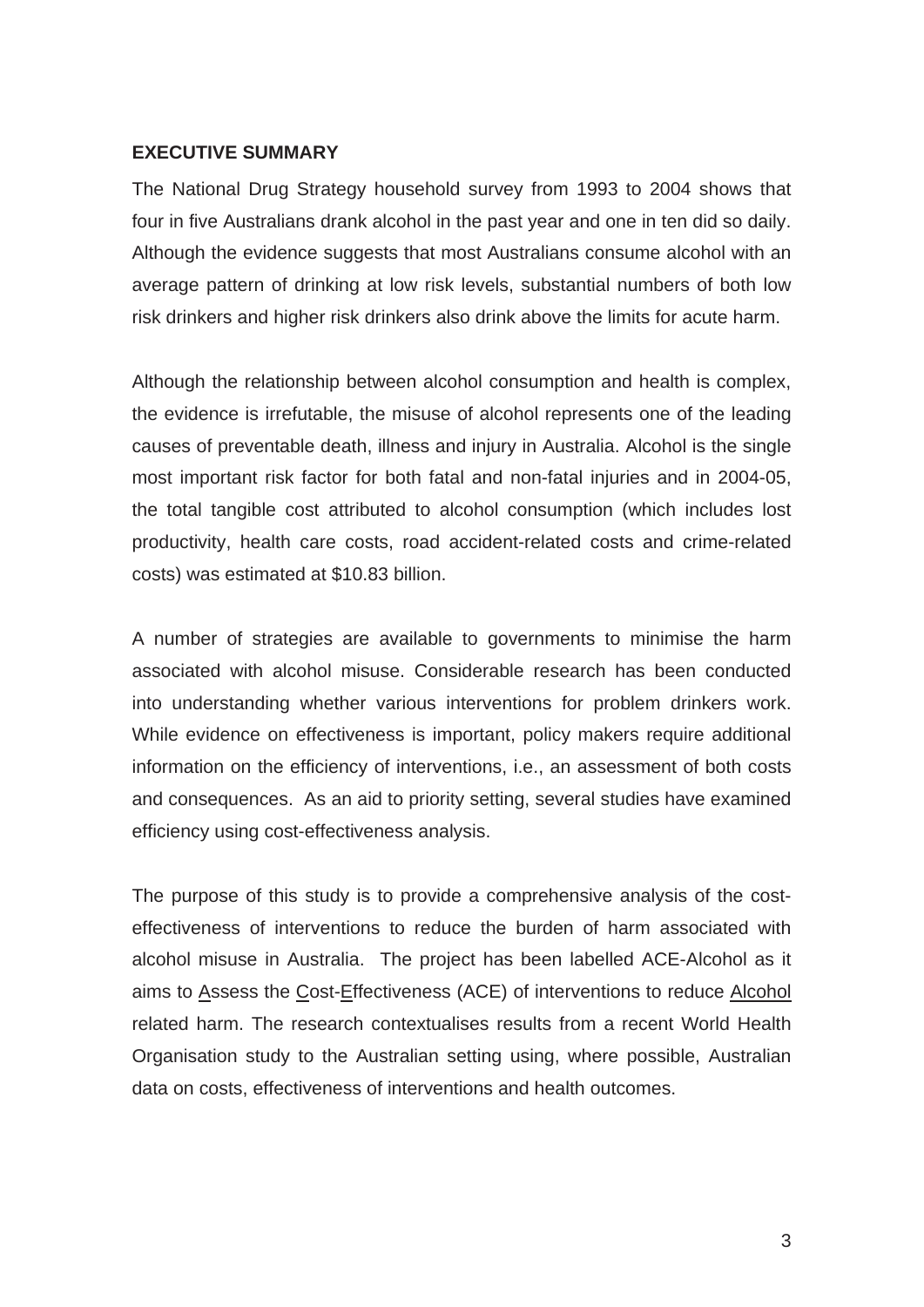ACE-Alcohol builds on a broader body of priority setting research that explicitly focuses on cost-effectiveness analysis. The ACE-Alcohol model is built in Microsoft Office Excel 2003 and uses the add-in tool @Risk for uncertainty analysis. Intervention cost-effectiveness was evaluated over the lifetime of the Australian population eligible for each intervention in a baseline year of 2003. The modelling strategy adopts two approaches according to whether diseases or injuries related to alcohol misuse are evaluated.

A technical advisory panel comprised of alcohol experts assisted in the identification of interventions modelled in ACE-Alcohol. The interventions evaluated include: volumetric taxation; advertising controls; mass media campaigns; brief intervention by primary care practitioners; provision of residential treatment to individuals with alcohol dependence; licensing controls; increasing the minimum legal drinking age to 21 years; and, random breath testing (RBT).

In the cost-effectiveness analysis, all intervention costs, cost offsets and DALYs were adjusted to the baseline year of 2003 and discounted at a rate of 3% per annum. An incremental cost-effectiveness ratio (ICER) was evaluated for each intervention and compared with a cost-effectiveness threshold of \$50,000 per DALY averted. Two comparators were used in ACE-Alcohol: current practice and the partial null. Current practice was considered to comprise predominantly on RBT given its widespread use throughout Australia. Using the partial null, interventions were also assessed using marginal analysis. This enables increasing amounts of investment in the chosen intervention to be compared with the additional benefits conferred. Such an analysis lends itself to identifying an optimal expansion pathway, i.e., the ordering of interventions in the most efficient package.

The findings of ACE-Alcohol suggest the health gains that can be achieved, measured by DALYs, range from 150 (95% uncertainty interval (UI): 79 – 260) for increasing the minimum legal drinking age to 11,000 (95%UI: 6,000 –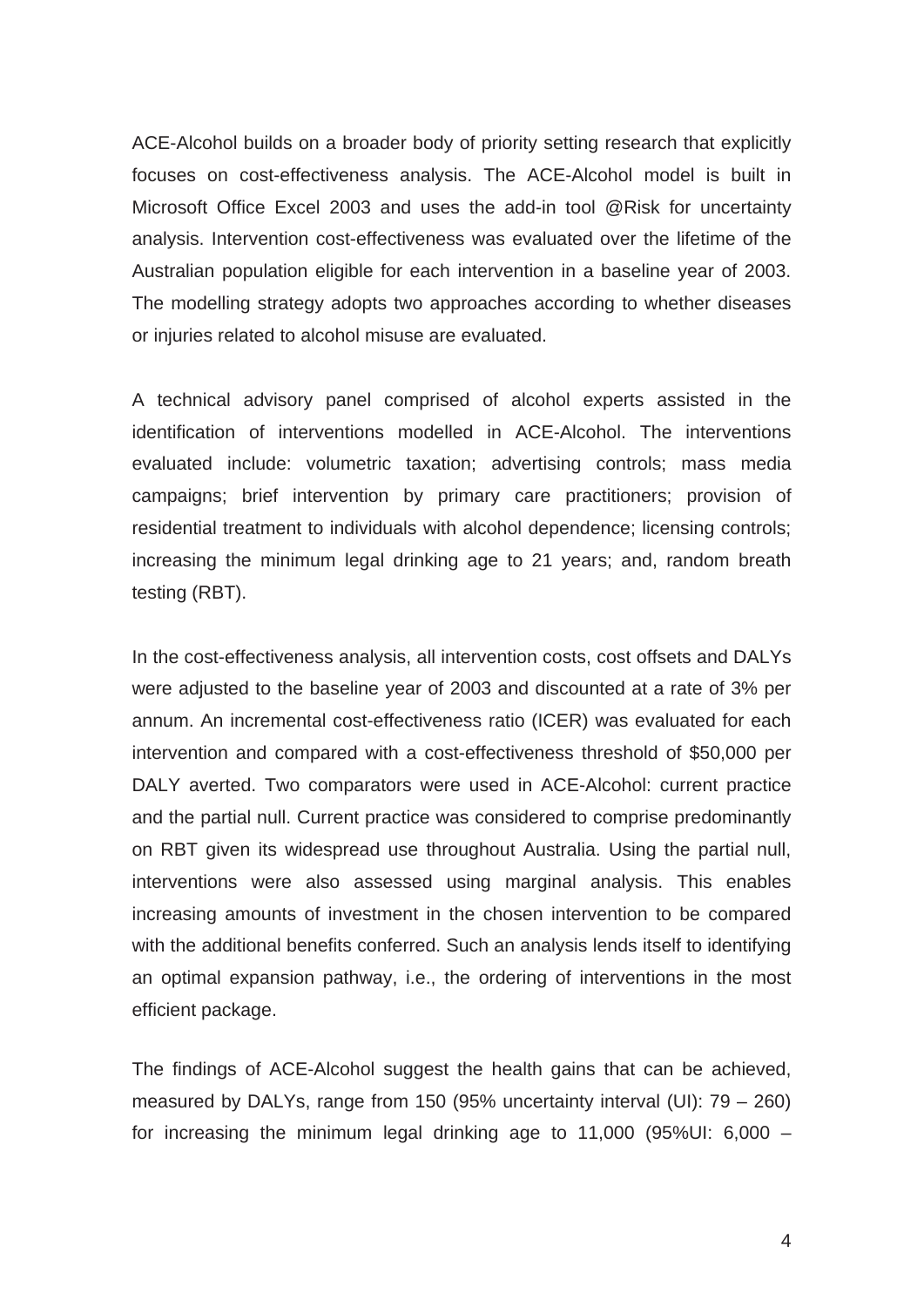16,000) for taxation. With the exception of increasing the minimum legal drinking age to age 21, which benefits only those aged between 18 and 20 years, the interventions that target hazardous and harmful drinkers (brief intervention with / without support) or alcohol dependents (residential treatment with / without naltrexone) avert fewer DALYs than the population-wide interventions. There is also substantial variability in the intervention costs. These range from \$0.58 million (95%UI: \$0.47 million – \$0.69 million) for taxation increases to \$71 million (95%UI: \$57 million – \$85 million) for random breath testing.

Two interventions stand out as being most effective and cost-effective: changes to the way taxes are imposed and advertising bans. Both of these interventions are dominant (i.e., less expensive and more effective than current practice) and have a high probability of being cost-effective. Increasing the minimum legal drinking age to 21 years is also dominant, although the potential health gains are small given the target range is persons aged  $18 - 20$  years. All other interventions have a high or very high probability of being under the \$50,000 per DALY cost-effectiveness threshold. The exception is residential treatment for alcohol dependence (with or without naltrexone) which is not cost-effective.

In terms of the most cost-effective package of interventions, the expansion path includes (in order of incremental cost-effectiveness): volumetric taxation, advertising bans, increase in minimum legal drinking age to 21 years, brief intervention, licensing controls, drink driving mass media campaign, random breath testing and then residential treatment + naltrexone. When combined as a package, the alcohol interventions could avert 26,000 DALYs (95%UI: 19,000 – 34,000 DALYs) at a total intervention cost of \$210 million (95%UI: \$190 million – \$230 million). The costs of intervention would be partly offset by an estimated reduction of \$130 million (95%UI: \$64 million – \$220 million) in the costs of treating alcohol-related diseases and injuries.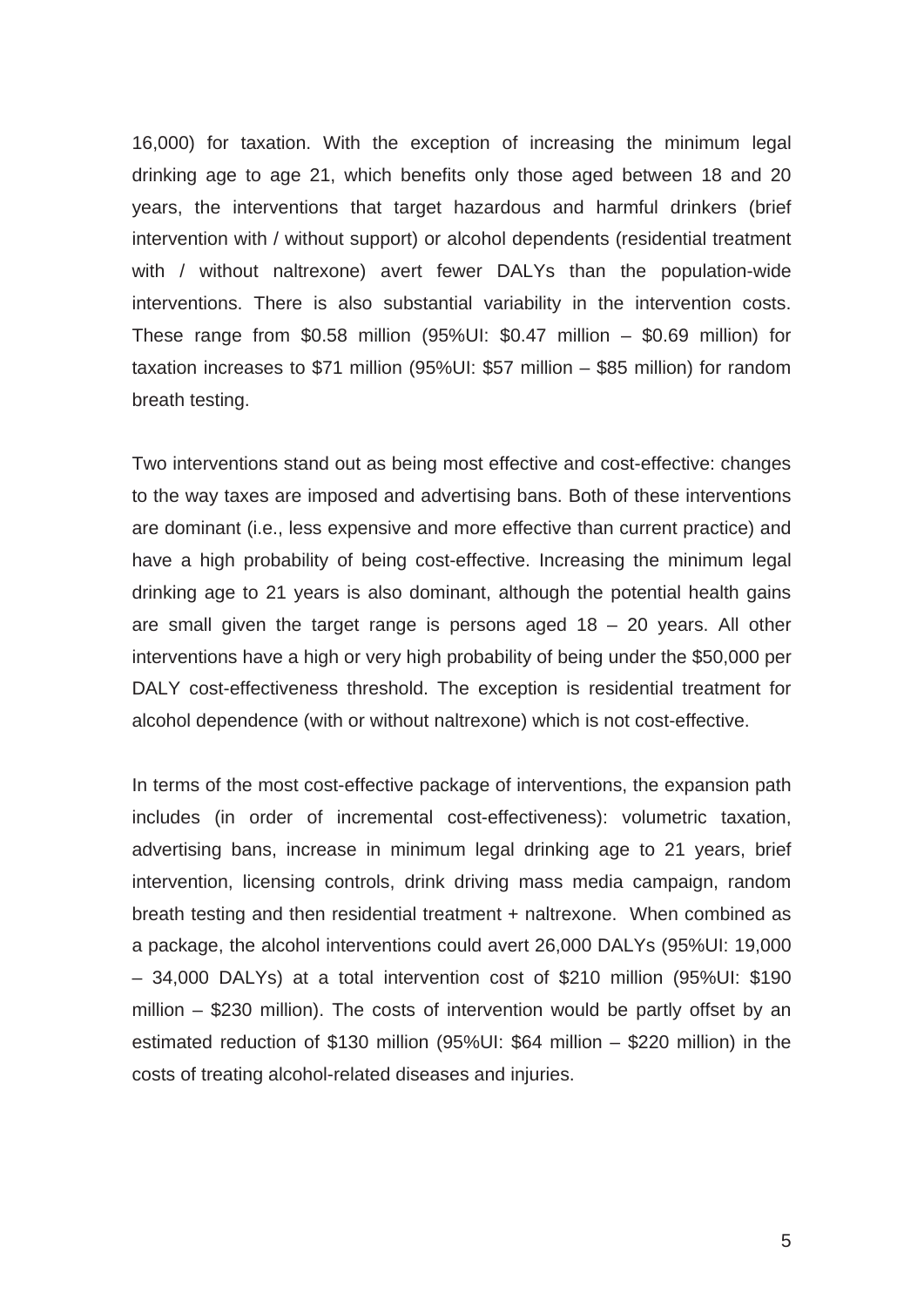The key findings from ACE-Alcohol suggest that all the prevention interventions modelled are more cost-effective in reducing alcohol-related harm than those that treat alcohol dependence. When taken as a package of interventions, all interventions modelled with the exception of residential treatment would result in a cost-effective investment portfolio. Compared to current practice, the optimal package could lead to a substantial improvement in population health at a cost of under \$50,000 per DALY. Changes to volumetric taxation and banning of alcohol advertising should be a high priority for investment due to the high probability of cost-savings. Increasing the minimum legal drinking age to 21 years, brief interventions in general practice, increased licensing controls, drink driving campaigns and random breath testing are also likely to be cost-effective when judged against a \$50,000 per DALY threshold. Only residential treatment for alcohol dependence (with or without naltrexone) is not cost-effective by this standard.

The results suggest that although random breath testing is cost-effective and is already being implemented in Australia, the same amount of \$71 million that is currently spent on random breath testing would, if invested in more costeffective interventions, achieve over ten times the amount of health gain.

In spite of the shortcomings of ACE-Alcohol, the results provide policy makers with clear evidence on the cost-effectiveness of interventions to curb alcohol misuse. By re-allocating existing resources committed to reducing alcoholrelated harm, policy makers could achieve over ten times the health gain for the same level of investment. Given the scarcity of resources and the everincreasing fiscal restraint imposed by governments, it is hoped that these results may be adopted by policy makers in order to reduce the current burden of harm that alcohol imposes on our society.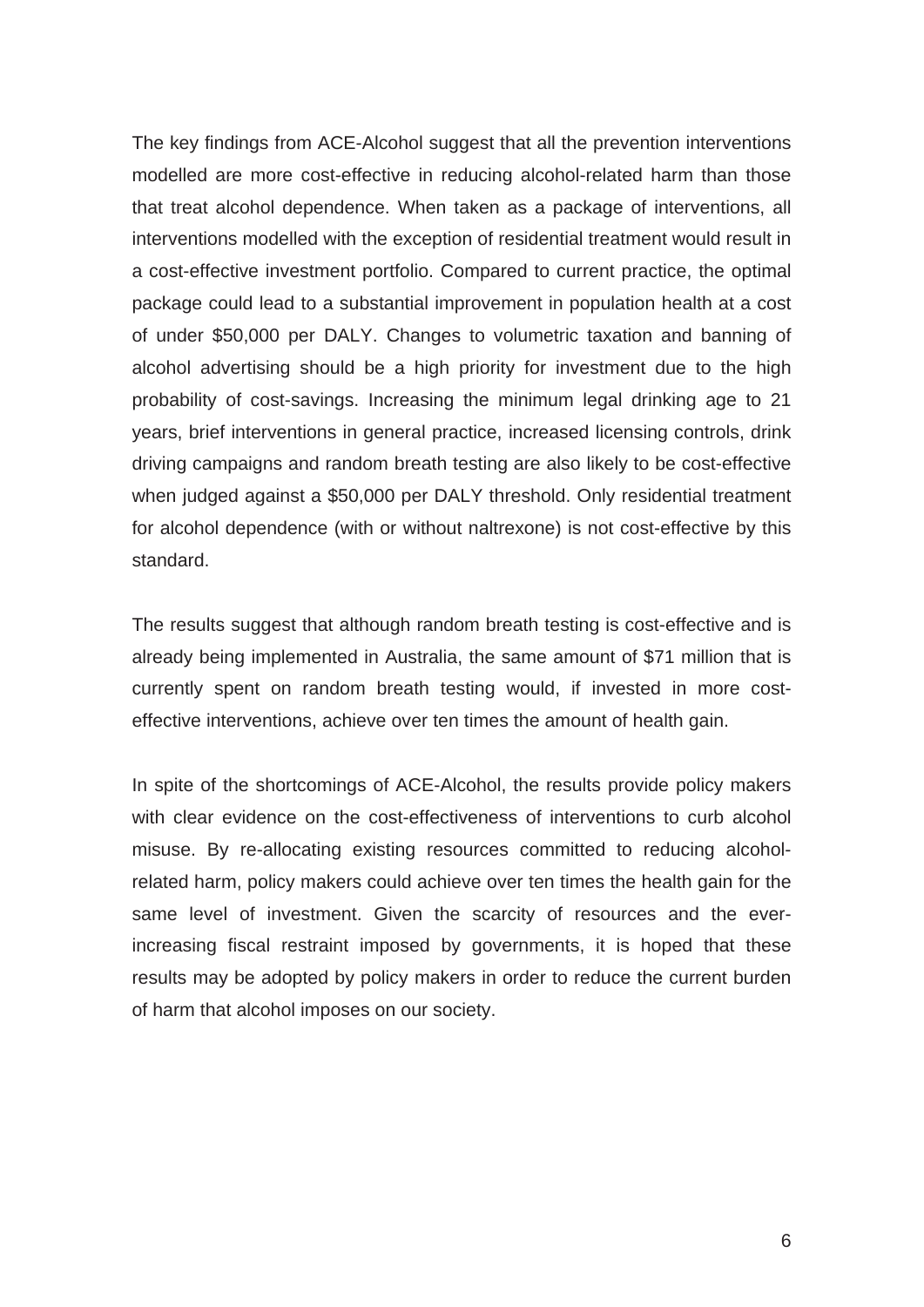#### **INTRODUCTION**

Alcohol misuse has two dimensions of exposure: average alcohol consumption for a population (measured in litres of pure alcohol per capita per annum), and high-risk patterns of drinking (measured in standard drinks equivalent to 10 grams of alcohol – per day and per week). The average Australian aged 15 years and over consumed 9.83 litres of pure ethanol in 2004-5(Australian Bureau of Statistics 2006). This population level of consumption has remained stable over the past decade, having declined by two litres since the early 1980s(Chikritzhs et al. 2003). Analysis of the National Drug Strategy Household Survey from 1993 to 2004 shows that four in five Australians drank alcohol in the past year, and one in ten did so daily. In 2004, 84% of Australians aged 14 years or over were current drinkers(Australian Institute of Health and Welfare 2005).

The National Health and Medical Research Council (NHMRC) define Australian guidelines for appropriate levels of drinking according to low, risky and high-risk categories for both short and long-term habits(National Health & Medical Research Council 2001). Low risk levels define a level of drinking at which there is only minimal risk of harm and for some, the likelihood of health benefits. Risky levels are those at which risk of harm is significantly increased beyond any possible benefits. High risk drinking levels are those at which there is substantial risk of serious harm, and above which risk continues to increase rapidly(National Health & Medical Research Council 2001). Short-term risk refers to the risk of harm in the short-term (e.g. accidents and injuries while intoxicated) that is associated with consumption more than six standard drinks per day for men and four for women. Long-term risk refers to the level of risk associated with regular daily patterns of drinking (e.g. liver cirrhosis or cancers). At the time of writing this was defined by the total amount of alcohol typically consumed per week equivalent to more than 4 standard drinks per day for men and 2 for women(National Health & Medical Research Council 2001).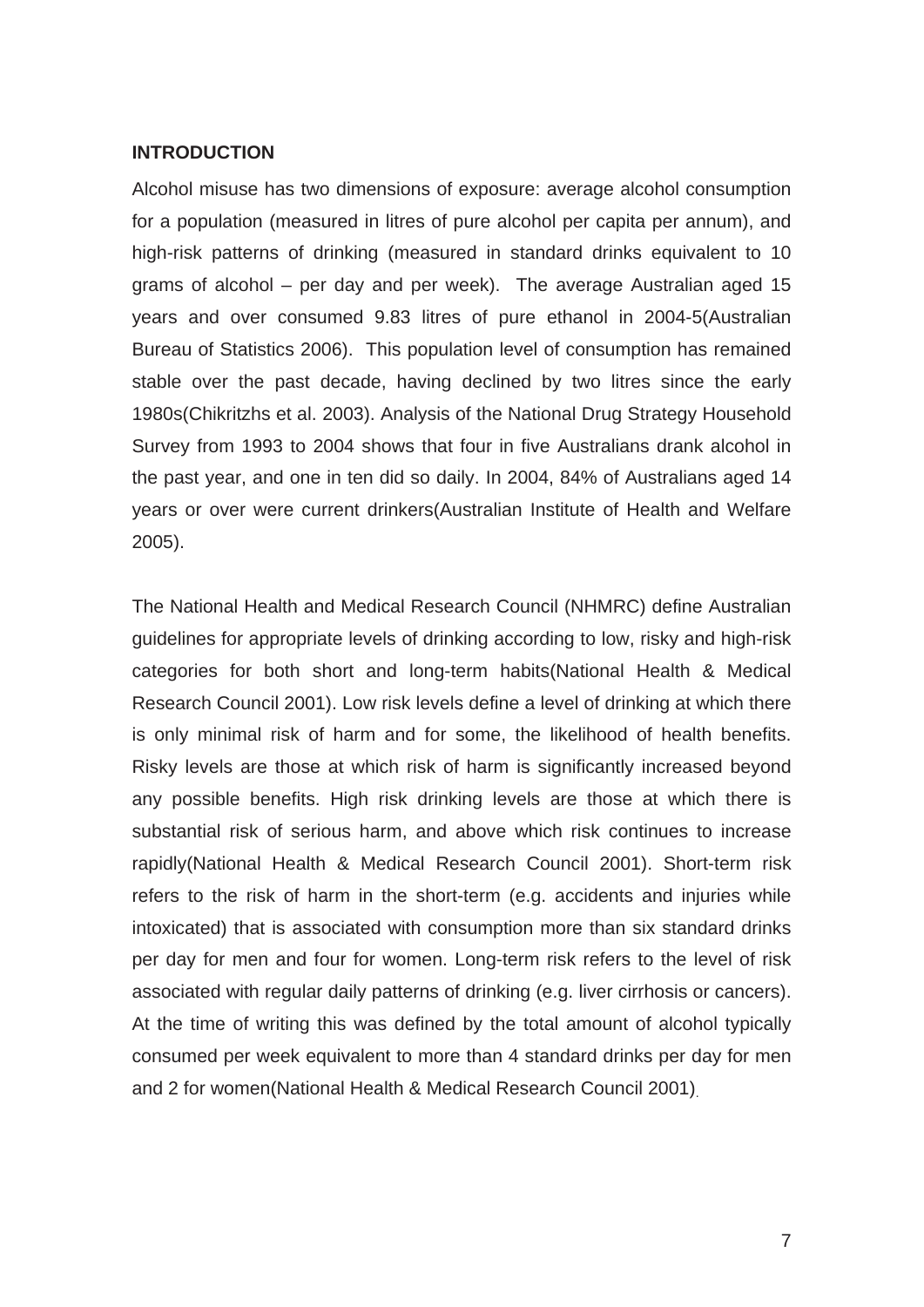Evidence suggests that most Australians consume alcohol with an average pattern of drinking at low risk levels below these NHMRC recommended guidelines, or abstain (16.4%)(Australian Institute of Health and Welfare 2005). However, substantial numbers of both low risk drinkers and higher risk drinkers also drink above the limits for acute harm annually (14.8%), monthly (12.9%) and weekly (7.7%)(Australian Institute of Health and Welfare 2005). Much of this short-term risky drinking occurs among young adults. These patterns of alcohol misuse have remained stable over the past decade(Australian Institute of Health and Welfare 2005).

Alcohol use has health, social and economic consequences(Room et al. 2005). The relationship between alcohol consumption and health is complex and multidimensional. The evidence suggests that the misuse of alcohol represents one of the leading causes of preventable death, illness and injury in Australia(Begg S et al. 2007). Australian epidemiological researchers have provided a series of comprehensive studies quantifying the causal links between consumption and health-related conditions(Begg S et al. 2007; English 1995; Ridolfo & Stevenson 2001). There are causal relationships between average volume of alcohol consumption and more than 60 types of disease and injury. Most of these relationships are detrimental and include liver cirrhosis, mental illness, several types of cancer, pancreatitis, and damage to the fetus in women who drink hazardously during pregnancy. Evidence also points to a modest beneficial relationships with coronary heart disease, stroke and diabetes mellitus when a low to moderate average volume of alcohol is consumed and binge drinking is avoided(World Health Organisation 2002).

Alcohol is the most important risk factor for both fatal and non-fatal injuries in Australia with about 1,100 injury deaths and 27,000 injury hospitalisations yearly attributed to alcohol for the 10-year period to 2001(Chikritzhs et al. 2003). There are also social costs to the consumption of alcohol. In Australia in 2004- 05, the total tangible cost attributed to alcohol consumption (which includes lost

8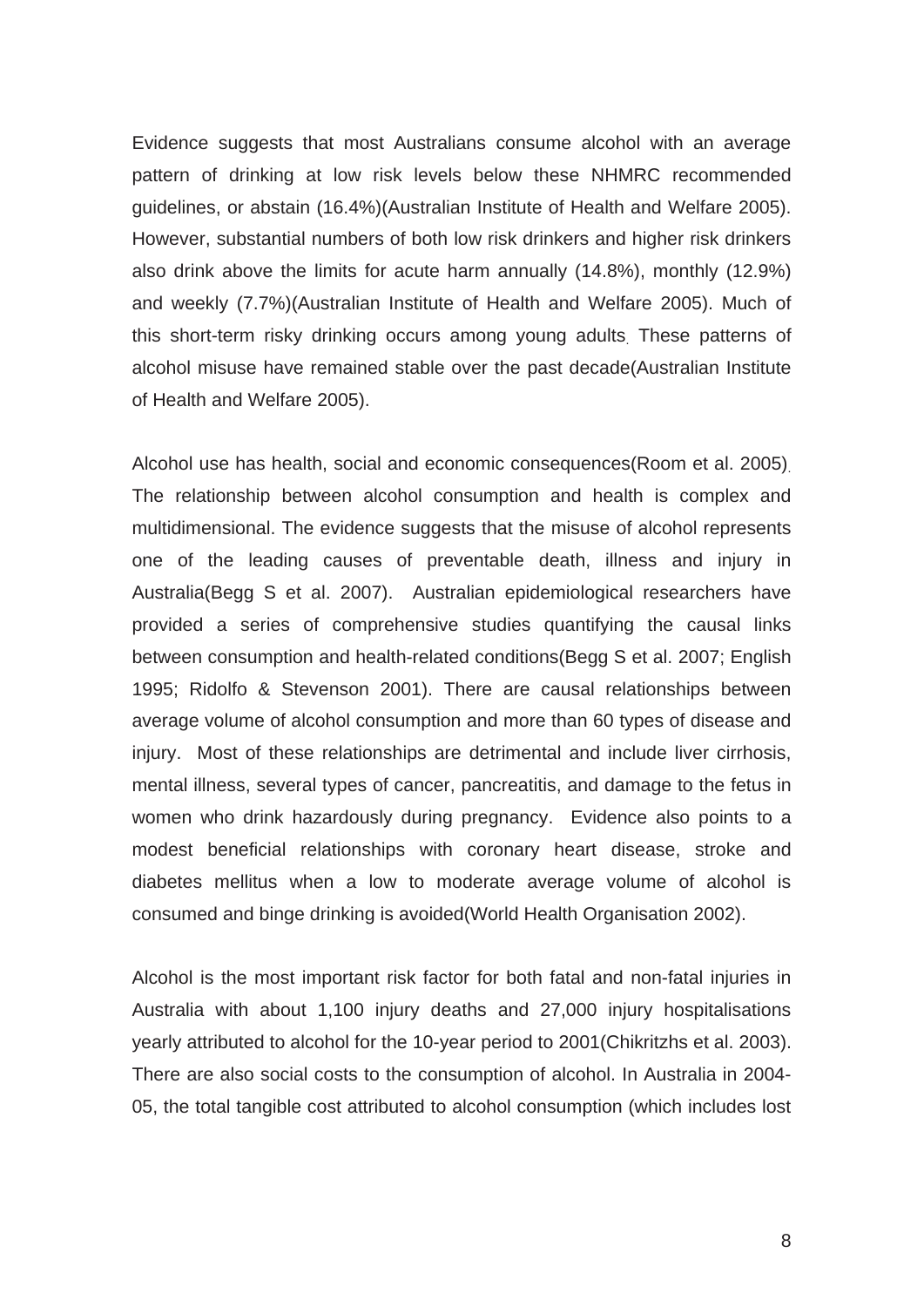productivity, health care costs, road accident-related costs and crime-related costs) was estimated at \$10.83 billion(Collins & Lapsley 2008).

A number of strategies are available to governments and communities for both treating and preventing alcohol-related harm. Interventions can generally be categorised into three broad groups: primary; secondary; and tertiary prevention(Beaglehole et al. 1993). Primary prevention initiatives refer to various educational campaigns conducted through the mass media and the secondary school education system, as well as to broader structural and legislative approaches, such as the enforcement of drink driving and liquor licensing laws and modifications in the taxation, advertising and packaging of alcohol. Secondary interventions generally target problem drinkers who are not yet alcohol dependent. They have been implemented in a range of settings including general practice, specialised drug and alcohol clinics within general hospital settings, other general hospital departments, general health screening programs in the community, community-based health centres, workplaces and tertiary education centres. Tertiary interventions target highly dependent drinkers and are more likely to promote abstinence and reductions in alcohol intake as desirable goals.

A number of these interventions have been evaluated and shown to be effective in reducing alcohol use. Indeed, there is no shortage of effective strategies for tackling alcohol-related harm, nor information as to how to implement these(Babor et al. 2003; Shand et al. 2003). Nevertheless, for a number of reasons, few if any of these interventions are being systematically applied and their potential impact on population-level health is poorly understood. By contrast, some interventions without strong evidence for their effectiveness continue to be widely used, including, for example, mass-media public information campaigns and school-based education aiming to reduce alcohol consumption(World Health Organisation 2002).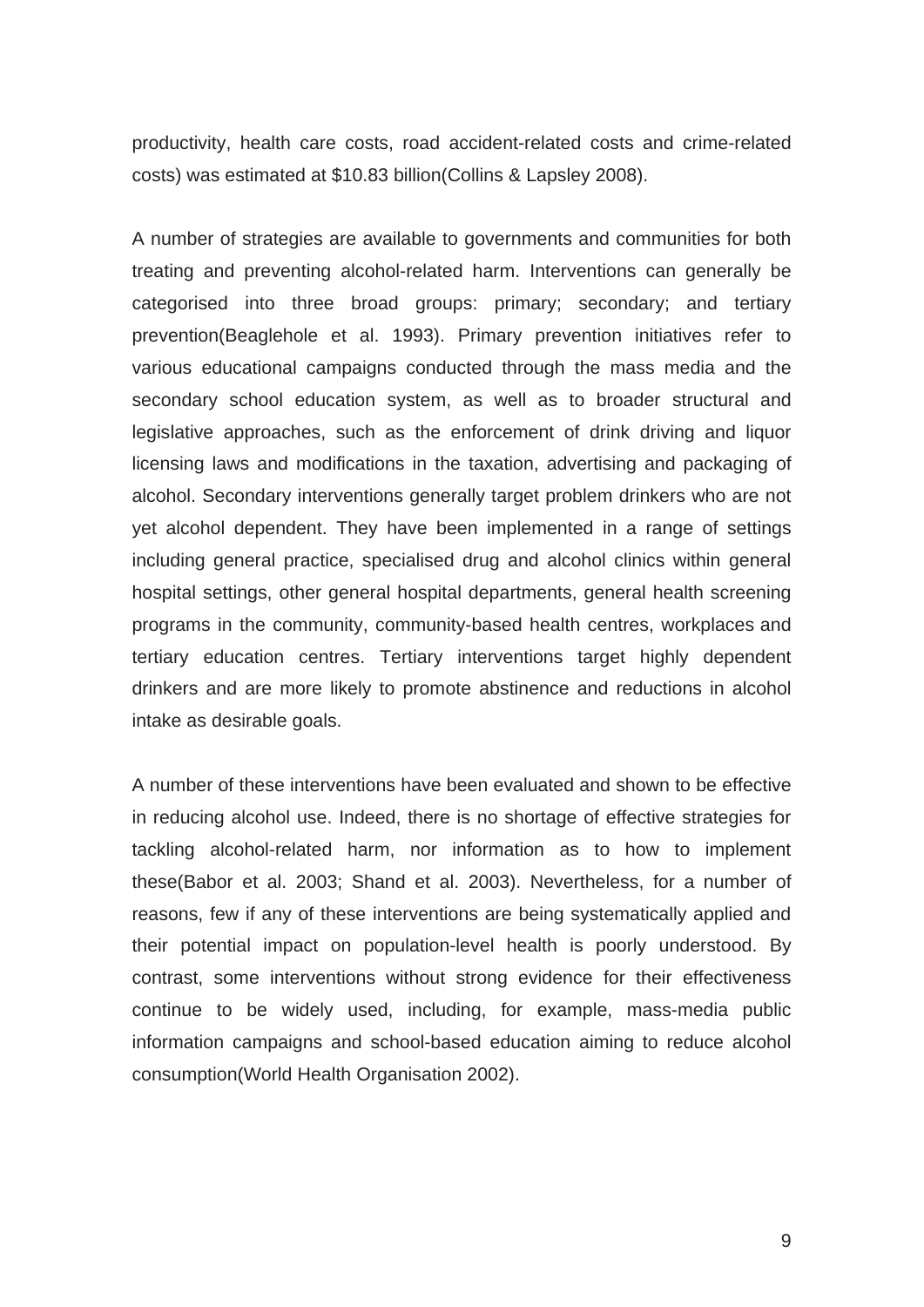Considerable research has been conducted into understanding whether various interventions for problem drinkers work. While evidence on effectiveness is important, policy makers require additional information on the efficiency of interventions, i.e., an assessment of both costs and consequences. As an aid to priority setting, several studies have examined efficiency using costeffectiveness analysis(Ludbrook et al. 2002; Rychlik et al. 2003; Chisholm et al. 2004; Kunz et al. 2004; Ludbrook 2004). In a report to the Scottish Advisory Committee on Alcohol Misuse, Ludbrook et al, (2002) commented that the costeffectiveness literature is smaller than the effectiveness literature with economic evaluations varying in quality. Nevertheless, the authors did find evidence of the cost-effectiveness (i.e., the intervention represents good value for money) of brief interventions; home and outpatient detoxification; outpatient treatment for relapse prevention; and the use of acamprosate as an adjunct treatment in relapse prevention(Ludbrook et al. 2002).

One of the most comprehensive assessments of the cost-effectiveness of interventions to reduce harm from hazardous alcohol use was conducted by Chisholm et al. (2004) using generalised cost-effectiveness analysis (GCEA)(Chisholm et al. 2004). GCEA is implemented via a World Health Organisation (WHO) program called WHO CHOICE (CHOosing Interventions that are Cost-Effective)(World Health Organization 2003). The GCEA approach compares the costs and benefits stemming from the introduction of a new intervention with the costs and benefits in the absence of all interventions (the null set). Modelling of the null set is an important aspect of this approach and requires back-calculations of disease burden without current policy interventions. While such calculations can be quite complex, the advantage of this method is that it allows for the identification of existing inefficient allocations of resources, as well as opportunities presented by new interventions(World Health Organization 2003).

Chisholm et al. (2004) carried out analyses for 12 epidemiological WHO subregions of the world(Chisholm et al. 2004). A population model was used to

10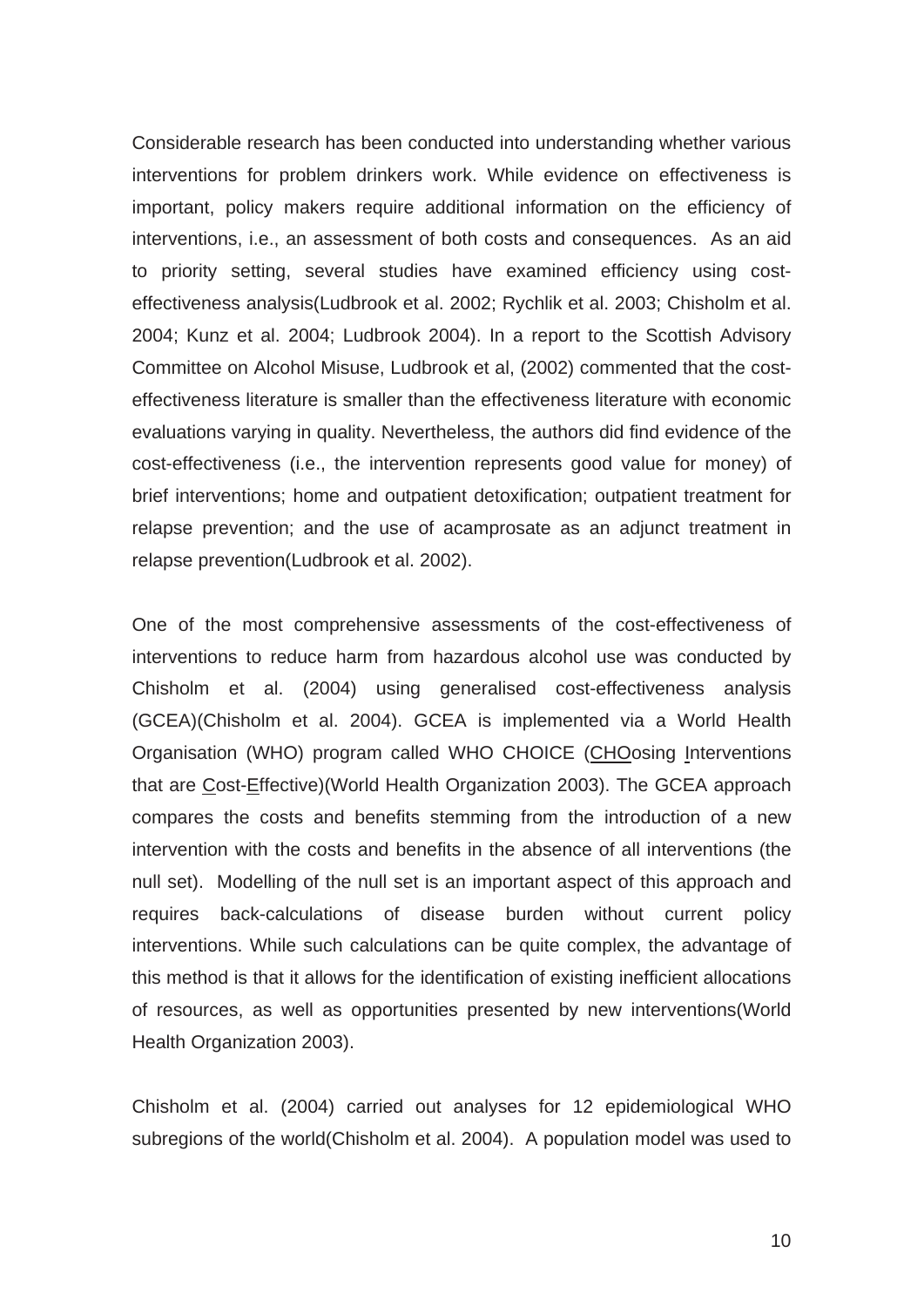estimate the impact of the evidence-based interventions including brief physician advice, taxation, roadside random breath testing (RBT), restricted sales access and advertising bans. The authors concluded that the most efficient public health responses to the burden of alcohol misuse depend on the prevalence of alcohol use which is related to overall consumption. Population wide measures, such as taxation, represented the most cost-effective response in populations with moderate or high levels of drinking, whereas more targeted strategies were indicated in populations with lower rates of hazardous alcohol use(Chisholm et al. 2004).

The purpose of the current study was to provide a comprehensive analysis of the cost-effectiveness of interventions to reduce the burden of harm associated with alcohol misuse in Australia. The study attempts to contextualise results from Chisholm et al, (2004) to the Australian setting using, where possible, Australian data on costs, effectiveness of interventions and health outcomes. It is anticipated that the results may strengthen the use of evidence in health priority setting in Australia by providing guidance to key stakeholders on how to more effectively incorporate cost-effectiveness research findings into policy and program debates while taking into account issues of efficiency, equity, acceptability and feasibility of implementation.

#### **METHODS**

#### **Governance structure**

ACE-Alcohol was part of a larger project entitled Assessing Cost-Effectiveness in Prevention (ACE-Prevention). ACE-Prevention is a five-year NHMRC funded collaborative research program between the University of Queensland (UQ) and Deakin University. The aim of ACE-Prevention is to assess the costeffectiveness of 100 preventive and 50 treatment interventions across the range of non-communicable diseases and associated risk factors. ACE-Prevention is overseen by a project steering committee comprised of representatives from government organisations as well as public health experts and representatives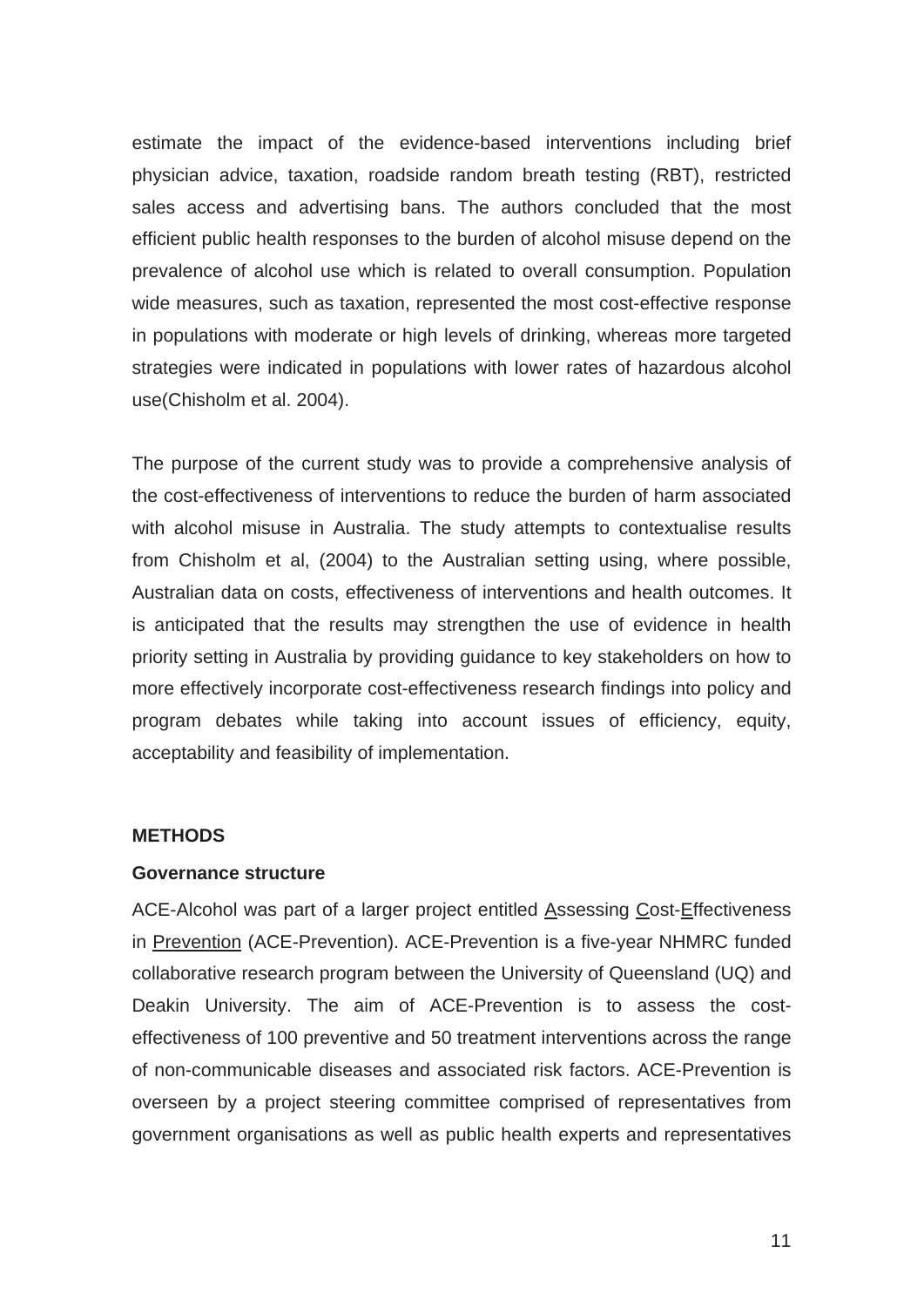from non-governmental health organisations. In addition to the steering committee established for ACE-Prevention, ACE-Alcohol benefited from the contribution of a range of alcohol experts through the establishment of a Technical Advisory Panels (TAP).

The specific role of the TAP for ACE-Alcohol was to:

- Assist in the choice of the interventions to be evaluated;
- Advise on, and facilitate access to, data sets that could contribute to more accurate cost-effectiveness estimates;
- Scrutinise and provide comment and advice on the cost-effectiveness methods and interpretations proposed by ACE-Alcohol UQ researchers; and to
- Formulate policy recommendations based on the evidence and analyses.

Two TAP meetings were held in Brisbane over the course of ACE-Alcohol. The aim of the first meeting, held on Monday April 10 2006, was to select interventions to be evaluated in ACE-Alcohol. The aim of the second TAP meeting, held on Friday September 14 2007, was to consider preliminary results and the relevance of second filter criteria.

The first meeting was attended by: Dr Anthony Shakeshaft (National Drug and Alcohol Research Centre, University of NSW); Ms Donna Bull (Alcohol and Other Drugs Council of Australia); Dr Neil Donnelly (NSW Bureau of Crime and Statistics); Dr Peter d'Abbs (James Cook University) and Professor Robin Room (Turning Point AER Centre for Alcohol Policy). Dr Anthony Shakeshaft, Professor Robin Room and Mr David Templeman (acting Chief Executive Officer of Alcohol and Other Drugs Council of Australia) attended the second meeting.

# **Selecting the interventions**

To assist experts in choosing interventions, a comprehensive review of the literature was undertaken (available upon request). This review identified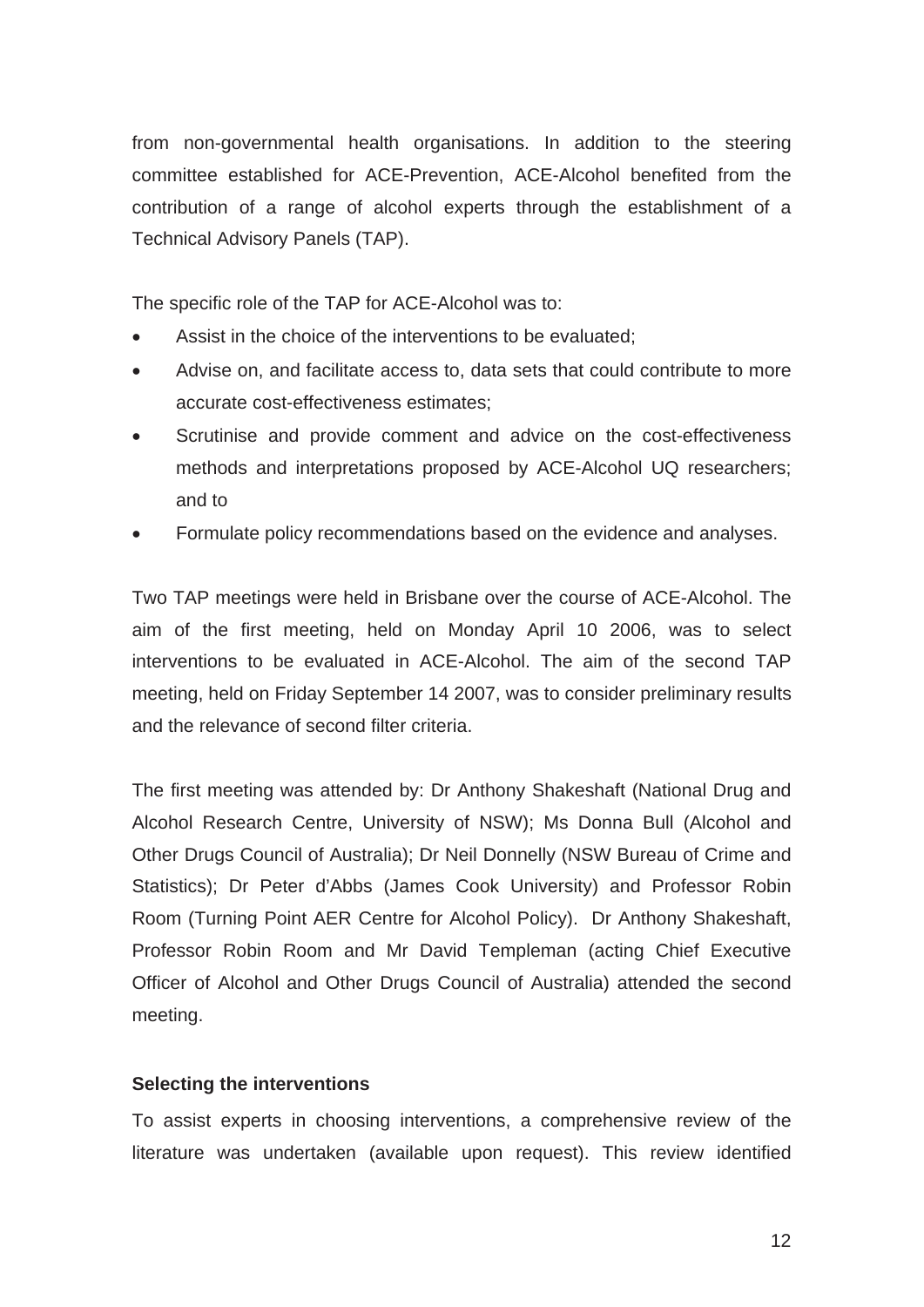several good quality reviews of the topic by reputable sources including the World Health Organisation(Babor T et al. 2003), the United Kingdom National Health Service (Waller et al. 2002) and the Scottish Executive(Ludbrook et al. 2002; Ludbrook 2004).

From these reviews the following broad categories of interventions for alcohol misuse were identified:

- Policy, legislative and enforcement interventions to control alcohol availability:
	- o Taxation: general or specific e.g. beverage/alcohol content;
	- o Licensing controls: hours, outlet type/density, drinking age, public monopoly, community control, server training;
	- o Advertising controls: level/content, voluntary versus legislative, local promotions, warning labels;
- Drink-driving legislation: age-specific, blood alcohol concentration level, automatic suspension, ignition locks, random breath testing (RBT);
- Education, communication, training and public awareness interventions:
	- o School based: facts based/social skills, interactivity, parent/community involvement;
	- o Mass media: social marketing and health promotion message in various forms/intensity/focus;
	- o Other: academic detailing with general practitioners (GPs), adolescent wellness centres;
- Screening and brief interventions:
	- o Screening (AUDIT, etc);
	- o Brief Interventions;
- Withdrawal management and relapse prevention interventions:
	- o Withdrawal management: benzodiazepines with psychosocial support for inpatient, outpatient and home detoxification settings;
	- o Relapse prevention: psychosocial interventions and/or pharmacotherapy; cognitive behavioural therapy, motivational enhancement, 12-step facilitation, acamprosate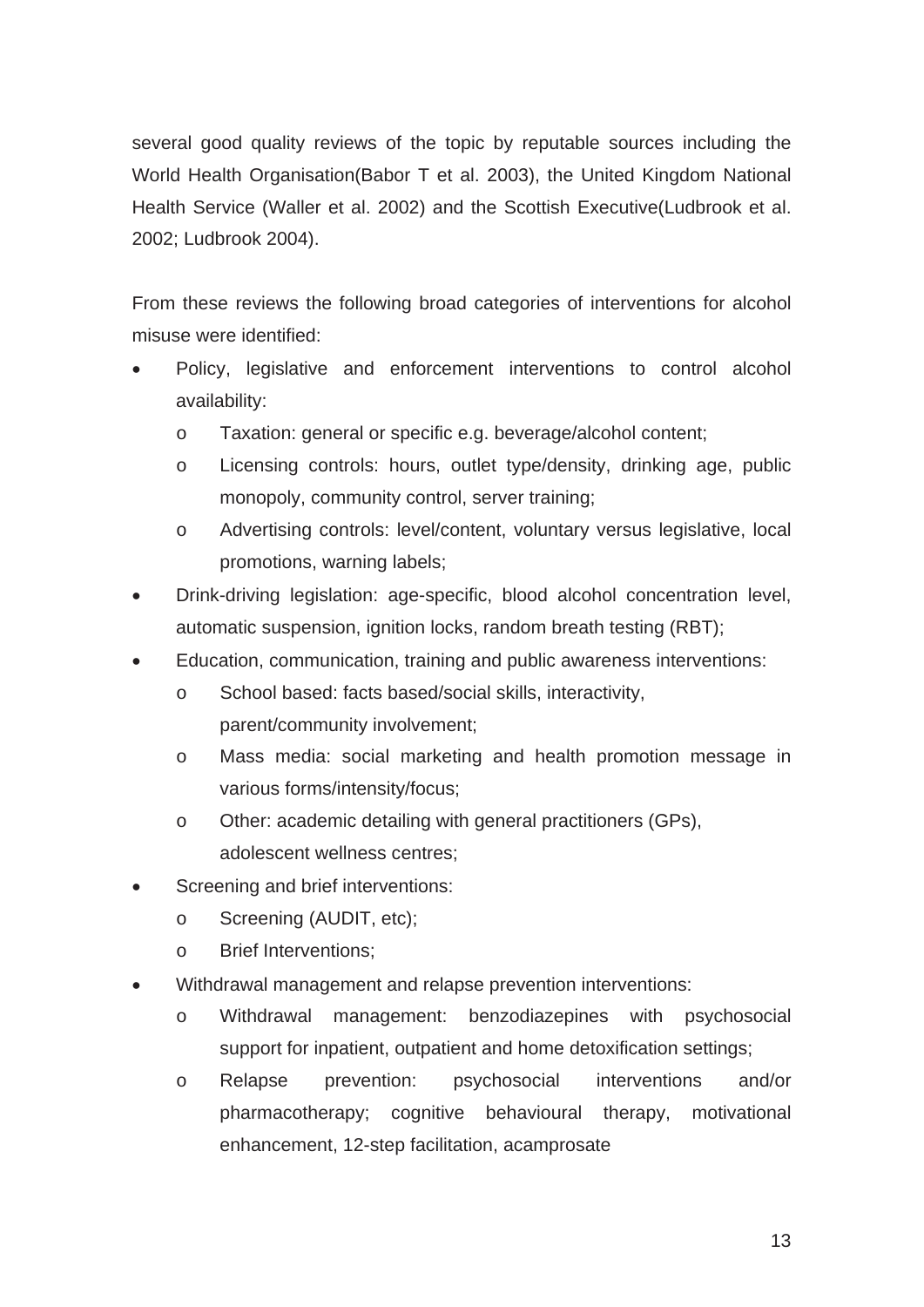Using this information, the TAP members prioritised interventions according to efficacy and feasibility of adopting an intervention from a policy viewpoint. Due to time constraints, discussion was limited to high priority interventions. The results of this exercise are presented in Table 1 with the following interventions rated as high priority for ACE-Alcohol: taxation, licensing controls, age specific drink driving legislation, alcohol purchase age limit, random breath testing, school-based strategies, primary care brief interventions and residential treatment. Advertising controls and serving the intoxicated were to be further explored. Two interventions specific to the Indigenous population were originally considered by the TAP to be of high priority: public drinking bans and night patrols. However, due to the complex nature and additional data requirements required to model Indigenous interventions, a decision was made to exclude these interventions from ACE-Alcohol.

After a closer review of the literature and an assessment of available information required to model each intervention, the list of interventions was reduced. The interventions modelled in ACE-Alcohol are outlined in Table 2 and include:

- Taxation:
	- o Volumetric tax that standardizes taxation across all alcoholic beverages based on alcohol content;
- Licensing controls:
	- o Restrictions on the hours of opening;
- Advertising controls:
	- o Restrictions on broadcasting time and content of advertisements for media, sponsorship and on products;
- Enforcement:
	- o Increasing minimum legal drinking age to 21 years;
	- o Random breath testing;
- Prevention of alcohol-related road traffic accidents: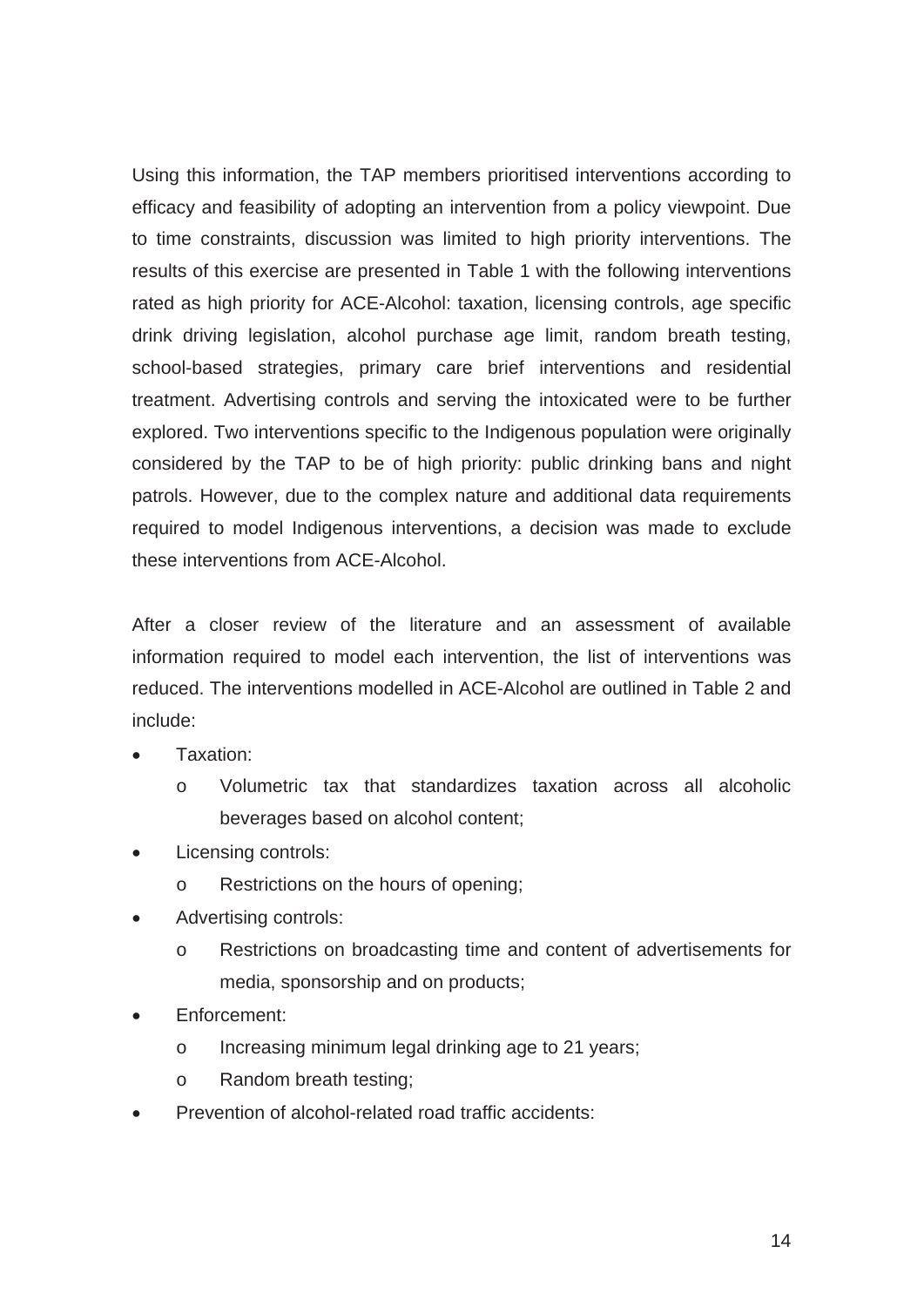- o A mass media campaigns to educate the population about the dangers of risky drinking and driving;
- Screening / brief interventions:
	- o Brief intervention by primary care practitioner;
	- o Brief intervention by primary care practitioner plus telemarketing and support to practitioners;
- Treatment and relapse prevention:
	- o Provision of inpatient / residential treatment to individuals with alcohol dependence; and,
	- o Provision of inpatient / residential treatment to individuals with alcohol dependence plus naltrexone and support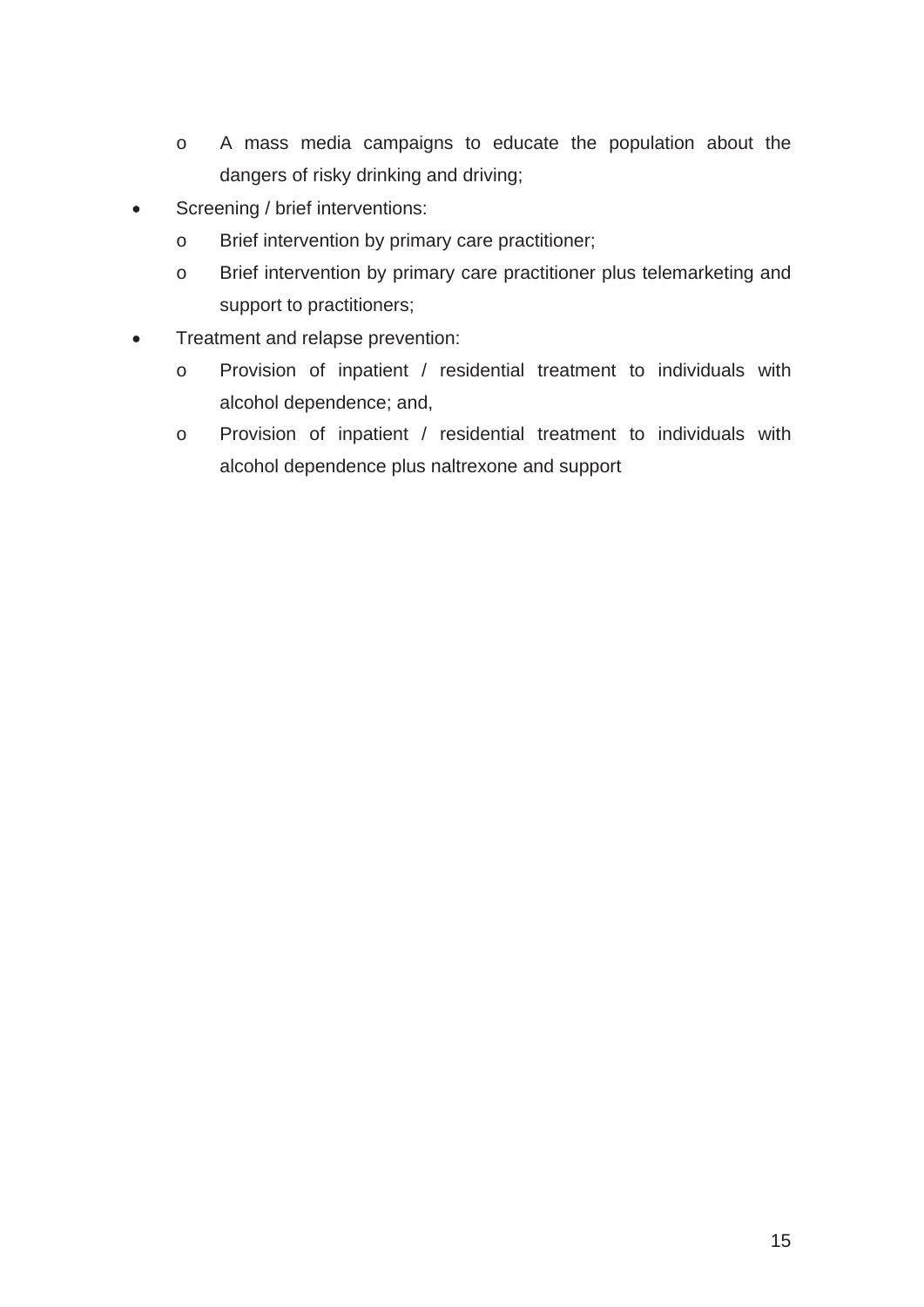# Table 1: Summary of interventions prioritised by ACE-Alcohol TAP

| Intervention                                                                                                                   | <b>Efficacy</b> | <b>Policy Feasibility</b> | <b>Priority for</b><br>analysis |
|--------------------------------------------------------------------------------------------------------------------------------|-----------------|---------------------------|---------------------------------|
| <b>Taxation</b>                                                                                                                |                 |                           | High                            |
| Across the board tax increases                                                                                                 | High            | Moderate                  |                                 |
| Tax increases by beverage type                                                                                                 | High            | Low                       |                                 |
| Tax increases by alcohol content                                                                                               | High            | Low                       |                                 |
| <b>Licensing controls</b>                                                                                                      |                 |                           | High                            |
| Hours of opening                                                                                                               | Moderate        | Moderate                  |                                 |
| Outlet type / density                                                                                                          | Moderate        | Low                       |                                 |
| Drinking age                                                                                                                   | High            | Low                       |                                 |
| Public monopoly                                                                                                                | High            | Low                       |                                 |
| Accords                                                                                                                        | Low             | High                      |                                 |
| Server training                                                                                                                | Low             | Low                       |                                 |
| <b>Advertising controls</b>                                                                                                    |                 |                           | <b>Explore</b>                  |
| Level                                                                                                                          | Low             | Low                       |                                 |
| Content                                                                                                                        | Low             | Low                       |                                 |
| Self-regulation                                                                                                                | Low             | High                      |                                 |
| Promotions                                                                                                                     | Low             | Moderate                  |                                 |
| Warning labels                                                                                                                 | Low             | Moderate                  |                                 |
| Drink-driving legislation                                                                                                      |                 |                           |                                 |
| Age specific                                                                                                                   | High            | High                      | High                            |
| <b>BAC</b> level                                                                                                               | High            | High                      |                                 |
| Automatic suspension                                                                                                           | Moderate        | Moderate                  |                                 |
| Ignition interlocks                                                                                                            | Low             | Unknown                   |                                 |
| <b>Enforcement</b>                                                                                                             |                 |                           |                                 |
| Alcohol purchase age limit                                                                                                     | High            | Low                       | High                            |
| Public intoxication                                                                                                            | Uncertain       |                           |                                 |
| Public drinking ban - dry area - indig v nonindig                                                                              | Low             | Moderate                  | High                            |
| Police/community enforcement                                                                                                   | High            | Moderate                  |                                 |
| Decoy sales                                                                                                                    | Low             | Low                       |                                 |
| Serving the intoxicated                                                                                                        | Moderate        | Moderate                  | Moderate/High                   |
| Drink driver offender programs                                                                                                 | Moderate        | Moderate                  |                                 |
| <b>RBT</b>                                                                                                                     | High            | High                      | High                            |
| Mandatory driving license loss                                                                                                 | Moderate        | Moderate                  |                                 |
| Night patrols- indig                                                                                                           |                 |                           | High                            |
| Ignition interlocks                                                                                                            | Moderate        | Low                       |                                 |
| <b>Prevention</b>                                                                                                              |                 |                           |                                 |
| School based                                                                                                                   | Low             | High                      | High                            |
| Mass media                                                                                                                     | Low             | High                      |                                 |
| Community                                                                                                                      | Moderate        | Low                       |                                 |
| Adolescent wellness counseling                                                                                                 | Low             | Moderate                  |                                 |
| Thiamine supplement for WK syndrome                                                                                            | Moderate        | Moderate                  |                                 |
| Screening, brief intervention                                                                                                  |                 |                           |                                 |
| Lab and hospital                                                                                                               |                 |                           | <b>High</b>                     |
| Primary care brief interventions                                                                                               |                 |                           | High                            |
| AUDIT, CAGE, T-ACE / TWEAK                                                                                                     | High            | Moderate                  |                                 |
| Laboratory (GGT, CDT assay)                                                                                                    | Low             | Low                       |                                 |
| Telemarketing to GPs                                                                                                           | Moderate        | Moderate                  |                                 |
| Hospital based by specialist                                                                                                   | High            | Moderate                  |                                 |
| Content - FRAMES*                                                                                                              | High            | Moderate                  |                                 |
| Setting - GP                                                                                                                   |                 | High                      |                                 |
| Setting - specialist                                                                                                           | High<br>High    | High                      |                                 |
|                                                                                                                                |                 |                           |                                 |
| Setting - hospital, Ward/ED                                                                                                    | Moderate        | Moderate                  |                                 |
| Provider profession                                                                                                            | Moderate        | High                      |                                 |
| Age/Gender                                                                                                                     | Moderate        | Moderate                  |                                 |
| Problem severity                                                                                                               | Moderate        | Moderate                  |                                 |
| Follow-up                                                                                                                      | High            | Moderate                  |                                 |
| <b>Detoxification</b>                                                                                                          |                 |                           |                                 |
|                                                                                                                                | High            | High                      |                                 |
| Benzopiazepines, Beta-blockers, Alpha-agonists, Antiepileptics                                                                 |                 |                           |                                 |
| Outpatient treatment                                                                                                           | Moderate        | Moderate                  |                                 |
| Home detox                                                                                                                     | Moderate        | Moderate                  |                                 |
| Sober up shelters                                                                                                              | Low/Unknown     |                           |                                 |
| Treatment + Relapse prevention                                                                                                 |                 |                           |                                 |
| Psycho-social interventions (CBT, MET, TSF, Behavioural                                                                        | Moderate        | High                      |                                 |
| marital therapy) - inpatient v outpatient                                                                                      |                 |                           |                                 |
| Type of Rx by setting + individual v group                                                                                     |                 |                           |                                 |
| Naltrexone / Acamprosate                                                                                                       | Moderate        | Moderate                  |                                 |
| Disulfiram                                                                                                                     | Moderate        | Low                       |                                 |
| Healing centres / outstations - indig                                                                                          |                 |                           |                                 |
| <b>Residential Rx</b>                                                                                                          |                 |                           | High                            |
| Levels of evidence rating is an ACE Alcohol consensus derived from a synthesis of reviews of systematic reviews and            |                 |                           |                                 |
| controlled studies undertaken by Ludbrooke, et al, Babor, et al & Loxley, et al. This rating takes into account limitations in |                 |                           |                                 |
| generalising                                                                                                                   |                 |                           |                                 |
| Policy feasibility is an ACE Alcohol consensus descriptive rating of the likelihood of policy implementation by the relevant   |                 |                           |                                 |
| level of government in Australia                                                                                               |                 |                           |                                 |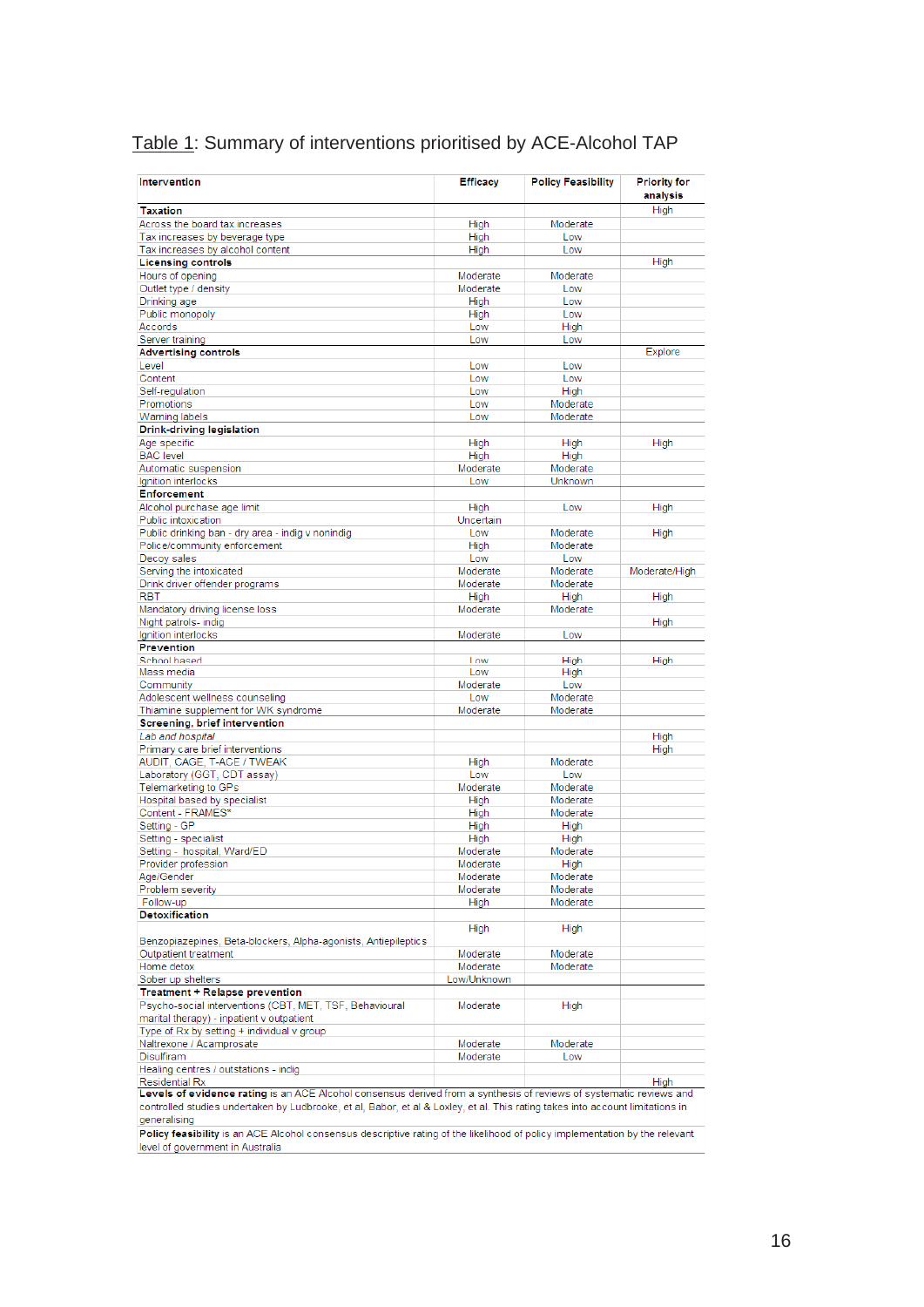# Table 2: List of interventions modelled in ACE-Alcohol

| Intervention                                                                                    | <b>Abbreviation</b>        |
|-------------------------------------------------------------------------------------------------|----------------------------|
| <b>Taxation</b>                                                                                 |                            |
| Volumetric tax that standardises taxation across all alcoholic beverages based on alcohol       |                            |
| content                                                                                         | <b>Volumetric Taxation</b> |
| <b>Licensing controls</b>                                                                       |                            |
| Restrictions on the hours of opening                                                            | Licensing conrols          |
| <b>Advertising controls</b>                                                                     |                            |
| Restrictions on broadcasting time and content of advertisements for media, sponsorship and      |                            |
| on products                                                                                     | Advertising bans           |
| <b>Enforcement</b>                                                                              |                            |
|                                                                                                 | Min. legal drinking age to |
| Increasing minimum legal drinking age to 21                                                     | 21 years                   |
| Random breath testing                                                                           | RBT                        |
| <b>Prevention</b>                                                                               |                            |
| A mass media campaigns to educate the population about the dangers of risky drinking            | Drink drive mass media     |
| <b>Screening / brief interventions</b>                                                          |                            |
| Brief intervention by primary care practitioner                                                 | <b>Brief intervention</b>  |
| Brief intervention by primary care practitioner plus telemarketing and support to practitioners | support                    |
| Treatment and relapse prevention                                                                |                            |
| Provision of inpatient / residential treatment to individuals with alcohol dependence           | Residential treatment      |
| Provision of inpatient / residential treatment to individuals with alcohol dependence plus      | Residential treatment +    |
| naltrexone and support                                                                          | naltrexone                 |

# **Key methodological issues**

Both ACE-Alcohol and ACE-Prevention built on earlier studies that were part of a broader body of work on priority setting. This body of work adopts a standardised evaluation method. Key assumptions are summarised below.

## Choice of comparator(s)

Traditional economic evaluations evaluate interventions against the status quo or current practice. This is because one of the fundamental questions for economic evaluation is: what difference will the option for change make to current policy? One argument for the use of current practice as the comparator is that the result could be misleading by comparison with a do nothing comparator if current practice was ameliorating the health problem. Sometimes the reverse may be true if, for example, current practice is very inefficient. This would make a new intervention look unduly favourable. It would be more informative in the latter case to model a do nothing comparator.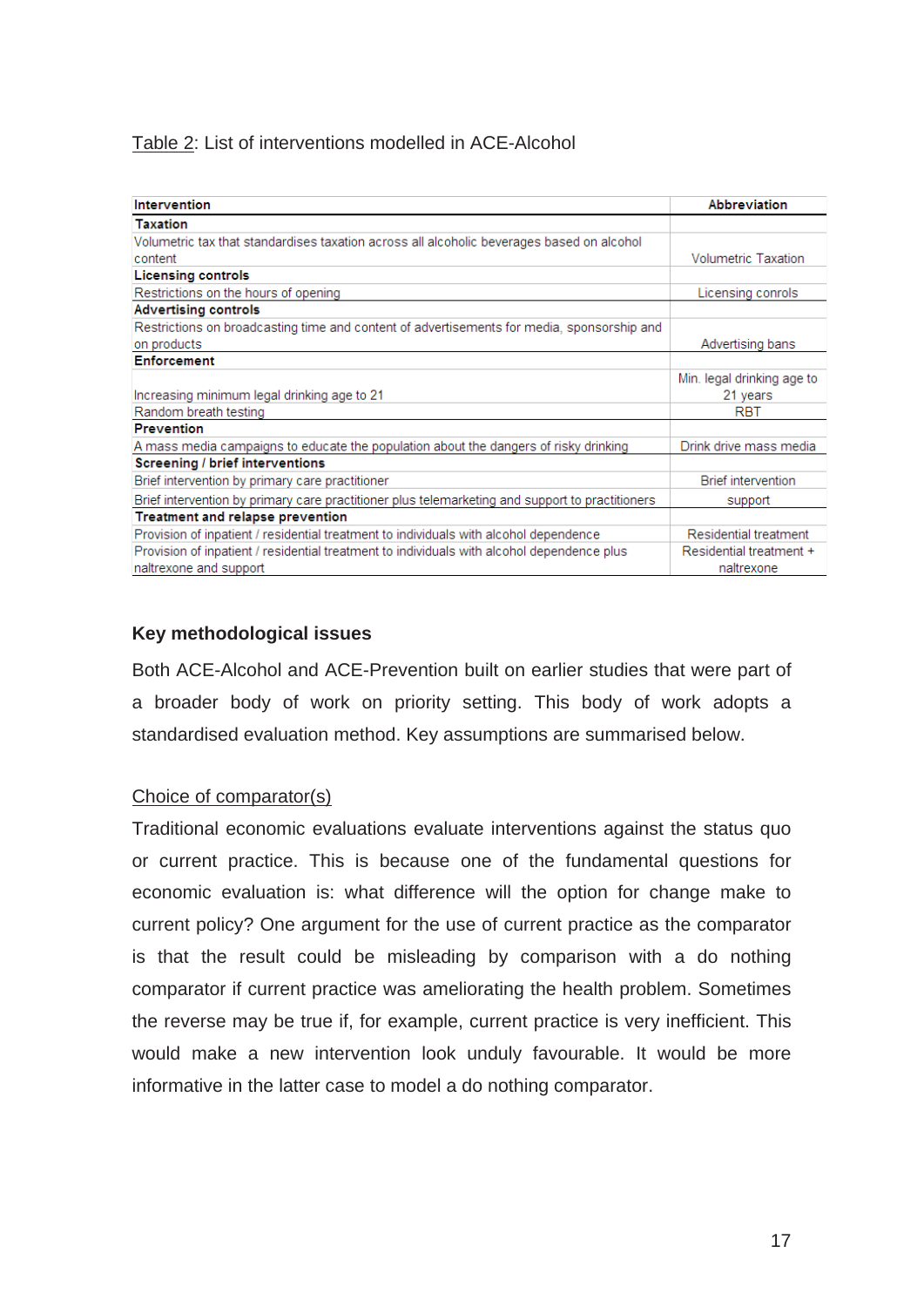In reality, in large projects like the Chisholm et al (2004) study and ACE-Prevention, when many interventions addressing a wide range of health problems are evaluated, it is impossible to calculate a true null option of no health service intervention. Instead the pragmatic approach is to define a partial null that is the theoretical level of disease that would be present if none of the interventions under scrutiny were in place.

The approach used in ACE-Alcohol was to bring the two methods together in a consistent manner. The back-calculation from current burden of disease to the partial null was done using the same assumptions on effective coverage, effectiveness and costs of current practice as used to calculate the incremental cost-effectiveness of changing current practice by adding or replacing one or more interventions. In other words, modelling from current practice back to the 'partial null' should mirror the modelling of costs and benefits from the partial null to current practice.

From those interventions identified in Table 2, random breath testing is the only strategy consistently utilised in Australia over the past 20 years(Henstridge et al. 1997). As such it has been used in ACE-Alcohol as a proxy for current practice. Although there have been several other strategies adopted over time such as mass media and licensing, these strategies have generally been of an ad hoc nature. Taxation is also an important strategy used by governments and is included implicitly in any proxy of current practice. Taxation and other ad hoc strategies can be considered as part of the background noise. The partial null is therefore calculated by adjusting the injury burden of disease data (described below) in a way that removes the effect of random breath testing. Removing the effects of RBT enables the researcher to evaluate current practice (i.e., RBT) against a do nothing approach.

## Choice of study perspective

A health sector perspective is adopted in ACE-Alcohol. A full health sector perspective includes: the government as health service funder (Commonwealth,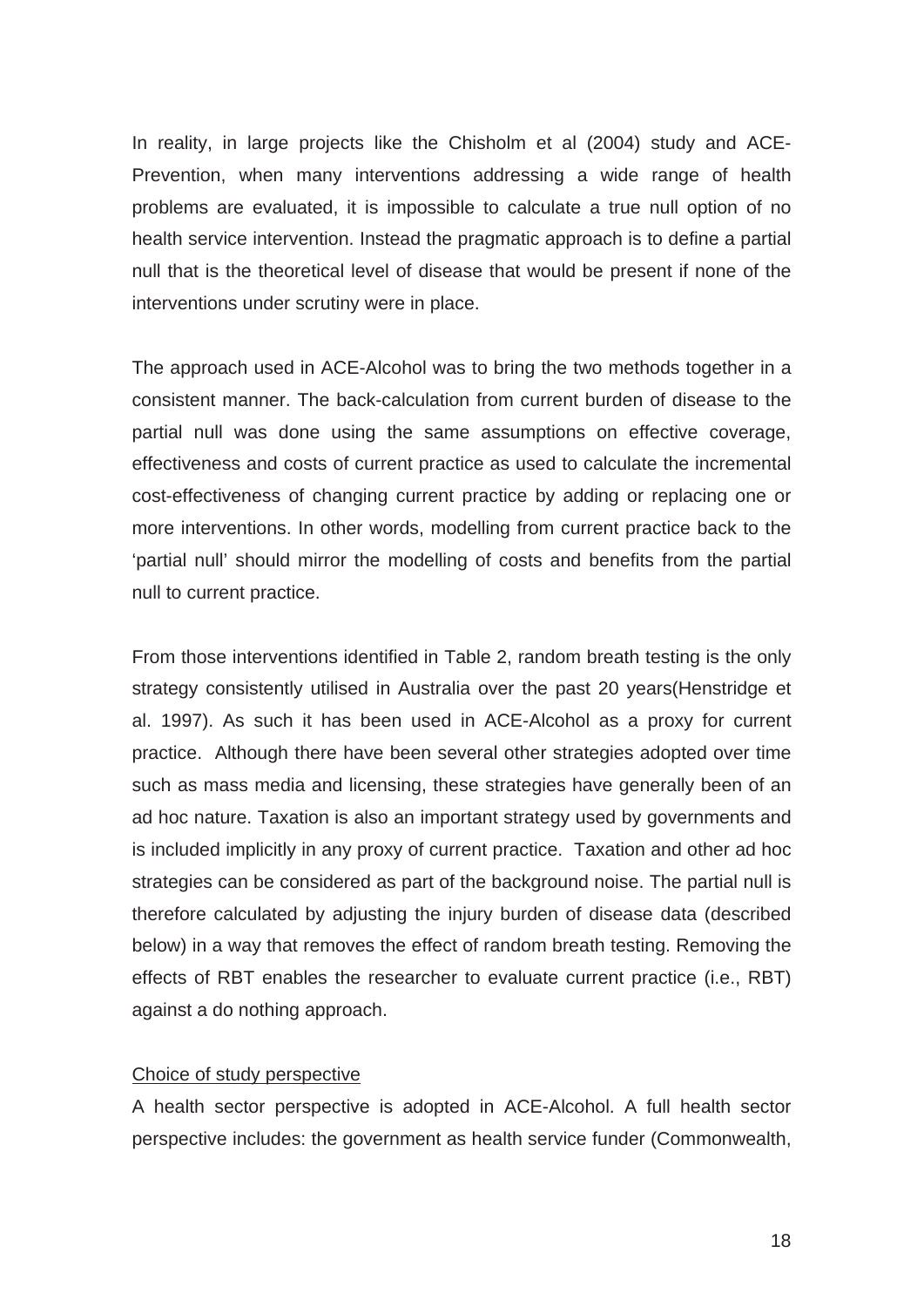States and Territories); together with impacts of the interventions on consumers and their families (including out-of-pocket costs; travel costs; time costs involved in travel, waiting, treatment and recuperation; and carer costs).

### Target population

One of the key parameters required for any economic evaluation is an understanding of the target population. The target population refers to the subgroup of the population to which the intervention will apply. As highlighted in the text above and in Table 2, ACE-Alcohol includes a range of general and specific interventions. General interventions target the wider population (i.e., population aged 18+ years) while specific interventions target a particular audience (i.e., hazardous / harmful drinkers, drinkers aged 18-20 years or dependant drinkers). Table 6 provides a more detailed overview of the target group relevant to each intervention.

## Estimates of alcohol consumption

Information pertaining to prevalence and patterns of alcohol use were sourced from the 2001 National Health Survey(Australian Institute of Health and Welfare 2002). Alcohol consumption was divided into four levels of alcohol use – abstinence, low, hazardous and harmful – based on number of standard drinks consumed per day (Table 3). Data collected in the National Health Survey in 2001 were used to determine the average consumption of alcohol at each level in Australia (Table 4), and prevalence of the four levels of consumption in the Australian population (Figure 1). Although more recent data on prevalence of alcohol use now exists, a decision was made to use the 2001 National Health Strategy in ACE-Alcohol as these data were used in the 2003 Australian Burden of Disease and Injury study (AusBoD)(Begg S et al. 2007). AusBoD provides the epidemiological parameters for both ACE-Prevention and ACE-Alcohol (discussed below).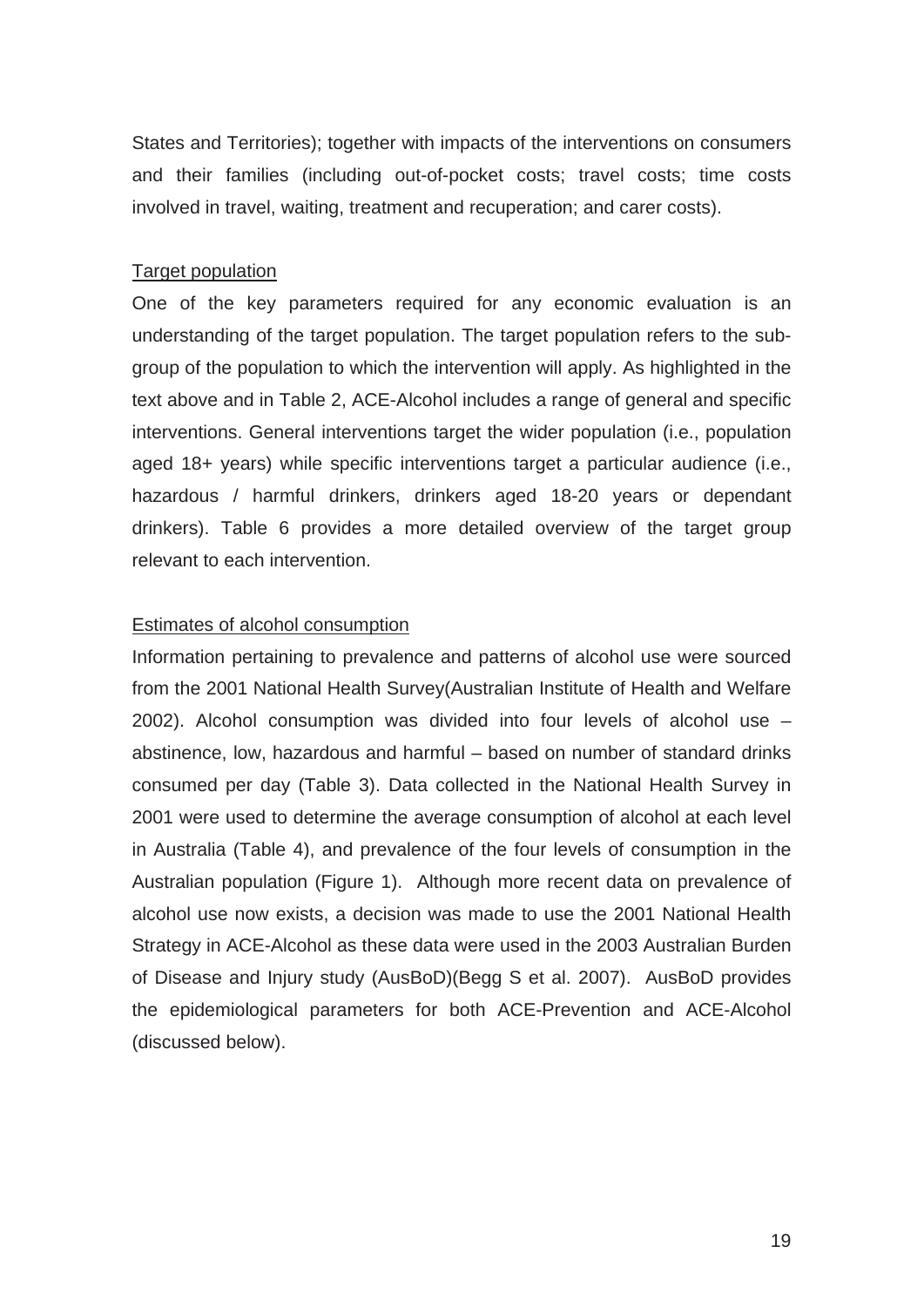# Table 3: Categories of alcohol use

|                  |               | Standard drinks per day<br>$(1$ standard drink = 10 grams alcohol) |
|------------------|---------------|--------------------------------------------------------------------|
| Intake level*    | <b>Males</b>  | Females                                                            |
| Abstinence       | $0.00 - 0.25$ | $0.00 - 0.25$                                                      |
| Low              | $0.26 - 4.00$ | $0.26 - 2.00$                                                      |
| <b>Hazardous</b> | $4.01 - 6.00$ | $2.01 - 4.00$                                                      |
| Harmful          | $6.01 +$      | $4.01 +$                                                           |

\* *Hazardous* and *Harmful* categories previously termed *Medium* and *High* Source: AIHW(Australian Institute of Health and Welfare 2002)

## Table 4: Average consumption of alcohol in grams per day

|               |              | Average consumption (grams per day) |
|---------------|--------------|-------------------------------------|
| Intake level* | <b>Males</b> | Females                             |
| Abstinence    | 0.2          | 0.2                                 |
| Low           | 16.2         | 8.9                                 |
| Hazardous     | 48.8         | 27.1                                |
| Harmful       | 98.3         | 60.8                                |

\* *Hazardous* and *Harmful* categories previously termed *Medium* and *High* Source: AIHW(Australian Institute of Health and Welfare 2002)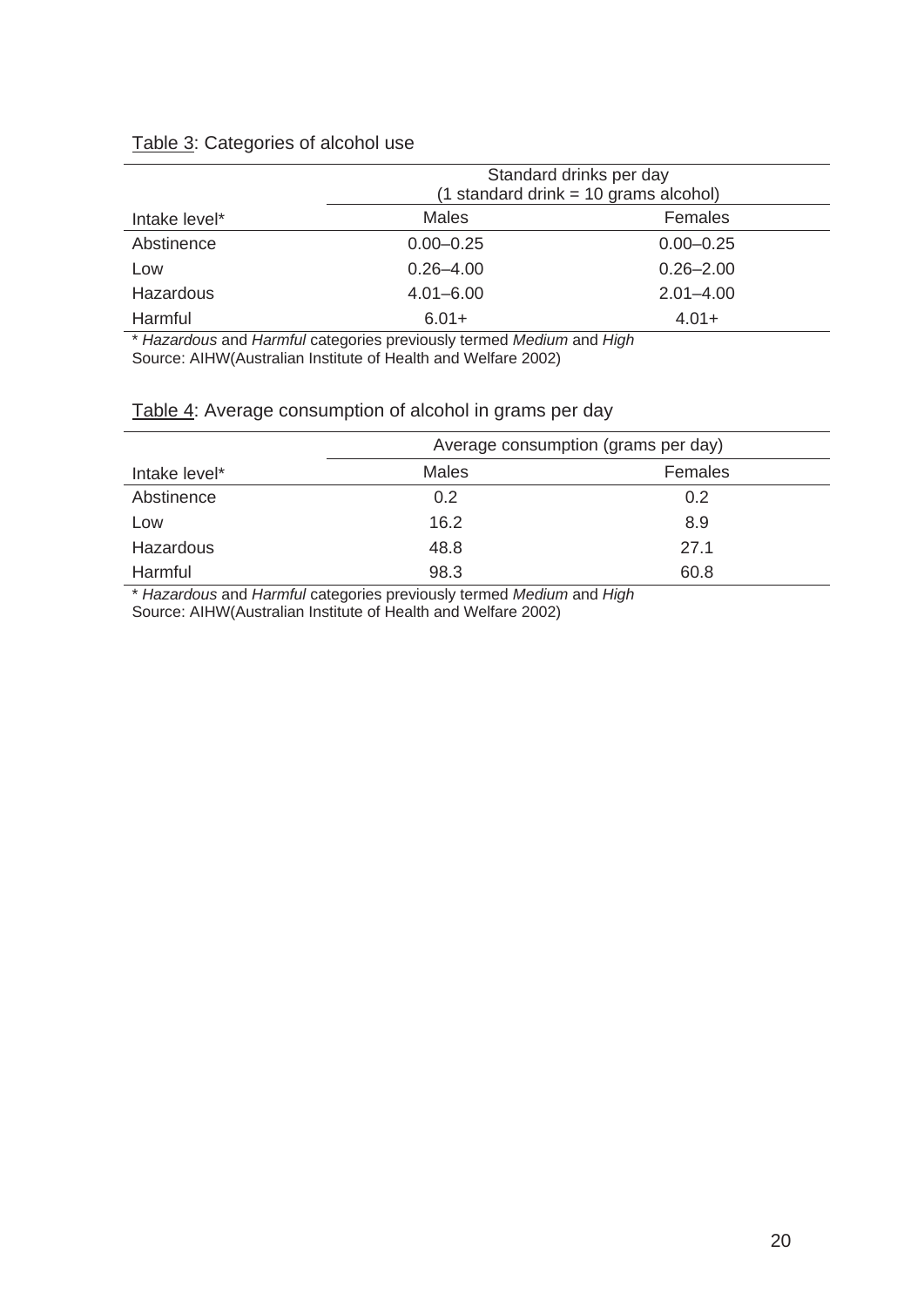

Figure 1: Prevalence of alcohol use in Australia(Australian Institute of Health and Welfare 2002)

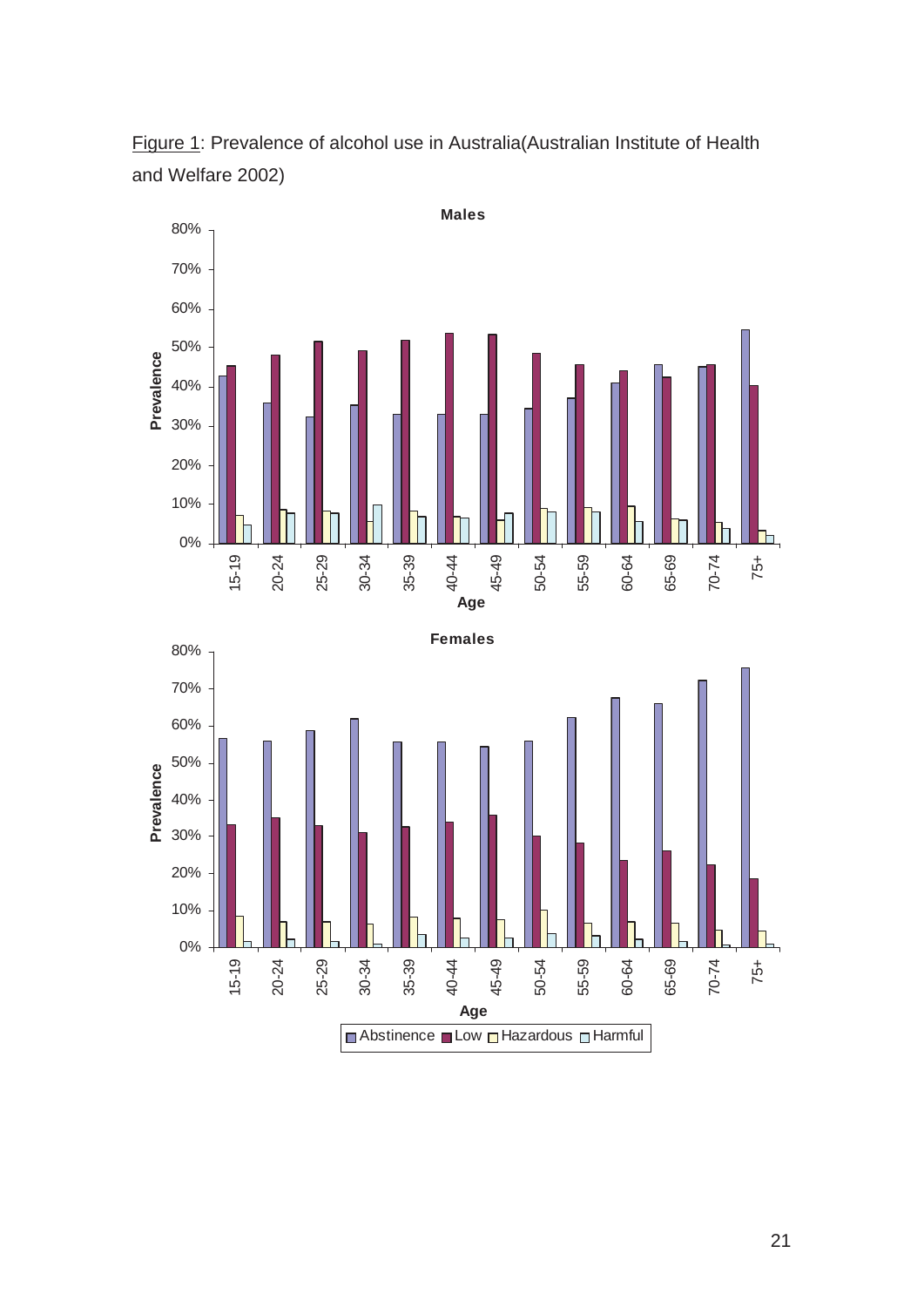#### Modelling approach

The ACE-Alcohol model is built in Microsoft Office Excel 2003 and uses the add-in tool @Risk (Palisade, Version 4.5) for uncertainty analysis(Palisade Corporation 2004). Intervention cost-effectiveness was evaluated over the lifetime of the Australian population eligible for each intervention in a baseline year of 2003. The modelling strategy adopts two approaches according to whether diseases or injuries related to alcohol misuse are evaluated.

#### *Disease models*

Excess alcohol consumption increases the risk of ischaemic stroke, hypertensive heart disease, inflammatory heart disease, pancreatitis and cirrhosis, as well as cancer of the breast (in women), mouth and oropharynx, oesophagus, liver and larynx(Corrao et al. 2000). However, alcohol has a protective effect against gallbladder and bile duct disease(English et al. 1995), and ischaemic heart disease at low levels of consumption(Corrao et al. 2000).

Each of the alcohol-related diseases is modelled using a set of differential equations that describe the transition of people between four states (healthy, diseased, dead from the disease, and dead from all other causes). The probability of making a transition between the four states is based on rates of incidence, case fatality and remission. Most epidemiological data inputs to the disease models are derived from AusBoD(Begg S et al. 2007), with additional use of disease modelling software, DISMOD, to derive data that were not explicitly reported(Barendregt et al. 2003). Case fatality and prevalence of ischaemic heart disease, stroke, hypertensive heart disease, inflammatory heart disease, gallbladder and bile duct disease, pancreatitis and all cancers, were estimated from incidence and mortality data using DISMOD, and the prevalence of cirrhosis was estimated from incidence and case fatality rates using DISMOD. For alcohol dependence, incidence and case fatality were estimated by DISMOD using data on the prevalence of alcohol dependence, the rate of remission (a weighted average of the 12 month remission rate observed by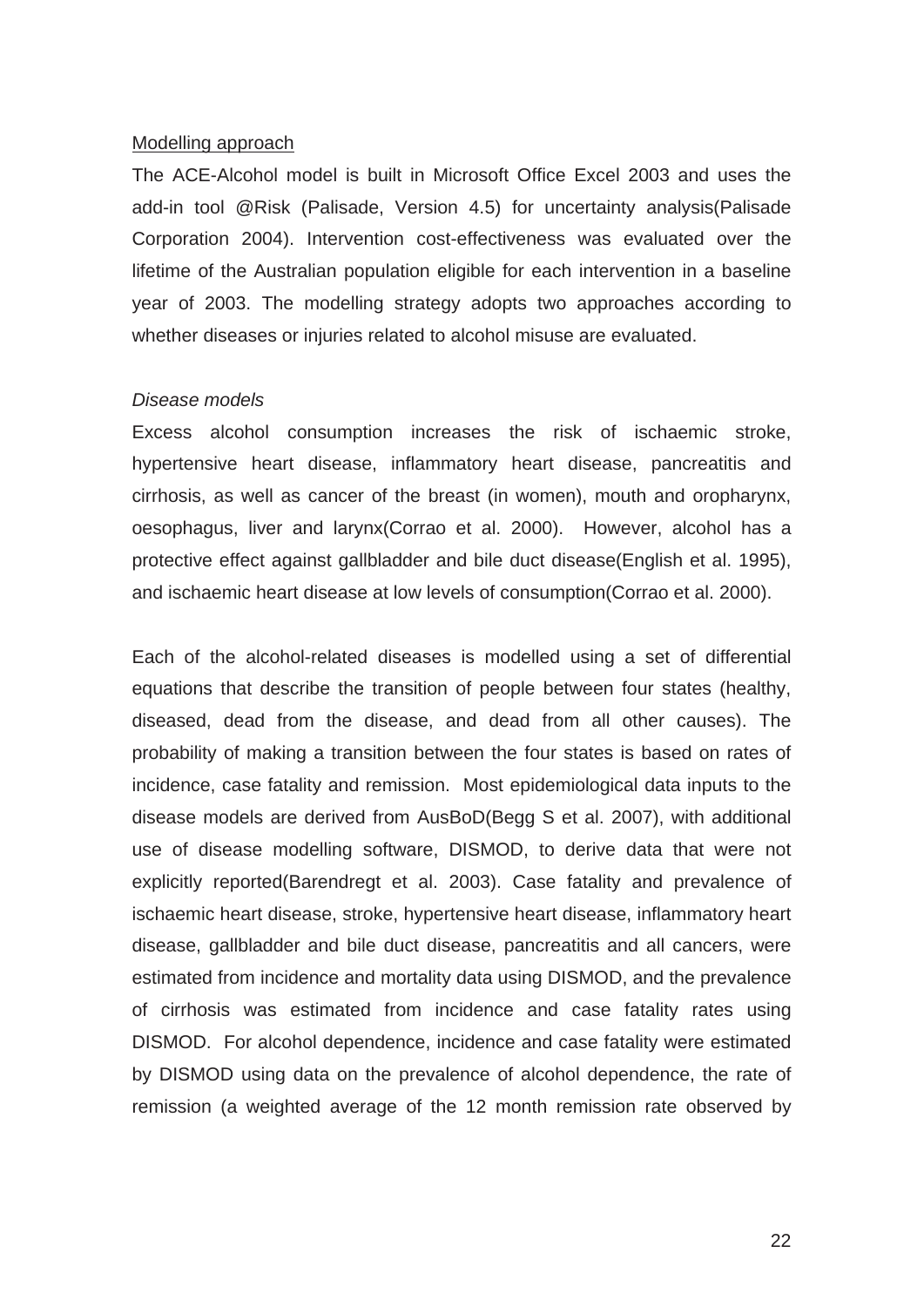Weisner et al. (2000) and the relative risk of mortality(Harris & Barraclough 1998).

Future changes in disease incidence and case fatality were estimated from a trend analysis of mortality rates by cause between 1979 and 2003 that was carried out as part of the AusBoD study(Begg et al. 2007). Past trends were assumed to continue over the next 20 years with disease rates remaining constant thereafter.

Average disability associated with each disease was derived from DISMOD estimates of disease prevalence and AusBoD calculations of the prevalent years lived with disability from the disease.

For all heart disease, stroke, digestive diseases and cancers, the intervention effect on disease incidence was modelled by the potential impact factor (PIF) (Equation 1).

PIF = 
$$
\frac{\sum_{i=1}^{n} p_i RR_i - \sum_{i=1}^{n} p_i RR_i}{\sum_{i=1}^{n} p_i RR_i}
$$
 (1)

Where:

- PIF was the potential impact factor:
- $\bullet$  p<sub>i</sub> was the prevalence of alcohol consumption at level *i*;
- x RR*i* was the relative risk of disease associated with alcohol consumption at level *i*; and
- x RR'*i* was the relative risk of disease associated with alcohol consumption after an intervention was implemented in the population at exposure level i.

The relative risks of disease applied in the alcohol model (Table 5) were derived from existing meta-analyses of data describing the relationship between alcohol consumption and the risk of alcohol related conditions. In the absence of relevant studies for inflammatory heart disease, relative risks were derived from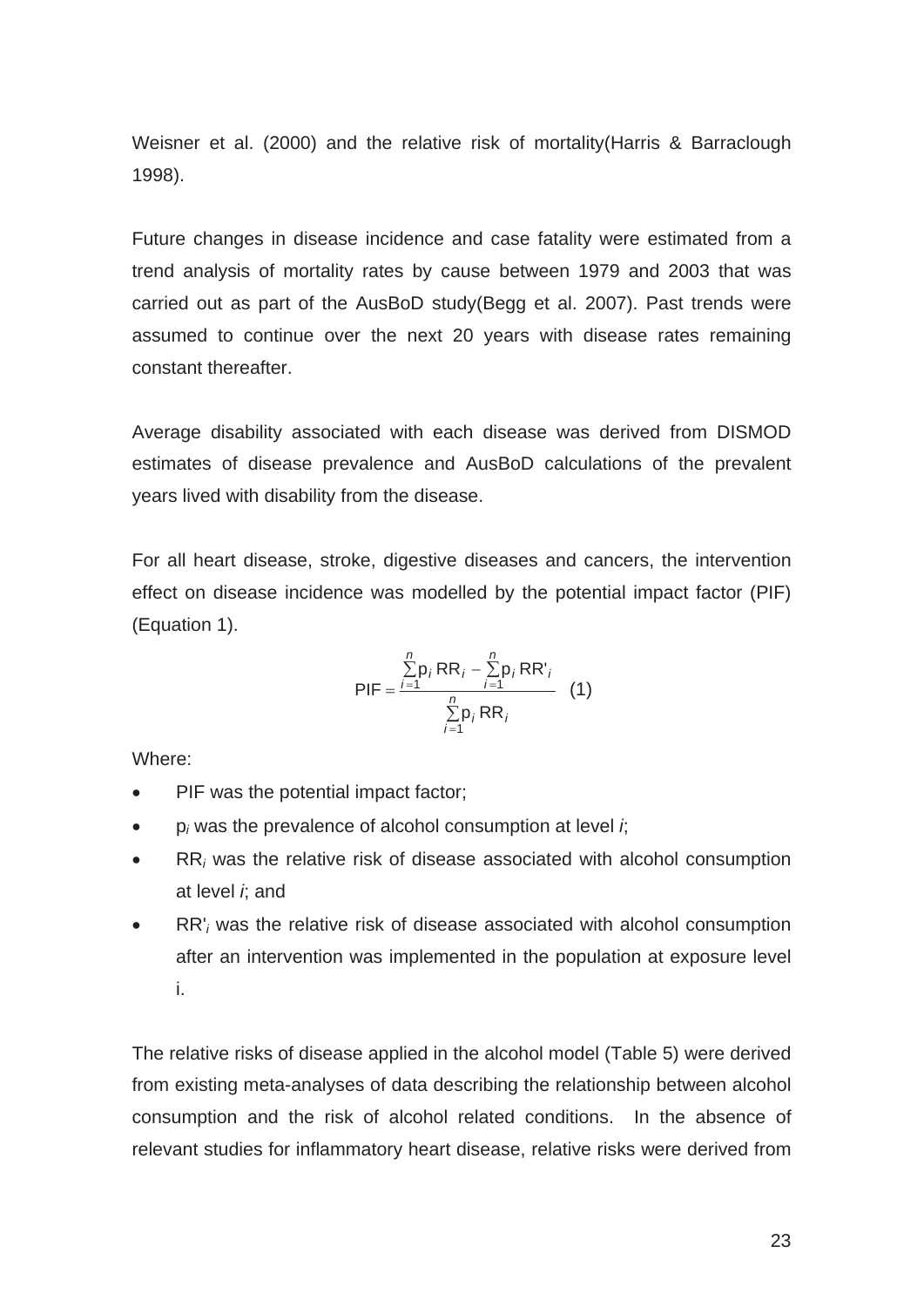the population attributable fraction (PAF) of inflammatory heart disease due to alcohol use in Australia(Begg et al. 2007). The change in relative risk of each disease was calculated from the change in alcohol consumption due to the intervention, by assuming a linear increase (or decrease) in disease risk with increasing alcohol consumption between each of the four levels of alcohol consumption.

For alcohol dependence, which is wholly attributable to excess alcohol consumption, the intervention effect on disease incidence was modelled, by age and sex, as a proportional change in the incidence of alcohol dependence (Equation 2). Incidence of alcohol dependence was assumed to be negligible below a harmful level of alcohol consumption.

$$
\Delta I = \frac{\Delta C}{C_{Harm} - C_{Haz}} \quad (2)
$$

Where:

- $\Delta I$  is change in incidence of alcohol dependence due to an intervention;
- $\Delta C$  is change in alcohol consumption due to an intervention in g/day;
- x C*Haz* is average consumption in g/day at a hazardous level of alcohol consumption; and
- x C*Harm* is average consumption in g/day at a harmful level of alcohol consumption.

For interventions that target people who are alcohol dependent the treatment effect was modelled as an increase in the rate of remission from alcohol dependence in the first year (Equation 3).

$$
R' = R \times (100\% - p_{int}) + R_{int} \times p_{int} (3)
$$

Where:

R is the rate of remission from alcohol dependence in the Australian population;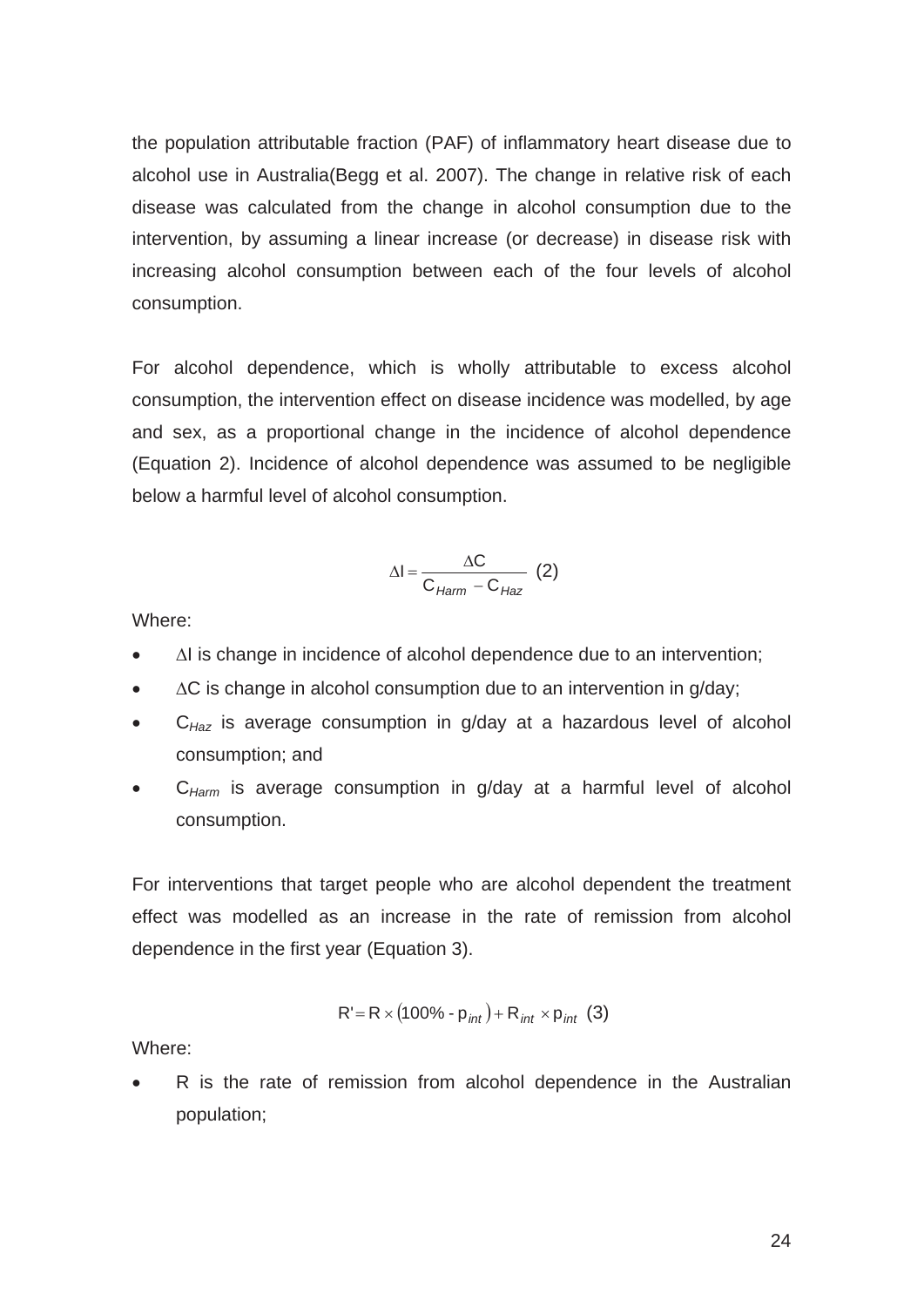- R' is the rate of remission from alcohol dependence after an intervention is implemented in the population; and
- $p_{\text{int}}$  is the proportion of the population receiving the intervention.

In calculating the proportion of the population who received the intervention, we assumed that people who were alcohol dependent and received treatment were consuming alcohol at harmful levels. Relapse to alcohol dependence among those who received the intervention in the first year was modelled as an increase in incidence in subsequent years (Equation 4).

$$
I' = I - \Delta P_0 \times r \quad (4)
$$

Where:

- I is the incidence of alcohol dependence;
- I' is the incidence of alcohol dependence after an intervention is implemented in the first year;
- $\bullet$   $\Delta P_0$  is the change in prevalence of alcohol dependence due to the intervention; and
- *r* is the annual relapse rate.

## *Injury models*

Excess consumption of alcohol increases the risk of injury(Corrao et al. 2000). Injuries associated with at least 5% risk of death or disability due to alcohol(Begg et al. 2007) consumption in Australia include road traffic accidents (RTAs) falls, fires, burns and scalds, drowning, machinery accidents, suffocation and foreign bodies, suicide and self-inflicted injuries, and homicide and violence(Begg et al. 2007).

In contrast to modelled diseases, injuries are acute. Thus, in AusBoD, disability and mortality due to injury were derived from the incidence of fatal and non-fatal injuries in the population, rather than from prevalence of injuries and their sequelae. For this reason, changes in injury outcomes due to alcohol interventions were modelled by direct changes in injury-related mortality (years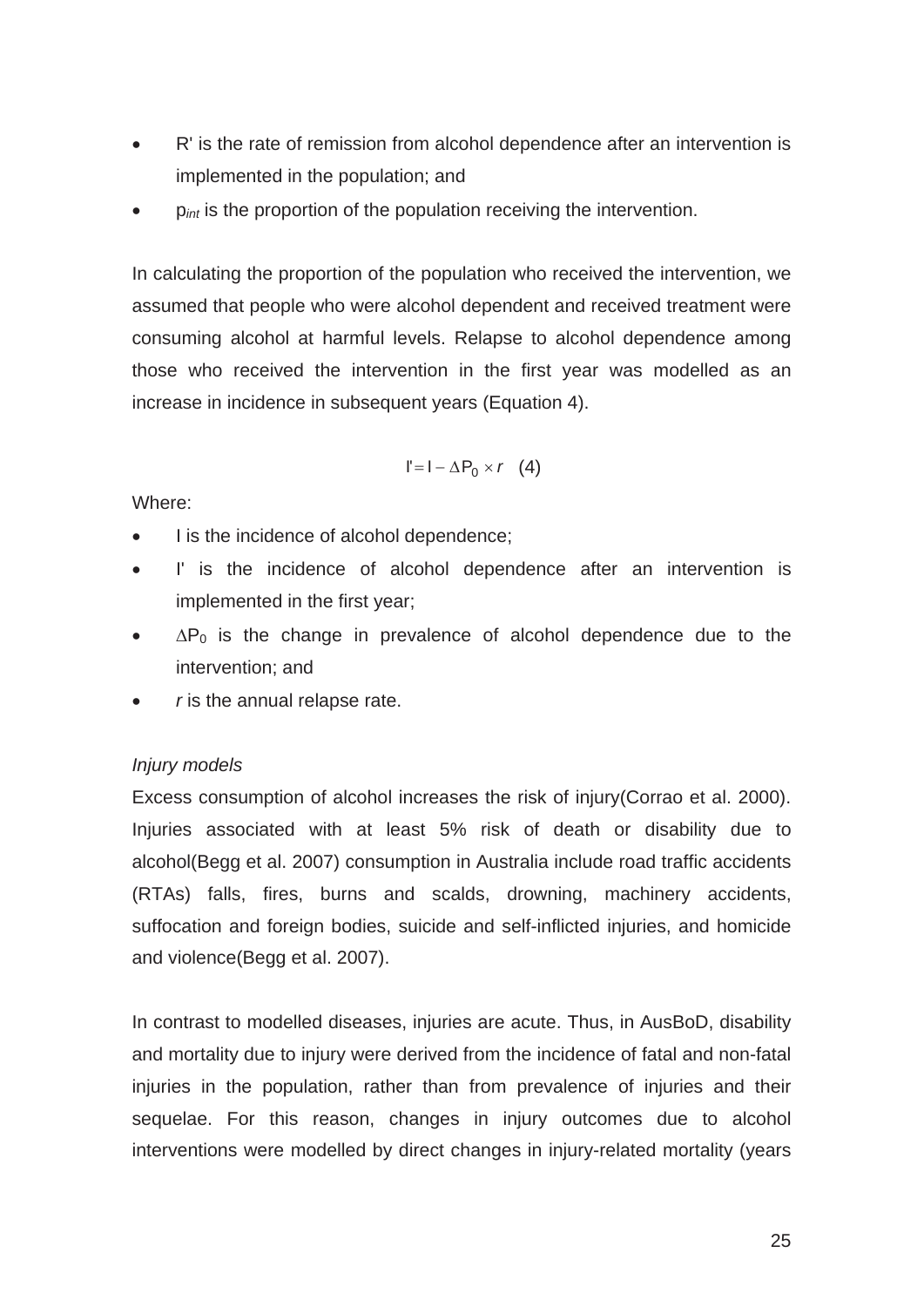of life lost  $-$  YLL) and disability (years lived with disability  $-$  YLD). All mortality and disability rates in the current practice population were derived from AusBoD(Begg et al. 2007).

The outcomes of alcohol interventions were measured by translating a change in alcohol consumption into a change in RTAs. Where intervention outcomes were measured by a change in consumption, the effects on injuries were quantified using the potential impact factor (Equation 1). The relationship between relative risk of mortality or disability from injury and alcohol consumption was assumed to be exponential (Equation 4). Exponential coefficients were derived for each injury from population attributable fractions(Begg et al. 2007) and prevalence of alcohol use in the Australian population (Figure 2 and 3).

$$
RR = \exp[\beta \times C] \ (4)
$$

Where:

- RR is the relative risk of injury;
- $\bullet$   $\beta$  is a coefficient; and
- $\bullet$  C is alcohol consumption in g/day.

For interventions that directly target RTAs (e.g. random breath testing), the effect on PAF<sub>YLL</sub> and PAF<sub>YLD</sub> was modelled, by age and sex, from a change in injuries due to RTAs (Equation 5). It was assumed that these interventions impact on drinking patterns around driving, but have a negligible impact on alcohol consumption overall.

$$
\Delta PAF = PAF \times \Delta RTA
$$
 (5)

Where:

 $\triangle$ RTA is the change in injuries due to road traffic accidents caused by excess alcohol consumption in %.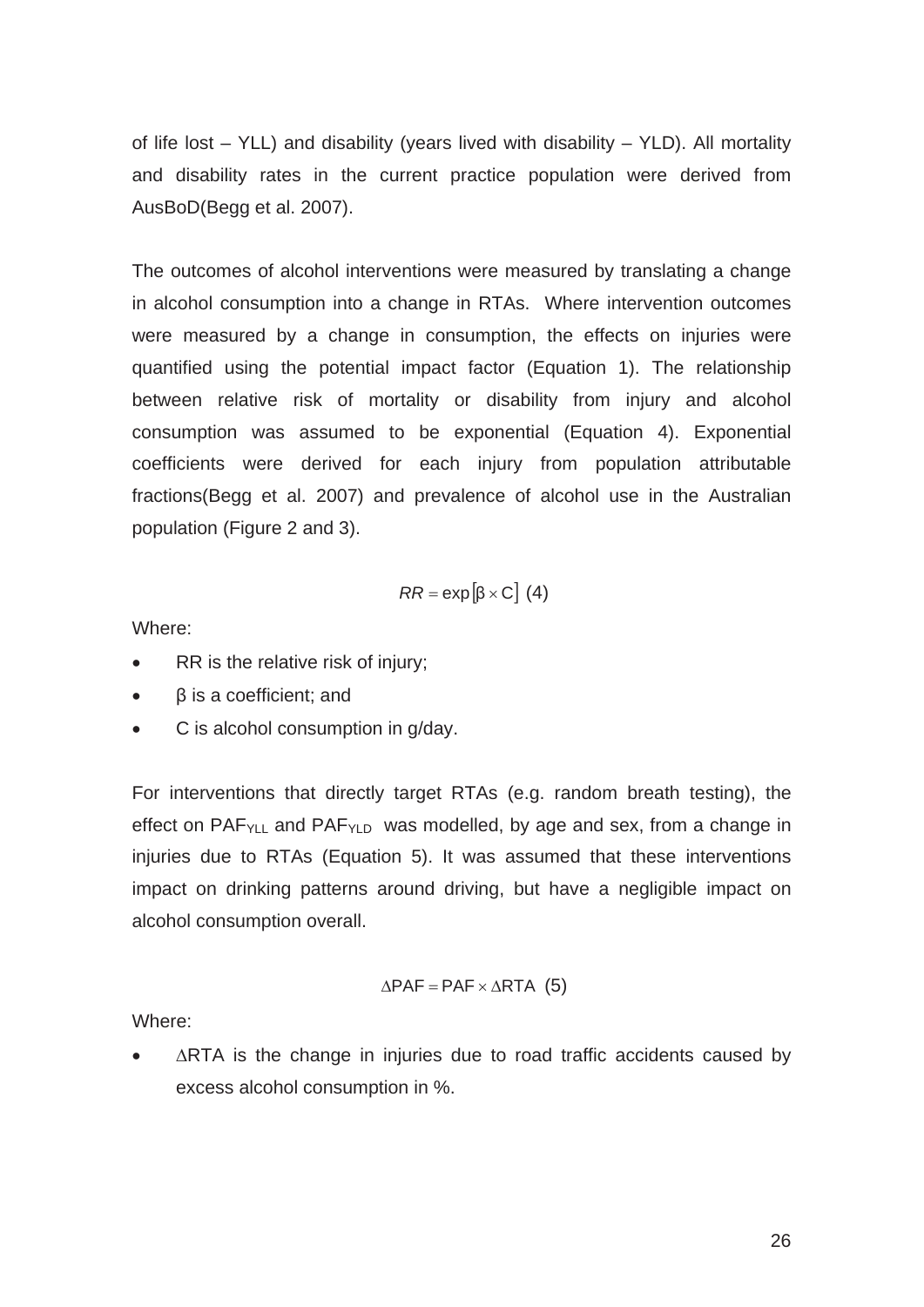



Figure 3: Relative risk of death and disability from injury due to falls, fires, burns and scalds, drowning, machinery accidents, suffocation and foreign bodies, suicide and self-inflicted injuries, and homicide and violence

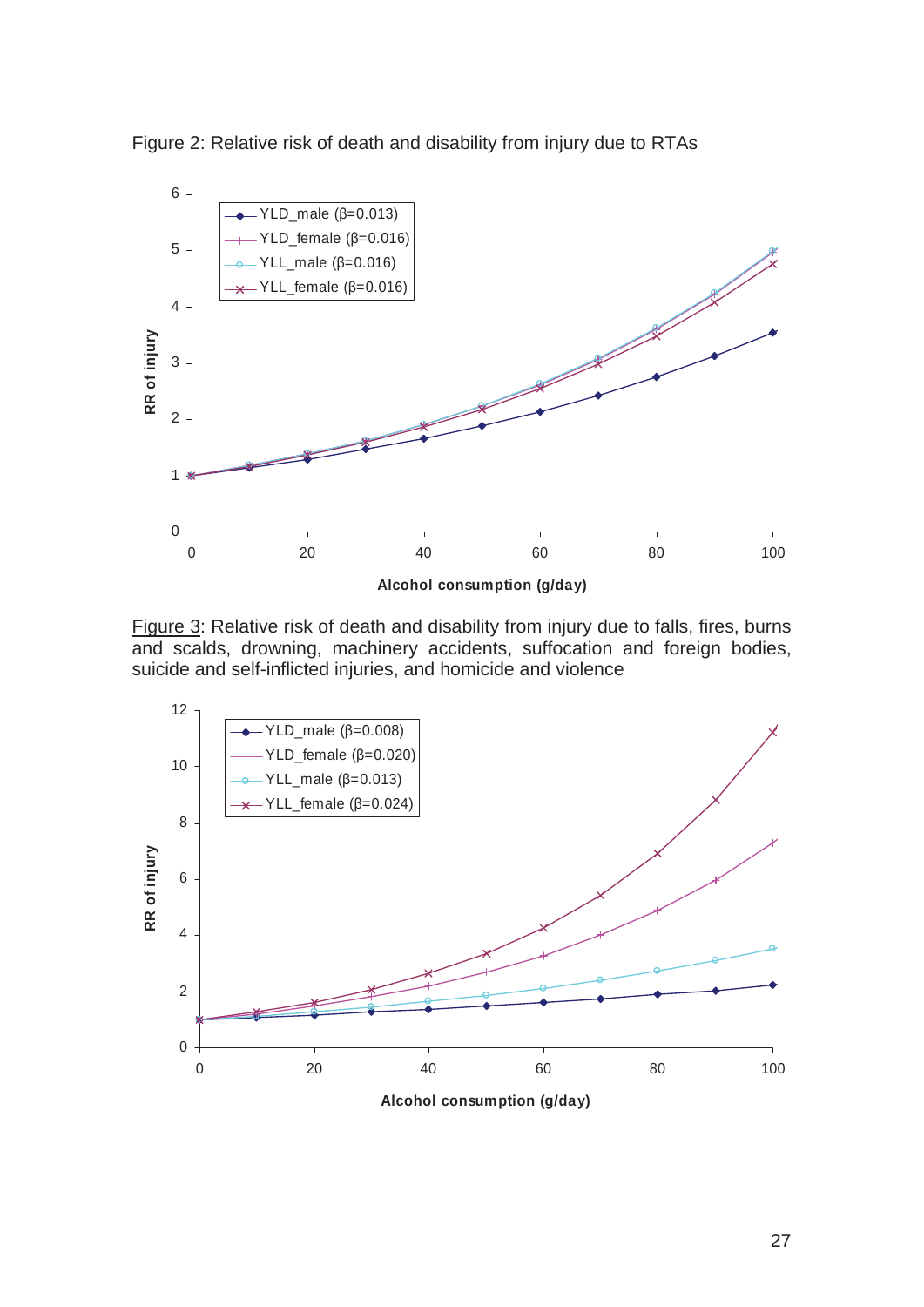|                                                                                                                                                                            |                |              |                                                    | Intake level                               |                                              |                                                                                                                                                                                                                                   |
|----------------------------------------------------------------------------------------------------------------------------------------------------------------------------|----------------|--------------|----------------------------------------------------|--------------------------------------------|----------------------------------------------|-----------------------------------------------------------------------------------------------------------------------------------------------------------------------------------------------------------------------------------|
| Disease                                                                                                                                                                    | Sex            | Abstinence   | NOT                                                | Hazardous                                  | Harmful                                      | Source                                                                                                                                                                                                                            |
| <b>Ischaemic</b> heart<br>disease                                                                                                                                          | Female<br>Male | 1.00<br>1.00 | $0.87(0.84 - 0.90)$<br>$(0.82 - 0.88)$<br>0.85     | $0.92(0.87 - 0.96)$<br>$0.84(0.80 - 0.87)$ | $1.20(1.06 - 1.35)$<br>$1.00(0.94 - 1.07)$   | Correo et al (2000)                                                                                                                                                                                                               |
| schaemic stroke                                                                                                                                                            | Female<br>Male | 00.1<br>1.00 | $1.02(0.84 - 1.21)$<br>$0.62(0.50 - 0.77)$         | $1.44(1.15-1.79)$<br>$0.77(0.52 - 1.09)$   | $1.84(1.02 - 3.04)$<br>$1.47(0.41 - 3.77)$   | Ridolfo and Stevenson<br>$(2001)^*$                                                                                                                                                                                               |
| Breast cancer                                                                                                                                                              | Female<br>Male | 00.1         | $1.14(1.09 - 1.20)$                                | $1.41(1.32 - 1.50)$                        | $1.59(1.43 - 1.78)$                          | Ridolfo and Stevenson<br>(2001)                                                                                                                                                                                                   |
| Mouth and oropharynx<br>cancer                                                                                                                                             | Female<br>Male | 00.1<br>00.1 | $(1.35 - 1.87)$<br>$(1.11 - 1.63)$<br>1.58<br>1.32 | $2.95(1.92 - 4.63)$<br>$2.01(1.44 - 2.85)$ | 5.41 (1.78-16.53)<br>3.89 (1.97-10.62)       | Correo et al. (1999)                                                                                                                                                                                                              |
| Oesophagus cancer                                                                                                                                                          | Female<br>Male | 1.00<br>00.1 | $(1.19 - 1.46)$<br>$1.18(1.11 - 1.26)$<br>1.32     | $2.17(1.71 - 2.75)$<br>$1.56(1.38 - 1.76)$ | $2.05(1.65 - 2.57)$<br>$4.42(0.91 - 2.57)$   | Correo et al. (1999)                                                                                                                                                                                                              |
| Liver cancer                                                                                                                                                               | Female<br>Male | 00.1<br>0.01 | $(1.07 - 1.20)$<br>$(1.04 - 1.11)$<br>1.07<br>1.13 | $1.39(1.21 - 1.60)$<br>$1.22(1.13 - 1.31)$ | $1.49(1.29 - 1.75)$<br>$1.79(1.23 - 2.57)$   | Correo et al. (1999)                                                                                                                                                                                                              |
| Larynx cancer                                                                                                                                                              | Female<br>Male | 00.1<br>00.1 | $1.13(1.07 - 1.20)$<br>$(1.04 - 1.11)$<br>1.07     | $1.49(1.21 - 1.81)$<br>$1.23(1.14 - 1.32)$ | $2.08(1.40 - 3.08)$<br>$1.63(1.37 - 1.97)$   | Correo et al. (1999)                                                                                                                                                                                                              |
| Hypertensive heart<br>disease                                                                                                                                              | Female<br>Male | 1.00<br>00.1 | $(1.20 - 1.32)$<br>$1.14(1.11 - 1.18)$<br>1.26     | $1.97(1.76 - 2.23)$<br>$1.45(1.35 - 1.55)$ | $2.45(2.15 - 2.84)$<br>$4.03(2.93 - 5.53)$   | Correo et al. (1999)                                                                                                                                                                                                              |
| Inflammatory heart<br>disease                                                                                                                                              | Female<br>Male | 00.1<br>0.00 | $1.00(1.00-1.00)$<br>$1.00(1.00 - 1.00)$           | $1.43(1.33 - 1.54)$<br>$1.87(1.65 - 2.09)$ | $3.49(2.86 - 4.11)$<br>$2.24(1.93 - 2.55)$   | Begg et al. (2007) **                                                                                                                                                                                                             |
| Gallbladder and bile<br>duct disease                                                                                                                                       | Female<br>Male | 1.00<br>00.1 | $(0.76 - 0.90)$<br>$0.82(0.76 - 0.90)$<br>0.82     | $0.68(0.55 - 0.84)$<br>$0.68(0.55 - 0.84)$ | $0.50(0.33 - 0.75)$<br>$0.50(0.33 - 0.75)$   | English et al. (1995)                                                                                                                                                                                                             |
| Pancreatitis                                                                                                                                                               | Female<br>Male | 1.00<br>00.1 | $1.19(1.10 - 1.30)$<br>$1.11(1.06 - 1.16)$         | $1.78(1.35 - 2.40)$<br>$1.34(1.21 - 1.50)$ | $3.15(1.77 - 5.47)$<br>$2.10(1.61 - 2.79)$   | Correo et al. (1999)                                                                                                                                                                                                              |
| Cirrhosis                                                                                                                                                                  | Female<br>Male | 0.00<br>00.1 | $1.39(1.17 - 1.67)$<br>$1.36(1.08 - 1.82)$         | $2.36(1.43 - 3.91)$<br>$2.14(1.39 - 3.45)$ | $4.33(1.32 - 13.61)$<br>$5.21(2.18 - 21.39)$ | Correo et al. (1999)                                                                                                                                                                                                              |
| NB. Values are mean relative risk and 95% confidence interval at average alcohol consumption for intake category (Table 4)<br>consumption above low levels of alcohol use. |                |              |                                                    |                                            |                                              | * Weighted average of relative risks for ischaemic and haemorrhagic stroke (weighting based on incidence).<br>** Derived from PAF of 0.10 (Begg et al. 2007) and prevalence of alcohol use (National Health Survey 2001), assumin |

Table 5: Relative risks of disease due to alcohol consumption Table 5: Relative risks of disease due to alcohol consumption

28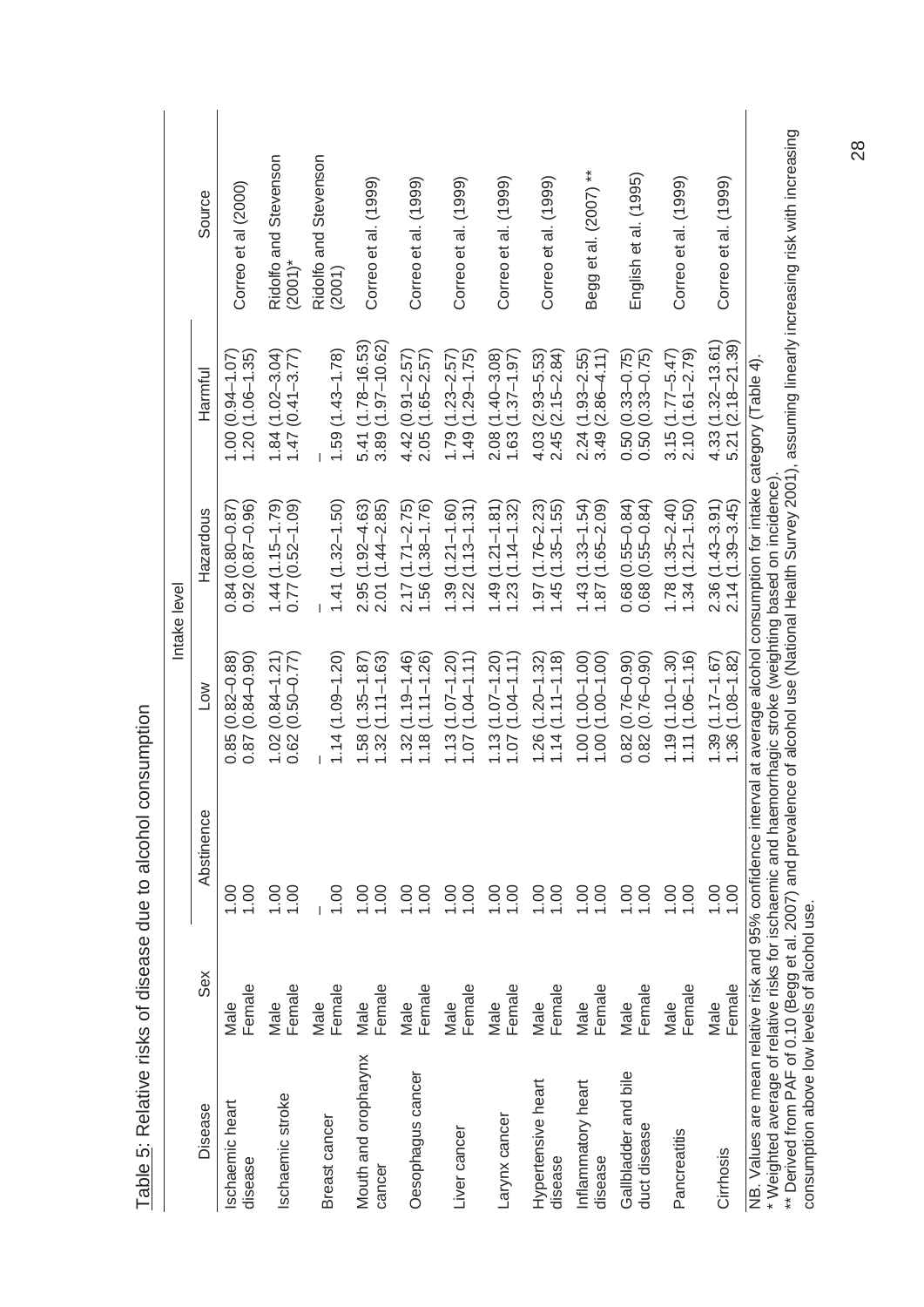### Costing interventions

There were three steps involved in costing: identification of the appropriate costs to include in the evaluation; measurement of resources used and saved by the program alternatives; and, valuing the resources used and saved by the program alternatives.

In the 'identification' phase of cost analysis, all the important costs and cost offsets were identified and included in the study. From a health sector perspective costs and cost offsets that have an impact on both public providers (Commonwealth Government, State and Territory governments) and the private sector (clients/participants, their family/carers, non-government bodies such as health insurance funds or disease advocacy/patient support groups) were included; but costs to sectors other than health (for example, education and housing) were not.

In ACE-Alcohol we assumed that interventions were operating under steady state conditions. Each intervention was assumed to be working in accordance with its efficacy potential as established by the intervention evidence, that trained personnel were available to deliver the intervention and that the necessary infrastructure was available.

In the measurement phase the frequency of use of each cost component was determined. The cost of each factor of production (or service) was measured by multiplying the quantity of the factor consumed by its relevant price. In the measurement phase we assessed quantity, while in the valuation phase we assessed its price.

Costs were measured in real prices for the reference year (2003). The Australian Institute of Health and Welfare (AIHW) health sector deflators were used to adjust prices to the reference year. Where interventions fell outside of the health sector, adjustments were made using the relevant Consumer Price Index(Australian Bureau of Statistics 2003).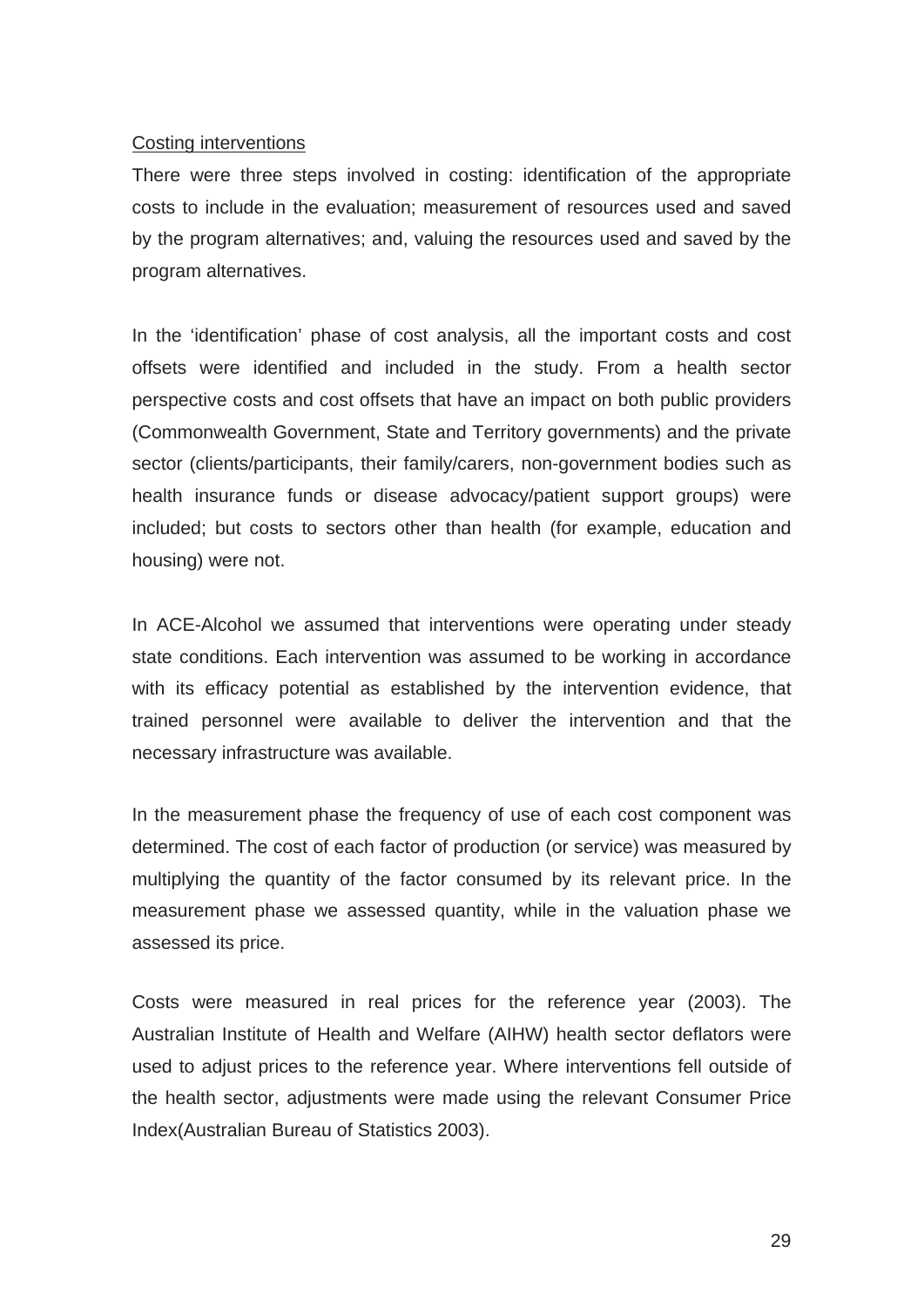### *Cost of non-adherence*

The non-adherence rate is important to the incremental cost-effectiveness ratio because the participants who do not adhere to the intervention would incur some costs and receive little or no health benefit. Information was sought on the likely subsequent health seeking behaviour and associated costs of nonadherent patients. In the absence of such information, it was assumed that the non-adherers incurred part of the intervention costs, received no benefit and had the same subsequent health seeking behaviour (and associated costs) as those currently not receiving the intervention.

### *Cost offsets*

If an intervention prevents future disease or treats current disease so that future complications are avoided, the projected health care costs are estimated in the intervention and comparator scenarios. The difference in cost offsets between the intervention and comparator may arise from a reduction in incidence, duration and/or severity of disease, or in some cases an improved remission (or cure rate). The cost offsets related to the treatment of disease and injury were estimated, by age and sex, using data from the Disease Costs and Impacts Studies and AusBoD(Australian Institute of Health and Welfare 2004; Begg S et al. 2007). All costs were adjusted to the 2003 reference year using the relevant health cost deflators(Australian Bureau of Statistics 2003).

During simulation of interventions, cost offsets were accrued per prevalent case for the cardiovascular diseases, cirrhosis and alcohol dependence, and per incident case for gallbladder and bile duct disease, pancreatitis and all cancers, which have a shorter duration of illness. For all injuries, where incident or prevalent cases were not explicitly evaluated, the cost offsets were accrued per YLD averted.

## *Discounting*

Discounting was applied to both costs and benefits. This reflected the fact that, individually and as a society, we prefer to have dollars or resources now rather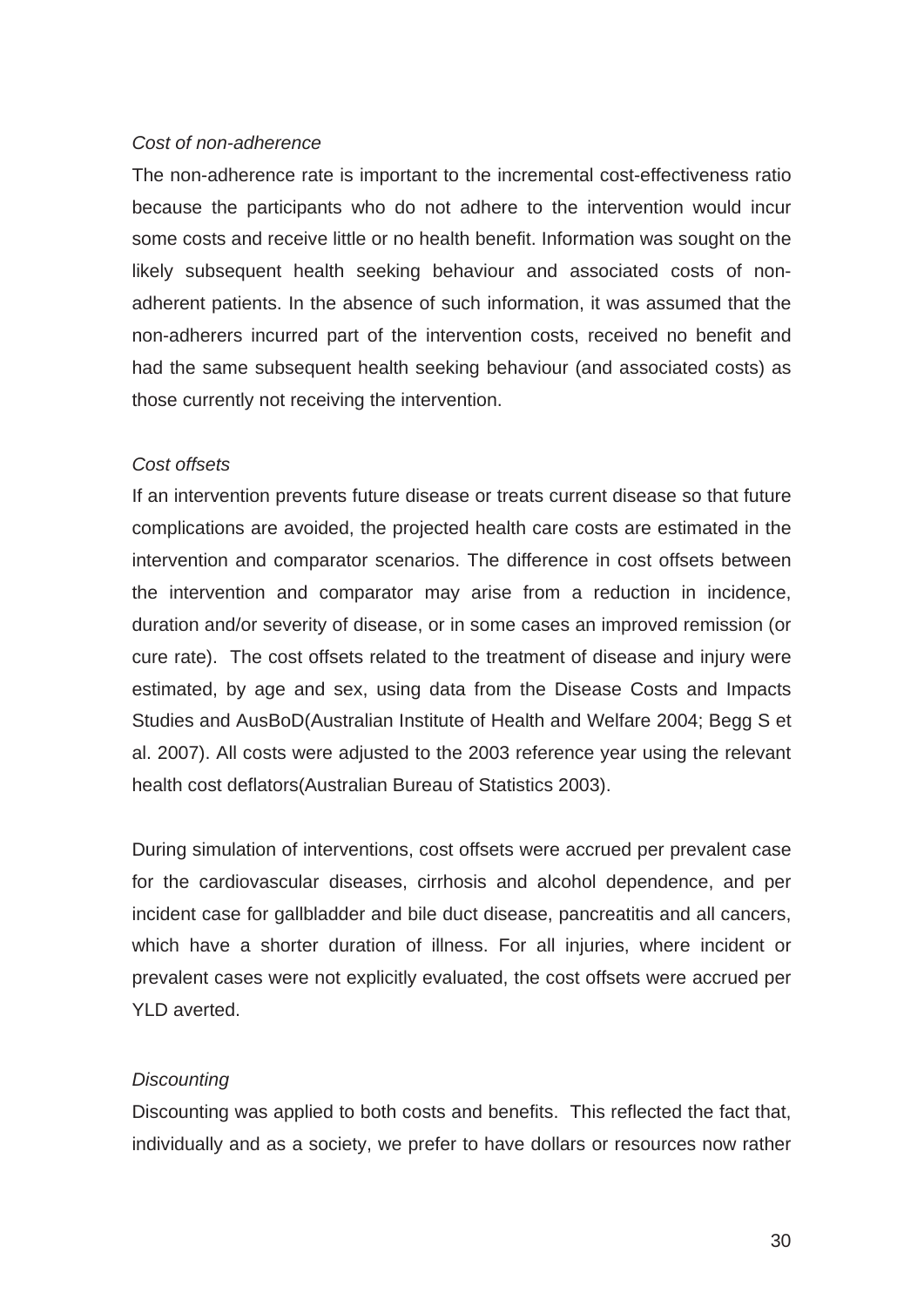than later, because we can benefit from them in the interim. Similarly, we prefer to have benefits now rather than later. A 3% per annum discount rate was applied to match the rate chosen in AusBoD. It is also the rate of discounting recommended by a consensus panel of health economists in the United States(Gold et al. 1996).

#### Measurement of health benefits

In ACE-Alcohol we measured health gain in health-adjusted life years where the loss of health due to non-fatal health states was valued with the appropriate disability weight(s) used to estimate Disability-Adjusted Life Years (DALYs) in burden of disease studies. When we present our results we equate these health-adjusted life years gained to DALYs averted by the intervention. However, it is important to realise that there are philosophical differences between the two. First, in a burden of disease study we estimate the health status of a population in a particular year. It is therefore, a cross-sectional measure even if the non-fatal component is measured as the loss of health that is estimated to arise from incident events. Economic evaluation methods, by contrast, always have a time dimension: what happens over time if a target population is exposed to an intervention of interest or a comparator? Health gain is calculated as the difference in mortality and morbidity outcomes between a comparator and the intervention option over a defined period of time (the horizon).

Second, in burden of disease the DALY is constructed as a health gap measure, i.e. we set an ideal (everyone ought to live into old age free of disease) and contrast the current health status of a population with that ideal. Thus, Years of Life Lost (YLL), the mortality component of DALYs, are calculated as the difference between age at death and a standard life expectancy at that age for each death. It is best to view these conversions of counts of deaths into YLL as weighting deaths by age. Young deaths accrue more YLL than old deaths. In economic analyses, we do not use the standard life table to give a value to loss of life. Instead, we keep track of a target

31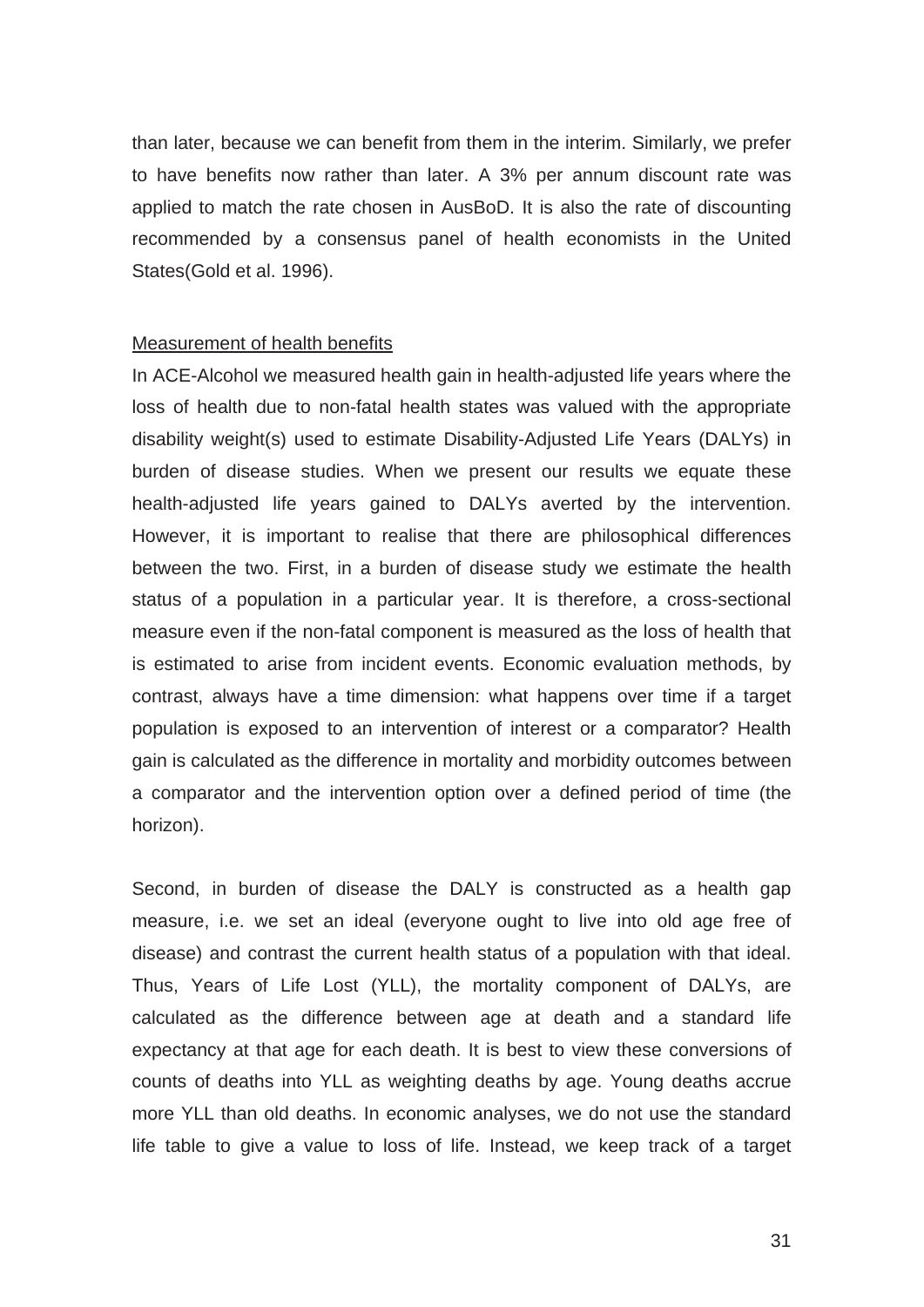population over time and count the years of life lived in intervention and comparator scenarios assuming realistic mortality risks as people age. If we assume no trends in mortality this would equate to giving a death the value of the equivalent life expectancy for the age at death from the population's period life table. If we apply mortality trends in our models, it is equivalent to awarding remaining life expectancy from a cohort life table to each death.

### Cost-effectiveness ratios

In the cost-effectiveness analysis of each intervention, all intervention costs, cost offsets and DALYs were adjusted to the baseline year of 2003 and discounted at a rate of 3% per annum. An incremental cost-effectiveness ratio (ICER) was evaluated for each intervention (Equation 6) and compared with a cost-effectiveness threshold of \$50,000 per DALY averted.

$$
ICER = \frac{\Delta C}{\Delta E} (6)
$$

Where:

- $\Delta C$  is the incremental net cost in Australian dollars of delivering the intervention over the comparator; and
- $\Delta$ E is the incremental net health benefit in DALYs averted.

Two comparators were used in ACE-Alcohol: current practice and the partial null. As discussed previously, current practice was considered to comprise RBT given its widespread use throughout Australia together with current taxation and ad hoc media campaigns. The most rigorous analysis of cost-effectiveness analysis uses the partial null as the comparator (presented below). This is consistent with the WHO CHOICE approach used in Chisholm et al. (2004) and enables the researcher to investigate the cost-effectiveness of current practice as a separate intervention.

Using the partial null, interventions were also assessed using marginal analysis. This enabled increasing amounts of investment in the chosen intervention to be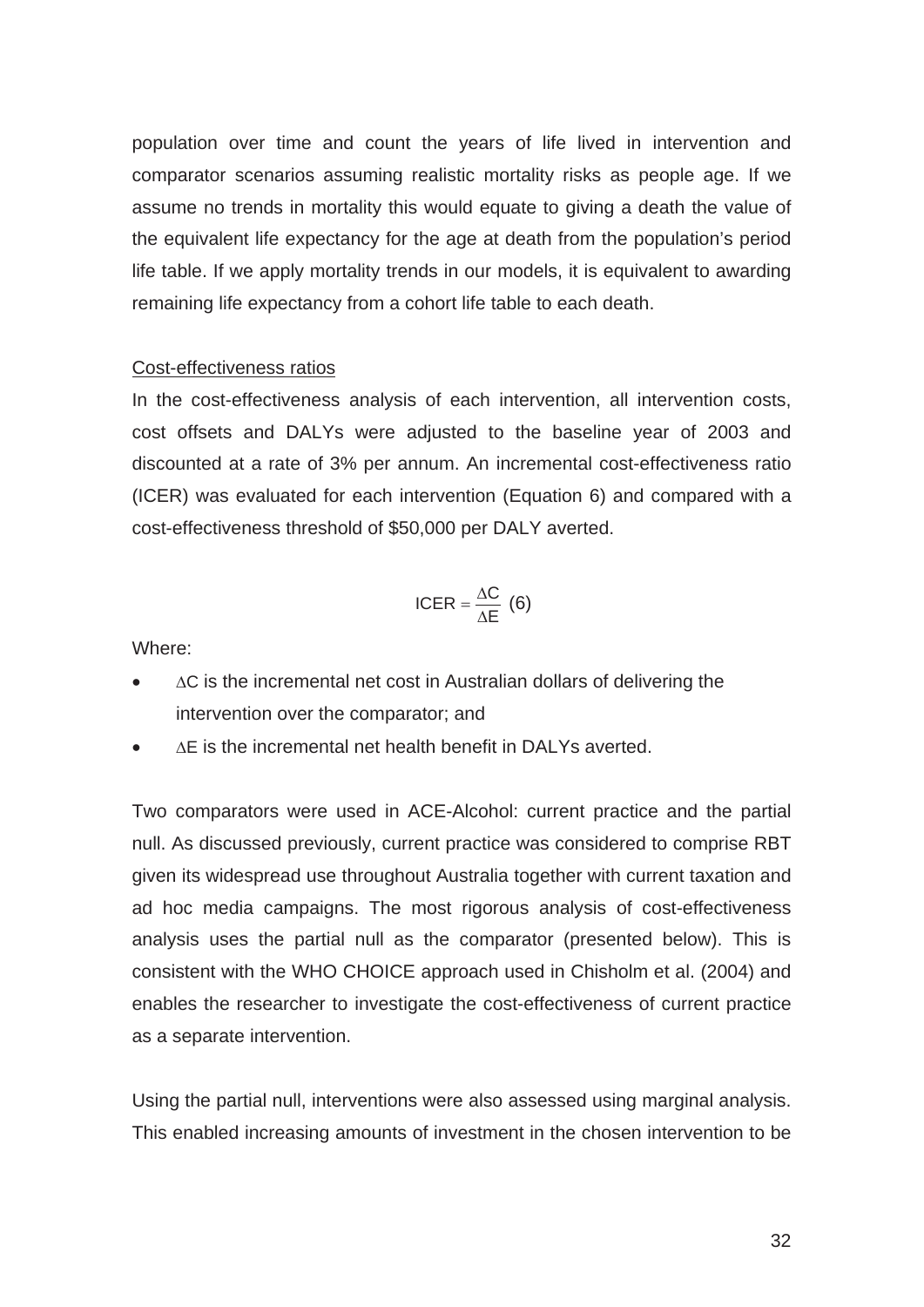compared with the additional benefits conferred. In a marginal analysis the difference in costs and outcomes was calculated between the scenario with the initial target population/intensity and that of the expanded target population/intervention effort. Such an analysis lends itself to identifying an optimal expansion pathway, i.e., the ordering of interventions in the most efficient package.

#### Uncertainty analysis

There is always a level of uncertainty associated with epidemiological parameters and intervention cost and effect estimates. For example, data from randomised controlled trials may not be easily transferred to the Australian setting or to the proposed intervention. In ACE-Alcohol, the uncertainty in all cost and health outcome measures was evaluated by Monte Carlo simulation (2000 iterations) using @Risk(Palisade Corporation 2004). From the values generated by the iterations of the simulation, a 95% uncertainty interval was calculated by taking the 2.5 and 97.5 percentiles to mark the lower and upper bounds. This uncertainty interval can be interpreted as the range within which the true result lies with 95% certainty. An uncertainty interval differs from a confidence interval in that it includes both type I and type II errors. The uncertainty is also presented graphically in cost-effectiveness planes and acceptability curves(Briggs 2001; Briggs et al. 2002).

Probability distributions around the input variables are derived from statistics, such as standard errors, quoted in the literature, and from expert advice on the likely scenarios under Australian conditions. All cost offsets were assumed to vary uniformly by  $\pm 25$ %. Uncertainty in each relative risk of disease was assumed to be normally distributed around the logarithm of the relative risk. Uncertainty assumptions relating to each intervention are further discussed under each specific intervention but a general rule was to assume parameter uncertainty of  $\pm$ 25% in the absence of additional information.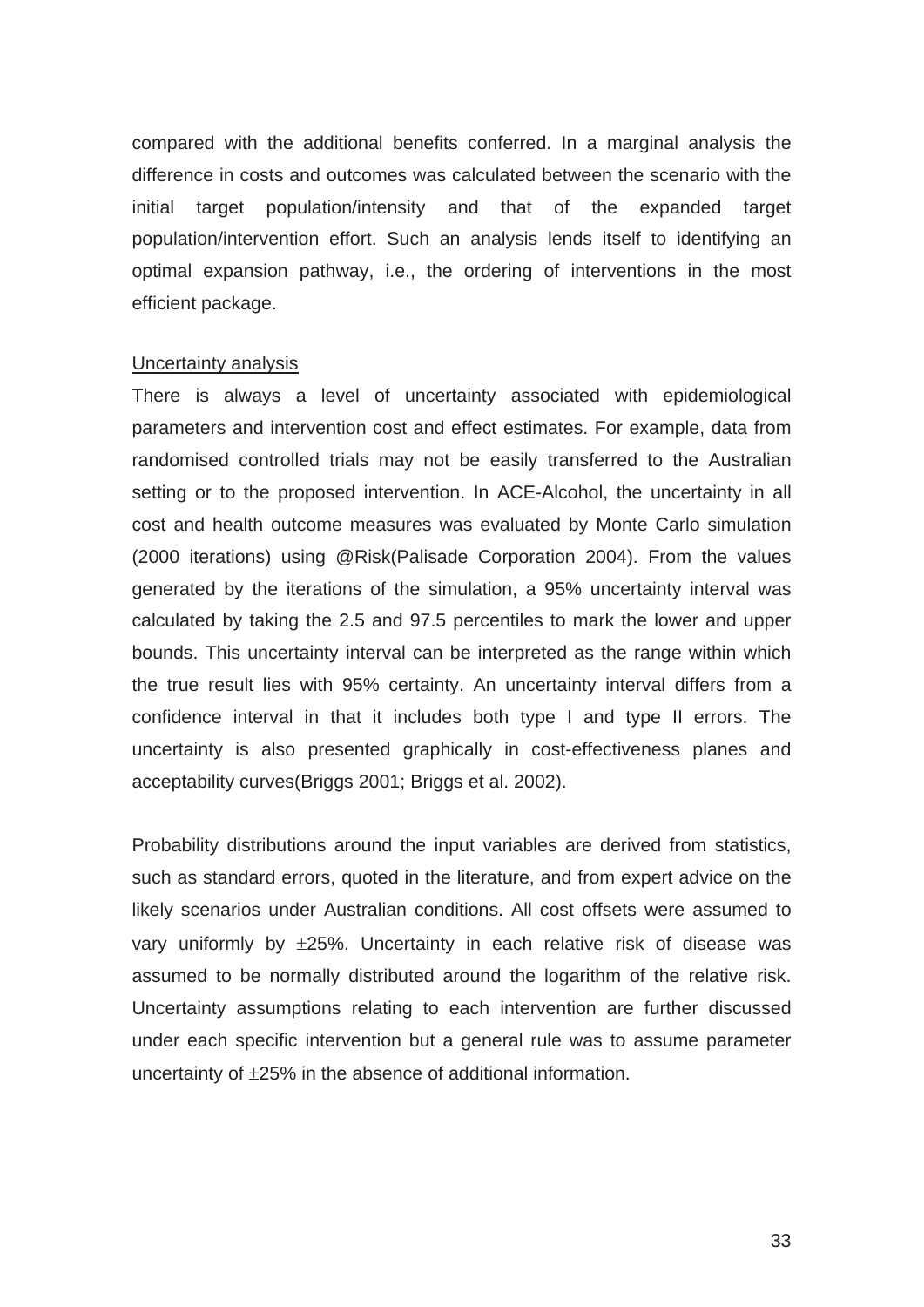# Second stage filter criteria

There is an increasing awareness in the literature on priority setting of the need to combine technical approaches such as economic evaluation with approaches that facilitate due process(Carter 2000). While evidence on cost-effectiveness is the main focus of ACE-Alcohol, there are other criteria that can influence the priority ranking of the selected interventions. These additional criteria can function as a second filter by which each of the interventions are judged before recommending allocation of more or less resources. The criteria considered in ACE-Alcohol include:

- Strength of evidence;
- Capacity of the intervention to reduce inequity;
- Acceptability to stakeholders;
- Feasibility;
- Sustainability; and,
- Potential for other consequences

# **Interventions modelled in ACE-Alcohol**

# Volumetric taxation

The effect of alcohol prices is included in the comprehensive policy review by Babor et al, (2003). This review suggests that variations in estimates may be explained by prevailing social, cultural and economic circumstances. In particular, the relatively low elasticity for beer, compared with wine and spirits, may result from studies in beer preferring countries, such as the United Kingdom and the United States. The existence of other policy measures to make alcohol less accessible may reduce the impact of price changes.

A review of econometric studies by Chaloupka et al. (2002) suggests that longterm effects of price may be higher, due to the addictive nature of alcohol consumption but there remains conflicting evidence concerning the relative effects of price on heavy drinkers. Studies relating prices to alcohol consumption for heavy drinkers provide less convincing evidence than studies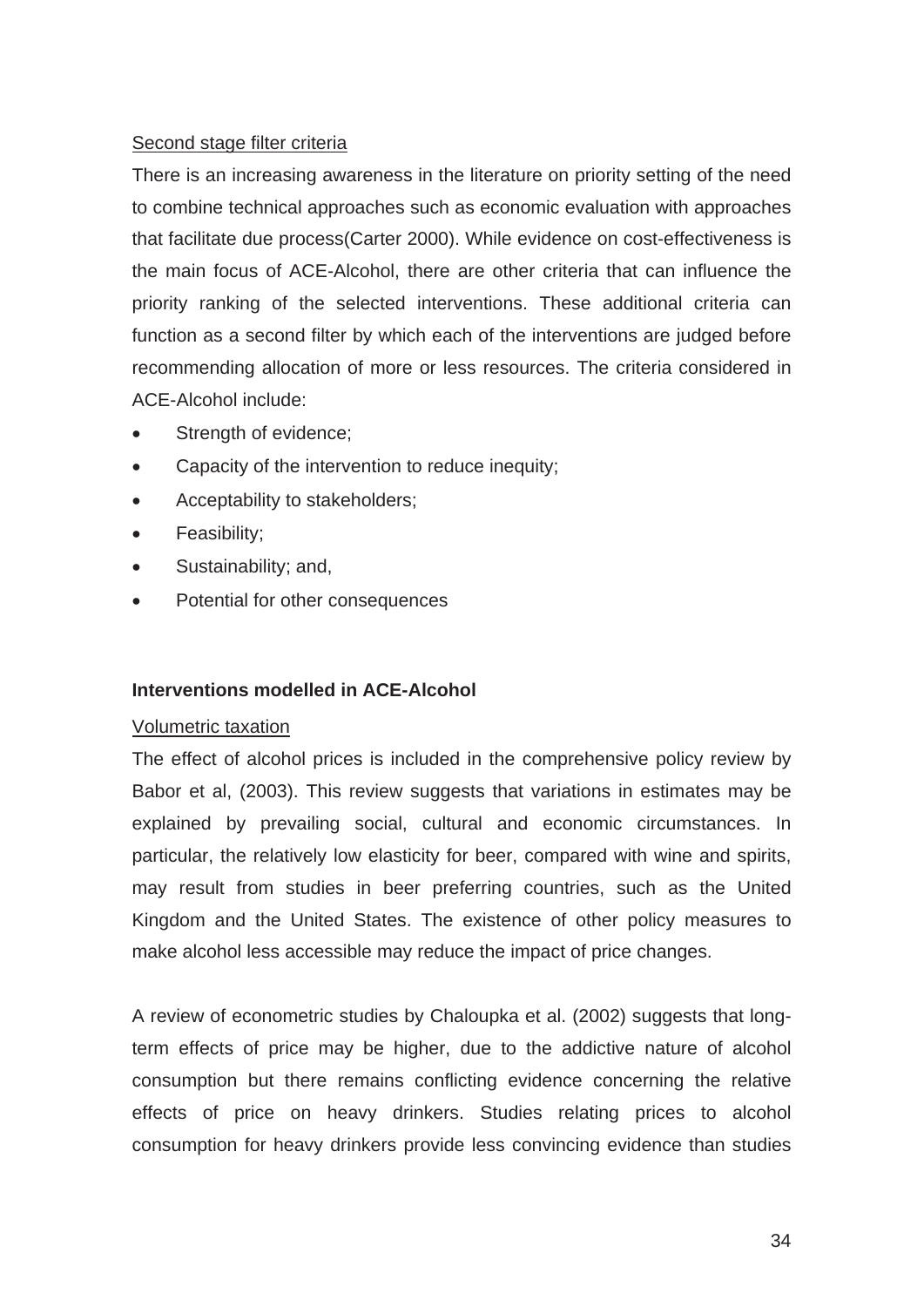relating tax changes to changes in the incidence of alcohol related problems, such as mortality, morbidity, accidents and crime, which show reductions in problems resulting from price rises(Babor et al. 2003). These studies provide indirect evidence that price increases are reducing the incidence of problem drinking.

The intervention modelled in ACE-Alcohol simulated a change to the current excise tax approach so that alcohol excise duty is equalized across all alcoholic beverage categories. Currently, excise rates are applied to all alcoholic beverages, except wine, based on their respective alcohol content. Separate excise rates apply to each type of alcoholic beverage, with wine being charged a value added tax (VAT) in place of an excise. The ACE-Alcohol intervention involves removal of the VAT charged on wine, and equalisation of the excise rate charged per litre of alcohol across all drink types, including wine, such that the percentage impact on final prices is consistent across all beverage categories. The intervention impacts on alcohol consumed from mainstream outlets, including hotels. Alcohol that is brewed or distilled at home was not included in the analysis because it was assumed to represent a minor proportion of total alcohol consumption in Australia. Impact upon consumption levels for all ages and drinker risk levels was taken into account.

Estimates of price-elasticity for beer, wine, ready to drink pre-mixed spirits (RTDs) and spirits were taken from a recent Australian report conducted by EconTech (2004). The intervention effect was estimated as follows. First, the price change required to equalise the tax rate to each category of alcohol was determined. Second, using elasticities, the change in consumption for each beverage was then estimated by summing the change in quantity derived from the change in its own price and the changes in price of the other alcohol drinks. The results suggest that equalising the taxation rate per litre of alcohol to \$25.25, leads to a 1.4% reduction in consumption. Uncertainty in the effect was assumed to be normally distributed with a standard error of 20% of the point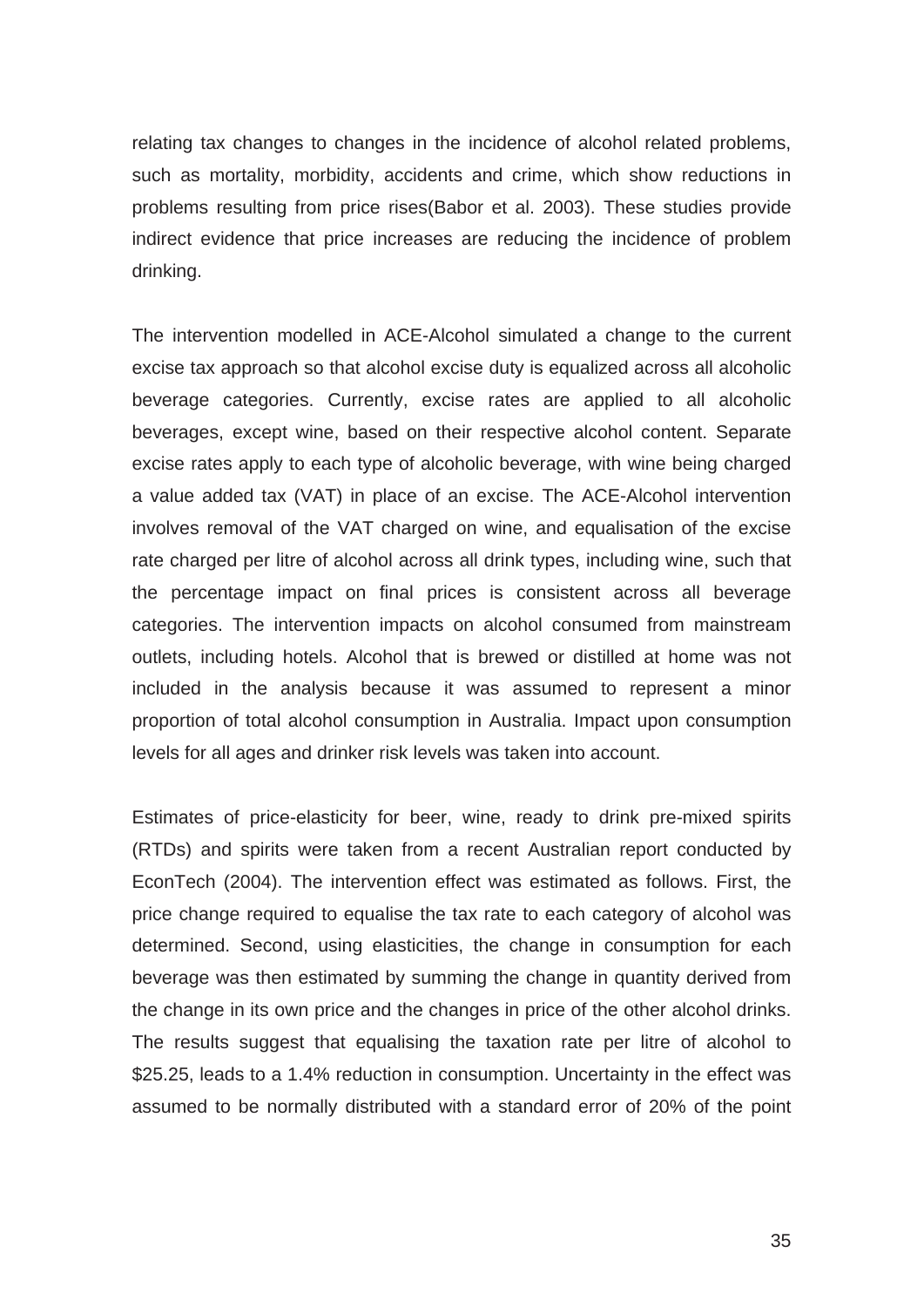estimate. A 3% per annum decay rate was assumed given the potential effect of inflation.

For consistency with the WHO CHOICE analysis, costs for this intervention were based on assumptions made by Chisholm et al. (2004). Total costs of the intervention were estimated at \$18 million. A triangular distribution was fitted around this cost to capture uncertainty.

## Licensing controls

Licensing controls can affect a range of issues, such as hours of operation for outlets selling alcohol, types of outlet permitted to sell alcohol, the density of outlets within an area and the age at which alcohol can be legally purchased or consumed. In some countries, such as the United States, sales of alcohol may be controlled through public monopoly. These controls may increase or reduce the ease of access to alcohol, which is part of the cost. Promoting lower alcohol content in beverages and the promotion of alcohol free events and alternative activities may have also lower consumption(Babor et al. 2003).

Overall, the evidence relating to the impact of licensing hours remains unclear. Outlet density is one factor in the cost of access to alcohol and, in general, an increase in the number and type of outlets will increase consumption. Accidents and violence are more likely in areas with high density of outlets but there is no evidence that changing density over time changes the total of problem outcomes(Babor et al. 2003). There may be other factors associated with highdensity areas that contribute to accidents and violence. Babor et al (2003) suggest that off-premise monopoly systems limit consumption and alcohol related problems and are less likely to sell to minors. Such systems result in fewer stores with limited opening hours.

The ACE-Alcohol intervention modelled was a limit in the availability of alcohol reducing trading hours on a Sunday. Chisholm et al, (2004) evaluated a similar intervention and estimated a reduction in alcohol consumption based on a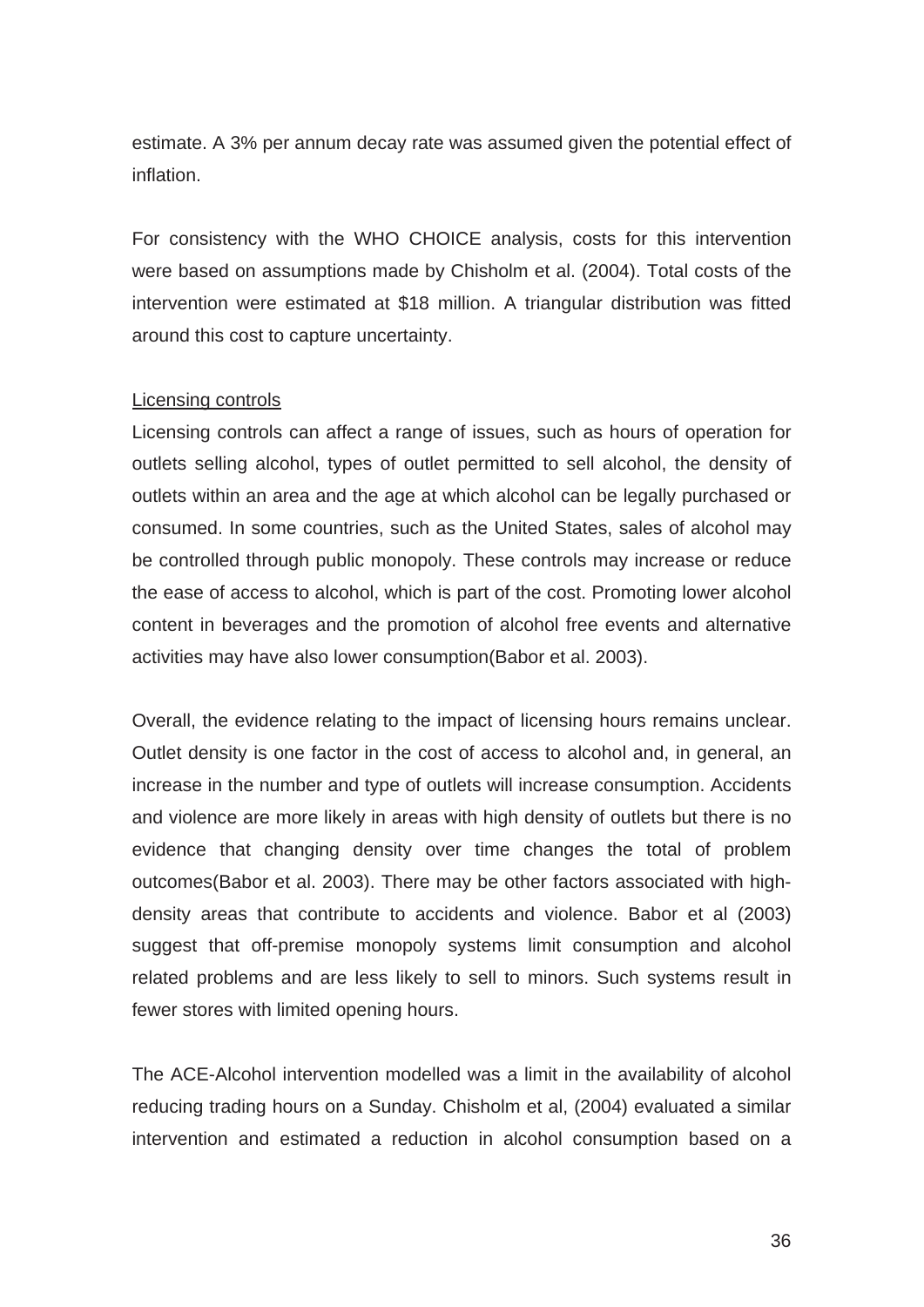number of studies ranging from 1.5% to 3%. This effect was applied to all diseases and injuries in the model with a 50% per annum decay rate assumed. Uncertainty in the effect was assumed to vary uniformly between the estimated minimum and maximum.

For consistency with the WHO CHOICE analysis, costs for this intervention were based on assumptions made by Chisholm et al (2004). Total costs of the intervention were estimated at \$20 million. A triangular distribution was fitted around this cost to capture uncertainty.

# Advertising bans

Alcohol advertising has the potential of portraying drinking as socially desirable, of promoting pro-alcohol attitudes, of recruiting new drinkers and of increasing drinking among current drinkers(World Health Organisation 2002) and thereby having an affect on total alcohol consumption(Saffer & Dave 2002). Advertising plays a role in two ways, by increasing market share or by increasing market size. New sales that come from consumers who purchased from rival firms increases the market share whilst new sales that come from consumers who have never purchased the product increases the market size(Saffer & Dave 2002).

The types of restrictions on advertising can vary from complete bans and partial legal restrictions to voluntary advertising agreements or no restrictions(World Health Organisation 2002). In Australia there are voluntary agreements on advertising for national television, national radio, print media and billboards for both beer, wine and spirits. An advertising ban may not necessarily reduce the total level of advertising, but may reduce the effectiveness of the other nonbanned media. This results in a substitution to the remaining non-banned media, however a more comprehensive bans will not have a significant effect on market wide demand for all beverages(Saffer & Dave 2002). If advertising increases consumption, and if a set of bans on certain media reduces total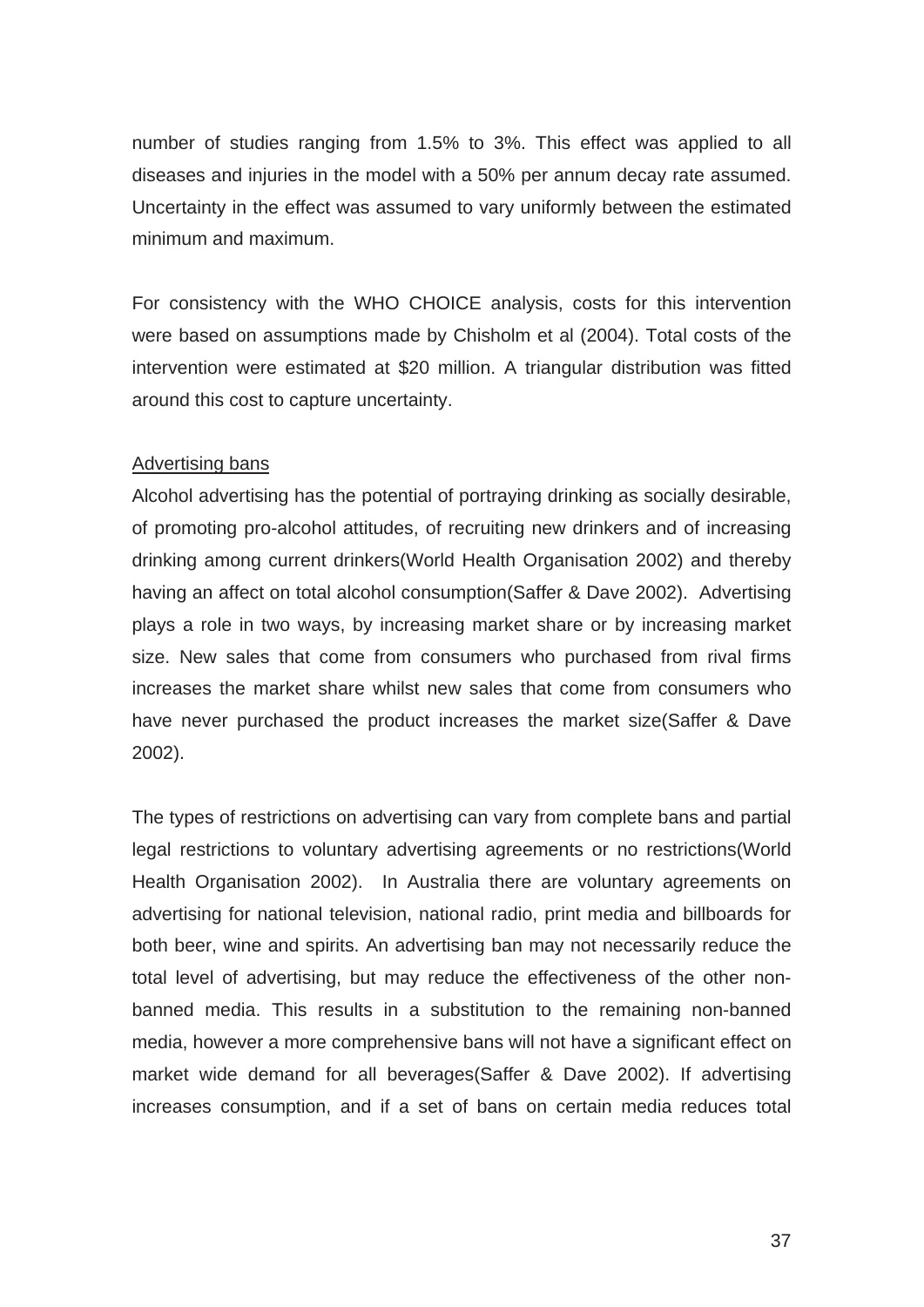advertising, then advertising bans will have a negative effect on alcohol consumption.

Governments can potentially restrict the level of advertising and the content of advertising, either by legislative action or through voluntary agreements with the alcohol industry. There may also be controls on other promotional activities. The evidence relating to advertising bans remains mixed, with the most recent study showing bans decreasing consumption(Saffer & Dave 2002).

The intervention modelled in ACE-Alcohol involves nation-wide implementation of restrictions on all types of alcohol promotion and advertising. Restrictions on alcohol advertising include any policies that limit advertising of alcoholic beverages, particularly advertising that exposes young people to alcohol messages. Based on work conducted by Saffer and Dave (2002), a 5% to 8% reduction in consumption was applied to all diseases and injuries in the model in the first year, with a subsequent 50% per annum decay in effectiveness assumed. The effect was assumed to vary uniformly between 5% and 8%.

For consistency with the WHO CHOICE analysis, costs for this intervention were based on assumptions made by Chisholm et al (2004). Total costs of the intervention were estimated at \$20 million. A triangular distribution was fitted around this cost to capture uncertainty.

# Minimum legal drinking age to 21 years

The minimum legal drinking or purchasing age is the age at which a person can legally purchase alcohol from a licensed premises or dealer or consume alcohol in public. Wagenaar and Toomey (2002) provide a systematic review of minimum drinking age laws (MDAL) on alcohol consumption, drink driving and traffic crashes and other health and social outcomes, and also review the literature around underage access. They conclude that the balance of evidence supports the effectiveness of MDAL in reducing alcohol consumption, drink driving and adverse traffic related outcomes(Wagenaar & Toomey 2002)..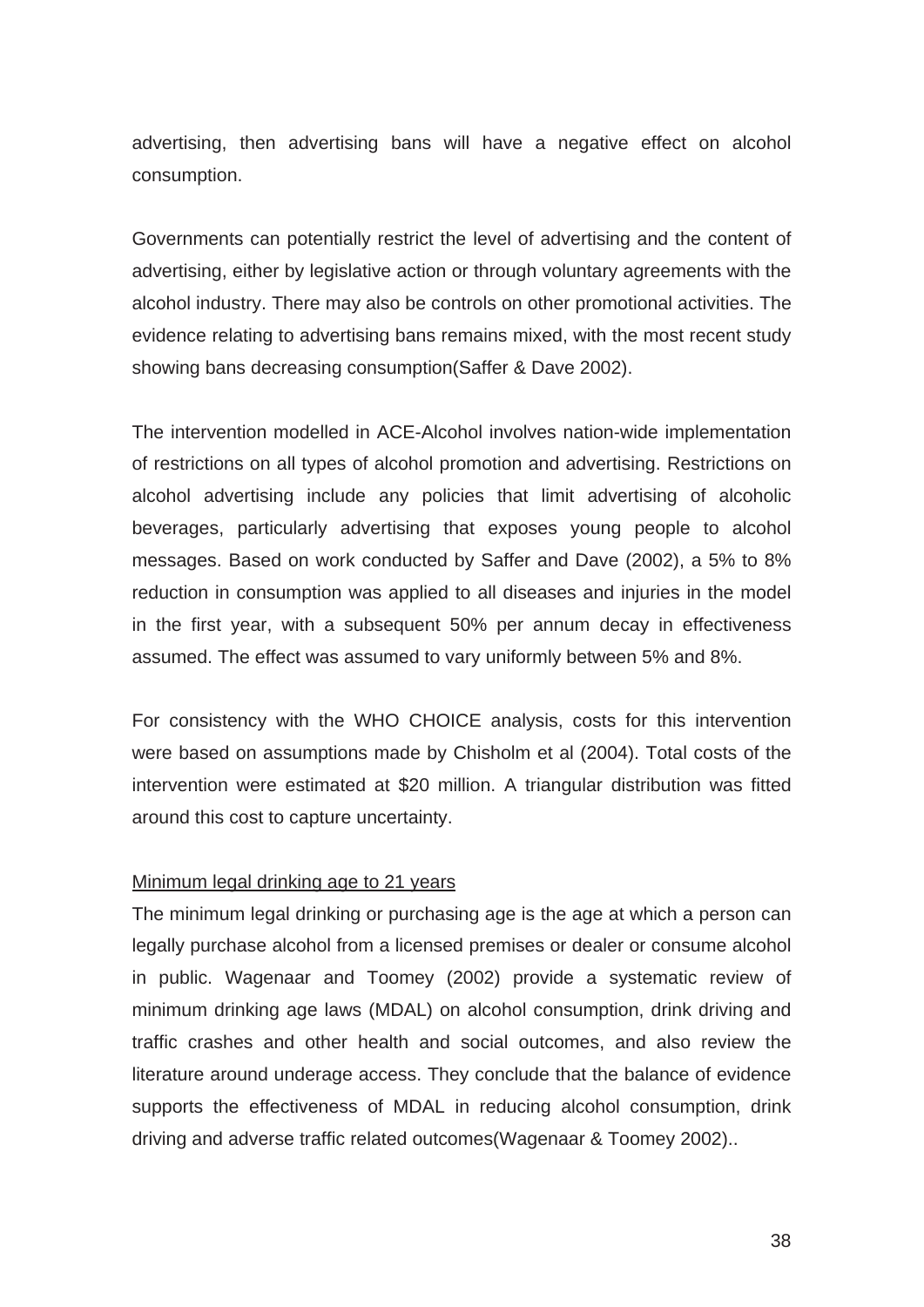The intervention modelled in ACE-Alcohol involves an increase in the minimum legal drinking age from 18 to 21 years. In a systematic review of nine regression-based studies by Shults et al (2001) the median decrease in alcoholrelated single vehicle night-time crashes resulting from an increase in the minimum legal drinking age was 12% (Inter-quartile range (IQR): 8% – 17%)(Shults et al. 2001). The effect was applied only to injuries due to road traffic accidents in the cost-effectiveness analysis. It is assumed that the intervention effectiveness remains stable once implemented, i.e., no decay rate is assumed.

No costs for this intervention were available in the literature, so estimates were derived from WHO CHOICE interventions of a similar nature. Total costs of the intervention were estimated at \$20 million. A triangular distribution was fitted around this cost to capture uncertainty.

### Random breath testing (RBT)

RBT was first introduced in New South Wales on December 17 1982 and spread to most states shortly thereafter(Homel 1990). Henstridge et al. (1997) estimated the long-term effectiveness of RBT using time series analyses of statistical data on accidents and police enforcement in New South Wales, Queensland, Western Australia and Tasmania. Results from this study suggest that RBT had an immediate, substantial and permanent impact on accidents in all states except Tasmania, where reductions in fatalities were not sustained beyond about three months(Henstridge et al. 1997). The authors comment that the results were most clear for New South Wales with RBT reducing fatal accidents initially by 48% and by 15% on a permanent basis(Henstridge et al. 1997).

There is good Australian evidence on the characteristics and effectiveness of RBT. Homel et al (1990) suggests that RBT needs to be random, enforced, highly visible and advertised through print and television(Homel 1990). In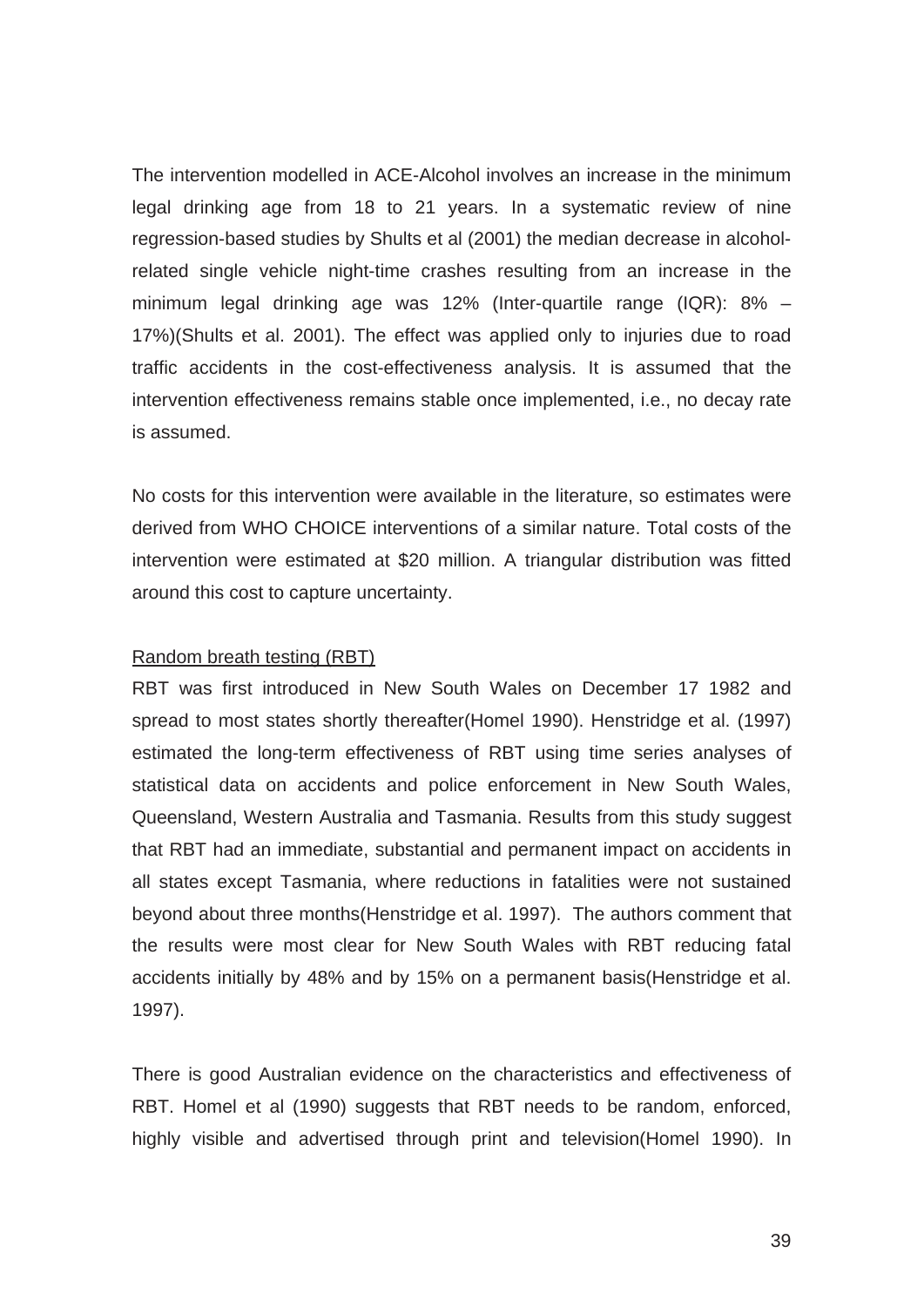accordance with Homel's suggested guidelines for a RBT, the RBT intervention modelled in ACE-Alcohol involves RBT stations (e.g. 'booze buses') to detect and prevent driving with a blood alcohol concentration of more than 0.05g/100mL, with coverage to achieve an average of one test per driver per year.

The effect is modelled as a decrease in injuries due to road traffic accidents. Costs of RBT intervention were derived from personal communication with a Queensland police officer and the alcohol literature. Total annual cost of the intervention was estimated at \$71 million, which comprised program costs (\$37 million), costs for under-the-limit drivers (\$26 million) and costs for over-the-limit drivers (\$8.9 million). Program costs included the annuitized costs of booze buses, roadside breath testing devices, breath analysis instruments on the bus, police cars, police motorcycles, traffic management equipment and the calibration laboratory. Program costs also included the cost of a coordinator and a media campaign. Costs associated with each under-the-limit driver tested include cost of police officer testing time (Constable), police officer set-up time, driver's time (stopping for test) and mouthpiece cost. Costs associated with each over-the-limit driver tested (around 1% of all drivers tested)(Queensland Police 2003) included police officer testing and set-up time, driver's time (stopping for test), mouthpiece cost, breath analysis officer time, police officer booking and further administrative time, police officer court materials preparation and the driver's time waiting for breath analysis reading. Court costs and economic costs of license suspension for over-the-limit drivers were not included.

## Drink drive mass media campaign

Mass media campaigns are generally put in place to persuade people to take individual steps to avoid and/or prevent others from drinking alcohol or dangerous activities associated with drinking such as drinking and driving. Methods used include television, radio, magazines, billboards, and newspapers. Campaigns are most likely to be effective when combined with another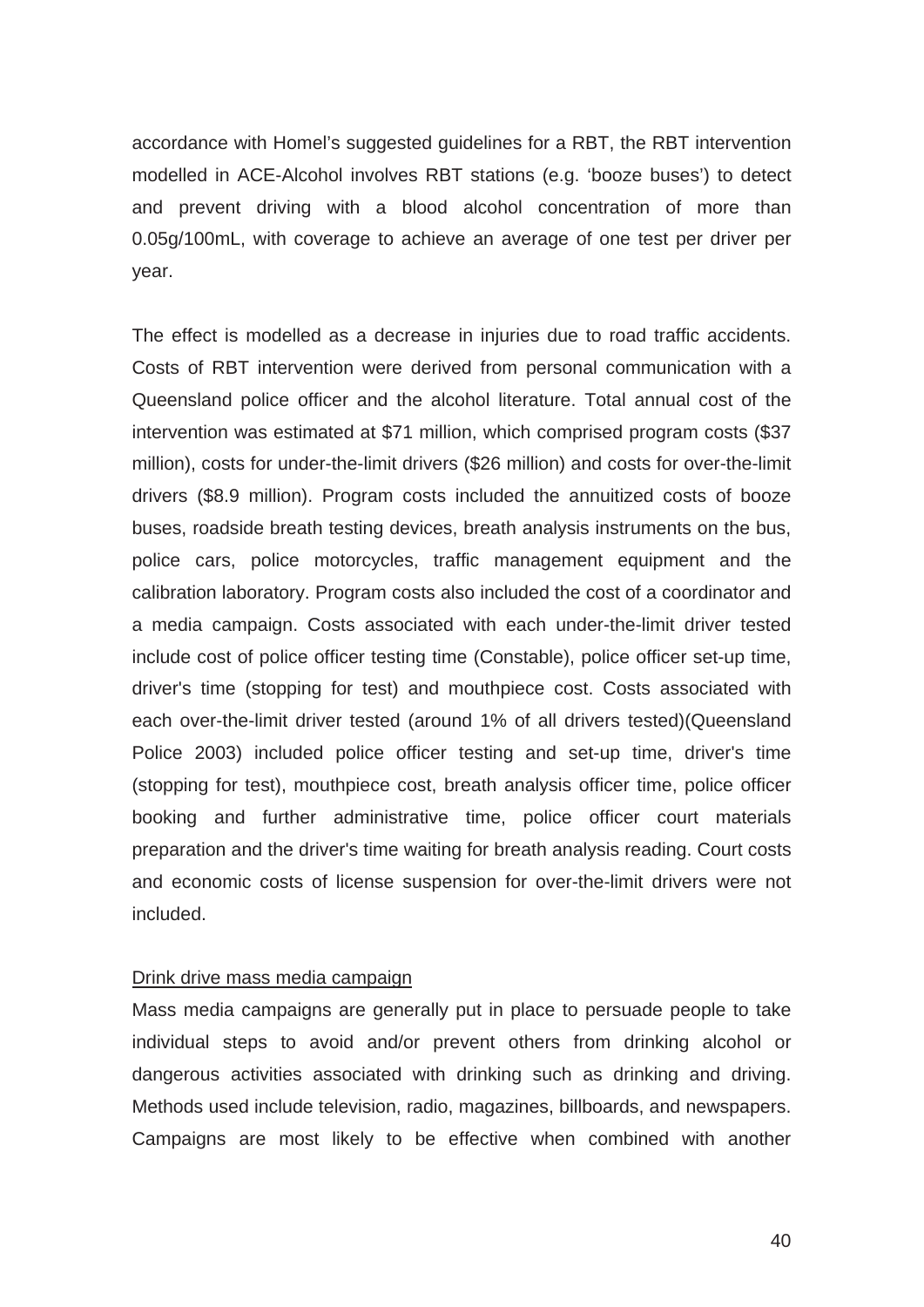intervention such as law enforcement or other media messages. Message content and delivery are specific aspects that can affect the effectiveness of mass media campaigns(Elder et al. 2004).

In a systematic review of eight studies by Elder et al, (2004) the median decrease in alcohol-related crashes resulting from alcohol campaigns was 10% (Inter quartile range: 6% – 14%). In his review Elder et al (2004) stated several reasons as to why media content is important in reducing drink and driving alcohol-involved crashes and includes: fear and legal consequences of arrest; promotion of positive social norms; fear of harm to self, others, or property; and, stigmatizing drink drivers as irresponsible and dangerous. Message delivery needs to ensure that it is frequent enough that the intended audience receives the information frequently enough to exceed a threshold for effectiveness(Elder et al. 2004).

The intervention modelled in ACE-Alcohol was specifically looking at a nationwide implementation of a mass media campaign around responsible driving. The effect reported by Elder et al. (2004) was modelled as a reduction in alcohol-related crashes with a 50% per annum decay in effectiveness. Although the systematic review by Elder does not provide a summary of costs, an Australian study by Cameron included in the review provides a monthly estimate of \$3.3 million(Cameron et al. 1993). This monthly estimate is converted to an annual estimate and adjusted to \$AUD 2003 equivalent to almost \$40 million. A triangular distribution was fitted around this cost to capture uncertainty.

### Brief intervention

An initial literature search identified a paper by Bertholet et al. (2005) that reported results of a systematic review and meta-analysis of the literature on brief interventions conducted in non alcohol-dependant, non alcohol-treatmentseeking patients where care was delivered in a primary care setting(Bertholet et al. 2005). This study reported an adjusted intention-to-treat analysis with a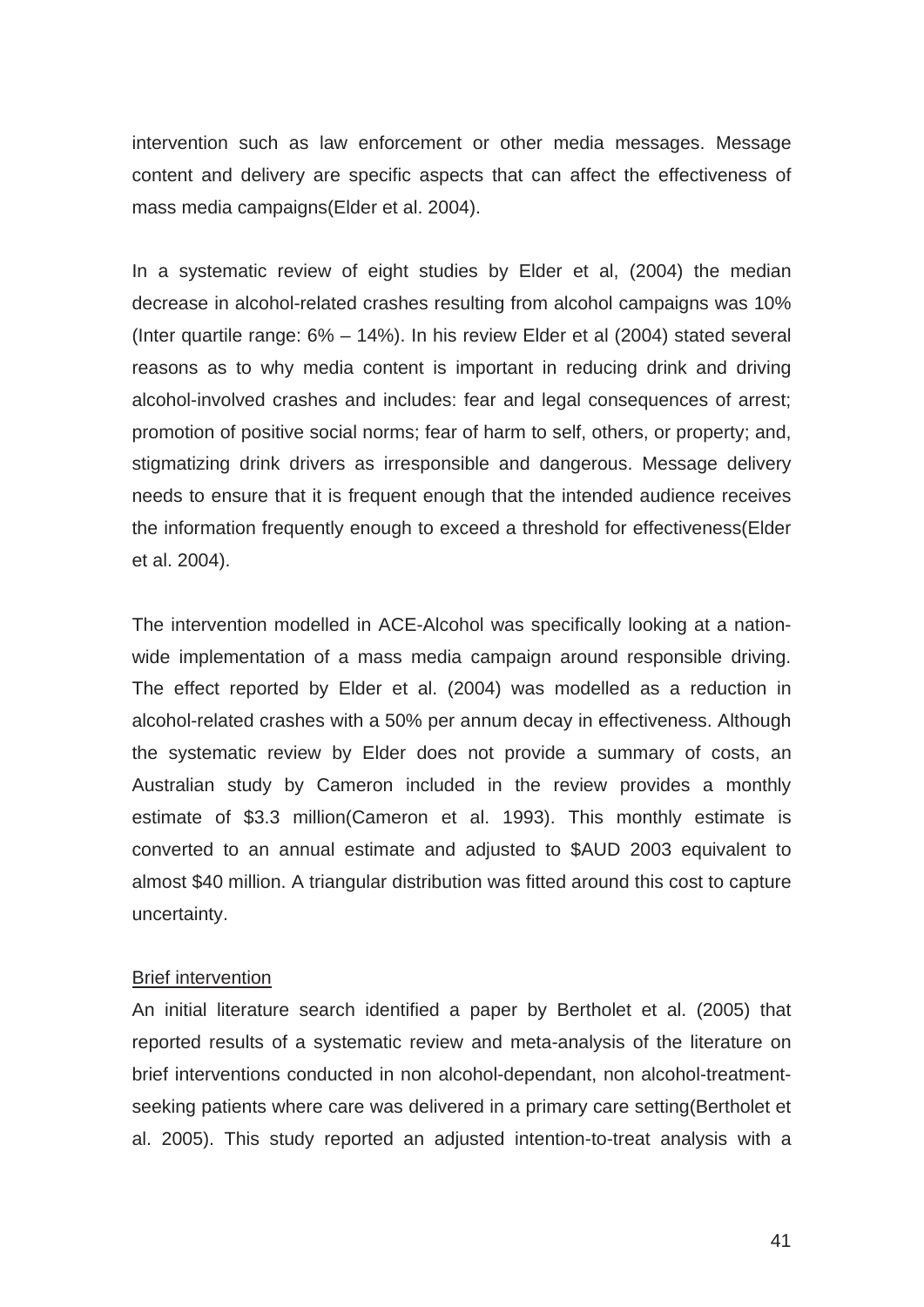mean pooled difference of -38 grams of alcohol per week (95% CI -51g/wk to - 24g/wk). ACE-Alcohol staff conducted a subsequent literature review and located three other studies to include in an updated meta-analysis(Altisent et al. 1997; Anderson & Scott 1992; Mundt et al. 2005). We inspected the original studies identified and used by Bertholet et al, (2005) and extracted data from those studies, together with the data from the three additional studies previously mentioned. Results of the meta-analysis, using a random effects method resulted in a pooled estimate of decrease in self-reported alcohol consumption of -44 grams of alcohol consumed per week (p<0.001). This is in addition to any decrease in consumption reported by the control groups in each study. We interpreted this to mean that when brief interventions are implemented with the guidelines there is potential to significantly reduce self-reported alcohol consumption by up to four standard drinks per week more than controls.

While there was no significant heterogeneity found between studies, closer inspection of the effect sizes of the various studies revealed that some studies produced large decreases in self-reported alcohol consumption, while others reported small decreases, or even increases in alcohol consumption. Even though the Q-statistic was not significant, it was decided to further investigate the different variables in each study to determine if variations in the presence, frequency, duration or quality of the variable were related to changes in selfreported alcohol consumption. Predictor variables that were investigated (chosen because these were the most obvious factors that varied across studies that were eventually included in our analyses) were: length of initial consultation; number of follow-up visits; number of follow-up phone calls; bibliotherapy / written materials; baseline alcohol consumption; and, screening tool type used (e.g. AUDIT score, CAGE responses etc…).

The above variables were then entered into a meta-regression (using STATA), but none were found to have a significant moderating effect on effect size (all pvalues for the various beta-coefficients were > 0.3). Using the above results, it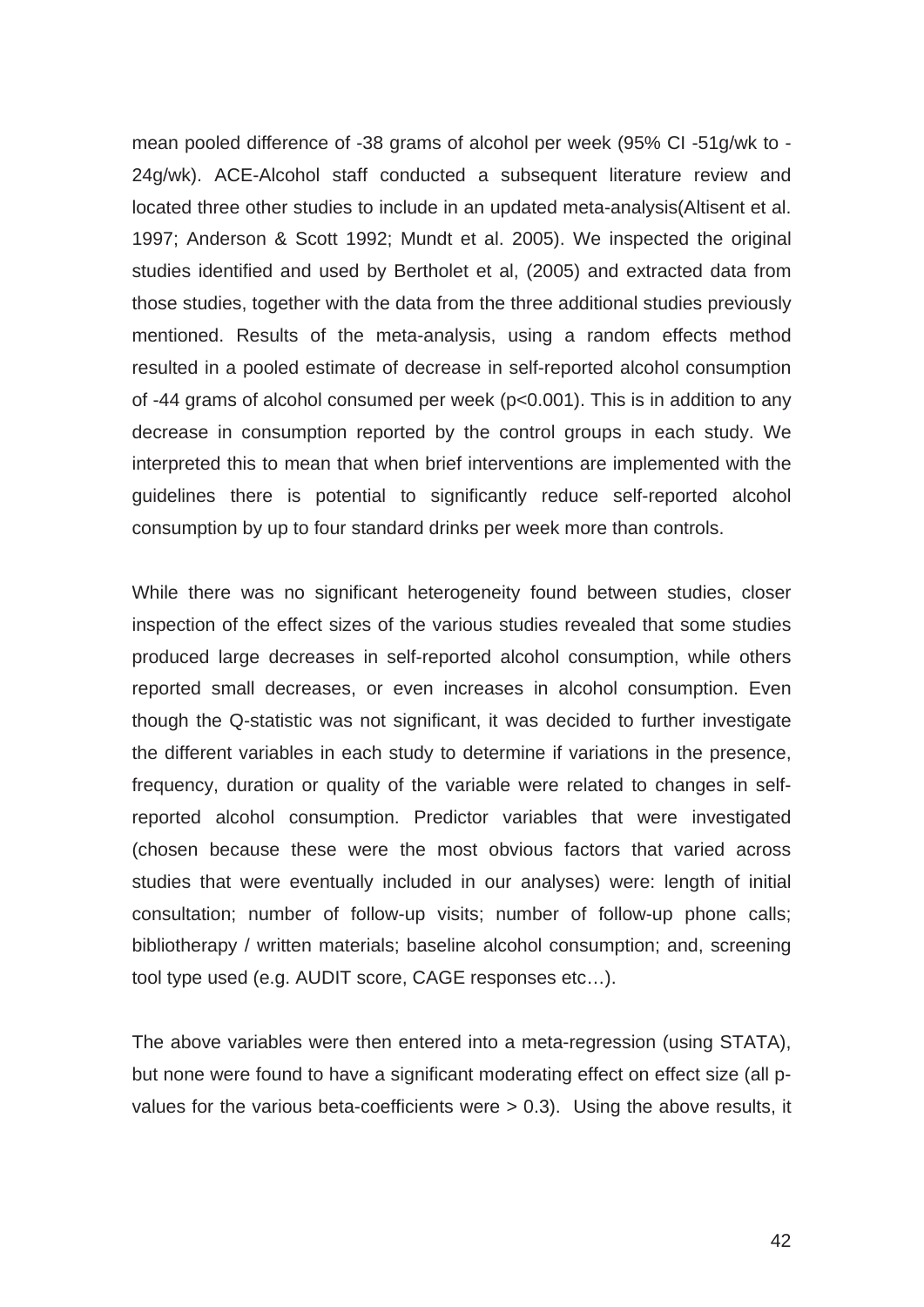was determined that an effective brief intervention would consist of the following components:

- Screening by GP for alcohol consumption. In this instance the use of the Alcohol Use Disorders Identification Test (AUDIT) is recommended due to the consistent findings regarding its superior sensitivity and specificity in detecting hazardous and harmful alcohol consumption in non-alcoholic, non-clinical populations(Reinert & Allen 2002)
- Counselling, provided by the GP, on the level of consumption and advice to decrease consumption to safer level; the provision of written materials to reinforce the GP message to cut down and provide a reference regarding what is considered to be "safe" drinking levels; and
- The provision of a follow-up consultation to monitor and allow further advice on, if necessary, alcohol consumption

The brief intervention modelled in ACE-Alcohol contains the above characteristics. The effect derived from the meta-analyses was applied to all diseases and injuries with an assumption of 50% decay in effect per annum. The cost of the intervention was calculated by combining the value of resources outlined by the meta-regression together with the number of drinkers receiving the intervention. The cost per non-adherer was estimated at \$28.95 with the cost per adherer estimated at \$105.50. Triangular distributions were fitted around the mean costs to capture uncertainty.

# Brief intervention + telemarketing + support

This intervention was the same as the brief intervention with the addition of resources to recruit and support GPs. Effect parameters were identical to brief intervention, but with more GPs recruited to the program and more GPs delivering the program, a larger number of hazardous and harmful drinkers receive the intervention. An article by Funk et al. (2005) suggests that telemarketing increases uptake of GPs screening for drinking behaviour to 26%, 84% can detect drinking behaviour (using AUDIT), the addition of a support package increases the proportion of GPs offering the intervention (i.e., advice)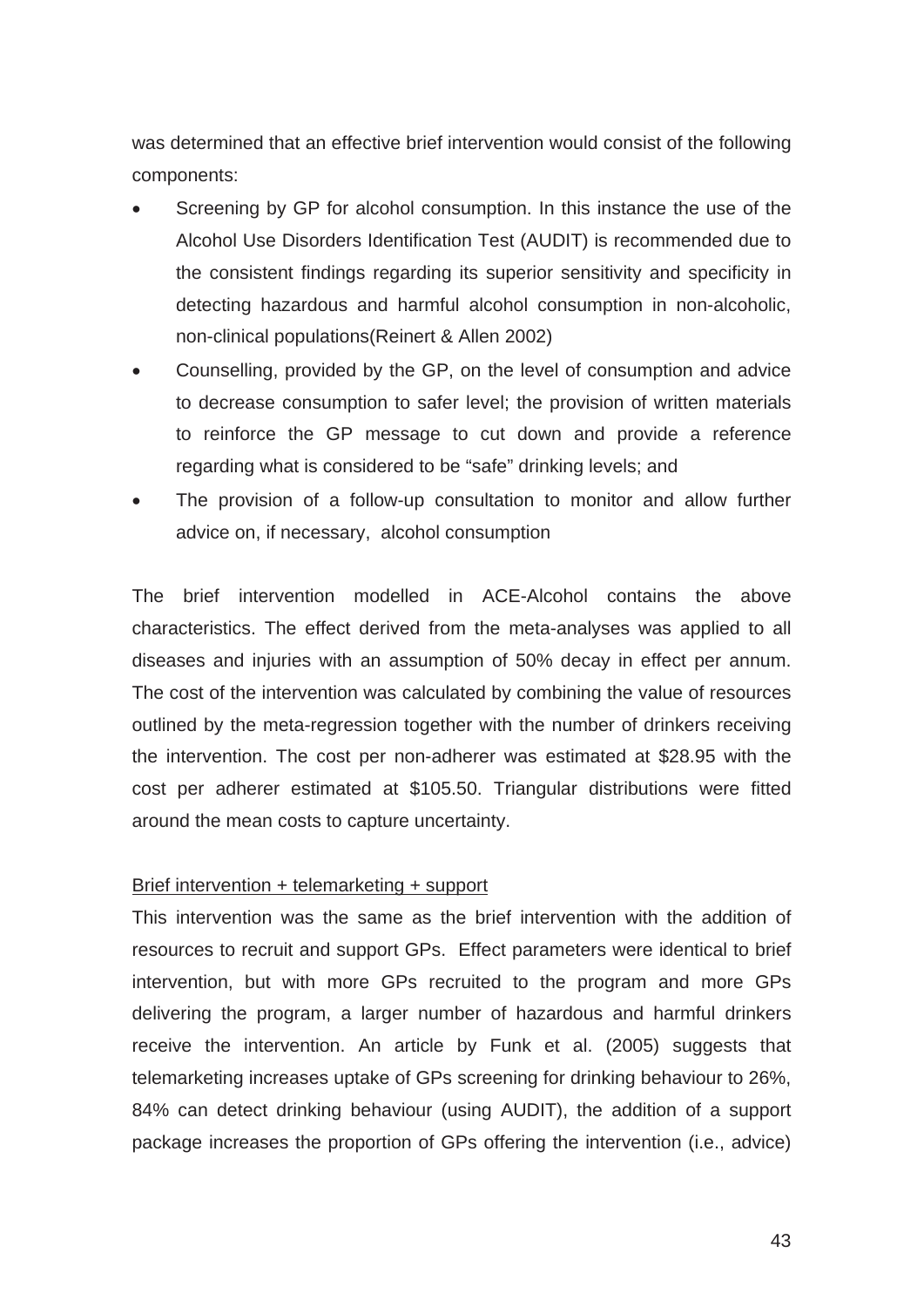to 18%, and 70% of patients return for follow-up consult(Funk et al. 2005). The cost of the intervention was calculated by combining the value of resources outlined for the brief intervention (\$105.50 per adherer and \$28.95 per nonadherer) with resources required to recruit GPs (\$13.34 per GP) and support GPs (\$222.98 per GP)(Funk et al. 2005). Triangular distributions were fitted around the costs to capture uncertainty.

### Residential treatment

The literature on the effectiveness of residential treatment as a stand-alone treatment is limited; it is most often part of the alcohol treatment continuum. Management of alcohol withdrawal can occur in a variety of settings; treatment may be residential, out-patient or home-based. Efficacy, safety and acceptability of withdrawal management is equivalent in these settings(Miller et al. 1995). The intervention modelled in ACE-Alcohol involved provision of residential treatment to individuals with alcohol dependence

Six studies were found to report data on alcohol reduction in grams per day(Allan et al. 2000; Hayashida et al. 1989; Klijnsma et al. 1995; Parrott et al. 2006; Shaw GK et al. 1998; Stockwell et al. 1990). These results were pooled in a meta-analysis using a random effects inverse variance method with STATA (release 8). The studies were uncontrolled or used controls of alternative residential treatment settings that were equivalent in efficacy. This lack of a do nothing control was accounted for by inclusion of a non-treatment community remission rate in alcohol dependents of 28.17%(Booth et al. 2001). Two intervention effects were adopted: a reduction in alcohol consumption of 13.31 grams per day (95% CI:  $10.7 - 15.92$ ), which is applied to all diseases and injuries in the model; and an increase in remission from alcohol dependence in the first year with 50% relapse thereafter. The rate of remission in the first year due to residential treatment was 0.172.

Costs of residential treatment were obtained from Victorian Government data(Department of Human Services 2007). A purchaser provider model was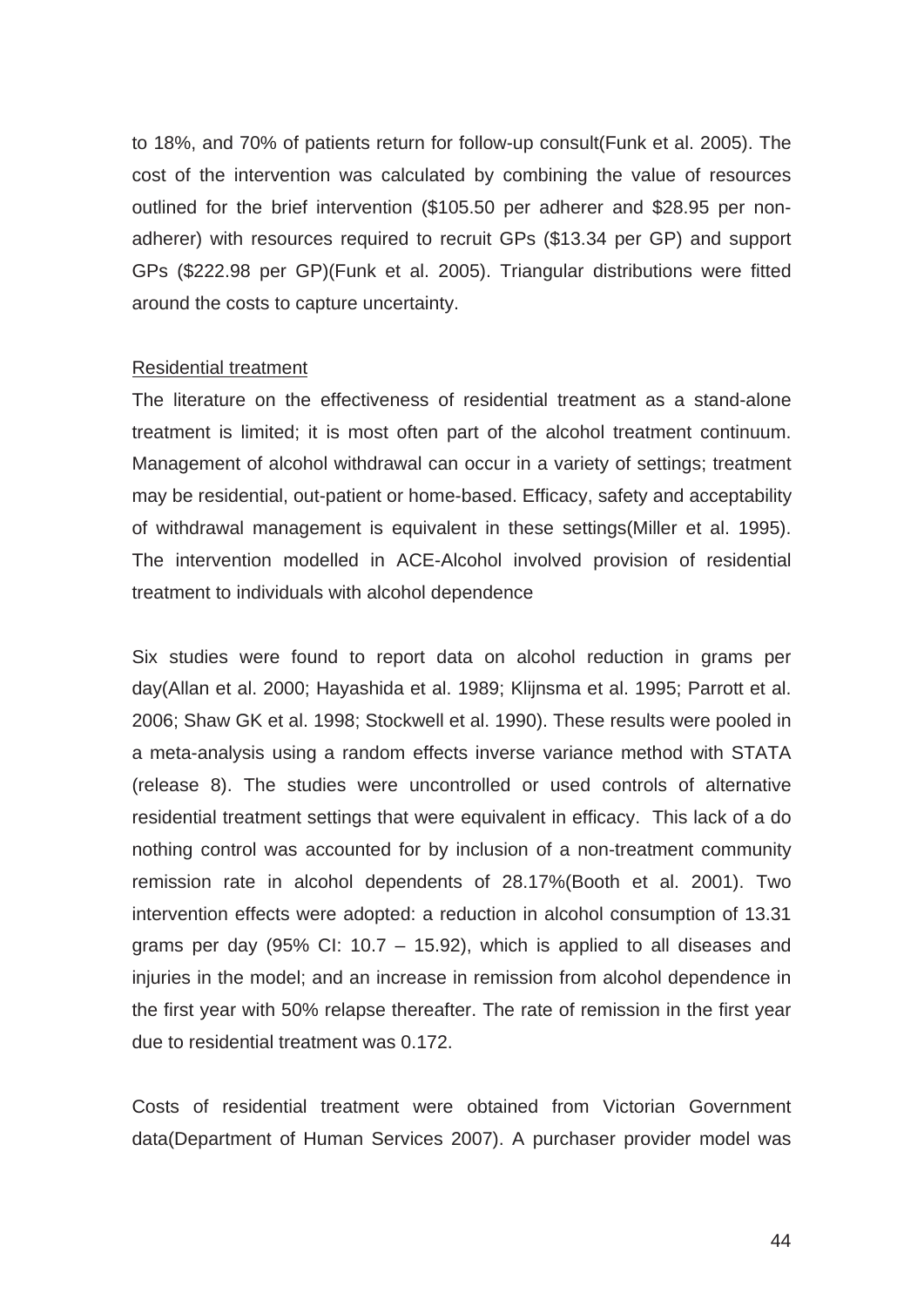implemented which included all costs and involved three year funding at agreed pricing for services. The costing included five service types: home-based withdrawal, out-patient withdrawal, rural withdrawal, community-based residential withdrawal and youth residential(Department of Human Services 2007). The detailed cost data for drug and alcohol detoxification service purchasing was based on a service mix of home-based (9%), out-patient (18%), rural (9%), community-based residential (53%) and youth-residential (10%) withdrawal. Average cost per detoxification treatment was estimated at \$1708(Department of Human Services 2007). A triangular distribution was fitted around the mean cost to capture uncertainty around costs.

#### Residential treatment + naltrexone

This intervention was the same as residential treatment with the addition of naltrexone. Naltrexone is a pharmacotherapy given to patients after detoxification from alcohol. Naltrexone is provided for a 12-week period in conjunction with a comprehensive support program. The target population was those dependent drinkers successfully completing detoxification.

Naltrexone with counselling decreases alcohol consumption by 3.4 standard drinks per day(Srisurapanont & Jarusuraisin 2005). This effect is applied to all diseases and injuries in the model after conversion into grams per day of alcohol consumption. The cost of the intervention per dependant patient was estimated at \$2,358 and was calculated by combining the cost of residential treatment (\$1,708) with the costs of a 12 week script for naltrexone (\$468) and six visits to the patient's primary care practitioner (\$181)(Health Insurance Commission 2003).

## Intervention parameters for cost-effectiveness analysis

A summary of the key intervention parameters used in the cost-effectiveness analysis are outlined in Table 6. These include a definition of the target group, the magnitude of intervention effect and the total costs of intervention. This table provides a key source of data underlying the evaluation of each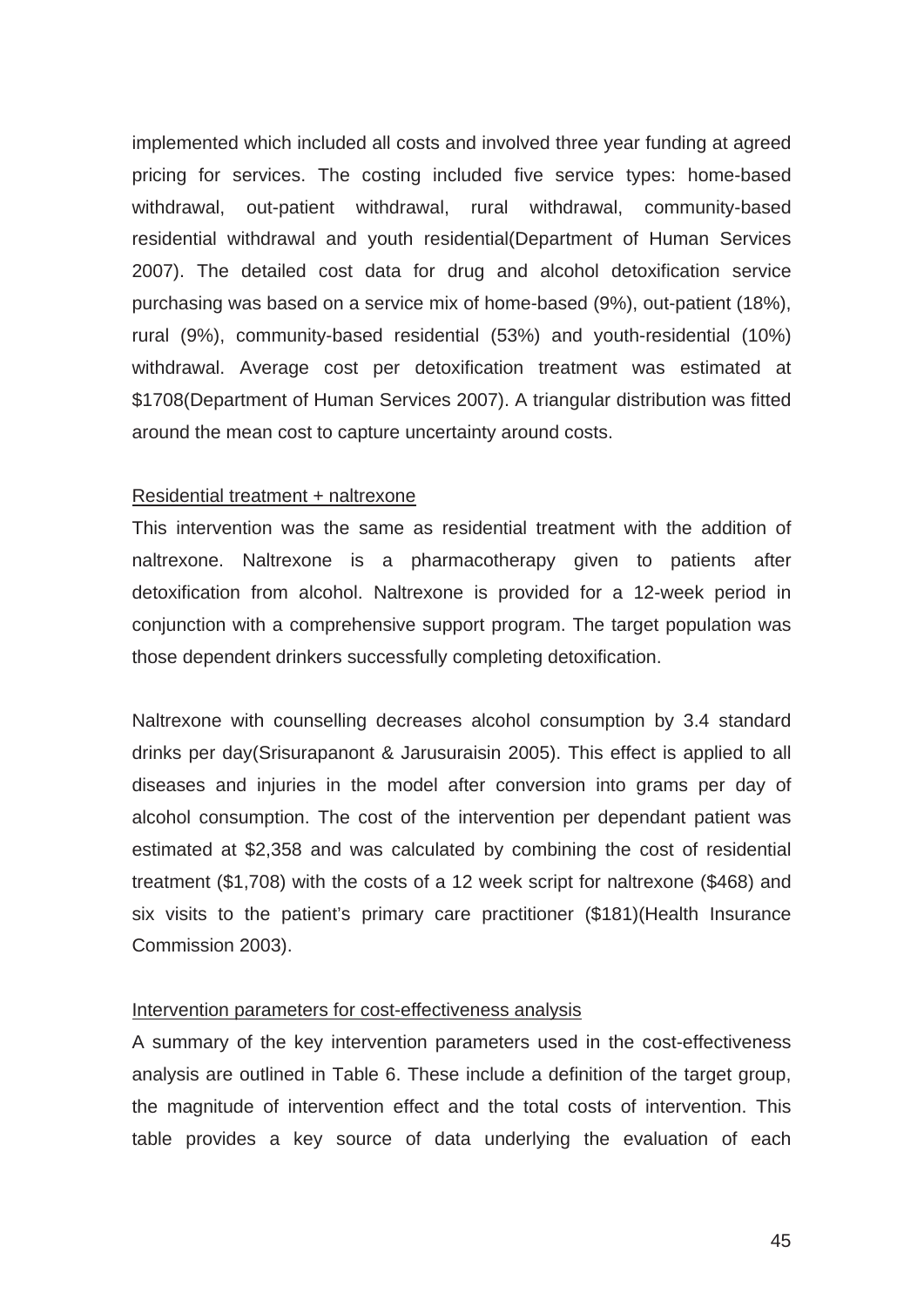intervention. As can be seen in the table, cost estimates have been separated into intervention costs and time and travel costs. This separation provides an indication of who bears the costs, predominantly the health care provider. These costs are summed in further analyses.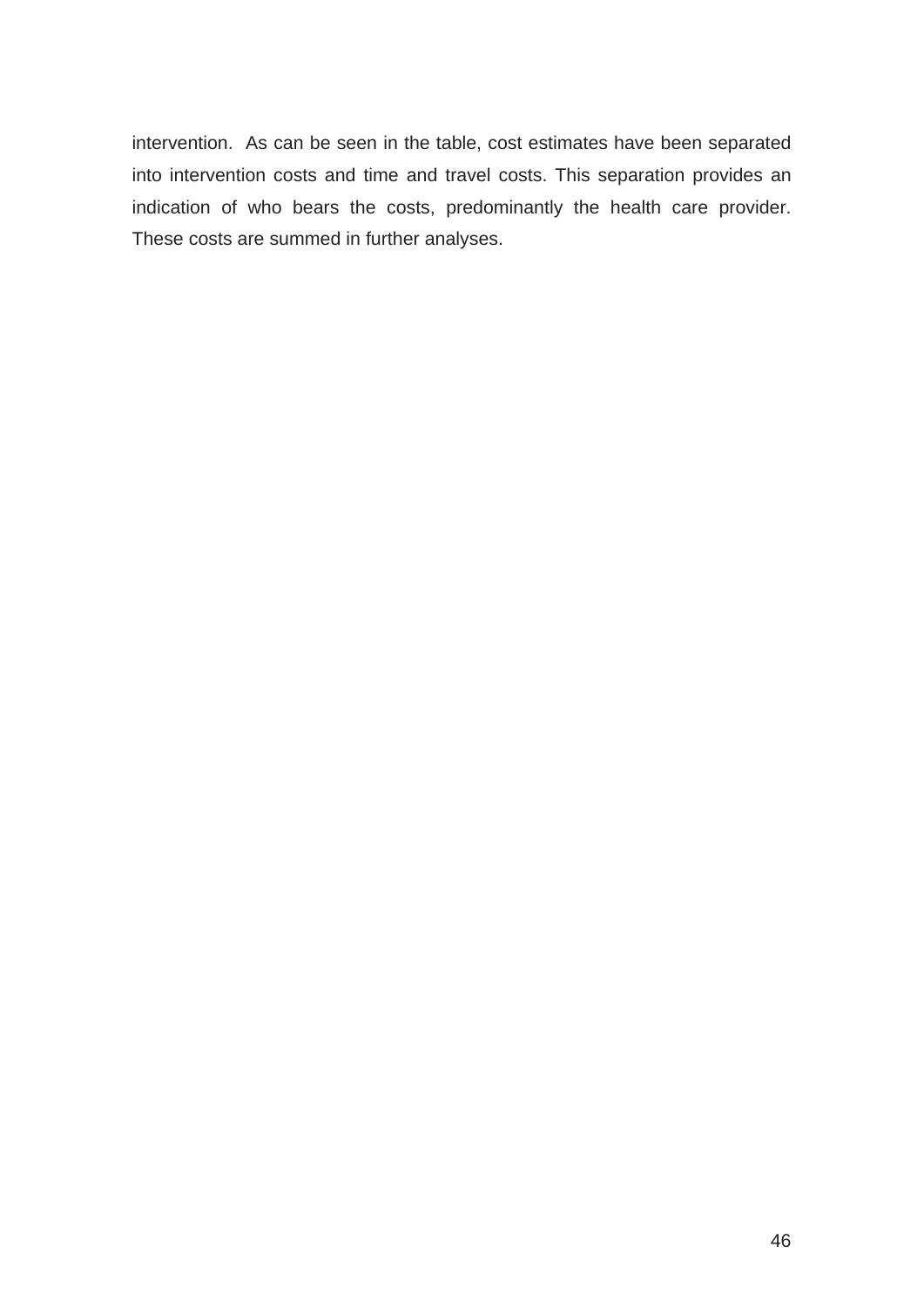|                                               |                                                      | I apie o: Definition of Intervention target groups, effects and costs in the cost-effectiveness analysis |                                            |                                                                                                                                                                                                                                               |
|-----------------------------------------------|------------------------------------------------------|----------------------------------------------------------------------------------------------------------|--------------------------------------------|-----------------------------------------------------------------------------------------------------------------------------------------------------------------------------------------------------------------------------------------------|
| Intervention                                  | Target group                                         | target group<br>Effect in                                                                                | Cost (\$million)*                          | Sources                                                                                                                                                                                                                                       |
| Taxation                                      | 100% of population aged<br>18+ years                 | -1.4% g/day consumption                                                                                  | \$0.58 intervention<br>\$0 time & travel   | elasticities(Econtech 2004). Costs, including basic administration,<br>media and law enforcement, are derived from Chisholm et al<br>Effect modelled using price elasticities and cross-price<br>(2004)(Chisholm et al. 2004)                 |
| Advertising bans                              | 100% of population aged<br>18+ years                 | -6.5% g/day consumption                                                                                  | \$20 intervention<br>\$0 time & travel     | administration, media and enforcement, are derived from Chisholm et<br>Effect from pooled time series data from 20 countries over the period<br>1970-1995(Saffer, and Dave 2002). Costs, including basic<br>al. (2004)(Chisholm et al. 2004). |
| Licensing controls                            | 100% of population aged<br>18+ years                 | -2.3% g/day consumption                                                                                  | \$20 intervention<br>\$0 time & travel     | administration, media and enforcement, are derived from Chisholm et<br>Effect derived from Chisholm (2004). Costs, including basic<br>al. (2004)(Chisholm et al. 2004)                                                                        |
| Brief intervention                            | drinkers aged 18-79 years<br>2% of hazardous/harmful | -6.3 g/day consumption                                                                                   | \$0.91 time & travel<br>\$1.4 intervention | resource use (e.g. GP screening, delivery and follow-up, written<br>Effect derived from meta-analysis of RCTs. Costs derived from<br>nformation, etc.).                                                                                       |
| telemarket. + support<br>Brief intervention + | drinkers aged 18-79 years<br>3% of hazardous/harmful | -6.3 g/day consumption                                                                                   | \$1.9 time & trave<br>\$4.2 intervention   | recruitment, intervention delivery, telemarketing and support (phone<br>As for Brief Intervention, with additional costs for increased GP<br>calls, staff, etc.)                                                                              |
| Residential treatment                         | 4% of alcohol dependents<br>aged 18-79 years         | 50% relapse/year<br>-13 g/day consumption; +0.056<br>remission with                                      | \$13 time & travel<br>\$24 intervention    | Effect on consumption derived from meta-analysis of 6 studies. Effect<br>on remission derived from Shaw (1998). Costs derived from Victorian<br>Government purchase price for detoxification services.                                        |
| Residential treatment<br>+ naltrexone         | 4% of alcohol dependents<br>aged 18-79 years         | 18% relapse/year<br>-34 g/day consumption; +0.056<br>remission with                                      | \$18 time & travel<br>\$41 intervention    | review(Srisurapanont, and Jarusuraisin 2005a). Additional<br>Reduction in relapse rate with naltrexone from Cochrane<br>pharmacotherapy costs from Medicare Australia.                                                                        |
| Random breath<br>testing                      | drivers) aged 18+years<br>100% of population         | -15% road traffic accidents                                                                              | \$71 intervention<br>\$0 time & travel     | Effect derived from NSW time series data for the period 1976-1992<br>(Henstridge et al., 1997) Costs based on Australian costs of RBT<br>consumables, staff, etc.                                                                             |
| drinking age to 21 yrs<br>Minimum legal       | drivers) aged 18-20 years<br>100% of population      | -13% road traffic accidents                                                                              | \$0.64 intervention<br>\$0 time & travel   | media and enforcement, and are derived from Chisholm et al. (2004).<br>Effect on alcohol-related road traffic accidents from a systematic<br>review (Schults et al., 2001). Costs include basic administration                                |
| Drink driving mass<br>media                   | drivers) aged 18+ years<br>100% of population        | -10% road traffic accidents                                                                              | \$40 intervention<br>\$0 time & travel     | 2004). Cost derived from Victorian campaign costs (Cameron et al.,<br>Effect derived from systematic review of 8 studies by (Elder et al.,<br>1993; Newstead et al., 1995)                                                                    |
|                                               |                                                      | the Australian Bureau of Statistics (ABS) where the costs would occur outside of the health sector.      |                                            | * All costs are adjusted to real prices in the 2003 reference year using the relevant Health Price Index from the Australian Institute of Health and Welfare (AIHW), or relevant Consumer Price Index from                                    |

Table 6: Definition of intervention target groups, effects and costs in the cost-effectiveness analysis. ا.<br>ا j Ę  $\ddot{t}$  $\div$  $\ddot{t}$ Ń Ĥ ر<br>دادانه  $\frac{4}{1 + i}$ ć ċ  $Tohol$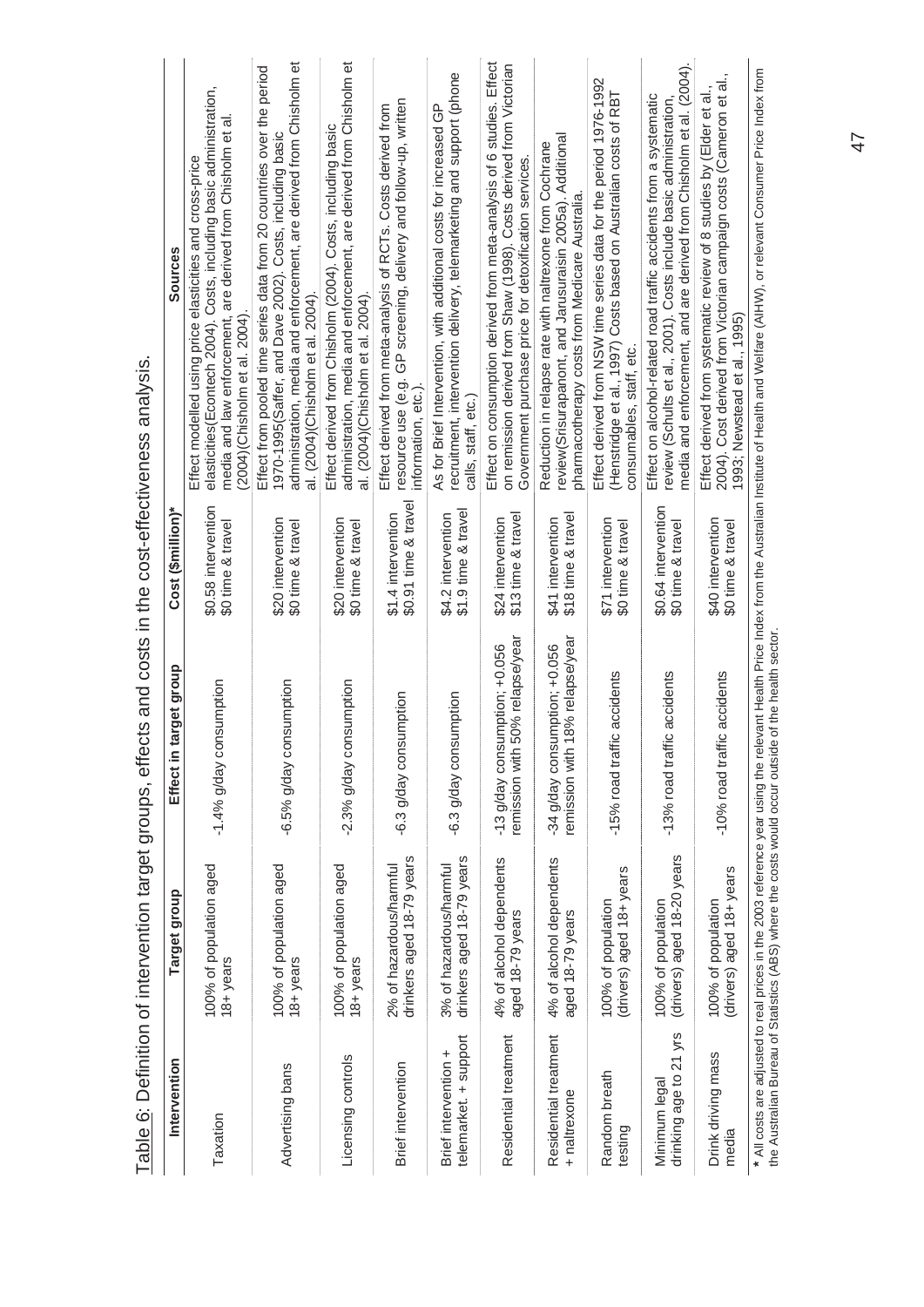## **RESULTS**

## **Results for volumetric taxation**

Volumetric taxation is a dominant strategy (Table 15). The intervention is estimated to cost \$0.58 million (discounted to 2003 figures), but the potential cost offsets arising from a change in drinking behaviour are estimated at \$57 million leading to a net cost saving of \$56 million (95% UI: -\$110 million to -\$18 million). The health gain achieved from volumetric taxation is estimated at an additional 11,000 DALYs averted (95% UI: 6,000 – 16,000). Figure 4 provides the cost-effectiveness plane for volumetric taxation and demonstrates that all the results fall in the south-east quadrant, indicating dominance. Figure 5 outlines the acceptability curve of the intervention demonstrating that it is costeffective in 100% of cases.

Table 7 considers some of the key second filter criteria of implementing a change to the taxation structure. Given the fact that everyone who uses alcohol irrespective of socio-economical status, ethnicity, locality or gender will be affected by this intervention, its equity implications are favourable. The impact of intervention (taxation) will be proportional to amount of alcohol consumed. The intervention has been modelled as a low cost, relatively easy to implement strategy that will generate significant savings to the health care system. This fact is likely to be acceptable to key stakeholders. However, acceptance by voters may be an important determinant. The feasibility of this intervention is dependent upon government motivation and commitment but it is important to note that existing systems are in place to implement and monitor the intervention and once implemented it would need minimal resources to ensure its sustainability. Evidence for this intervention is moderate and more Australian empirical work is required to strengthen elasticity estimates. Taking these issues into consideration volumetric taxation appears to be a feasible intervention in the Australian context.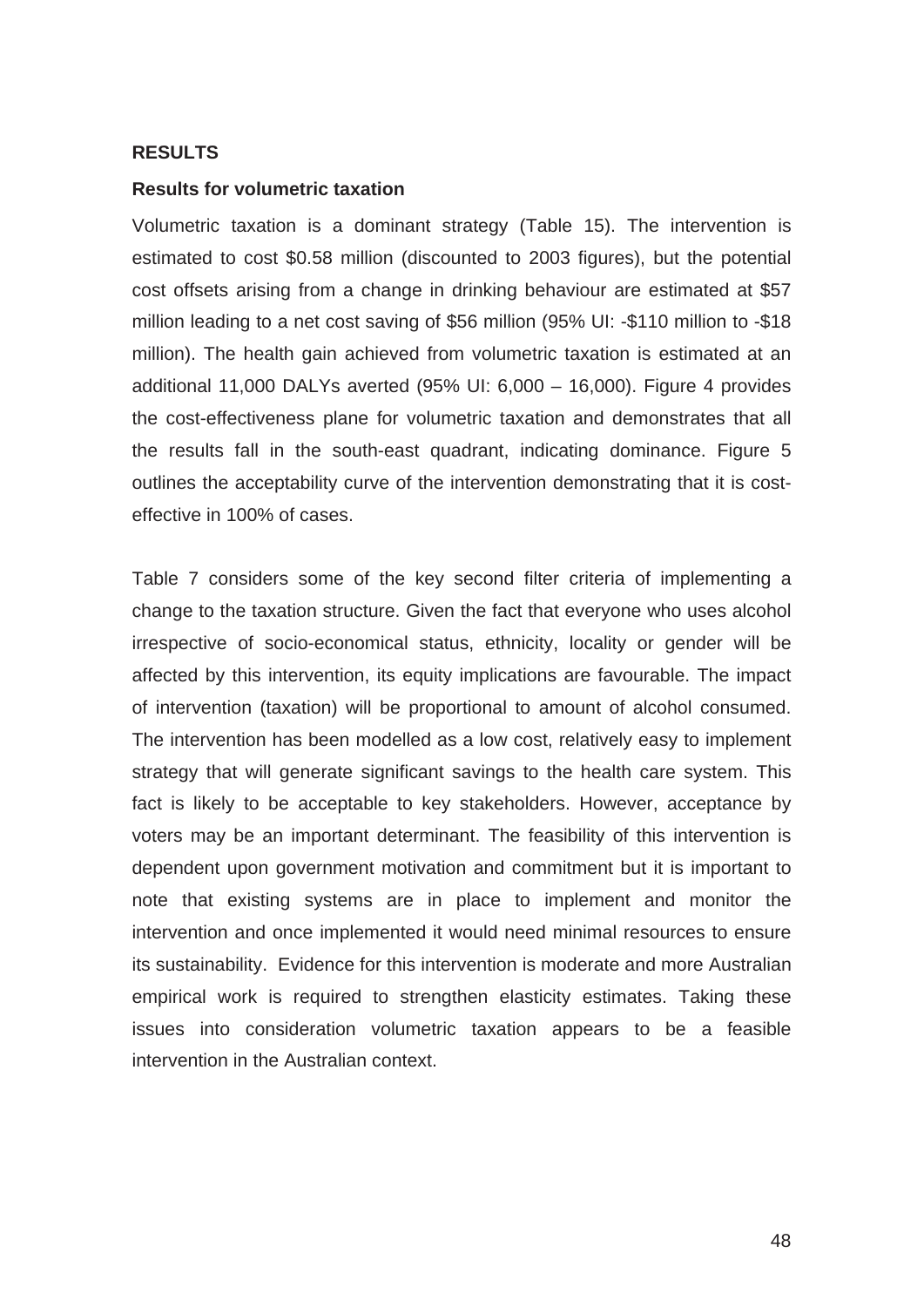



**Volumetric taxation**



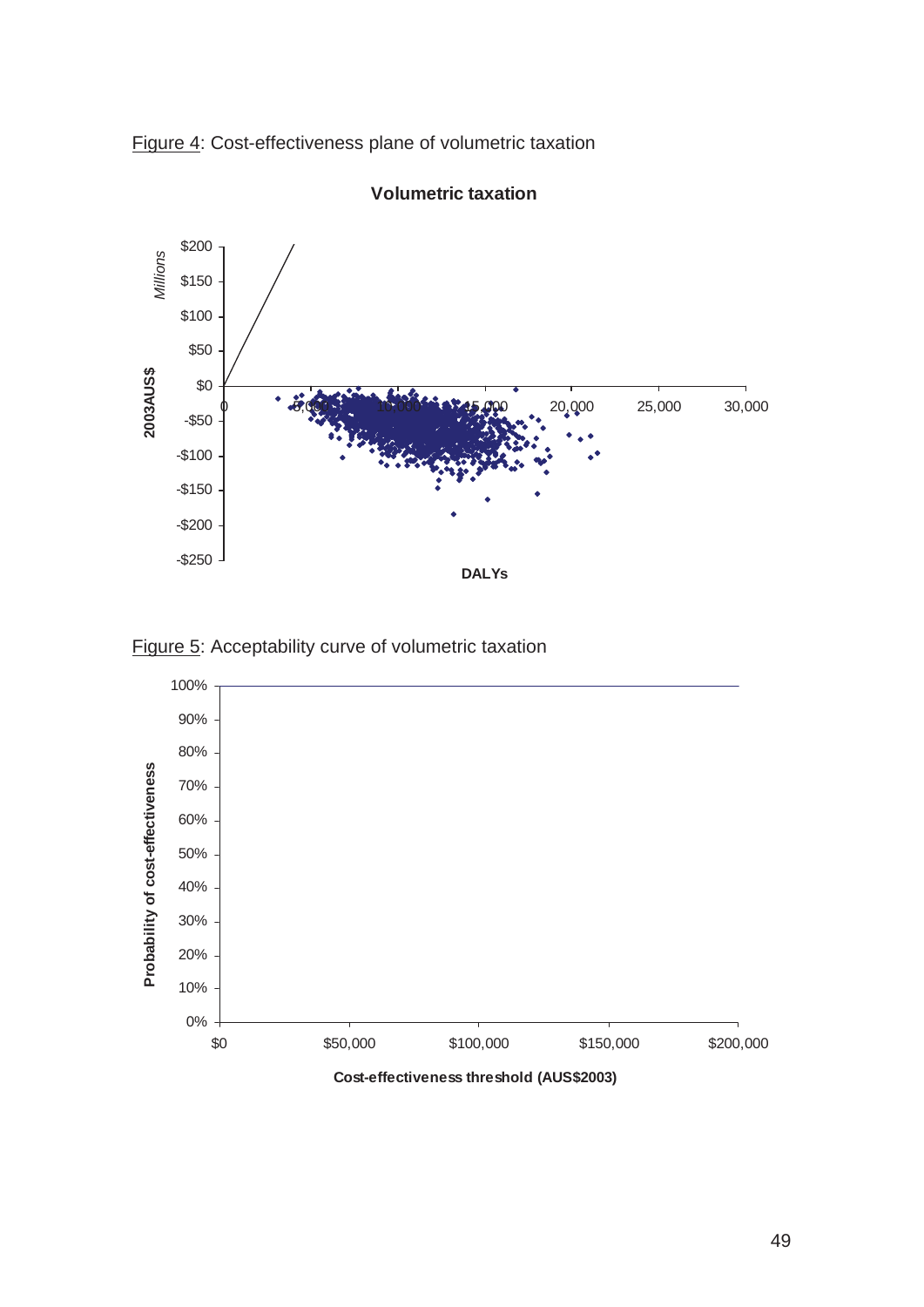| Discussion of ICER    | Equity filter          | <b>Acceptability to</b>                | <b>Feasibility &amp;</b> | Potential for side     | General            |
|-----------------------|------------------------|----------------------------------------|--------------------------|------------------------|--------------------|
|                       |                        | stakeholders filter                    | Sustainability filters   | effects filter         | comments           |
| . All of the ICER     | · This intervention    | intervention is low<br>$\bullet$ The i | Existing systems are     | ·There are no          | · This seems to be |
| results are located   | equalises tax rate     | cost and will generate                 | in place to implement    | negative side effects  | the best           |
| in south-east         | per litre of alcohol   | significant offsets                    | and monitor the          | related to health or   | intervention       |
| quadrant (dominant    | across all alcoholic   | ·Alcohol lobby group (or               | intervention             | economy.               | based on cost-     |
| quadrant) of cost     | beverages              | companies) are likely to               | ·Once implemented it     | •There can be          | effectiveness      |
| effective plane       | Everyone who uses      | oppose the decision (as                | would need minimal       | positive side effects  | results and        |
| suggesting the        | alcohol irrespective   | they may loose revenue)                | resources to ensure      | ike productivity gains | second filter      |
| intervention is more  | of socio-              | which may influence the                | sustainability.          | due to decreased       | criteria.          |
| effective and less    | economical status,     | government policy                      |                          | alcohol consumption,   | ·However,          |
| costly (cost saving). | ethnicity, locality or | decisions.                             |                          | decreased road         | convincing the     |
| . Acceptability curve | gender will be         | Political scenario and                 |                          | crashes (so called?    | government will    |
| shows 100%            | subjected to this      | perceived acceptance                   |                          | accidents), violence,  | be the key         |
| probability of        | intervention.          | by voters will be other                |                          | crime and alcohol      | challenge          |
| intervention to be to | The burden of          | determinants for the                   |                          | related health         | Evidence for this  |
| be below \$50,000     | intervention (i.e.,    | acceptability among                    |                          | problems               | intervention is    |
| cost-effectiveness    | amount of paid) will   | politicians.                           |                          |                        | moderate with      |
| threshold             | be proportional to     | . A section of health                  |                          |                        | more empirical     |
|                       | amount of alcohol      | conscious population                   |                          |                        | work required to   |
|                       | consumed               | may accept the                         |                          |                        | strengthen         |
|                       |                        | volumetric taxation                    |                          |                        | elasticity         |
|                       |                        | whereas alcohol                        |                          |                        | estimates          |
|                       |                        | consumption group in                   |                          |                        |                    |
|                       |                        | the population may not                 |                          |                        |                    |
|                       |                        | like to pay more for the               |                          |                        |                    |
|                       |                        | alcohol                                |                          |                        |                    |

Table 7: Second filter criteria: implementing volumetric taxation Table 7: Second filter criteria: implementing volumetric taxation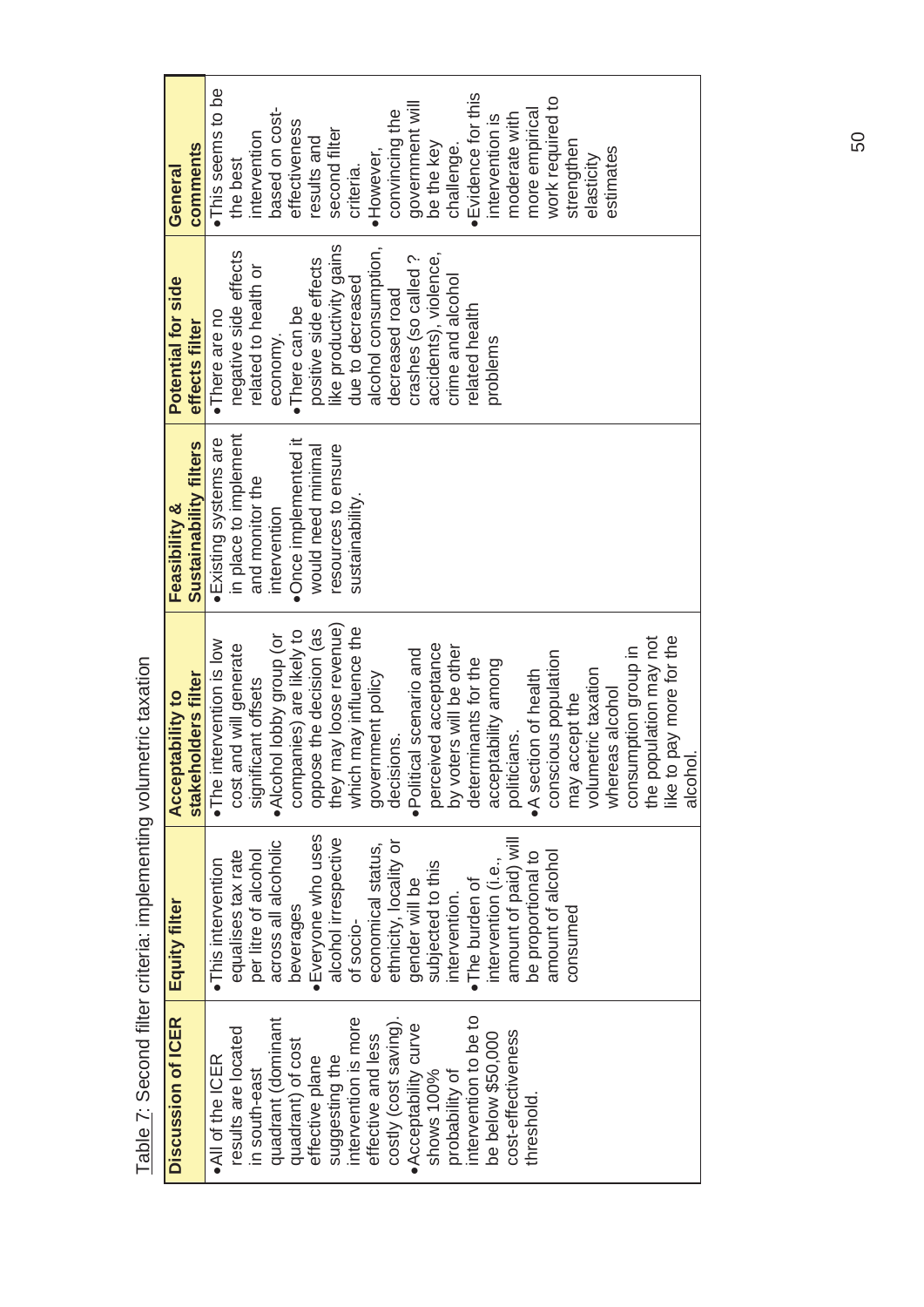## **Results for licensing controls**

Licensing controls are a cost-effective intervention with an ICER of \$3,300 (95% UI: dominant to \$8,300) (Table 15). This intervention is estimated to cost around \$20 million (discounted to 2003 figures) to implement and enforce, with potential cost offsets estimated at \$11 million. This provides a net incremental cost of \$8.7 million (95% UI: -\$1-6 million to \$17 million). The health gain achieved from licensing controls is estimated at an additional 2,700 DALYs averted (95% UI: 1,700 – 4,000). Figure 6 provides the cost-effectiveness plane for licensing controls and demonstrates that all the results fall below the \$50,000 per DALY threshold. The acceptability curve in Figure 7 further shows that there is a 100% probability of cost-effectiveness at under \$50,000 per DALY.

Table 8 considers some of the key second filter criteria of implementing a change to licensing hours. The equity aspects for this intervention tend to be minimal given the restrictions would impact on a relatively small proportion of the drinking population. Governments would benefit from minimising social disturbances; industry is receptive to strategies that encourage responsible drinking, but will resist proposals to restrict operating hours. Intervention is feasible given infrastructure is in place to change legislation. Additional resources would be required to monitor and enforce the intervention. The Australian evidence base for this intervention is reasonably weak and there are numerous ways of implementing this policy that include restricting operating hours to reducing number of outlets. A feasibility study may be required to identify the most appropriate strategy for each region. Overall, based on costeffectiveness results and second filter criteria effectiveness analysis the intervention appears to be a good buy.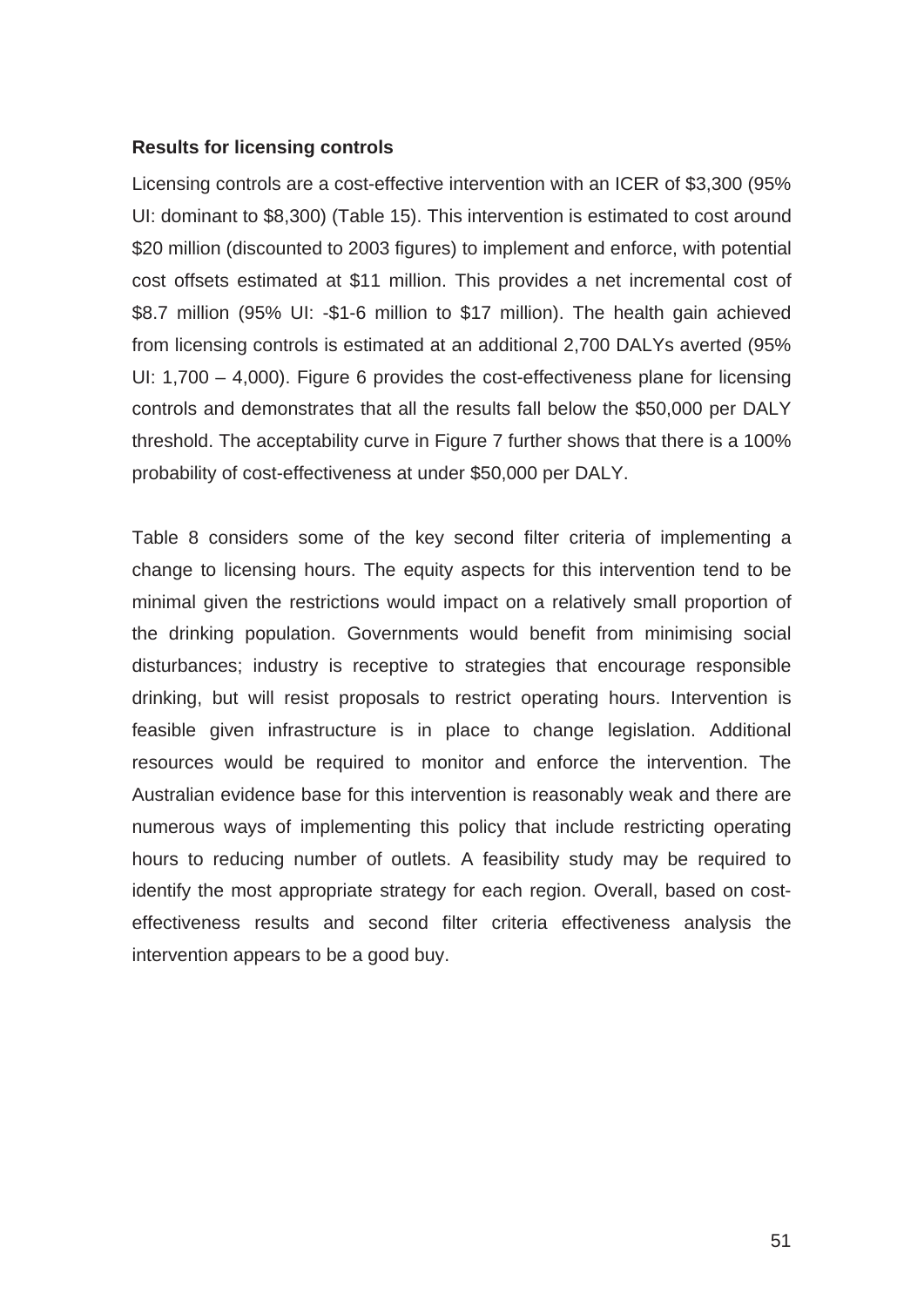Figure 6: Cost-effectiveness plane of licensing controls



**Licensing controls**

Figure 7: Acceptability curve of licensing controls

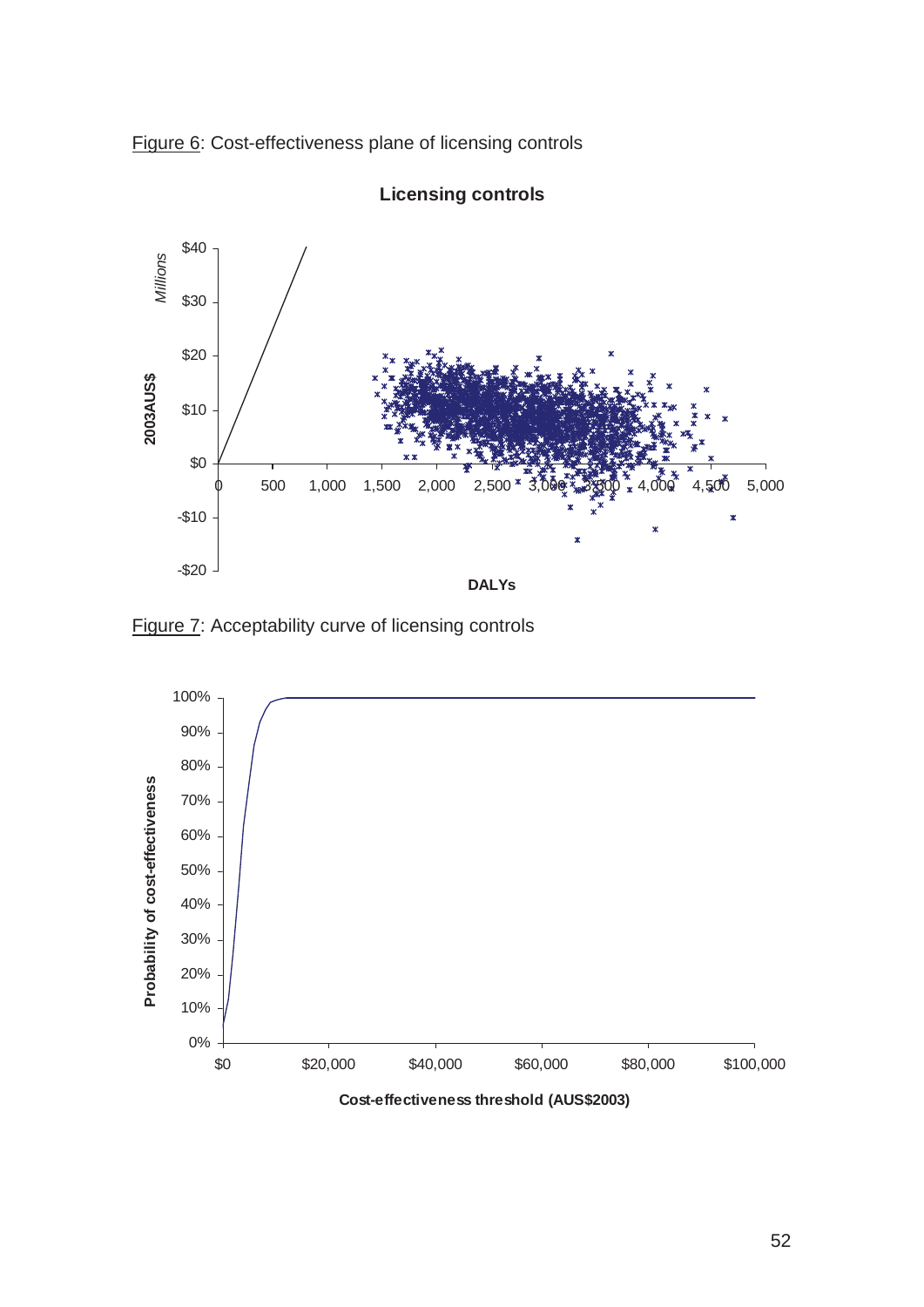| Discussion of         | Equity filter          | <b>Acceptability to</b>             | Feasibility &             | Potential for side | General           |
|-----------------------|------------------------|-------------------------------------|---------------------------|--------------------|-------------------|
| <b>ICER</b>           |                        | stakeholders filter                 | Sustainability filters    | effects filter     | comments          |
| . ICER results are    | · Equity issues are    | $\bullet$ It is envisaged that      | ·Intervention is feasible | ·Minimal negative  | ·The evidence     |
| located in north      | minimal given the      | there may be                        | given infrastructure is   | side effects       | base for this     |
| east and south-       | restrictions would     | widespread                          | in place to change        |                    | intervention is   |
| east quadrant         | impact on a relatively | acceptability of this               | legislation               |                    | reasonably weak   |
| (dominant             | small proportion of    | interventions by all                | Additional resources      |                    | •There are        |
| quadrant) of the      | the drinking           | stakeholders.                       | would be required to      |                    | numerous          |
| cost effective        | population             | ·Governments would                  | monitor and enforce       |                    | options available |
| plane.                |                        | benefit from minimising             | the intervention.         |                    | from restricting  |
| • Acceptability curve |                        | social disturbances;                |                           |                    | operating hours   |
| shows 100%            |                        | industry are receptive              |                           |                    | to reducing       |
| probability of        |                        | to strategies that                  |                           |                    | number of         |
| intervention to be    |                        | encourage responsible               |                           |                    | outlets. A        |
| below \$50,000 per    |                        | drinking but may resist             |                           |                    | feasibility study |
| DALY cost-            |                        | call to restrict<br>the <sup></sup> |                           |                    | may be required   |
| effectiveness         |                        | rating hours<br>opei                |                           |                    | to identify the   |
| threshold.            |                        |                                     |                           |                    | most appropriate  |
|                       |                        |                                     |                           |                    | strategy for each |
|                       |                        |                                     |                           |                    | region.           |
|                       |                        |                                     |                           |                    | ·Based on the     |
|                       |                        |                                     |                           |                    | cost-             |
|                       |                        |                                     |                           |                    | effectiveness     |
|                       |                        |                                     |                           |                    | analysis the      |
|                       |                        |                                     |                           |                    | intervention      |
|                       |                        |                                     |                           |                    | appears to be a   |
|                       |                        |                                     |                           |                    | good buy.         |

Table 8: Second filter criteria: licensing controls Table 8: Second filter criteria: licensing controls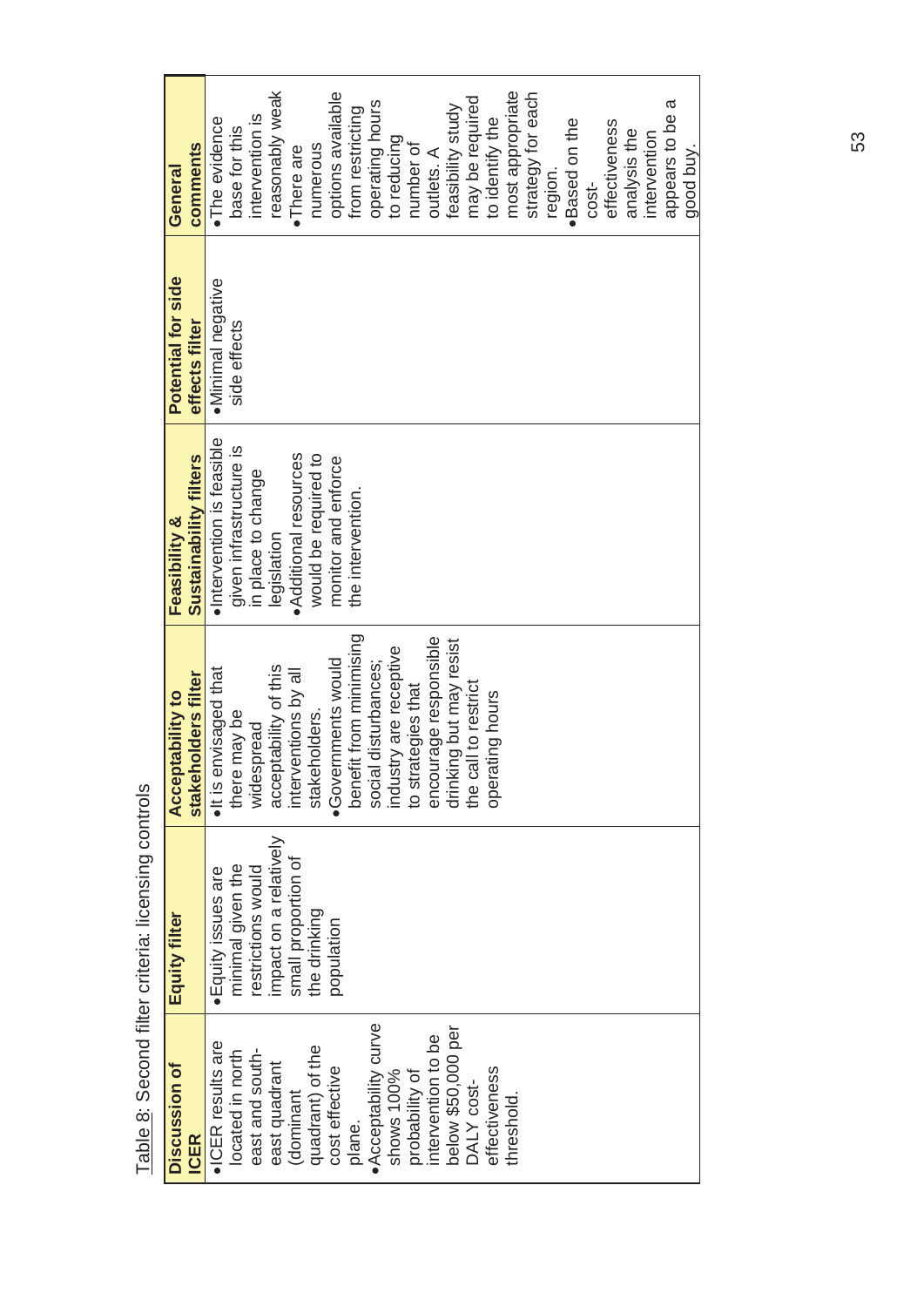## **Results for advertising bans**

Advertising bans are a dominant strategy with an uncertainty interval of dominant to \$1,100) (Table 15). (Table 15). Although the intervention is estimated to cost \$20 million (discounted to 2003 figures), the potential cost offsets arising from a change in drinking behaviour are estimated at \$31 million. This provides a net incremental cost saving of \$12 million (95% UI: - \$37 million to \$7.4 million). The health gain achieved from advertising bans is estimated at an additional 7,800 DALYs averted (95% UI: 5,500 – 11,000). Figure 8 provides the cost-effectiveness plane for advertising bans and demonstrates that all the results fall predominantly in the south-east quadrant, indicating dominance. These results are reinforced by the acceptability curve in Figure 9, which shows a 100% probability of cost-effectiveness at less than \$50,000 per DALY.

Table 9 considers some of the key second filter criteria of implementing a ban to the promotion/advertising of alcohol products. The intervention is equitable given it will be applied across the board with no exception – smoking control is a good example of how advertising bans can achieve universal support and encourage reduction in risky behaviour, particularly in vulnerable sub-groups of the population that advertising predominantly targets. The ban may be more acceptable to policy makers and politicians as it can address the issue of harm from alcohol misuse with limited additional efforts. However, the media, advertising industry and alcohol lobby groups would probably oppose the ban given alcohol is a legal commodity and consumers have a right to be informed about it.

The intervention appears feasible given that the infrastructure is currently in place to enact change but it is important to note that the effectiveness of the bans require ongoing resource inputs and monitoring. Although the evidence base for this intervention is reasonably weak, the strategy itself is widely promoted by the WHO and leading alcohol researchers as an important component of any strategy to minimise alcohol abuse. This appears to be a good buy in terms of potential cost-effectiveness.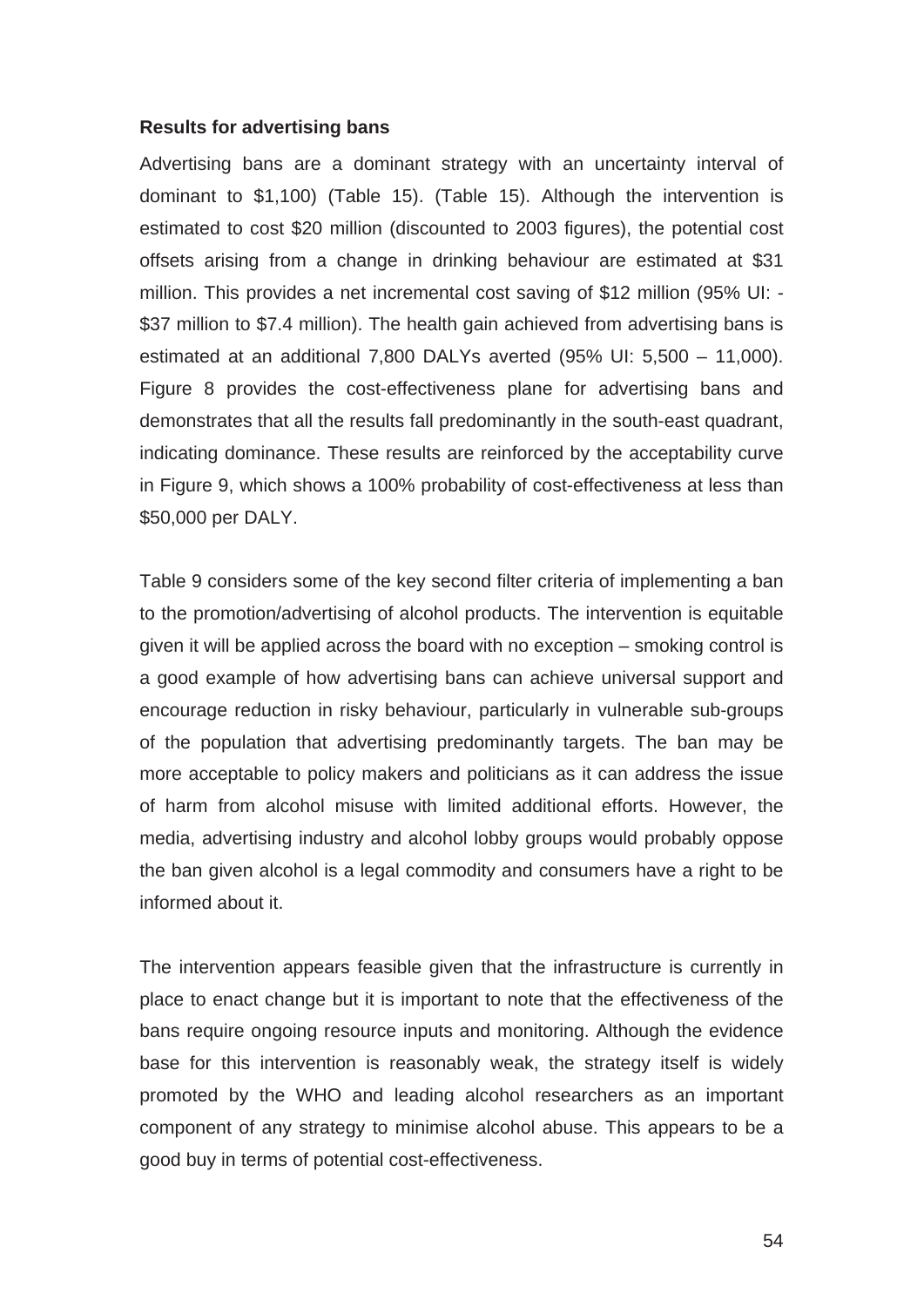



**Advertising bans**

Figure 9: Acceptability curve of advertising bans



**Cost-effectiveness threshold (AUS\$2003)**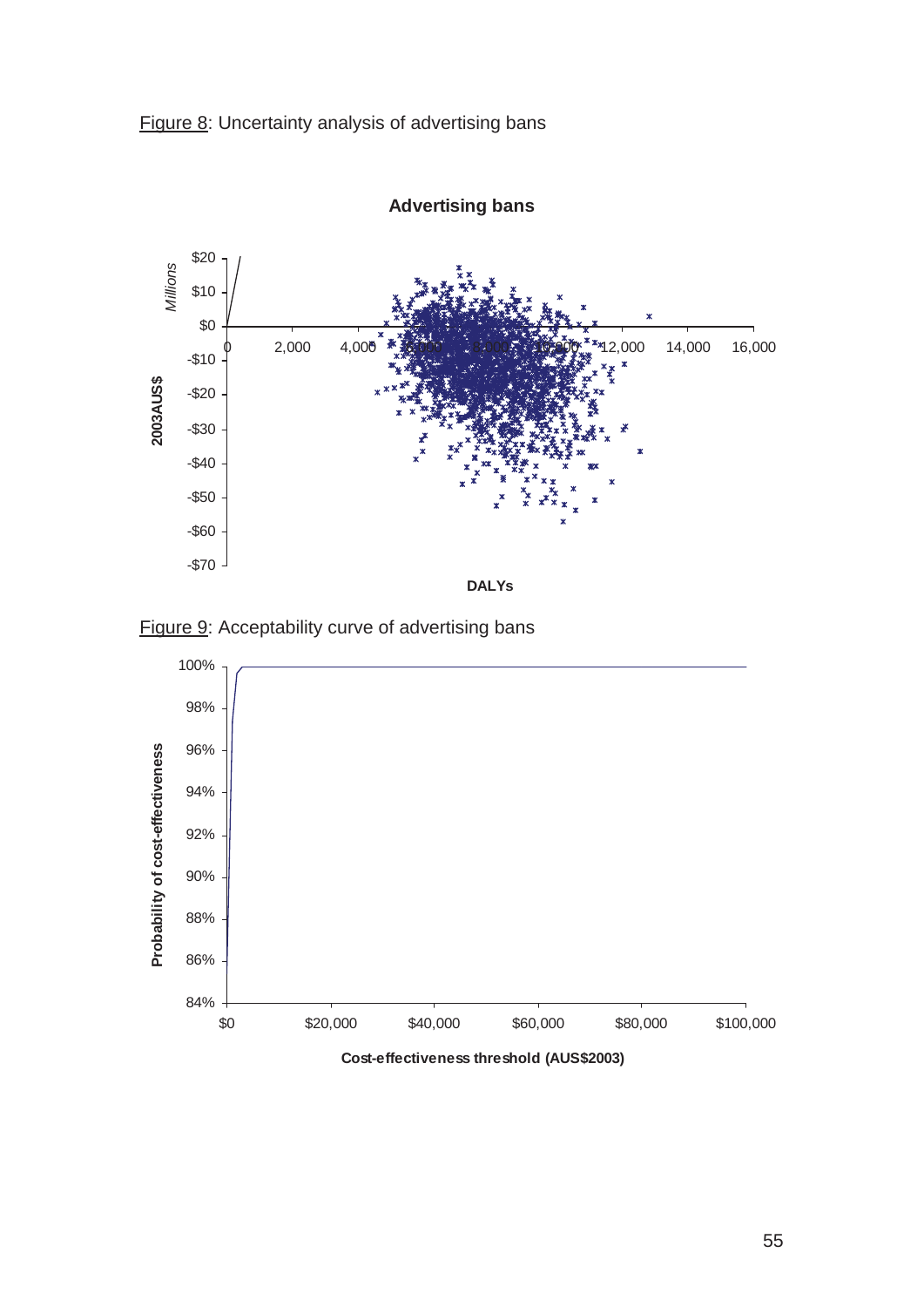| Discussion of ICER   | <b>Equity filter</b>  | stakeholders filter<br><b>Acceptability to</b> | Sustainability filters<br><b>Feasibility &amp;</b> | Potential for side<br>effects filter | General comments       |
|----------------------|-----------------------|------------------------------------------------|----------------------------------------------------|--------------------------------------|------------------------|
| ·Results of the ICER | · The intervention is | . It may be more                               | • A hypothecated tax                               | ·There are limited                   | . Although the         |
| results are located  | equitable given it    | acceptable to policy                           | could fund this                                    | scope for negative                   | evidence base for      |
| in both north -east  | will be applied       | makers and politicians                         | intervention                                       | side effects related                 | this intervention is   |
| and south-east       | across the board      | as it can address the                          | ·Intervention is                                   | to health or                         | reasonably weak,       |
| quadrant (dominant   | with no exception     | issue with limited                             | feasible given                                     | economy                              | the strategy itself is |
| quadrant) of cost    | smoking control is a  | additional efforts with in                     | infrastructure is in                               | ·There can be                        | widely promoted by     |
| effective plane.     | good example of       | the health care context.                       | place and precedent                                | positive side effects                | the WHO and            |
| Acceptability curve  | how advertising       | •Industry and lobby                            | has been set by                                    | like productivity                    | leading academics      |
| shows 100%           | bans can promote      |                                                | tobacco control                                    | gains due to                         | as an important        |
| probability of       | universal support     | groups would oppose<br>the ban on the grounds  | ·Sustainability of the                             | decreased alcohol                    | component of any       |
| intervention to be   | and encourage         | that alcohol is a legal                        | program is possible                                | consumption,                         | strategy to            |
| cost-effectiveness   | reduction in risky    | commodity and                                  | only with ongoing                                  | decreased road                       | minimise alcohol       |
| below \$50,000       | behaviour,            | consumers have a right                         | additional resource                                | crashes (so called                   | abuse                  |
| threshold            | particularly in       | to be informed about                           | inputs and                                         | accidents), violence,                | . This appears to be   |
|                      | vulnerable sub        | products                                       | monitoring.                                        | crime and alcohol                    | a good buy in          |
|                      | groups of the         |                                                |                                                    | related health                       | terms of potential     |
|                      | population that       |                                                |                                                    | problems                             | cost-effectiveness     |
|                      | advertising           |                                                |                                                    |                                      |                        |
|                      | predominantly         |                                                |                                                    |                                      |                        |
|                      | targets               |                                                |                                                    |                                      |                        |
|                      |                       |                                                |                                                    |                                      |                        |

Table 9: Second filter criteria Intervention: Advertising bans Table 9: Second filter criteria Intervention: Advertising bans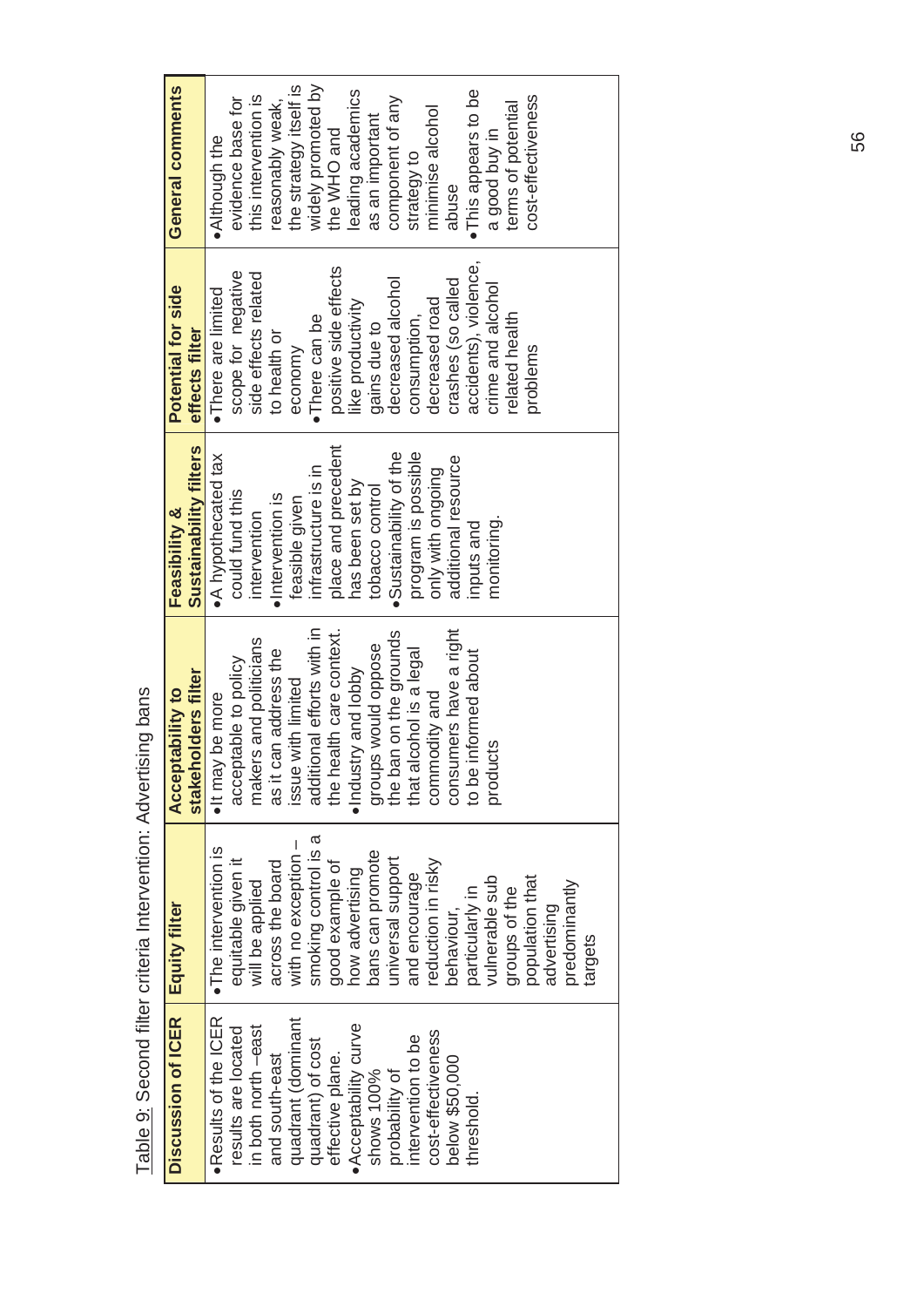## **Results for raising the minimum legal drinking age to 21 years**

Raising the minimum legal drinking age to 21 years is a dominant strategy compared to current practice (Table 15). Although the intervention is estimated to cost \$0.64 million (discounted to 2003 figures), the potential cost offsets arising from a change in drinking behaviour are estimated at \$0.8 million provided a net incremental cost saving of \$0.16 million (95% UI: -\$0.93 million to \$0.31 million). The health gain achieved from raising the minimum legal drinking age to 21 years is estimated at an additional 150 DALYs averted (95% UI: 79 – 260). Figure 10 provides the cost-effectiveness plane for raising the minimum legal drinking age to 21 years and demonstrates that all the results fall predominantly in the south-east quadrant, indicating dominance. These results are reinforced by the acceptability curve in Figure 11, which shows a 100% probability of cost-effectiveness at less than \$50,000 per DALY.

Table 10 considers some of the key second filter criteria of increasing the minimum legal drinking age to 21 years. The major equity concern with this intervention is that it reduces access of alcohol by those aged 18 to 20 years of age, the age group that is most at risk for harm from alcohol related road traffic injury. The intervention may be more acceptable to policy makers and politicians as it can address the issue with limited additional legislative effort. It is important to note, however, that there will be voter opposition to legislation changing the MLDA because the voting 18 years of age. Industry and lobby groups will also oppose the because of the potential for lost patronage. The intervention is feasible given that the infrastructure is currently in place to change legislation but additional resources would be required to monitor the intervention to ensure compliance and the sustainability of its benefits.

The evidence base in the USA is moderate. Adolescents and young adults consume alcohol at risky levels and are prone to alcohol related injury and death. A major issue for its application in Australia is that it is over 30 years since any Australian state reduced the drinking age to 18 the increase in MLDA would therefore be a major change rather than (as it was the USA) a return to a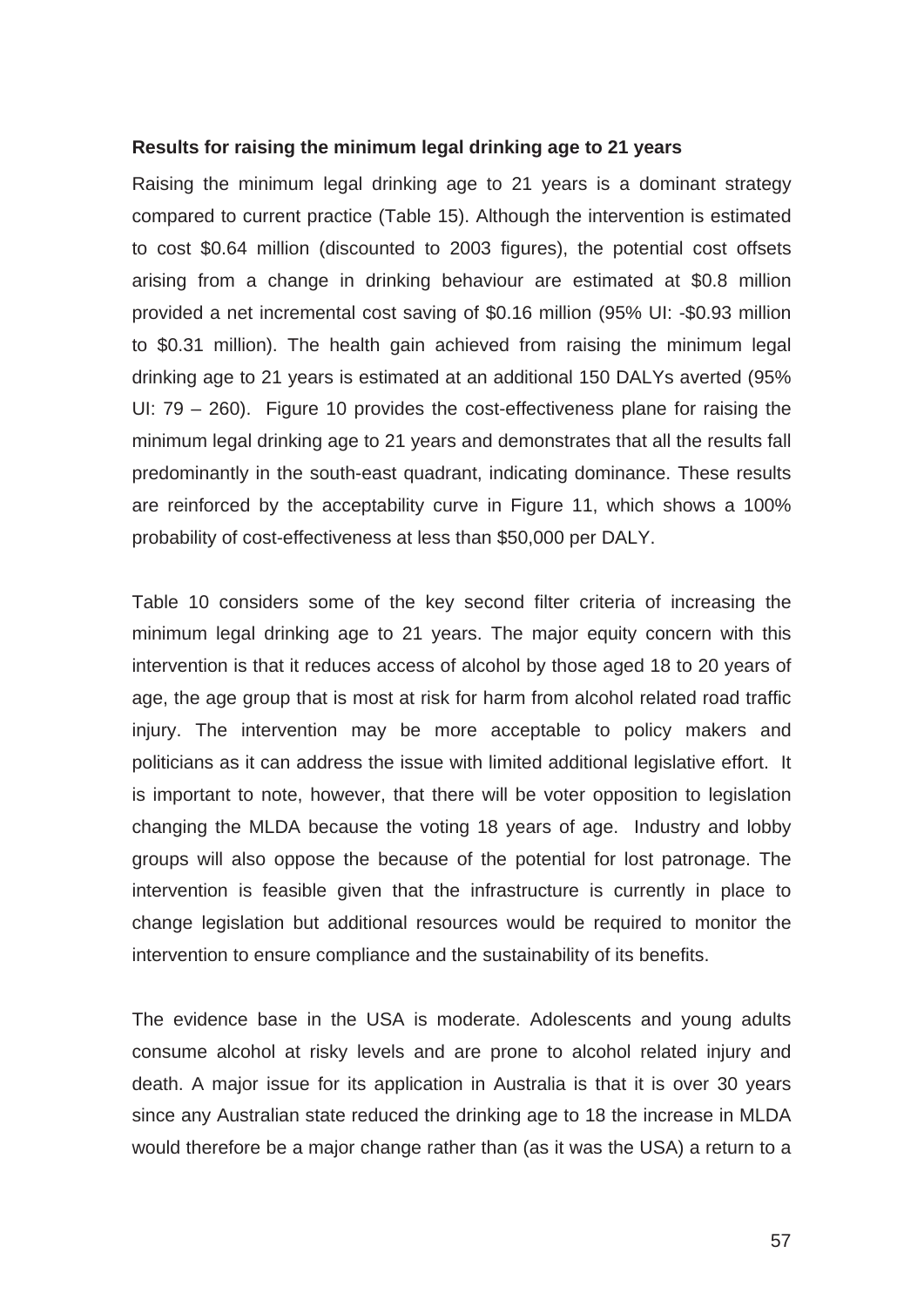MLDA changed within the recent memory of the electorate. If the Australian government can change the culture of drinking through this intervention, it would influence alcohol related harm. Overall, this appears to be an intervention that deserves more attention.

Figure 10: Uncertainty analysis of raising minimum legal drinking age to 21 years



**Min. legal drinking age to 21 years**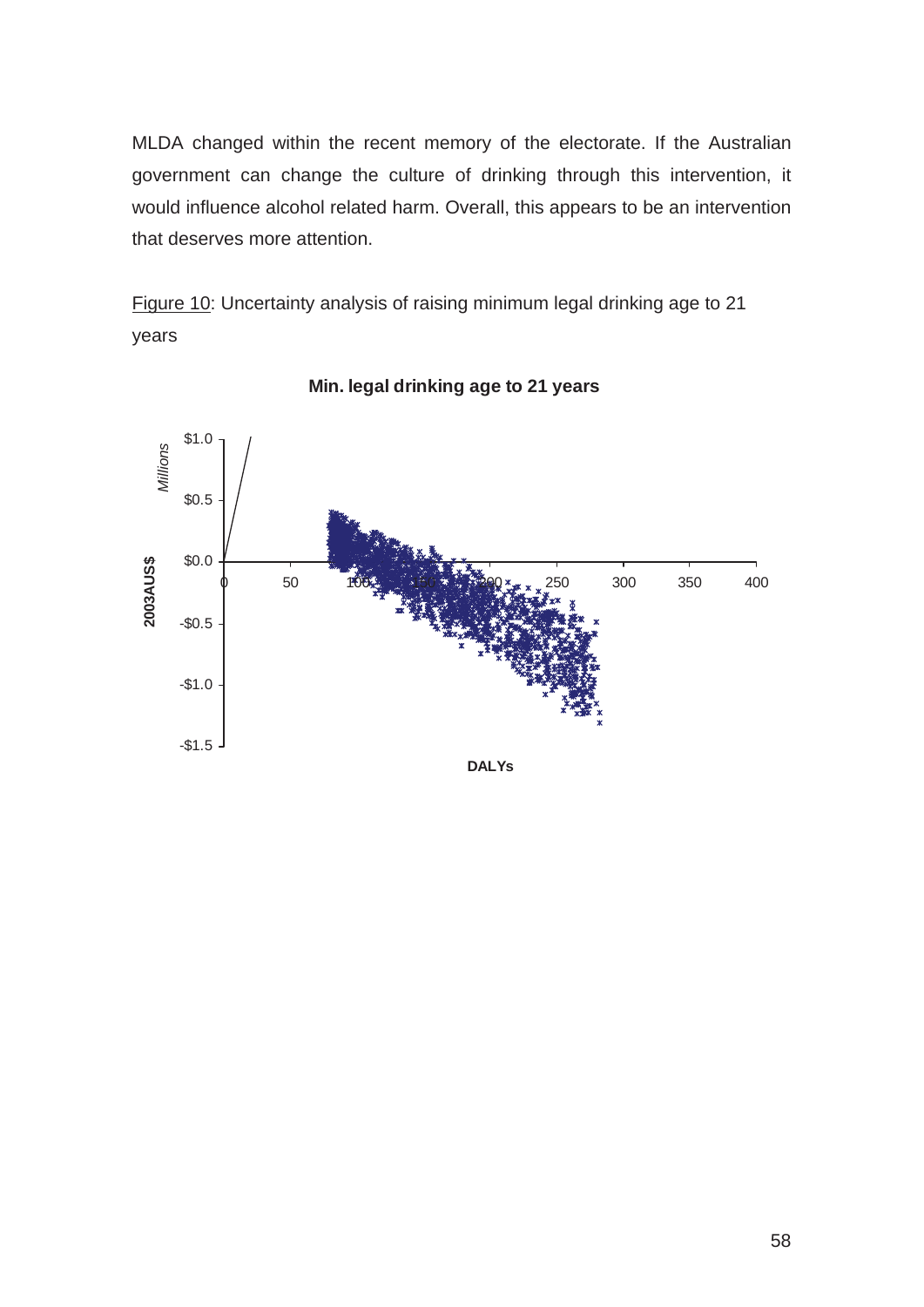

Figure 11: Acceptability curve of raising minimum legal drinking age to 21 years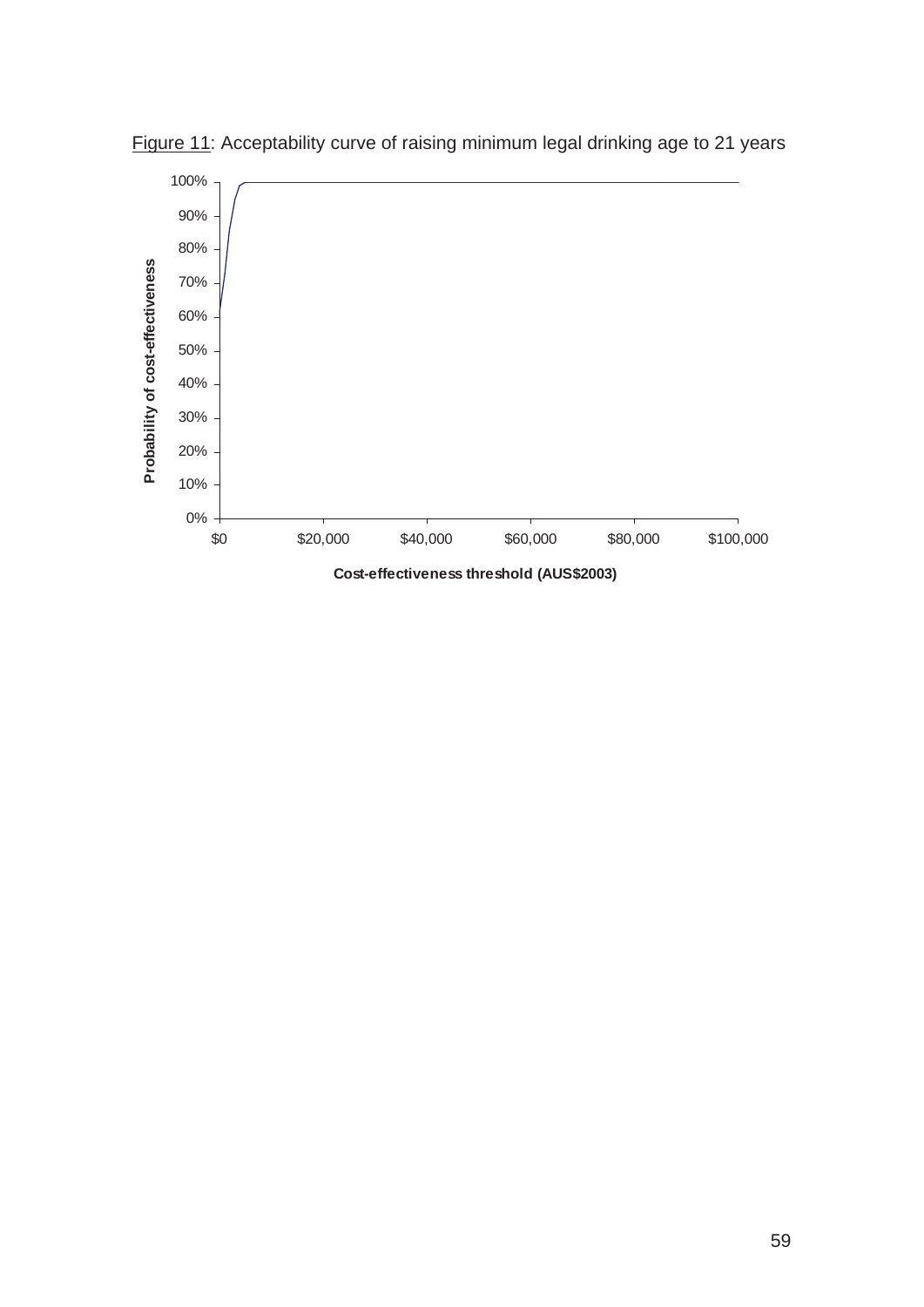| Discussion of ICER     | Equity filter         | <b>Acceptability to</b>  | Feasibility &          | Potential for side    | General comments      |
|------------------------|-----------------------|--------------------------|------------------------|-----------------------|-----------------------|
|                        |                       | stakeholders filter      | Sustainability filters | effects filter        |                       |
| • Majority of the ICER | ·The only equity      | Acceptability issues are | ·Other developed       | ·There is limited     | •The evidence         |
| results are located    | concern is            | important given legal    | countries enact this   | scope for negative    | base, albeit not      |
| in south-east          | reductions in access  | age to vote is 18 years  | law so a precedent     | side effects related  | from Australia, is    |
| quadrant (dominant     | of alcohol to those   | of age.                  | is set                 | to health or          | moderate.             |
| quadrant) of cost      | aged 18-20 years of   | . The intervention may   | ·Intervention is       | economy.              | Evidence suggests     |
| effective plane        | age. However, this    | be more acceptable to    | feasible given         | •There can be         | adolescents and       |
| suggesting the         | is exactly the age    | policy makers and        | infrastructure is in   | positive side effects | young adults          |
| intervention is more   | group that is most at | politicians as it can    | place to change        | like productivity     | consume alcohol at    |
| effective and less     | risk                  | address the issue with   | legislation            | gains due to          | risky levels and are  |
| costly (cost saving).  |                       | limited additional       | Additional resources   | decreased alcohol     | prone to alcohol      |
| • Acceptability curve  |                       | efforts.                 | would be required to   | consumption,          | related injury and    |
| shows 100%             |                       | ·Industry and lobby      | monitor the            | decreased road        | death. If the         |
| probability of         |                       | groups would oppose      | intervention to        | crashes (so called    | government can        |
| intervention to be to  |                       | the ban given the        | ensure sustainability  | accidents), violence, | change the culture    |
| be below \$50,000      |                       | potential lost patronage |                        | crime and alcohol     | of drinking through   |
| per DALY cost-         |                       |                          |                        | related health        | this intervention, it |
| effectiveness          |                       |                          |                        | problems              | would influence       |
| threshold              |                       |                          |                        | •The industry may     | alcohol related       |
|                        |                       |                          |                        | cite loss of revenue  | harm.                 |
|                        |                       |                          |                        | and/or employment     | . This appears to be  |
|                        |                       |                          |                        | opportunities within  | a good buy in         |
|                        |                       |                          |                        | the hospitality       | terms of potential    |
|                        |                       |                          |                        | industry              | cost-effectiveness    |

Table 10: Second filter criteria: Raising minimum legal drinking age to 21 years Table 10: Second filter criteria: Raising minimum legal drinking age to 21 years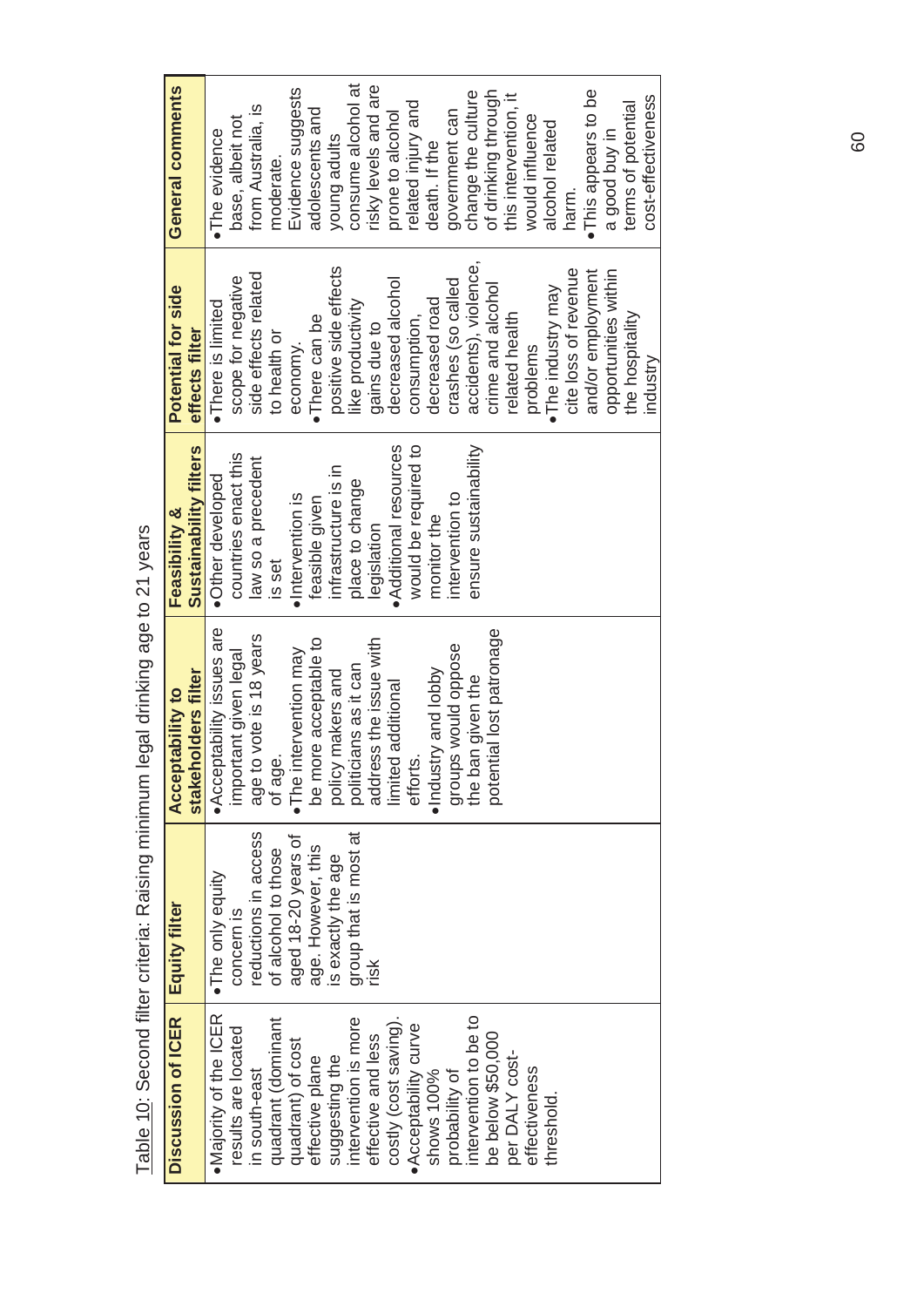## **Results for random breath testing**

Random breath testing is cost-effective with an ICER of \$24,000 (95% UI: \$10,000 - \$76,000) (Table 15) This intervention is the most expensive of the strategies modelled, with an estimated cost of \$71 million (discounted to 2003 figures). The potential cost offsets are estimated at \$17 million, providing a net incremental cost of \$54 million (95% UI: \$35 million to \$72 million). The health gain achieved from random breath testing is estimated at 2,300 DALYs averted (95% UI: 870 – 3,800). Figure 12 provides the cost-effectiveness plane for random breath testing and demonstrates that all results fall in the north-east quadrant. The acceptability curve in Figure 13 illustrates that there is a 90% probability that the intervention will be below the \$50,000 per DALY threshold.

Table 11 considers a continuation of RBT against the key second filter criteria. The intervention is equitable given that all drivers have a chance of being stopped for a random breath test. The intervention does not however apply to those people drinking at harmful and hazardous levels who may not drive. Acceptability for this strategy is high given it is an existing policy instrument that has been used to address drink driving. Infrastructure is currently in place and workforce issues have been addressed. However, the intervention is very expensive and requires an ongoing commitment by government to provide funding and police to conduct the tests to ensure sustainability. The evidence base for this intervention is reasonably solid with CEA results suggesting good value for money in the majority of cases. The intervention is, however, very expensive and requires enforcement and continued education campaigns.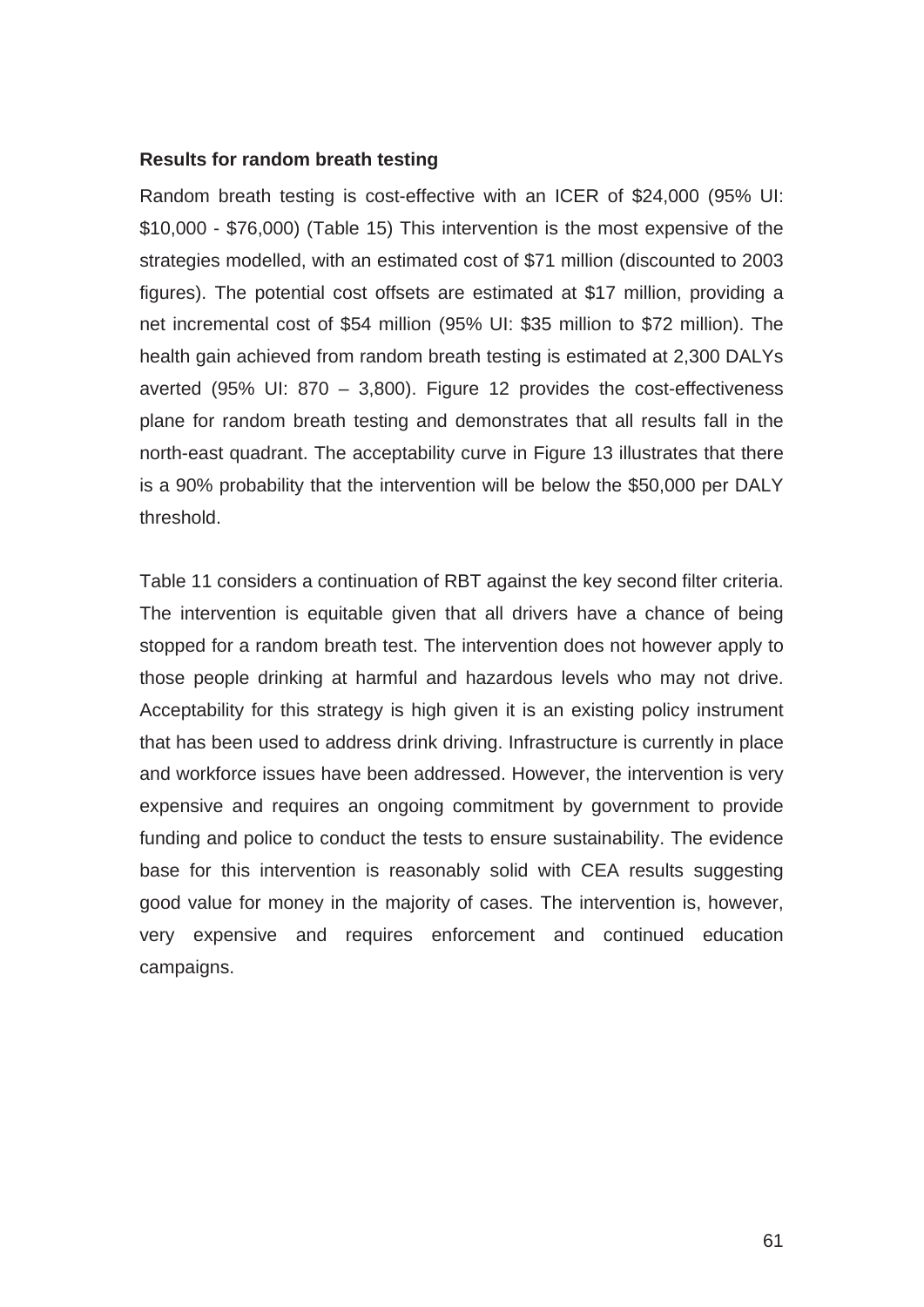



**Random breath testing**

Figure 13: Acceptability curve of random breath testing



**Cost-effectiveness threshold (AUS\$2003)**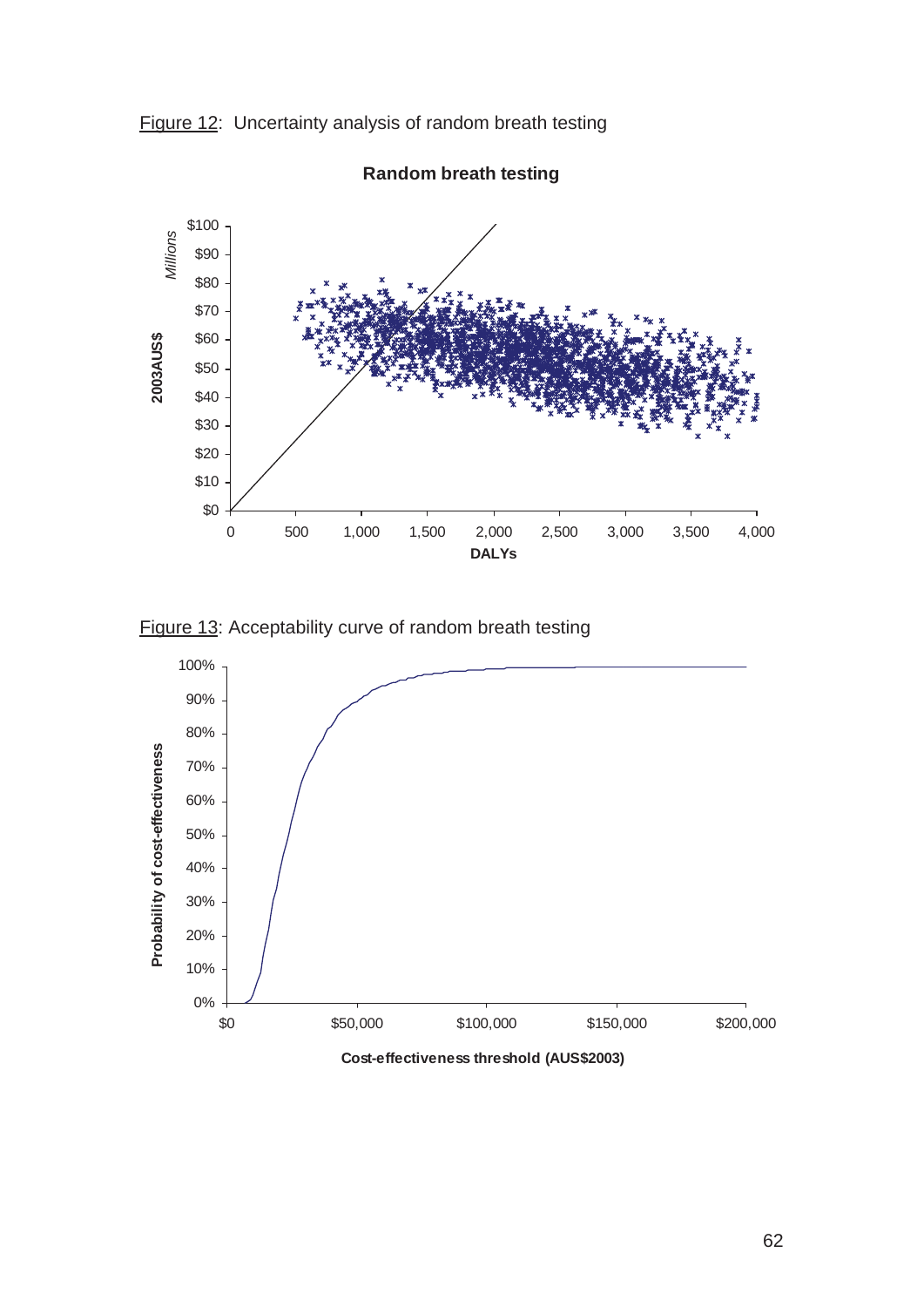| Discussion of ICER   Equity filter |                      | stakeholders filter<br><b>Acceptability to</b> | <b>Sustainability filters</b><br><b>Feasibility &amp;</b> | Potential for side<br>effects filter | General comments       |
|------------------------------------|----------------------|------------------------------------------------|-----------------------------------------------------------|--------------------------------------|------------------------|
| The majority of the                | •The intervention is | • Acceptability is high                        | · Infrastructure is                                       | ·There are limited                   | . The evidence base    |
| ICER results are                   | equitable given that | given it is an existing                        | currently in place and                                    | scope for negative                   | for this intervention  |
| located in north -                 | drivers have an      | strategy                                       | workforce issues                                          | side effects related                 | appears                |
| east quadrant of the               | equally random       |                                                | have been                                                 | to health or                         | reasonably solid       |
| cost effective plane               | chance of being      |                                                | addressed.                                                | economy                              | with CEA results       |
| Acceptability curve                | stopped for a RBT    |                                                | •The intervention is                                      | •There can be                        | suggesting good        |
| shows 90%                          | ·The intervention    |                                                | very expensive and                                        | positive side effects                | value for money in     |
| probability of                     | does not apply to    |                                                | requires an ongoing                                       | like productivity                    | the majority of        |
| intervention to be                 | those people         |                                                | commitment by                                             | gains due to                         | cases.                 |
| below \$50,000 per                 | drinking at harmful  |                                                | government to                                             | decreased alcohol                    | • The intervention is, |
| DALY cost-                         | and hazardous        |                                                | provide funding and                                       | consumption,                         | however, very          |
| effectiveness                      | levels who may not   |                                                | police to conduct the                                     | decreased road                       | expensive and may      |
| threshold.                         | drive.               |                                                | tests to ensure                                           | crashes (so called                   | reach saturation       |
|                                    |                      |                                                | sustainability.                                           | accidents), violence,                | point once drivers     |
|                                    |                      |                                                | ·Police are very busy                                     | crime and alcohol                    | are properly           |
|                                    |                      |                                                | so the opportunity                                        | related health                       | educated about         |
|                                    |                      |                                                | cost of their time has                                    | problems                             | dangers of drinking    |
|                                    |                      |                                                | to be considered.                                         |                                      | and driving.           |

Table 11: Second filter criteria: Random breath testing Table 11: Second filter criteria: Random breath testing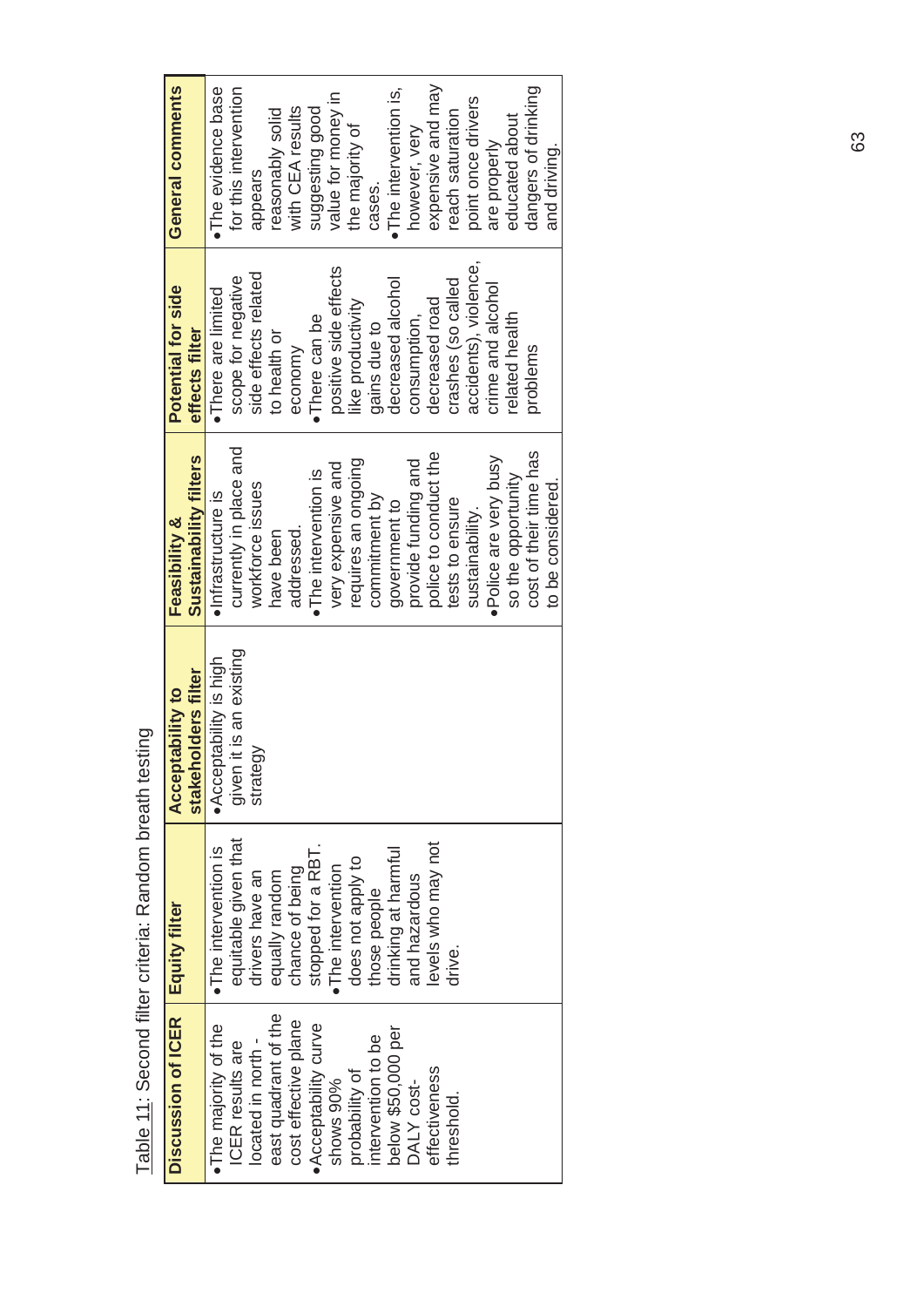# **Results for drink driving mass media campaign**

The drink driving mass media campaign intervention is cost-effective with an ICER of \$14,000 (95% UI: \$7,200 - \$460,000) (Table 15). It is estimated to cost around \$39 million (discounted to 2003 figures) to implement and enforce, with potential cost offsets estimated at \$11 million, providing a net incremental cost of \$28 million (95% UI: \$16 million - \$42 million). The health gain achieved from drink driving mass media campaign is estimated at an additional 1,500 DALYs averted (95% UI:  $80 - 2,300$ ). Figure 14 provides the cost-effectiveness plane for drink driving mass media campaign and demonstrates that all the results fall in the north-east quadrant. The acceptability curve in Figure 15 shows that the intervention has an 80% probability of being below the \$50,000 per DALY costeffectiveness threshold.

Table 12 considers some of the key second filter criteria of implementing mass media campaign targeting drink driving. The equity aspects for this intervention tend to be minimal given the restrictions would affect the population as a whole. It is envisaged that there may be widespread acceptability of this interventions by all stakeholders. The intervention is feasible given infrastructure is in place and a precedent has been set by tobacco control restrictions. Sustainability of the program is possible only with on-going additional resource inputs and monitoring. Although the evidence base for this intervention is reasonably weak, the strategy itself is widely promoted as an important component of any strategy to minimise alcohol abuse and one that fits well with RBT. This appears to be generally a reasonable buy in terms of potential cost-effectiveness.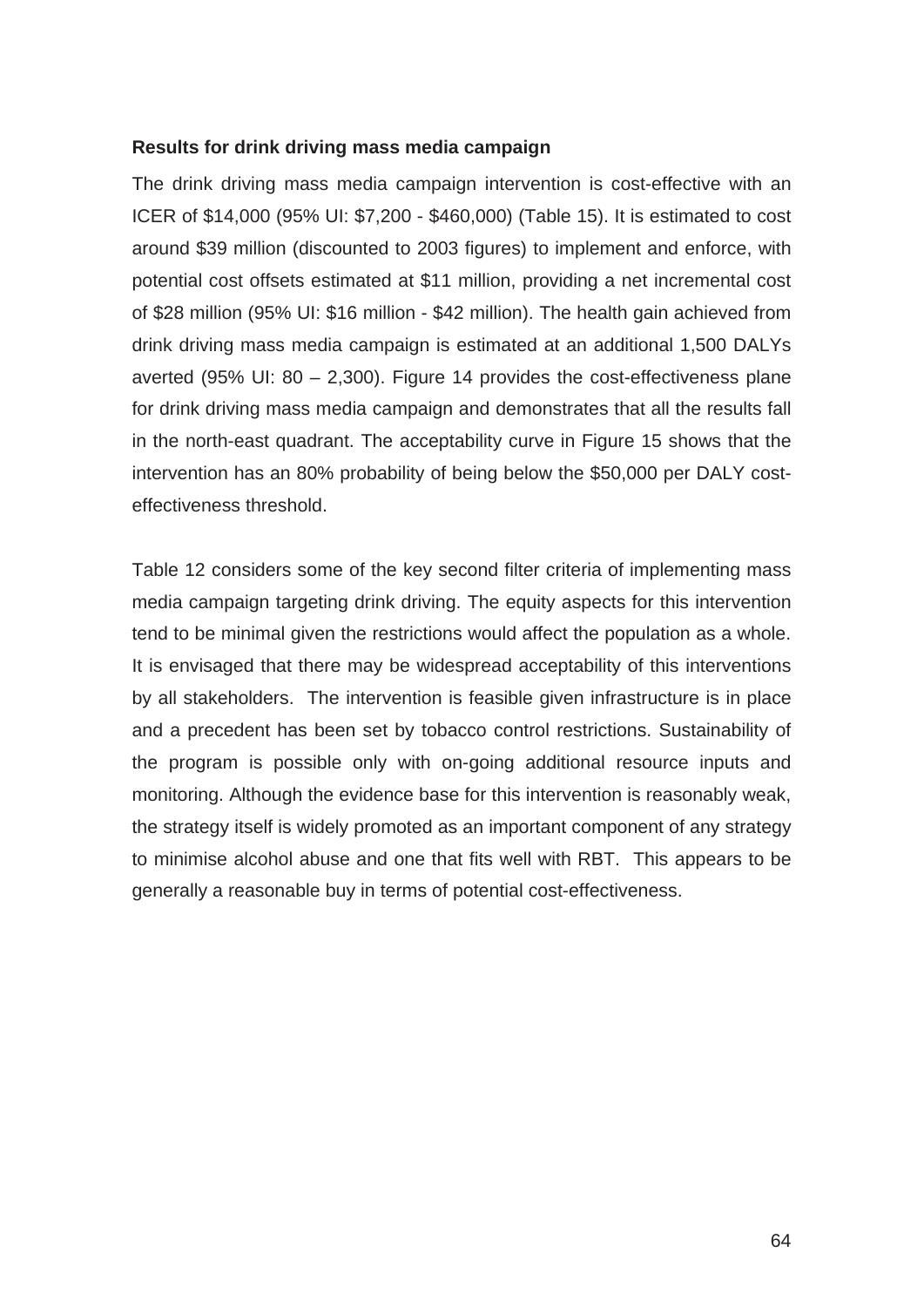



**Drink driving mass media**



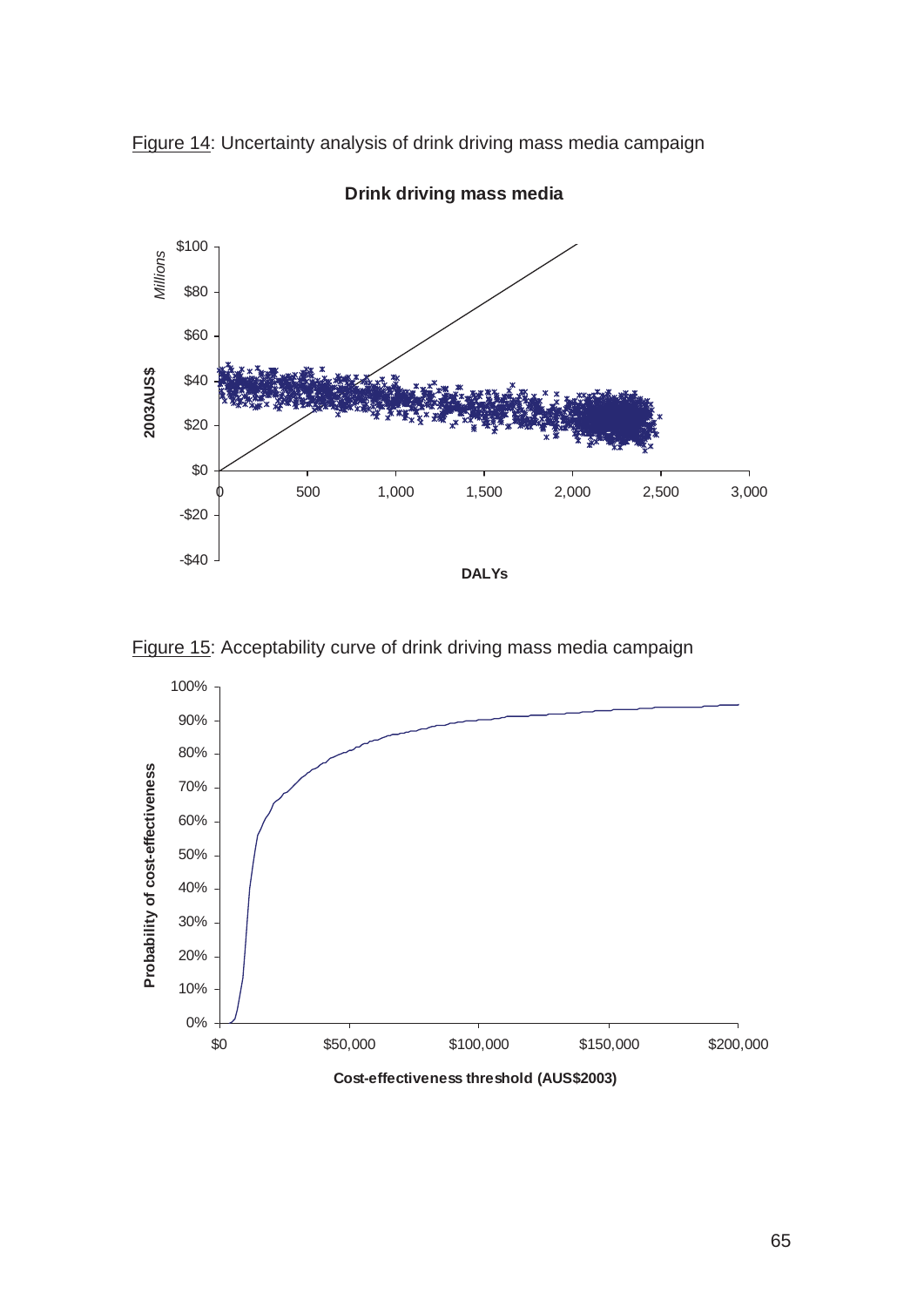| Discussion of ICER   | <b>Equity filter</b> | <b>Acceptability to</b> | Feasibility &          | Potential for side    | General comments       |
|----------------------|----------------------|-------------------------|------------------------|-----------------------|------------------------|
|                      |                      | stakeholders filter     | Sustainability filters | effects filter        |                        |
| . All of the ICER    | •The intervention is | . It may be more        | • A hypothecated tax   | ·There are limited    | . Although the         |
| results are located  | equitable given it   | acceptable to policy    | could fund this        | scope for negative    | evidence base for      |
| in north-east        | will be applied      | makers and politicians  | intervention           | side effects related  | this intervention is   |
| quadrant of the cost | across the board     | as it can address the   | ·Intervention is       | to health or          | reasonably weak,       |
| effective plane      | with no exception    | issue with limited      | feasible given         | economy               | the strategy itself is |
| Acceptability curve  | smoking control is a | additional efforts with | infrastructure is in   | ·There can be         | widely promoted by     |
| shows 80%            | good example of      | in the health care      | place and precedent    | positive side effects | the WHO and            |
| probability of       | how media            | context.                | has been set by        | like productivity     | leading academics      |
| intervention to be   | campaigns can        | •Industry and lobby     | tobacco control        | gains due to          | as an important        |
| below \$50,000 per   | promote universal    | groups should support   | .Sustainability of the | decreased alcohol     | component of any       |
| DALY cost-           | support and          | a media campaign to     | program is possible    | consumption,          | strategy to            |
| effectiveness        | encourage            | encourage               | only with ongoing      | decreased road        | minimise alcohol       |
| threshold            | reduction in risky   | responsible drinking    | additional resource    | crashes (so called    | abuse                  |
|                      | behaviour            |                         | inputs and monitoring. | accidents), violence, | · This appears to be   |
|                      |                      |                         |                        | crime and alcohol     | a reasonable buy       |
|                      |                      |                         |                        | related health        | most of the time in    |
|                      |                      |                         |                        | problems              | terms of potential     |
|                      |                      |                         |                        |                       | cost-effectiveness.    |
|                      |                      |                         |                        |                       | •The wide              |
|                      |                      |                         |                        |                       | confidence interval    |
|                      |                      |                         |                        |                       | suggest better data    |
|                      |                      |                         |                        |                       | may be required to     |
|                      |                      |                         |                        |                       | confirm results        |
|                      |                      |                         |                        |                       |                        |

Table 12: Second filter criteria: drink driving mass media campaign Table 12: Second filter criteria: drink driving mass media campaign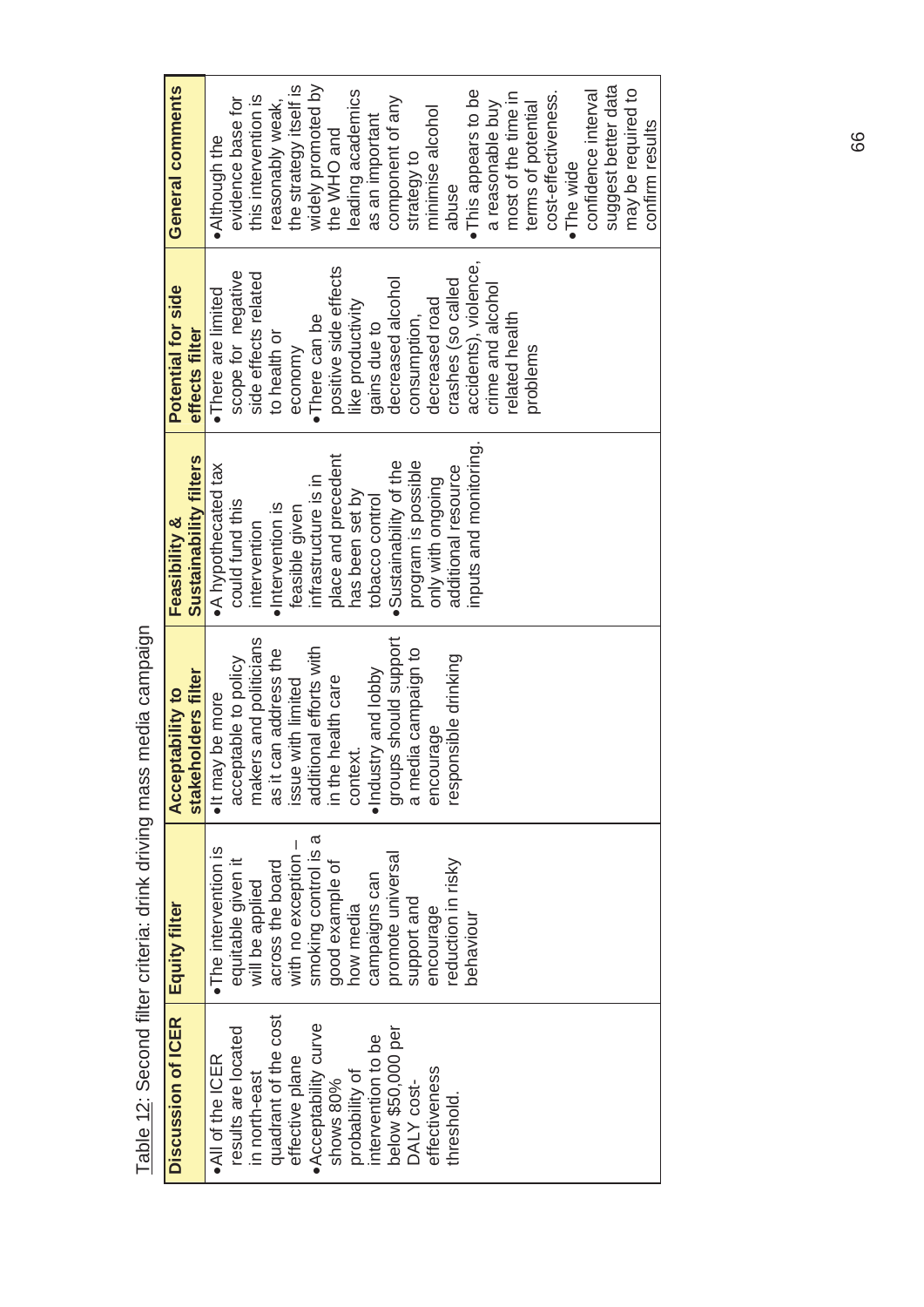#### **Results for brief intervention with / without support**

Brief intervention by a general practitioner is cost-effective with an ICER of \$6,800 (95% UI: \$1,200 - \$17,000) (Table 15). This intervention is estimated to cost around \$2.3 million (discounted to 2003 figures) to implement, with potential cost offsets estimated at \$1.2 million, providing a net incremental cost of \$1.1 million (95% UI: \$0.2 million to \$1.9 million). The health gain achieved from brief intervention is estimated at an additional 160 DALYs averted (95% UI: 92 – 250). Figure 16 provides the cost-effectiveness plane for brief intervention and demonstrates that all the results fall across both the north-east and south-east quadrants. The acceptability curve in Figure 17 demonstrates that the intervention has a 100% probability of being below the \$50,000 per DALY cost-effectiveness threshold.

Brief intervention by a general practitioner with support is also cost-effective with an ICER of \$10,000 (95% UI: \$3,900 - \$22,000) (Table 15). This intervention is estimated to cost around \$6.1 million (discounted to 2003 figures) to implement, with potential cost offsets estimated at \$2.6 million, providing a net incremental cost of \$3.5 million (95% UI: \$1.6 million to \$5.5 million). The health gain achieved from brief intervention with support is estimated at an additional 340 DALYs averted (95% UI: 190 – 530). Figure 16 provides the cost-effectiveness plane for brief intervention and demonstrates that all the results fall across both the north-east and south-east quadrants. The acceptability curve in Figure 17 demonstrates that the intervention has a 100% probability of being below the \$50,000 per DALY cost-effectiveness threshold.

Table 13 considers some of the key second filter criteria of a nation-wide expansion of brief interventions by general practitioners. This intervention applies to those people who visit their GP. A proportion of young and healthy people who consume alcohol at harmful and hazardous levels may not visit their GP. Similarly, people who do not have easy access to a GP due to social, geographical, ethnic, health or economic constraints may be excluded from receiving the intervention. The intervention is acceptable to policy makers and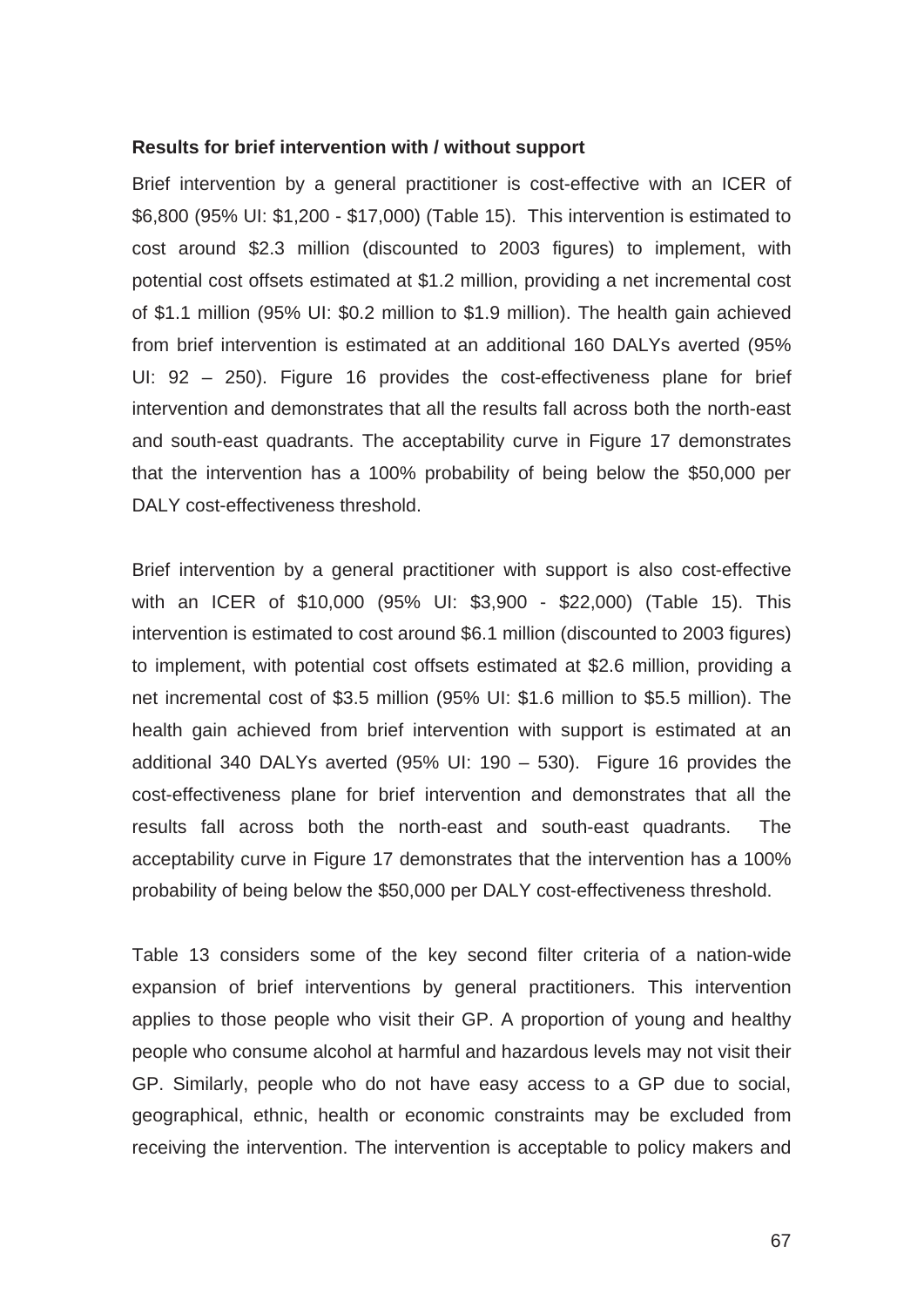politicians because it can address risky alcohol use with limited additional efforts within the health care setting. However, the intervention needs time, motivation and commitment from GP which is one reason why we have modelled a modest uptake by GPs. This may require additional training to ensure interest and motivation among the GPs. Feasibility is not an issue given training and orientation of GPs currently exist. With additional effort training can be more widely offered and promoted within the existing systems and structure of health care delivery.

Sustainability of the program is possible only with ongoing additional resource inputs and monitoring. This will need institutional mechanism to keep up the motivation of GPs, regular monitoring and feedback and refresher training. Methods can be developed to deliver these interventions within the existing primary care system. The evidence base for this intervention is strong and, based on the results of the cost-effectiveness analysis and second filter criteria, the intervention represents a good use of scarce health care resources.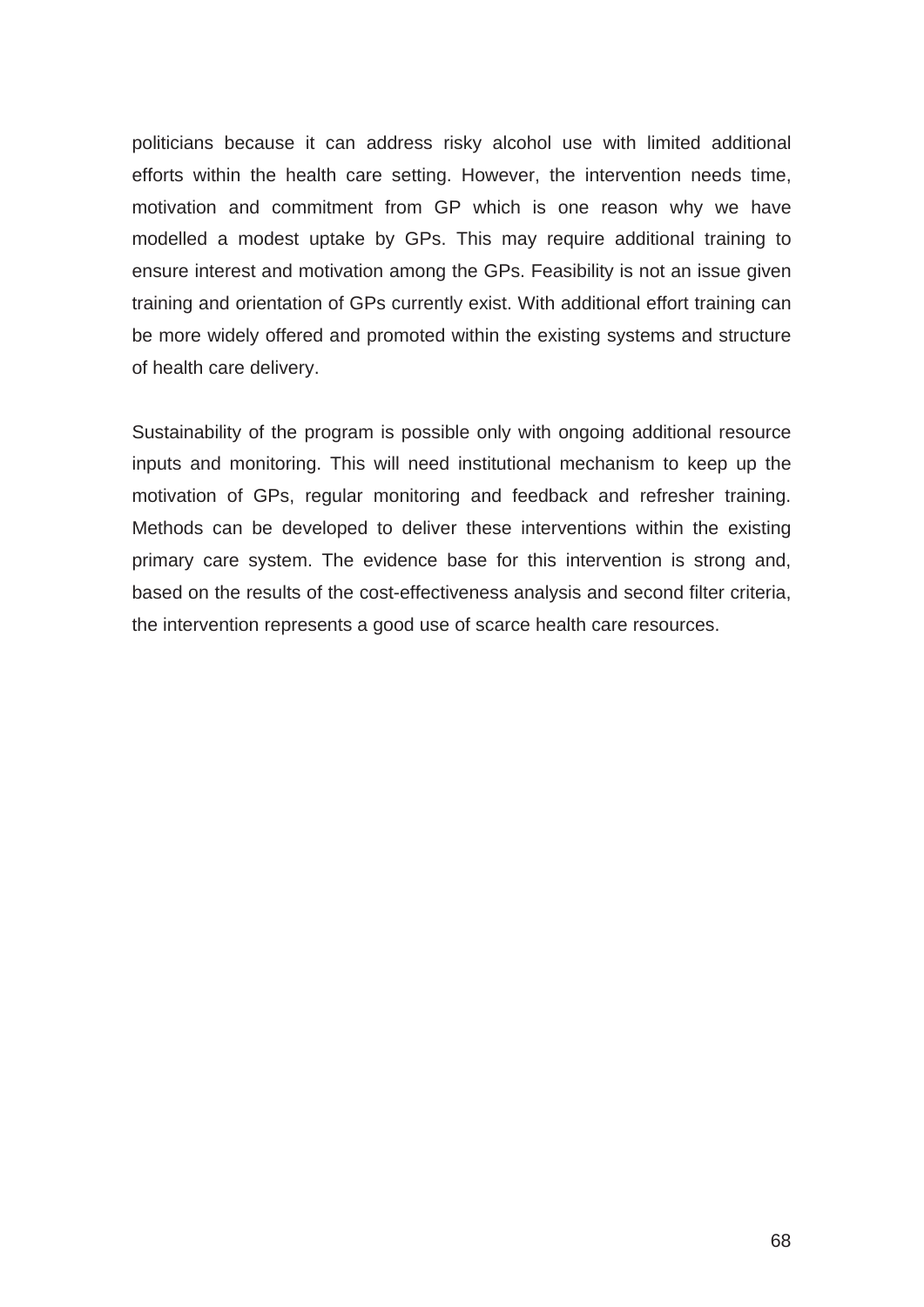

Figure 16: Uncertainty analysis of brief intervention with / without support



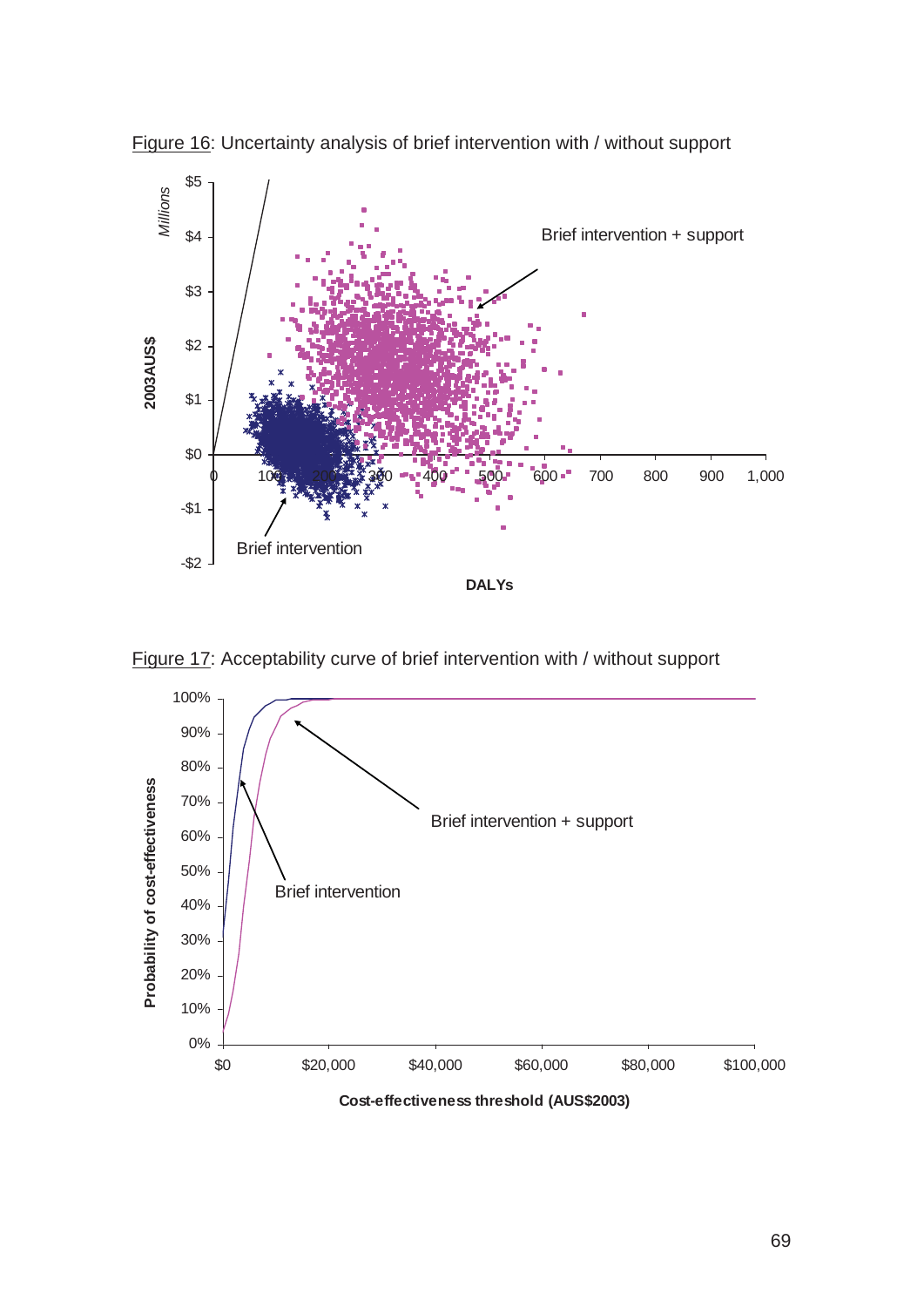| Discussion of          | Equity filter               | <b>Acceptability to</b>                          | Feasibility & Sustainability                                  | Potential for   | General             |
|------------------------|-----------------------------|--------------------------------------------------|---------------------------------------------------------------|-----------------|---------------------|
| CER                    |                             | stakeholders filter                              | <b>filters</b>                                                | side effects    | comments            |
| $\bullet$ ICER results | · Only those people who     | • Acceptable to policy                           | ·It is feasible intervention as                               | ·There are      | $\bullet$ The       |
| are located in         | visit GP will be            | makers and politicians as it                     |                                                               | limited scope   | evidence            |
| both the north-        | subjected to this           | can address the issue with                       | the training and orientation of<br>GPs would be possible with | for negative    | base for this       |
| east and south-        | intervention.               | limited additional efforts                       | some resource inputs. One                                     | side effects    | intervention        |
| east quadrant          | • A proportion of young     | intervention would<br>$\bullet$ This ii          | can instil a reasonable                                       | related to      | is strong           |
| (dominant              | and healthy people who      | need time, motivation and                        | motivation by GPs to perform                                  | health or       | $\bullet$ This is a |
| quadrant) of           | consume alcohol at          | commitment from the GP.                          | this intervention by                                          | economy         | reasonable          |
| cost effective         | harmful and hazardous       | •GPs may need additional                         | conducting training and                                       | ·There can be   | intervention        |
| plane                  | levels may not visit their  | training for which interest                      | performing regular monitoring                                 | positive side   | based on            |
| suggesting the         | <u>்</u>                    | and motivation among the                         | and enforcing the reporting.                                  | effects like    | the cost-           |
| intervention is        | Similarly, people who do    | is essential.<br>GPs i                           | Thus with some additional                                     | productivity    | effectivenes        |
| more effective         | not have easy access to     | · In general, people are likely                  | resource and efforts this can                                 | gains due to    | s and other         |
| and less costly        | GP due to social            | to be open for health                            | be implemented with in the                                    | decreased       | second filter       |
| (cost saving)          | geographical, ethnic,       | advice from the GPs.                             | existing systems and                                          | alcohol         | criteria.           |
| · Acceptability        | health or economic          |                                                  | structure of health care                                      | consumption,    | $\bullet$ It will,  |
| curve shows            | constraints may be          | Some people who do not<br>perceive their alcohol | delivery.                                                     | decreased       | however,            |
| 100%                   | excluded by the             | consumption is hazardous                         | Sustainability of the program                                 | road crashes    | require good        |
| probability of         | intervention.               | to health may not be open                        | is possible only with ongoing                                 | so called       | planning            |
| intervention to        | • If reporting the quantity | to the GP briefing. On                           | additional resource inputs                                    | accidents),     | and                 |
| be below               | of alcohol intake is        | extreme cases some of                            | and monitoring. This will                                     | violence, crime | systematic          |
| \$50,000 per           | considered a taboo in       | them may avoid visiting                          | need institutional mechanism                                  | and alcohol     | efforts for         |
| DALY cost-             | the society (especially if  | GPs to avoid discussing                          | to keep up the motivation of                                  | related health  | implementat         |
| effectiveness          | it is not accepted social   | about alcohol during each                        | GPs, regular monitoring and                                   | problems        | ior.                |
| threshold              | norm) there may be          | visit (especially if they                        | feed back and refresher                                       |                 |                     |
|                        | under reporting and thus    | perceive GP as "preaching                        | training. A mechanism can be                                  |                 |                     |
|                        | some people may be          | GP <sup>»</sup> )                                | worked out to deliver these                                   |                 |                     |
|                        | excluded from               |                                                  | with in the existing systems                                  |                 |                     |
|                        | intervention.               |                                                  | and service delivery context.                                 |                 |                     |

Table 13: Second filter criteria: Brief intervention Table 13: Second filter criteria: Brief intervention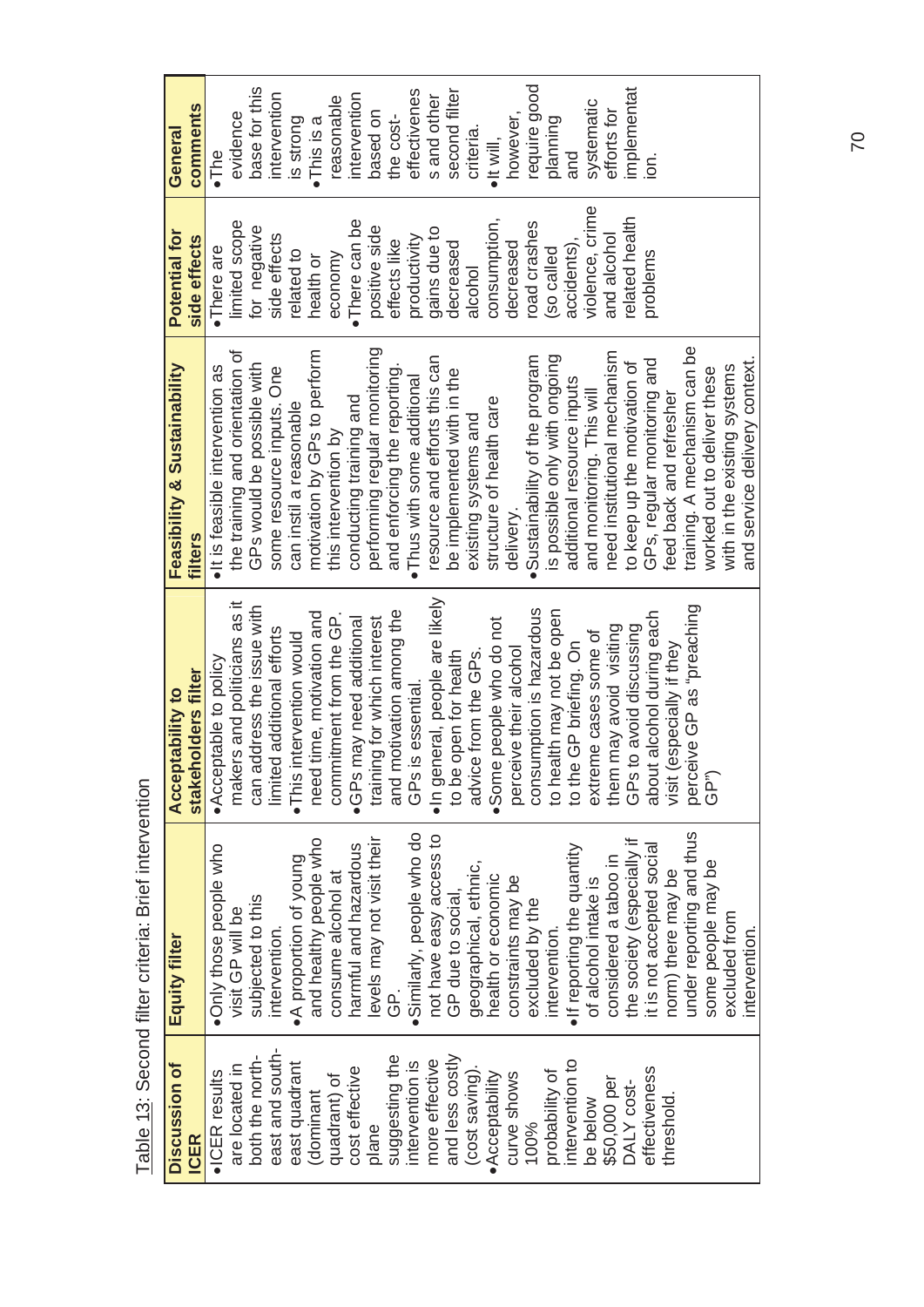## **Results for residential treatment with / without naltrexone**

Residential treatment for alcohol dependence is cost-ineffective compared to current practice, with an ICER of \$190,000 (95% UI: \$134,000 - \$270,000) (Table 15). This intervention is estimated to cost around \$37 million (discounted to 2003 figures) to implement, with potential cost offsets estimated at \$1.7 million, providing a net incremental cost of \$35 million (95% UI: \$33 million - \$37 million). The health gain achieved from residential treatment is estimated at an additional 190 DALYs averted (95% UI: 130 – 640). Figure 18 provides the cost-effectiveness plane for residential treatment. All the results fall in the northeast quadrant, the majority to the left of the cost-effectiveness threshold. These results are further demonstrated by the acceptability curve in Figure 19, which demonstrates that the intervention is 100% likely to be cost-ineffective (i.e., above the \$50,000 per DALY cost-effectiveness threshold).

Residential treatment for alcohol dependence with a 12 week period of Naltrexone (with a comprehensive support program) is also cost-ineffective compared to current practice, with an ICER of \$120,000 (95% UI: \$84,000 - \$170,000) (Table 15). This intervention is estimated to cost around \$59 million (discounted to 2003 figures) to implement, with potential cost offsets estimated at \$4.4 million, providing a net incremental cost of \$55 million (95% UI: \$52 million to \$57 million). The health gain achieved from residential treatment + naltrexone is estimated at an additional 460 DALYs averted (95% UI: 320 – 640). Figure 18 provides the cost-effectiveness plane for residential treatment + naltrexone. All the results fall in the north-east quadrant, the majority to the left of the cost-effectiveness threshold. These results are further demonstrated by the acceptability curve in Figure 19, which demonstrates that the intervention is 100% likely to be cost-ineffective (i.e., above the \$50,000 per DALY costeffectiveness threshold).

Table 14 shows the second filter criteria for this intervention. This intervention may not fulfil equity criteria because it only includes those drinkers who are willing to stop or reduce their alcohol consumption and have expressed a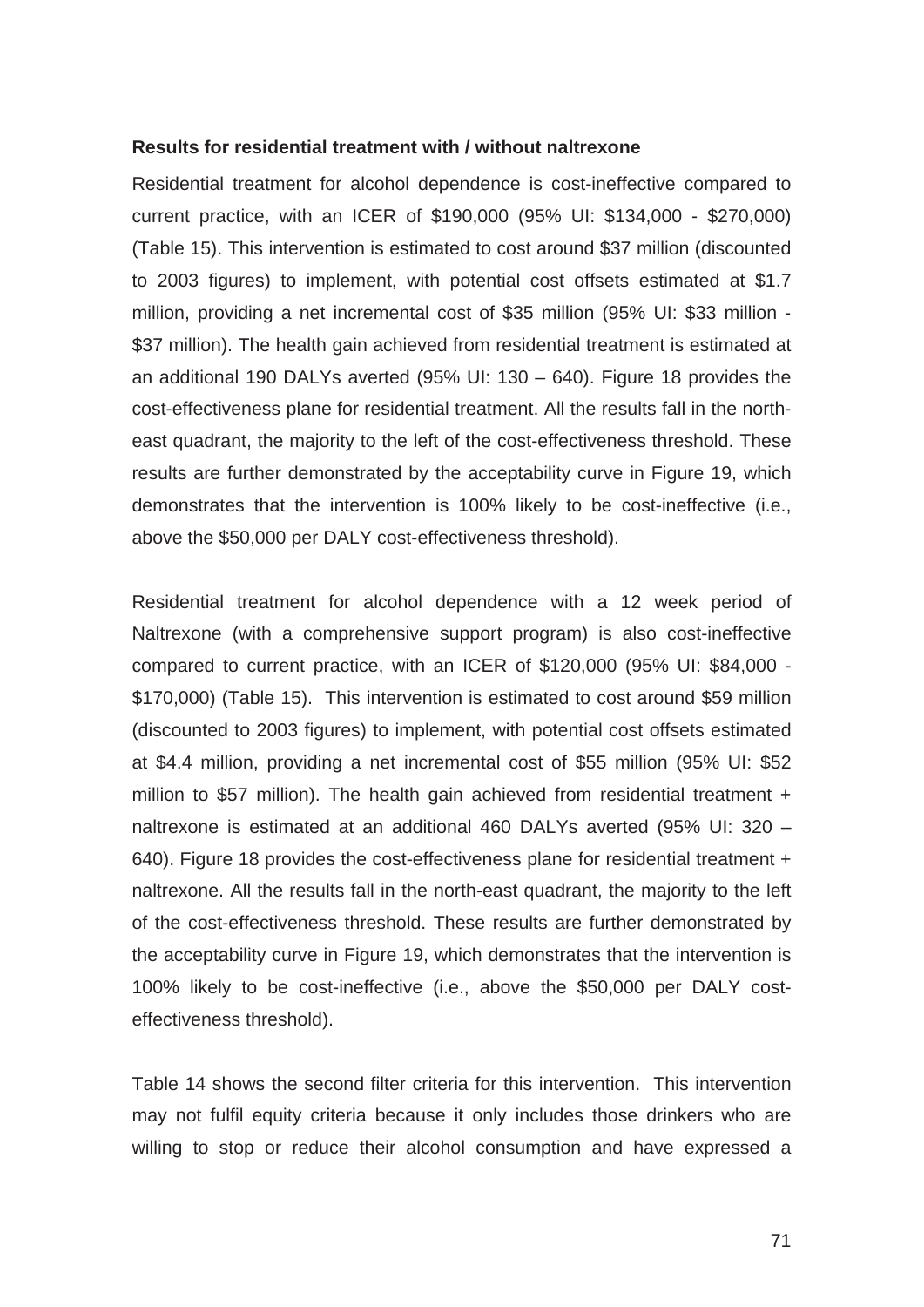commitment to do so. This would probably happen in only small proportion of people who have health problems related to alcohol consumption. This intervention is also less likely to include people who have limited access to knowledge and services because of social, economical and geographical reasons. On the other hand, one can argue that the intervention is more equitable than population wide strategies because it reaches the people who need the intervention most; those who are alcohol dependent and facing social and health problems. Residential treatment is likely to be more acceptable to both service providers and receivers. The intervention is feasible with more effort from both service provider and receiver.

Given this type of intervention is resource intensive, it requires a team of professionals to perform the intervention. It would therefore require additional resources and individual level planning for services provision. It is sustainable as long as the team of professionals and resources are available. Overall, however, this is the least preferred intervention based on cost-effectiveness and second filter criteria.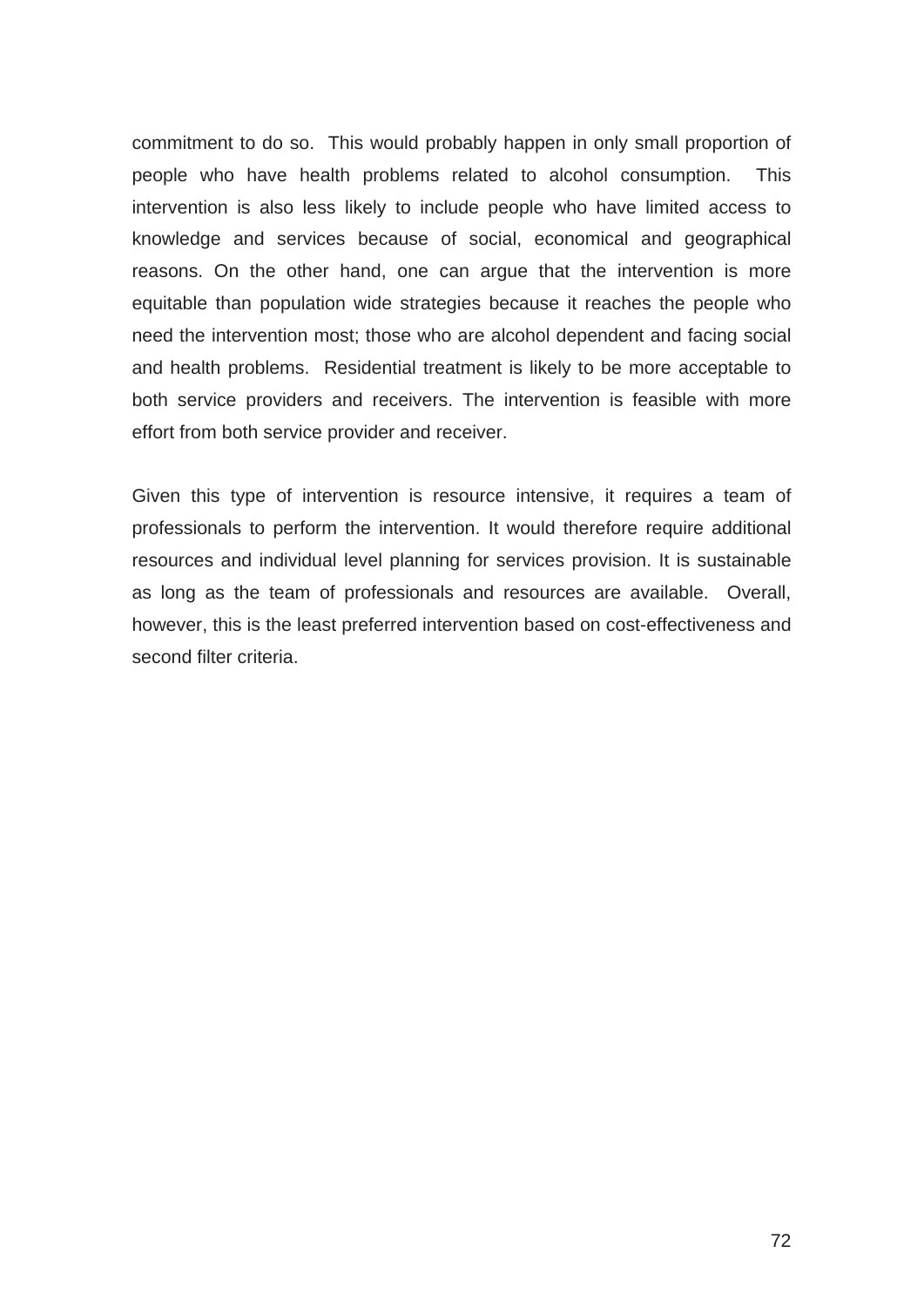

Figure 18: Uncertainty analysis of residential treatment with/without naltrexone



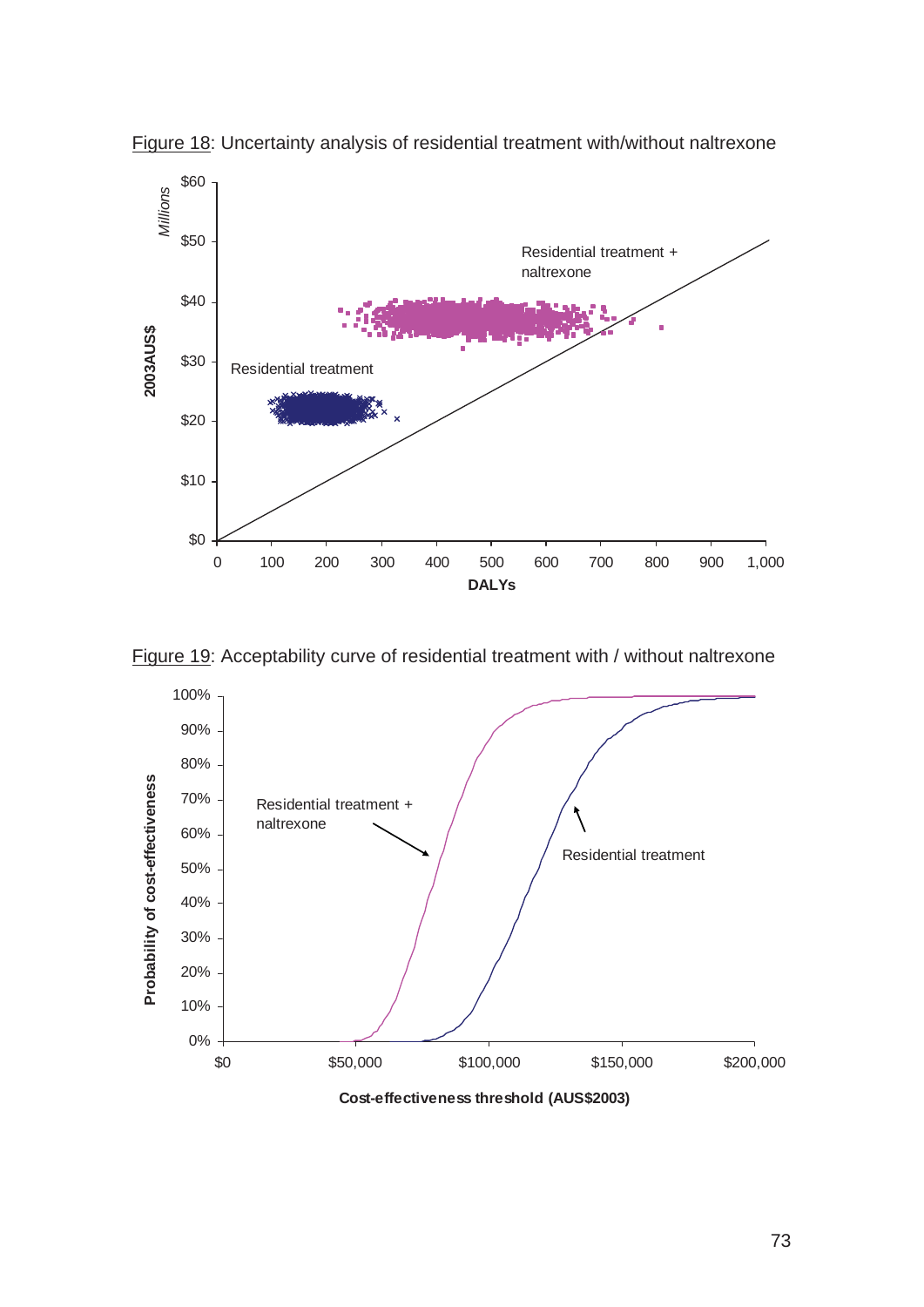| Discussion of           | Equity filter                     | <b>Acceptability to</b>             | <b>Feasibility &amp;</b>  | Potential for side      | General           |
|-------------------------|-----------------------------------|-------------------------------------|---------------------------|-------------------------|-------------------|
| <b>ICER</b>             |                                   | stakeholders filter                 | Sustainability<br>filters | effects filter          | comments          |
| ·Most of the            | ·Intervention applies to those    | ·Residential treatment is           | · This is feasible        | ·There can be some      | ·This is least    |
| results are             | who are willing to stop           | likely to be more                   | with more effort          | side effects due to     | preterred         |
| above the               | alcohol consumption and           | acceptable to both                  | from both                 | medications provided    | intervention      |
| threshold of            | have taken definitive steps to    | service providers and               | service provider          | which is unlikely to be | based on the      |
| \$50,000 limit          | do so. Thus others who            | receivers.                          | and receiver.             | very serious.           | $cos t -$         |
| suggesting the          | consume lot of alcohol may        | ·As service provider can            | Since this is             | •There can be some      | effectiveness     |
| intervention is         | not get the intervention          | visualize the alcohol               | approach that is          | economic                | (not              |
| not cost-               | ·This intervention is less likely | dependence related                  | more                      | consequences            | recommended       |
| effective.              | to include people who have        | health condition (also              | comprehensive,            | (burden) related to     | and second        |
| $\bullet$ Acceptability | limited access to knowledge       | social condition) is likely         | it will need a            | health care spending    | filters criteria. |
| curve shows             | and services due to social        | to be more motivated in             | team of                   | by the health care      | ·However this     |
| nearly 0%               | economical and geographical       | providing the services.             | professionals to          | delivery systems and    | intervention      |
| probability of          | easons or those who are not       | • As this program has               | perform the               | service receivers.      | may capture       |
| intervention to         | willing to change their           | some visibility it is likely to     | intervention. It          | ·There can be some      | some interest     |
| be below                | practice as they may not be       | appeal policy                       | would need                | stigmatization like     | among the         |
| \$50,000 per            | in a position to initiate         | makers/politicians too.             | more resources,           | "branding as            | government        |
| DALY cost-              | necessary steps to avail this     | $\bullet$ It may be less acceptable | and individual            | alcoholics" for those   | and policy        |
| effectiveness           | service.                          | to third party funders as           | level planning            | who receive the         | makers            |
| threshold.              | •The intervention is more         | they may have to partially          | for services              | services                |                   |
|                         | equitable as this reaches to      | cover the expenses of the           | provision.                | . May be some positive  |                   |
|                         | the people who need the           | intervention.                       | · It is sustainable       | side effects of         |                   |

the people who need the intervention most; who are alcohol dependent and facing social and health problems.

intervention most; who are the people who need the

alcohol dependent and facing

social and health problems.

intervention. • It may be more

. It may be more intervention.

x It is sustainable as long as the as long as the<br>team of professionals and resources are available.

side effects of productivity gains

productivity gains

acceptable to private health care providers as they may earn more

health care providers as acceptable to private

they may earn more

revenue.

revenue.

and resources professionals

are available.

Table 14: Second filter criteria: Residential treatment with / without naltrexone Table 14: Second filter criteria: Residential treatment with / without naltrexone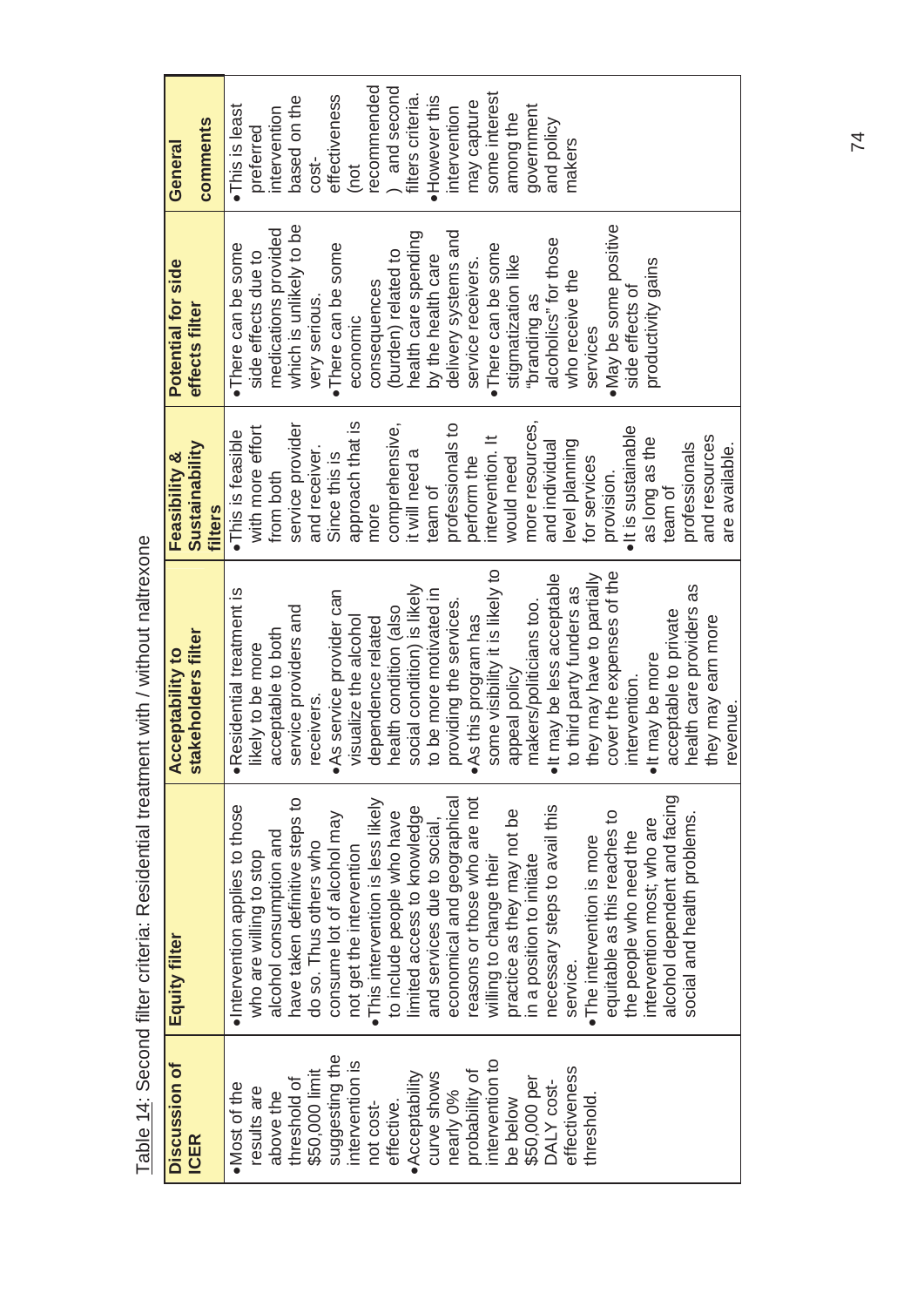## **Results of interventions against current practice**

Table 15 provides results for all interventions modelled in ACE-Alcohol. All interventions are compared against current practice with the exception of RBT which is evaluated against a partial null. This provides an opportunity to evaluate how cost-effective current practice is compared to other interventions. Although the results for interventions have been individually discussed above, presenting results for all the interventions provides an opportunity to highlight key differences between the strategies. For example, the health gains that can be achieved, measured by DALYs, ranges from 150 (95% uncertainty interval (UI): 79 – 260) for increasing the minimum legal drinking age to 11,000 (95%UI: 6,000 – 16,000) for taxation. With the exception of increasing the minimum legal drinking age to age 21, which benefits only those aged between 18 and 20 years, the interventions that target hazardous and harmful drinkers (brief intervention with / without support) or alcohol dependents (residential treatment with / without naltrexone) avert fewer DALYs than the population-wide interventions. There is also substantial variability in the intervention costs. These range from  $$0.58$  million (95%UI:  $$0.47$  million –  $$0.69$  million) for taxation increases to \$71 million (95%UI: \$57 million – \$85 million) for random breath testing.

Figure 20 provides the results of the uncertainty analysis, plotted on a costeffectiveness plane, for all interventions. Consistent with the presentation of uncertainty analysis for individual interventions, the straight line located in the northeast quadrant represents the threshold of cost-effectiveness set as \$50,000 per DALY averted. When compared with current practice, the interventions predominantly fall in the northeast and southeast quadrants of the cost-effectiveness plane. This indicates that they have a high probability of improving population health while either increasing expenditure on alcohol interventions or, in some cases, the intervention produces a net cost saving. Two interventions stand out as being most effective and cost-effective: volumetric taxation and advertising bans. Both of these interventions are dominant and have a high probability of being cost-effective. Increasing the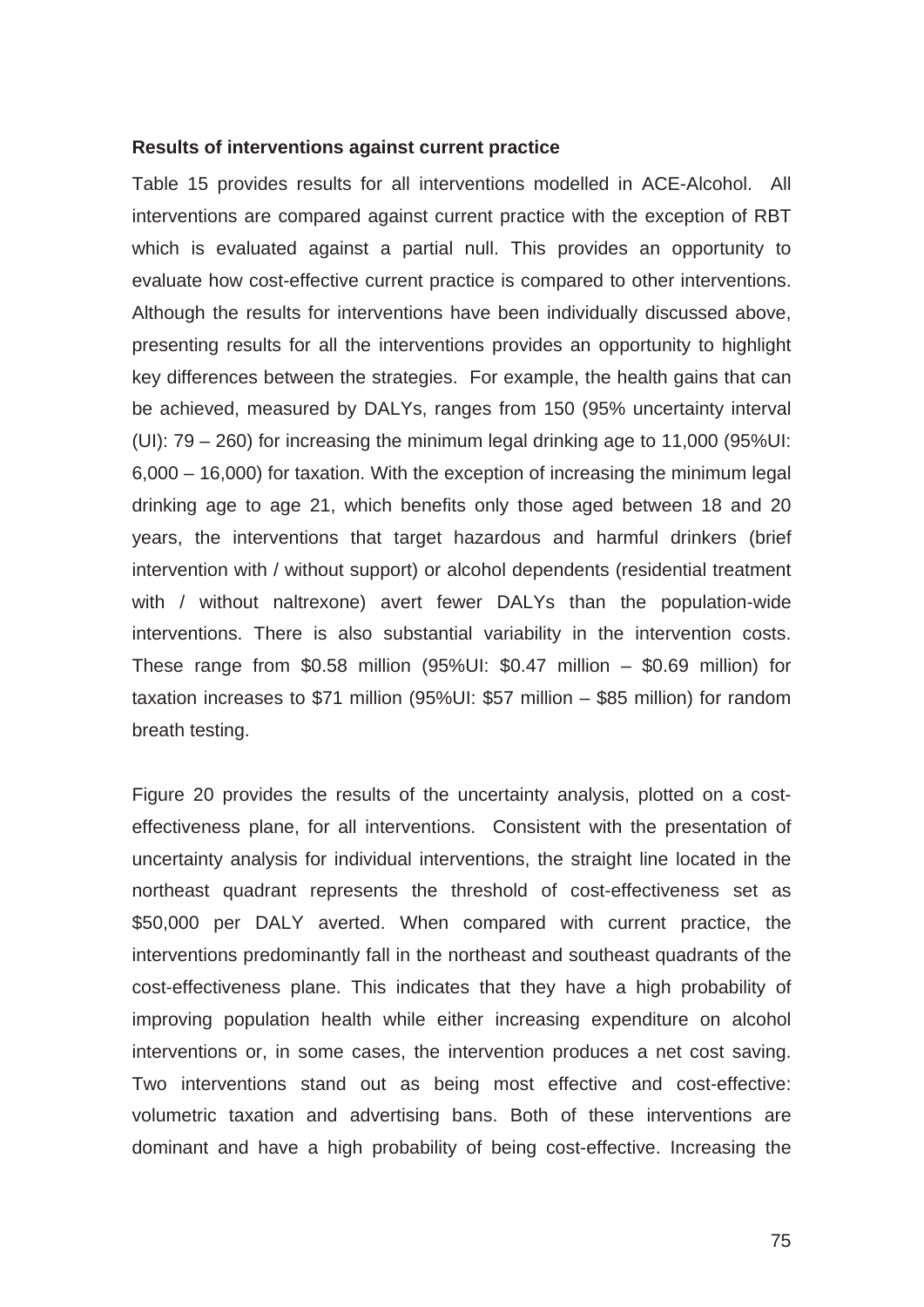minimum legal drinking age to 21 years is also dominant, although less effective overall because it affects drinkers in a narrow age range. All other interventions have a high or very high probability of being under the \$50,000 per DALY costeffectiveness threshold. The exception is residential treatment for alcohol dependence (with or without naltrexone) which is not cost-effective.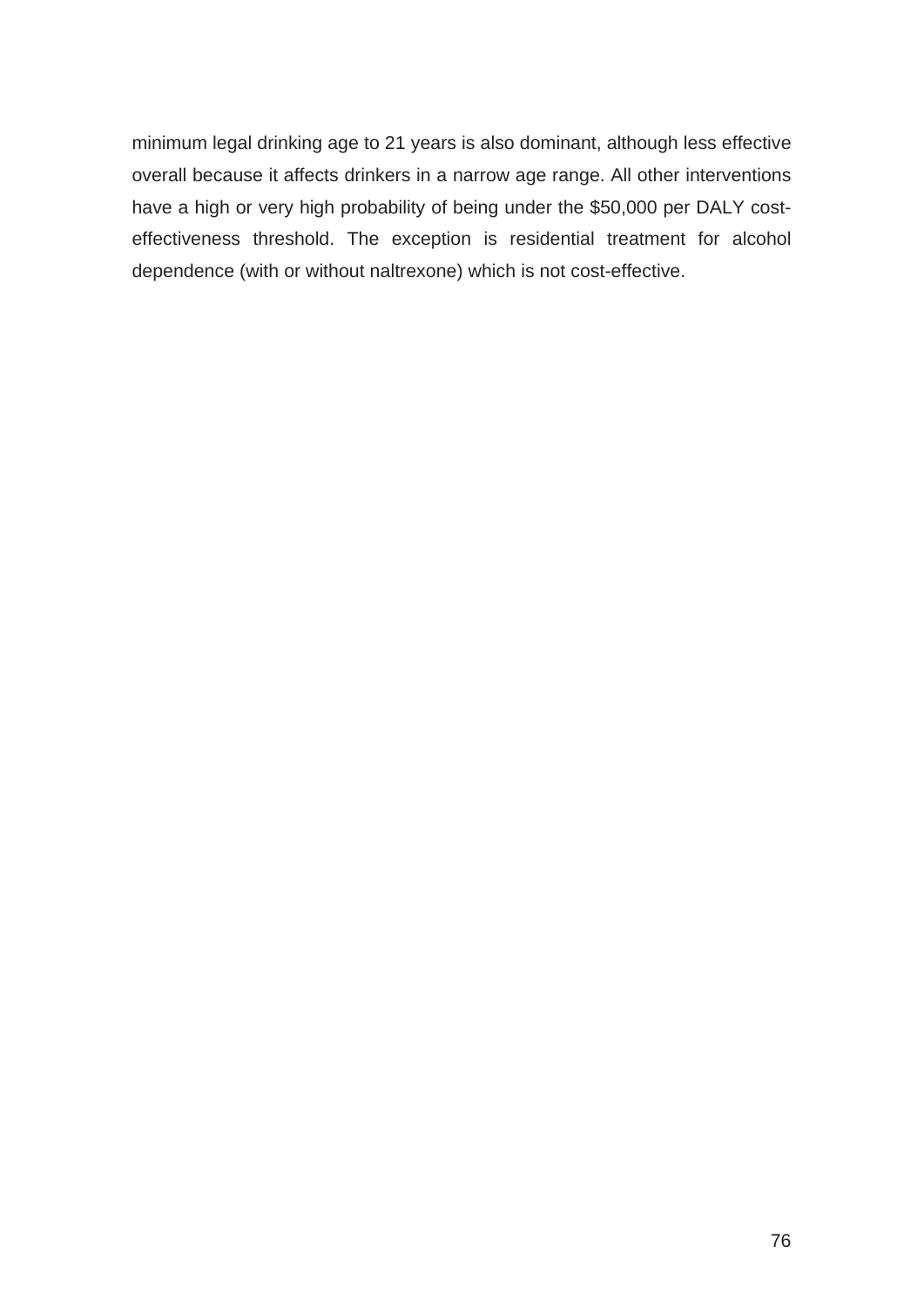| Intervention                              | DALYs averted               | Cost Offsets             | Intervention Cost                                      | Net Cost             | Median ICER                               |
|-------------------------------------------|-----------------------------|--------------------------|--------------------------------------------------------|----------------------|-------------------------------------------|
|                                           |                             | (\$million)              | (\$million)                                            | (\$million)          | (3/DAIN)                                  |
| Taxation                                  | 16,000<br>$11,000$ (6,000 – |                          | $(69.09 - 17.09)$ $(00.09 - 16.079)$ $(00.09 - 16.07)$ | $-500 - 10 - 10$     | Dominant (Dominant – Dominant)            |
| Advertising bans                          | 11,000<br>7,800 (5,500 -    | $-531 (-55 - 100)$       | $$20(316 - $24)$                                       | $-412(-837-87.4)$    | Dominant (Dominant - \$1,100)             |
| Licensing controls                        | $-4,000$<br>$2,700(1,700 -$ | $-511 (+521 - 54.0)$     | $$20(3-6-12)$                                          | $$8.7 (-11.6 - 17)$  | \$3,300 (Dominant – \$8,300)              |
| <b>Brief intervention</b>                 | $-250$<br>160 (92           | $$1.2 (+ $2.1 - $0.6)$   | $$2.3($1.6-$3.2)$                                      | $$1.1(80.25 - $1.9)$ | $$600 ($1,200 - $17,000)$                 |
| Brief intervention + telemarket. + suppor | $\frac{6}{5}$<br>340 (190   | $-52.6(-54.6 - 51.3)$    | $$6.1 (84.4 - $8.1)$                                   | $$3.5($ \$1.6-\$5.5) | $$10,000 ($3,900 - $22,000)$              |
| Residential treatment                     | - 280)<br>190 (130          | $$1.7(+$2.5--$1.2)$      | $$37 ($35 - $38)$                                      | $$35(83-837)$        | $$190,000 (8134,000 + $270,000)$          |
| Residential treatment + naltrexone        | $-640$<br>460 (320          | $-44.4(-66.3 - 62.8)$    | $$59 ($57 - $61)$                                      | \$55 (\$52-\$57)     | \$120,000 (\$894,000 + \$170,000)         |
| Random breath testing                     | $2,300(870 - 3,800)$        | $-$ \$17 (-\$31 --\$5.8) | \$71 (\$57-\$85)                                       | $$54(35-57)$         | \$24,000 (\$10,000 - \$76,000)            |
| Minimum legal drinking age to 21 yrs      | $-280$<br>150079            |                          | $(91.6 - 10.57 + 6.016)$ $(40.6 - 10.57 + 6.016)$      | $$0.16 (40.9 - 31)$  | ) ominant (Dominant – \$3,700)            |
| Drink driving mass media                  | $1,500(80-2,300)$           | $-511(-520 - 50.6)$      | $$39 ( $32 - $47)$                                     | $$28(516 - $42)$     | $2000, 4400, 67, 7000, 2000, 2000, 2000,$ |
|                                           |                             |                          |                                                        |                      |                                           |

Table 15: Results of interventions against current practice Table 15: Results of interventions against current practice

NB: Random breath testing results against partial null *NB: Random breath testing results against partial null*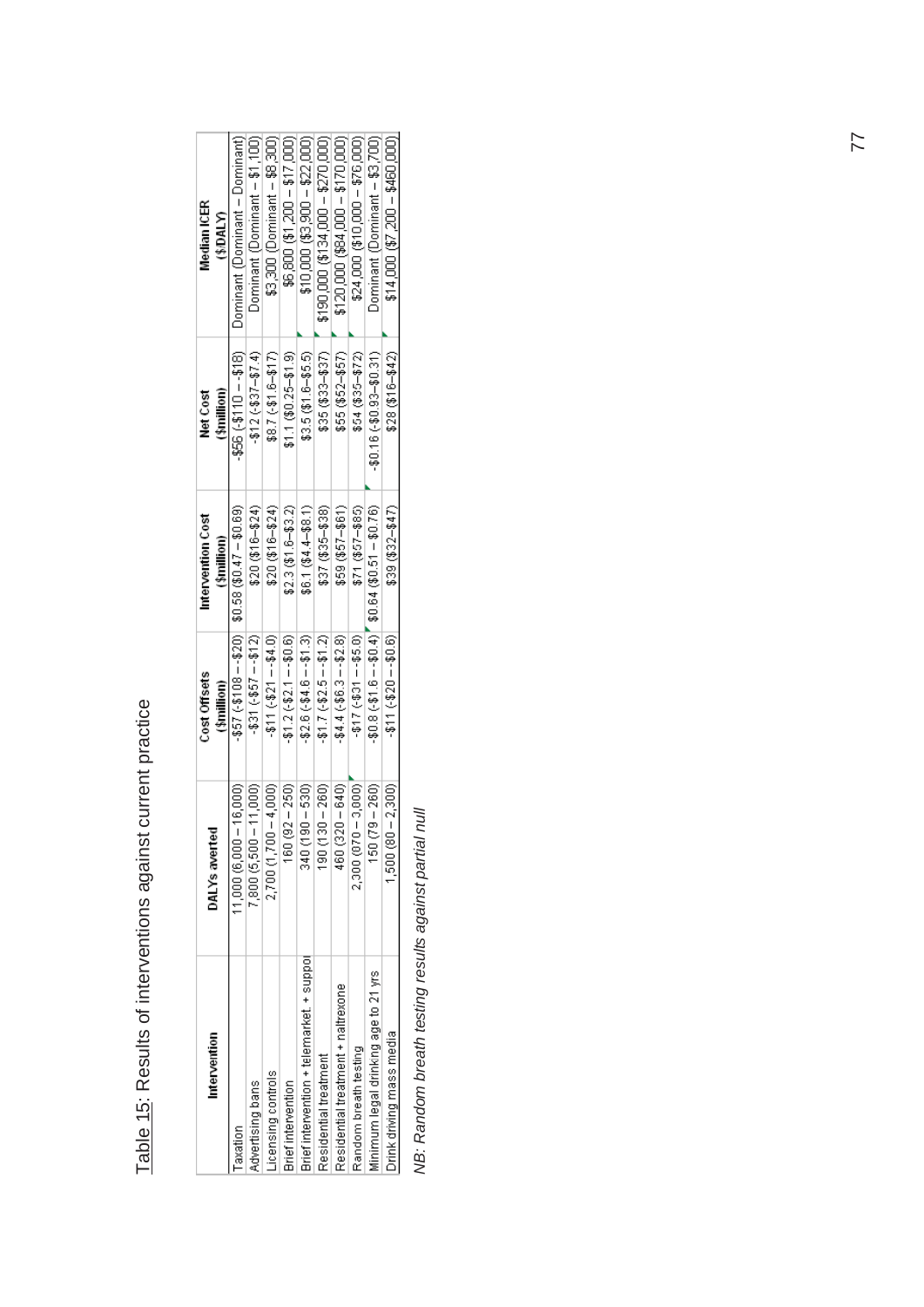

Figure 20: Results of the uncertainty analysis for interventions Figure 20: Results of the uncertainty analysis for interventions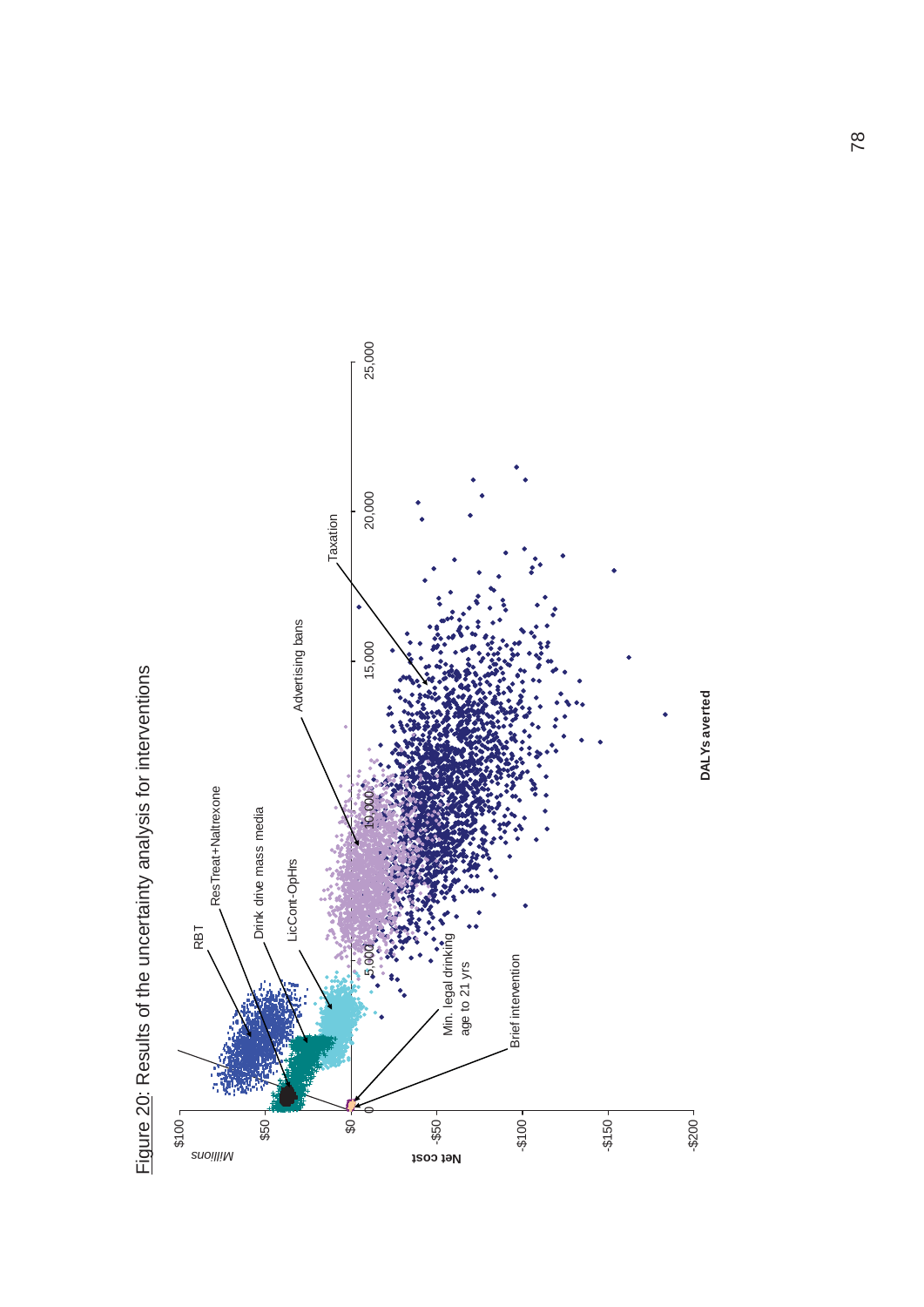## **Results of optimal cost-effective expansion path: intervention pathway**

From a policy point of view, a key strength of cost-effectiveness analysis is as an input into the allocation of resources. The data generated from ACE-Alcohol, using RBT as a proxy for current practice, suggest that current expenditure on RBT is around \$71 million and results in an ICER of \$24,000 per DALY averted. As highlighted from the preceding section, there are, however, most cost-effective options than RBT. Table 16 provides policy makers with the most efficient package of interventions, i.e., the optimal expansion path. The results suggest that the first intervention that should be adopted by the government is: volumetric taxation, followed by advertising bans, increase in minimum legal drinking age to 21 years, brief intervention, licensing controls, drink driving mass media campaign, random breath testing and then residential treatment with naltrexone. The expansion path looks at the most cost-effective package and in this regard brief intervention by a general practitioner with support and residential treatment alone are omitted given that they are less efficient (i.e., less cost-effective) than brief intervention alone and residential treatment, respectively.

When combined as a package, the results suggest that the alcohol interventions could avert 26,000 DALYs (95%UI: 19,000 – 34,000 DALYs) at a total intervention cost of \$210 million (95%UI: \$190 million – \$230 million). The costs of intervention would be partly offset by an estimated reduction of \$130 million (95%UI: \$64 million – \$220 million) in the costs of treating alcohol-related diseases and injuries.

Figure 21 provides a graphical illustration of the expansion pathway using the cost-effectiveness plane. As can be seen the first six interventions on the pathway are located in the cost-saving south-east quadrant of the costeffectiveness plane, suggesting that the package of these interventions would result in net savings to the government. The addition of RBT and residential treatment with naltrexone pushes the plane into the north-east quadrant as the interventions become incrementally less cost-effective. Current practice (i.e., RBT) is located in the north-east quadrant compared to the intervention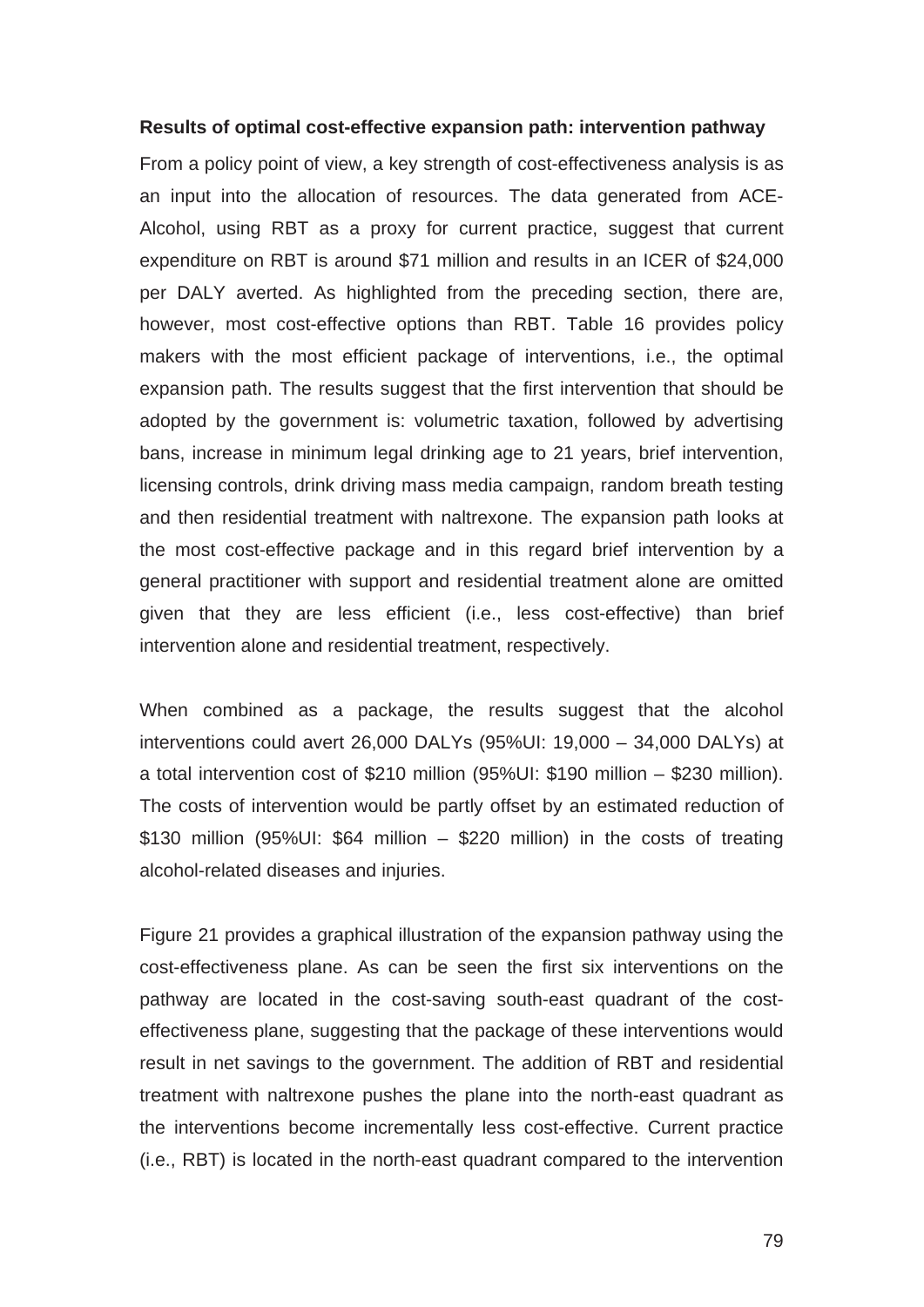pathway. This highlights the substantial improvement in population health that could be gained with more effective investment of the health dollars that are currently spent on alcohol interventions.

Taxation, at the start of the pathway, is clearly the best option, followed by advertising bans. At the other end of the pathway, residential treatment with naltrexone is clearly the least desirable option from a cost-effectiveness perspective. The order of the five interventions in the middle of the pathway is less clear. The pathway reflects the intervention order based on median costeffectiveness, but there is considerable overlap in the distribution of points for each intervention from the Monte Carlo simulation. The first three of the five interventions (increases to the minimum legal drinking age, brief intervention and licensing controls) have a very high probability of being under the \$50,000 per DALY threshold. They should probably be implemented ahead of the other two interventions (drink driving campaign and RBT) that have a lower probability of being under the \$50,000 per DALY threshold and zero probability of being cost-saving (Table 18).

| <b>Intervention</b>        | <b>Median ICER</b><br>(\$/DALY) | <b>Probability of being</b><br>cost-saving | <b>Probability of being</b><br>< \$50,000/DALY |
|----------------------------|---------------------------------|--------------------------------------------|------------------------------------------------|
| Taxation                   | Dominant                        | 100%                                       | 100%                                           |
| Advertising bans           | Dominant                        | 85%                                        | 100%                                           |
| Min. legal drink age to 21 | Dominant                        | 59%                                        | 100%                                           |
| Brief int.                 | \$7,000                         | $0\%$                                      | 100%                                           |
| Licensing controls         | \$3,500                         | 4%                                         | 100%                                           |
| Drink driving mass media   | \$14,000                        | 0%                                         | 80%                                            |
| Random breath testing      | \$26,000                        | $0\%$                                      | 88%                                            |
| Res. treat. + naltrexone   | \$120,000                       | $0\%$                                      | $0\%$                                          |

Table 16: Results of expansion path against partial null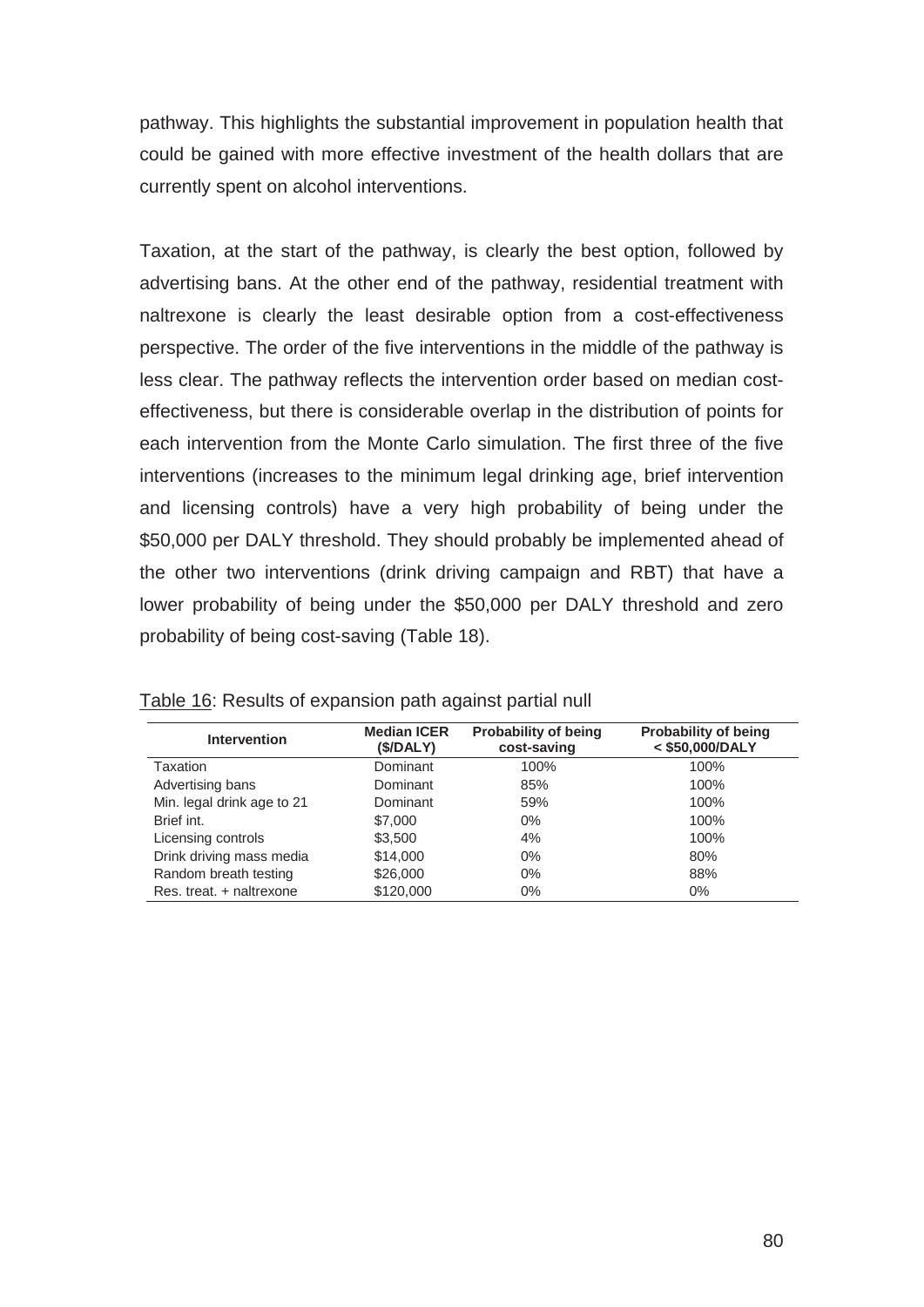

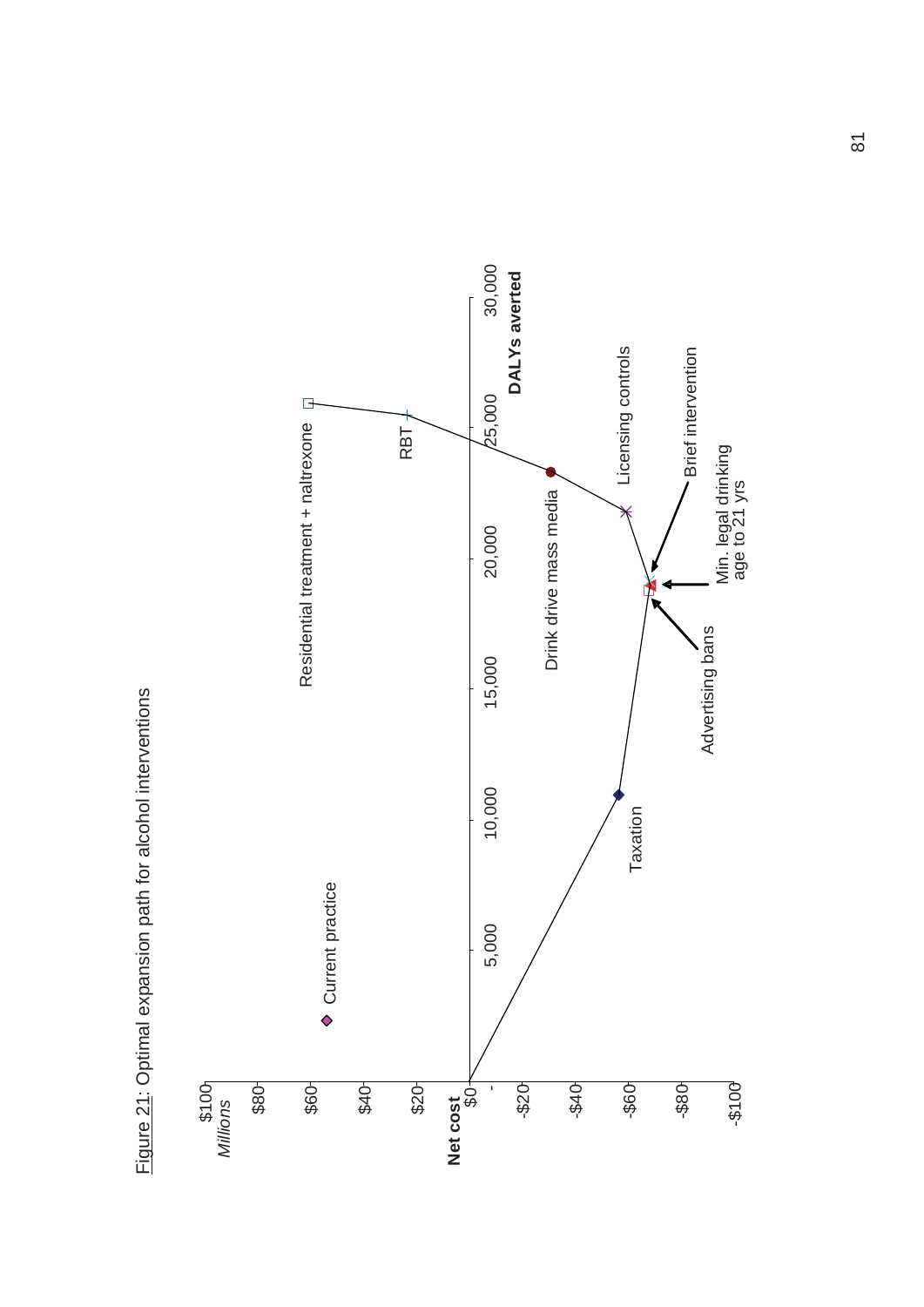## **DISCUSSION**

The purpose of ACE-Alcohol was to provide a comprehensive analysis of the cost-effectiveness of interventions to reduce the burden of harm associated with alcohol misuse in Australia. Using a consistent method it is envisaged that the results of this study may be compared with results from the wider ACE-Prevention project and the earlier WHO-CHOICE project.

The key findings from ACE-Alcohol suggest that all the prevention interventions modelled are more cost-effective in reducing alcohol-related harm than those that treat alcohol dependence. When taken as a package of interventions, all interventions modelled with the exception of residential treatment would result in a cost-effective investment portfolio. Compared to current practice, the optimal package could lead to a substantial improvement in population health at a cost of under \$50,000 per DALY. Changes to volumetric taxation and banning of alcohol advertising should be a high priority for investment due to the high probability of cost-savings. Increasing the minimum legal drinking age to 21 years, brief interventions in general practice, increased licensing controls, drink driving campaigns and random breath testing are also likely to be cost-effective when judged against a \$50,000 per DALY threshold. Only residential treatment for alcohol dependence (with or without naltrexone) is not cost-effective by this standard.

The results suggest that although random breath testing is cost-effective and is already being implemented in Australia, the same amount of \$71 million that is currently spent on random breath testing would, if invested in more costeffective interventions, achieve over ten times the amount of health gain.

In spite of these promising efficiency gains, the results of ACE-Alcohol need to be considered in terms of the second filter criteria. First, the strength of evidence underpinning the interventions is at best modest and the strength of evidence varies between interventions. The type of evidence ranges from modelling the effects of increased taxation on consumption, to analyses of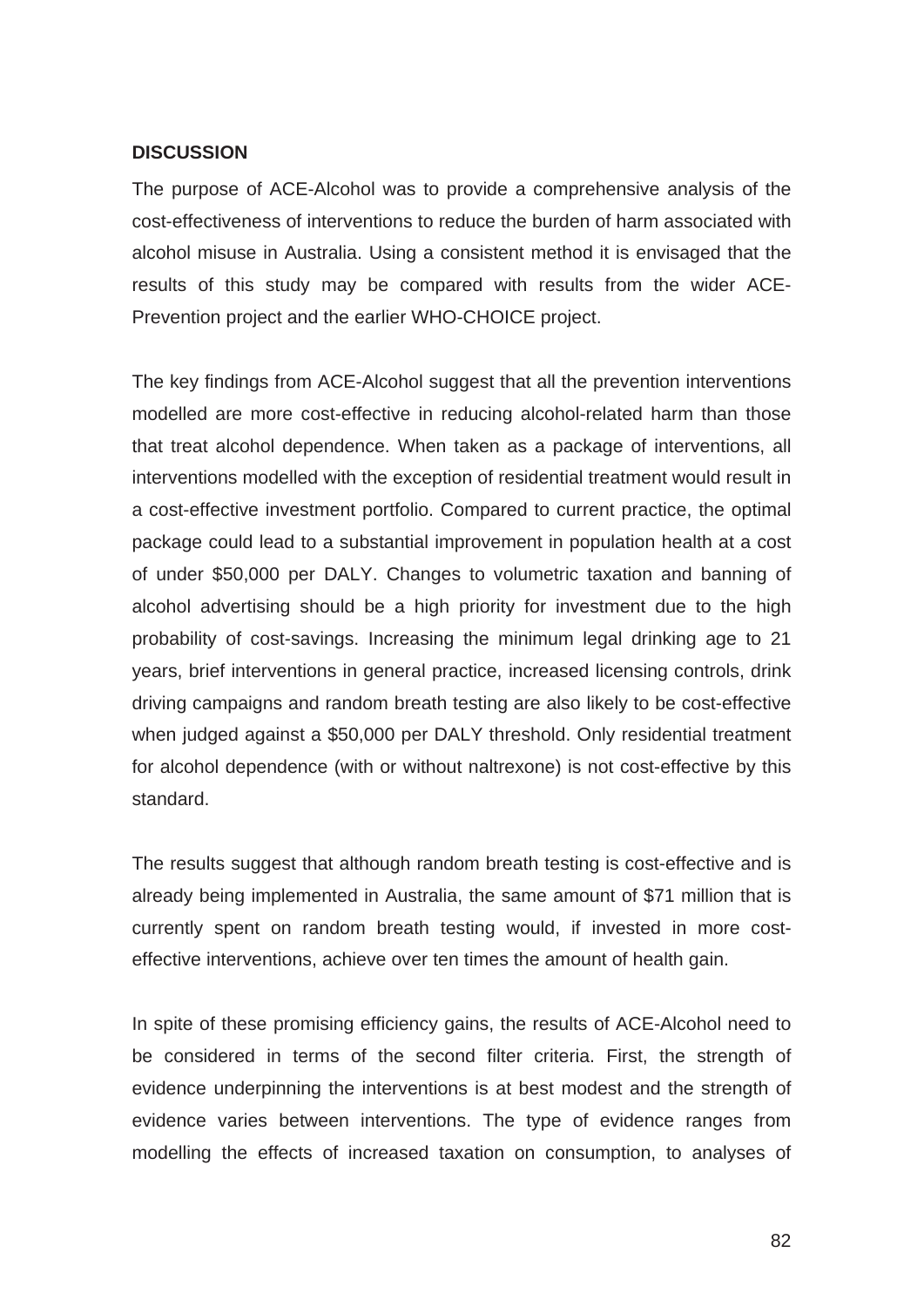pooled time series data (e.g. advertising bans, minimum legal drinking age) and the meta-analyses of randomised controlled trials (e.g. brief intervention).

Second, population-wide interventions, such as changes to taxation and advertising bans, may be more equitable than targeted interventions, such as residential treatment or brief interventions, which rely on access to a GP with the time to screen and deliver the intervention. This may disadvantage those in regional areas where GPs are in short supply and residential detoxification facilities are limited.

Third, alcohol manufacturers and retailers will oppose policies that reduce demand for alcohol and aim to reduce alcohol consumption. Further, consumers may not welcome increased alcohol prices or restrictions on access to alcohol products. Increasing the minimum legal drinking age will probably be unacceptable to most consumers under the age of 21 years.

Fourth, those interventions that are based on one-off legislative changes (e.g. changes to taxation and the minimum legal drinking age) may be most feasible and sustainable because the systems and infrastructure to implement and monitor the changes are already in place. The feasibility and sustainability of brief intervention and residential treatment are less certain because they depend on an adequate workforce of motivated GPs and other staff to provide counselling and treatment. The feasibility of interventions may also be affected by broader social cost implications that are not captured by taking a health sector perspective in the analyses. For example, including dead weight loss (i.e. loss of consumer surplus) associated with changes to taxation may affect the cost-effectiveness and feasibility of the taxation intervention from a broader social viewpoint.

The sustainability of intervention effectiveness is an important unknown in the cost-effectiveness analysis. Some interventions, such as random breath testing, are supported by more than 20 years of time series data. This suggests that

83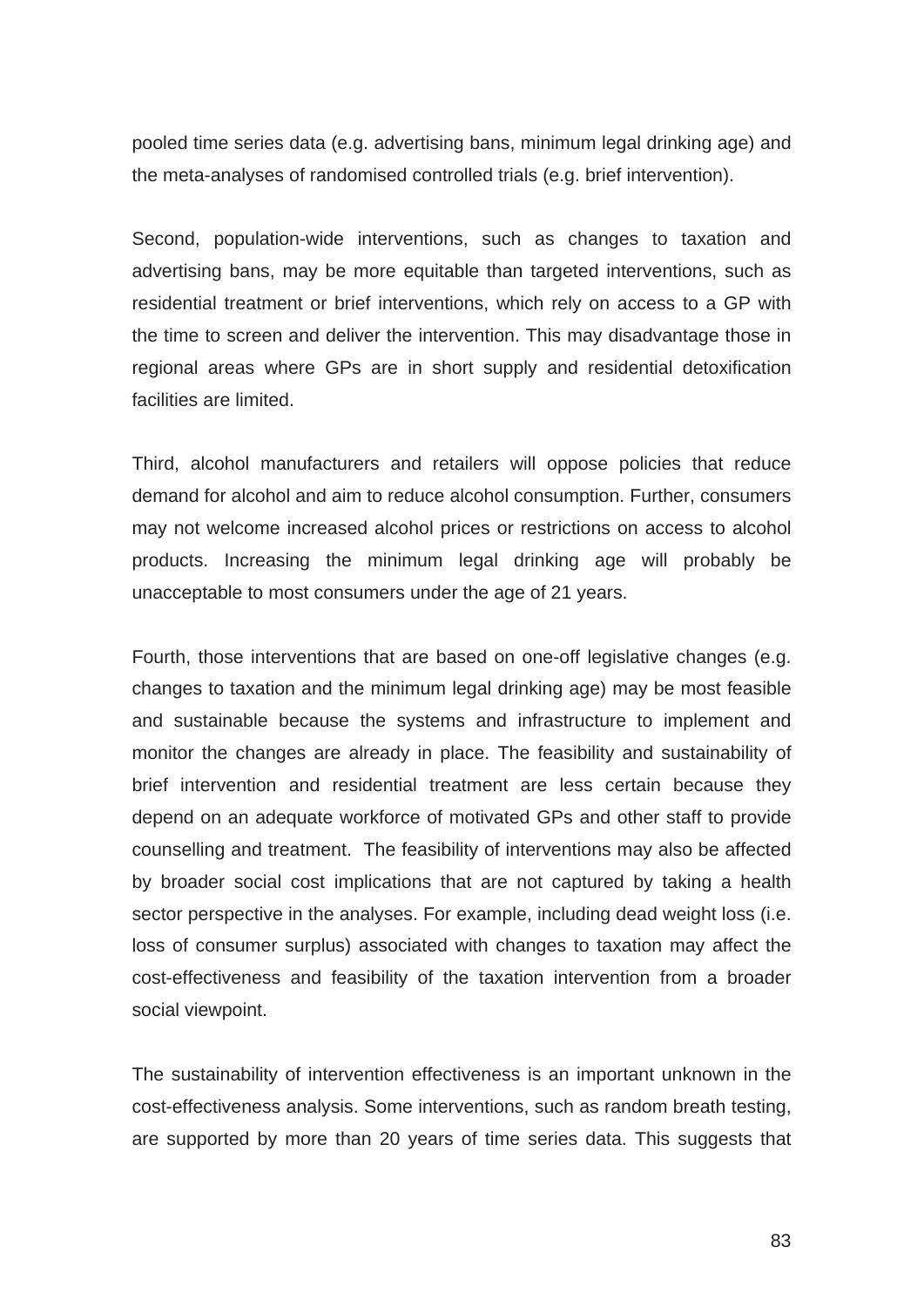they have a sustained effect, but for other interventions, such as residential treatment, the trials only include relatively short-term follow up and the sustainability of intervention effects is uncertain. Differences in intervention sustainability could affect the order of interventions in the expansion pathway but would not substantially alter the cost-effectiveness of the intervention package.

Fifth, there is little chance that alcohol interventions will reduce population health. Although there may be some loss of the putative protective effects of moderate alcohol use for ischaemic heart disease, gallbladder and bile duct disease, these small losses would be more than out-weighed by the population health gains from reducing all other alcohol-related diseases and injuries. There are also potentially positive effects of the interventions that we have not included in our analyses, such as productivity gains generated by decreases in alcohol-related disease and injury, reduced road traffic accidents, violence and crime.

ACE-Alcohol considers the ideal mix of interventions to alleviate the burden of harm from alcohol misuse in the adult Australian population. The analysis does not address issues relevant to the Indigenous population or vulnerable subgroups of the population, other than dependent drinkers. These sub-studies are urgently required. Although the ACE-Alcohol methodology lends itself to these types of analyses, the resources available in the current project were insufficient to expand the analyses to these groups. Additional funding is being sought for these analyses. Further, ACE-Alcohol has attempted to use, where possible, local data. In some areas, such as cost of changing legislation, cost of raising the legal drinking age and cost of advertising campaigns, additional data sources were utilised.

In spite of the shortcomings of ACE-Alcohol, the results provide policy makers with clear evidence on the cost-effectiveness of interventions to curb alcohol misuse. By re-allocating existing resources committed to reducing alcohol-

84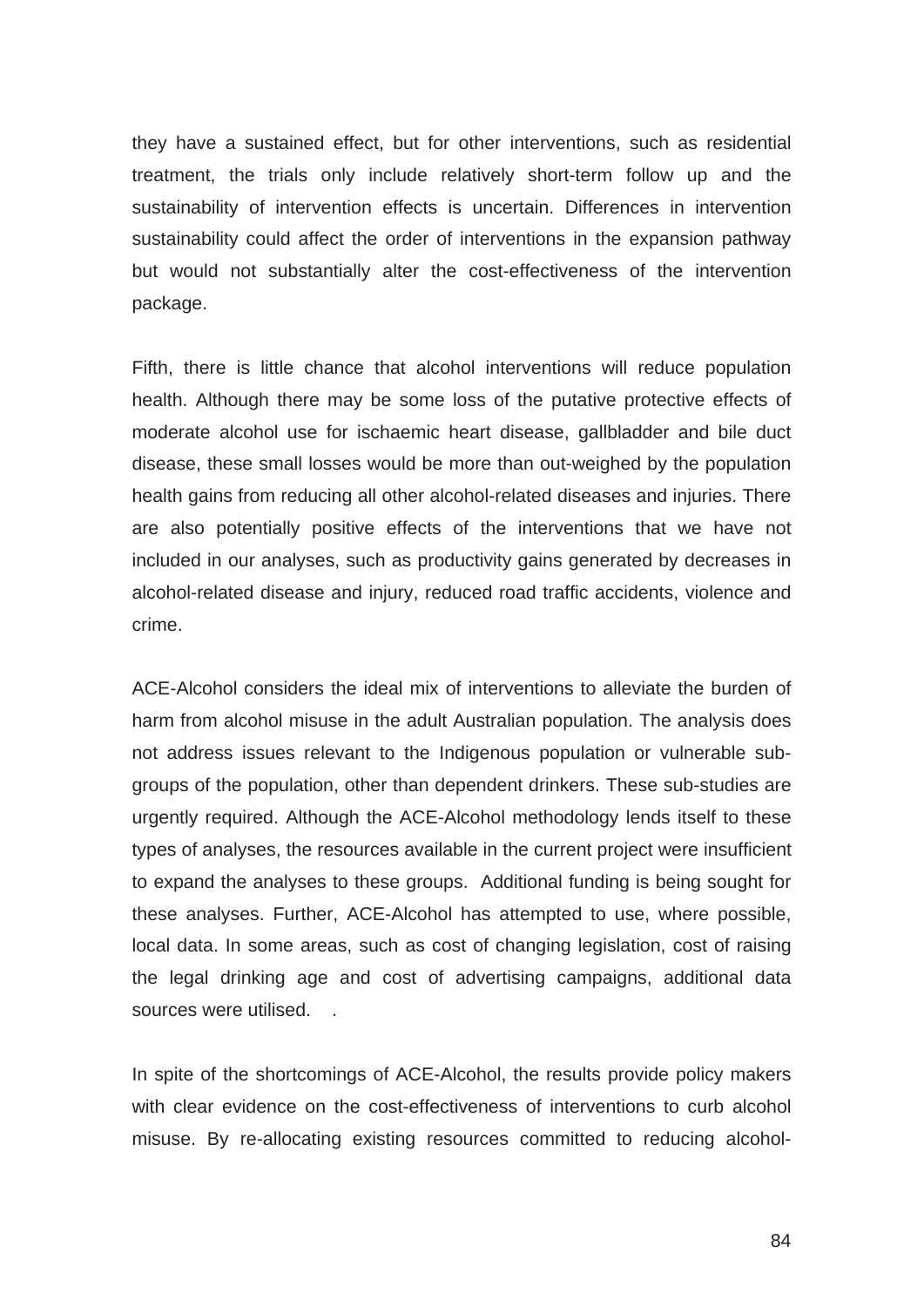related harm, policy makers could achieve over ten times the health gain for the same level of investment. Given the scarcity of resources and the ever increasing fiscal restraint imposed by governments, it is hoped that these results may be adopted by policy makers in order to reduce the current burden of harm that alcohol imposes on our society.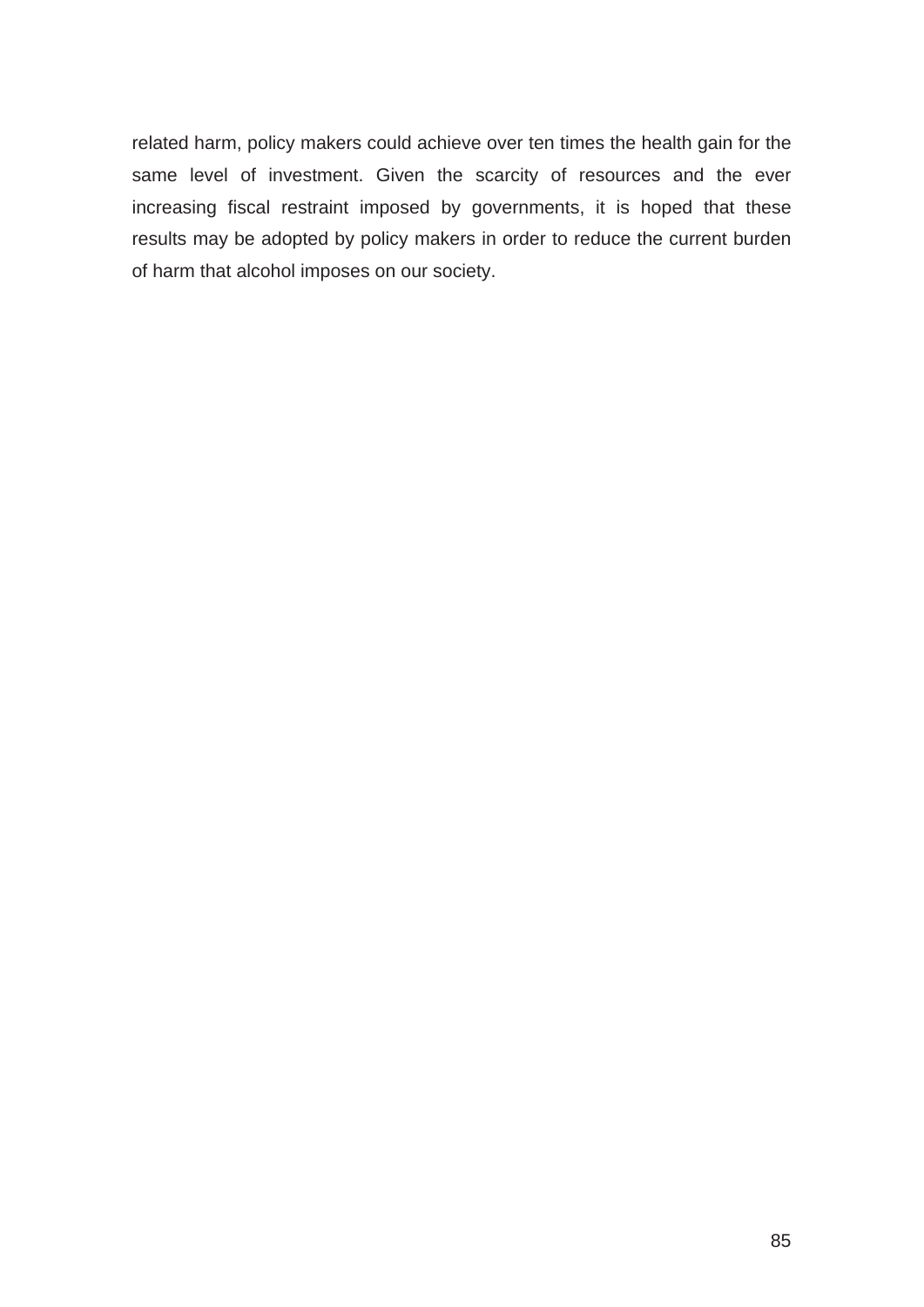## **REFERENCES**

- Allan, C., et al, (2000). "Detoxification from alcohol: A comparison of home detoxification and hospital-based day patient care." *Alcohol and Alcoholism* 35(1):66-69.
- Altisent, R., et al, (1997). Multicenter study on the efficacy of advice for the prevention of alcoholism in primary health care. *Medicina Clinica.* 109(4):121-4..
- Anderson, R. & Scott, E., (1992). The effect of general practitioners' advice to heavy drinking men. *British Journal of Addiction* 87:891-900.
- Australian Bureau of Statistics, (2003). *Consumer Price Index. Cat. No. 6401.* Canberra: ABS.
- Australian Bureau of Statistics, (2006). *Apparent Consumption of Alcohol, Australia, 2004-05, Cat. No. 4307.* Canberra: ABS.
- Australian Institute of Health and Welfare, (2002). *2001 National Drug Strategy Household Survey: detailed findings.* Canberra: AIHW.
- Australian Institute of Health and Welfare, (2004). *Health system expenditure on disease and injury in Australia, 2000–01. AIHW Cat. No. HWE 26*. Canberra: AIHW.
- Australian Institute of Health and Welfare, (2005). *2004 National Drug Strategy Household Survey: detailed findings, AIHW Cat. No PHE 66*. Canberra: AIHW.
- Babor, T., et al, (2003). *Alcohol: no ordinary commodity a consumer's guide to public policy.* Oxford: Oxford University Press.
- Babor, T., et al, (2003). *Alcohol: no ordinary commodity: research and public policy.* Oxford: Oxford University Press.
- Barendregt, J. J., et al, (2003). A generic model for the assessment of disease epidemiology: the computational basis of DisMod II. *Population Health Metrics.*
- Beaglehole, R., et al., (1993). *Basic Epidemiolog*y. Geneva: World Health Organisation.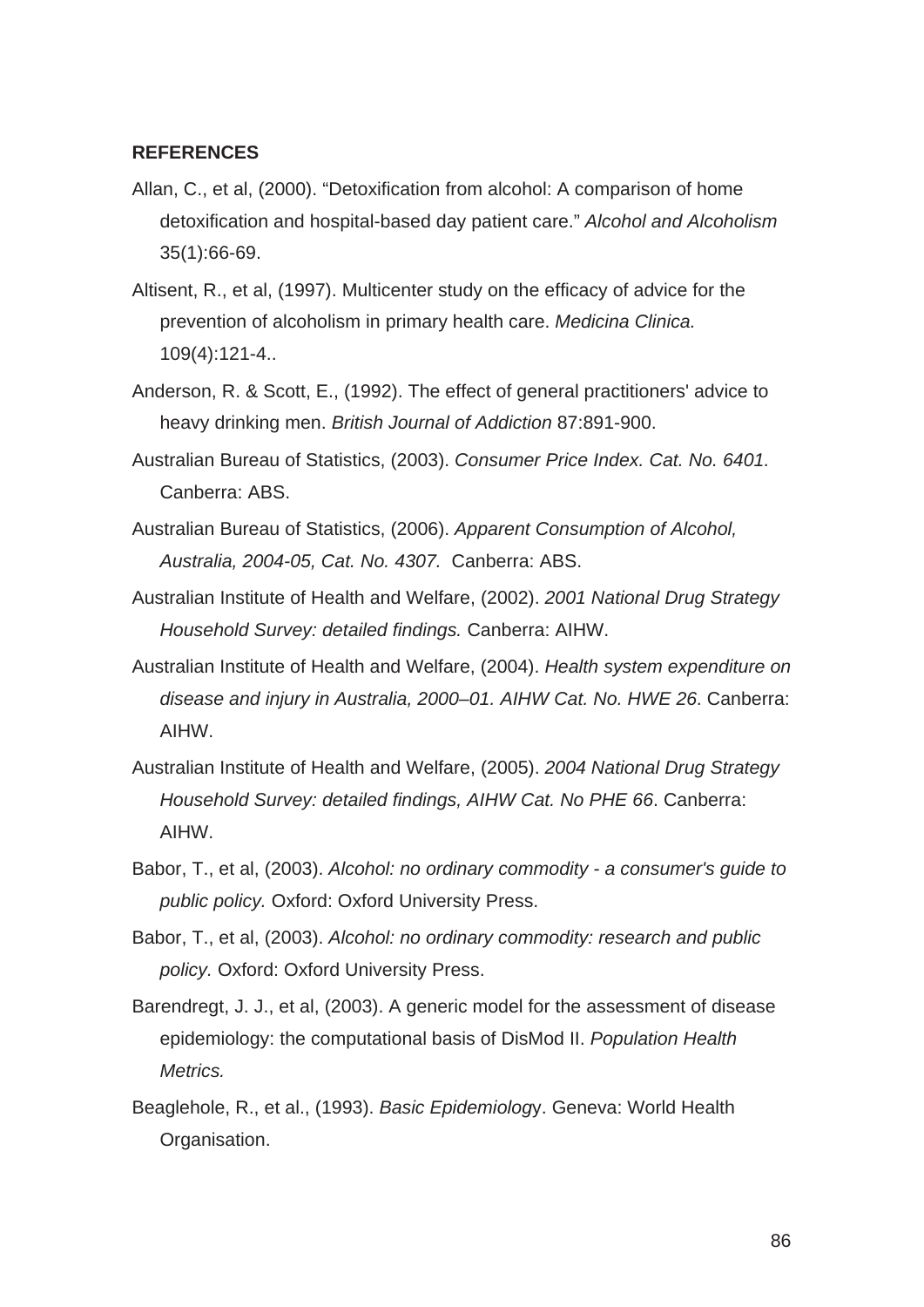- Begg, S.,et al., (2007). *The burden of disease and injury in Australia 2003*. PHE 82. Canberra: AIHW.
- Bertholet, N., et al, (2005). Reduction of alcohol consumption by brief alcohol intervention in primary care - Systematic review and meta-analysis. *Archives of Internal Medicine* 165(9):986-95.
- Booth, B. M., et al, (2001). Short-term course of drinking in an untreated sample of at-risk drinkers. *J Stud Alcohol* 62(5):580-88.
- Briggs, A., (2001). Handling uncertainty in economic evaluation and presenting the results. In *Economic evaluation in health care: merging theory with practice*, Edited by Drummond & McGuire. New York: Oxford University Press.
- Briggs, A. H., et al (2002). Thinking outside the box: recent advances in the analyses and presentation of uncertainty in cost-effectiveness studies. *Annual Review of Public Health* 23:377-401.
- Cameron, M., et al, (1993). Evaluation of transport accident commission road safety advertising. Melbourne: *Monash University Accident Research Centre* Report RN52.
- Carter, R., (2000). Trial of Program Budgeting and Marginal Analysis (PMBA) to Assist Cancer Control Planning in Australia. Melbourne: Center for Health Program Evaluation..
- Chaloupka, F., et al, (2002). The effects of price on alcohol consumption and alcohol-related problems. *Alcohol Research and Health* 26(1):22-34.
- Chikritzhs, T., et al, (2003). *Australian alcohol indicators, 1990-2001: patterns of alcohol use and related harms for Australian states and territories*. Perth: National Drug Research Institute.
- Chisholm, D., et al, (2004). Reducing the global burden of hazardous alcohol use: a comparative cost-effectiveness analysis. *Journal of Studies on Alcohol* 65(6):782-93.
- Collins, D. J., & Lapsley, H. M., (2008). *The costs of tobacco, alcohol and illicit drug abuse to Australian society in 2004/05*. Canberra: Commonwealth of Australia 2008.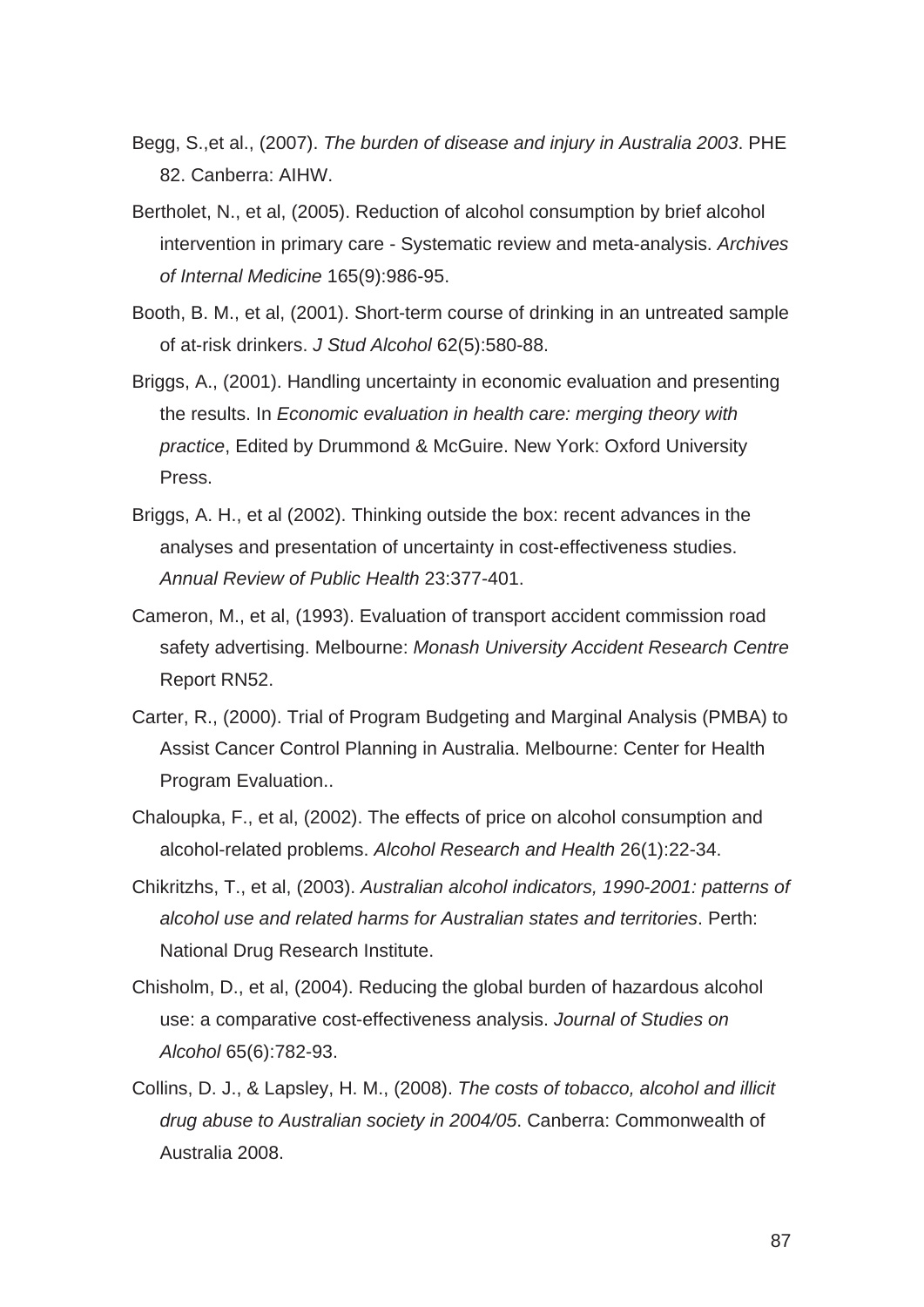- Corrao, G., et al, (2000). Alcohol and coronary heart disease: a meta-analysis. *Addiction* 95(10):1505-23.
- Department of Human Services, (2007). *Victorian Government Health Information [accessed on 15th June, 2007]*. Available at: http://www.health.vic.gov.au/drugservices/about/ab\_funded.htm.
- Econtech, (2004). *Modelling Health-Related Reforms to the Taxation of Alcoholic Beverages*. Sydney: Econtech.
- Elder, R. W., et al, (2004). Effectiveness of mass media campaigns for reducing drinking and driving and alcohol-involved crashes - A systematic review. *American Journal of Preventive Medicine* 27(1):57-65.
- English, D., et al, (1995). *The quantification of drug cause morbidity and mortality in Australia.* Canberra: Commonwealth Department of Human Services and Health.
- Funk, M., et al, (2005). A multicountry controlled trial of strategies to promote dissemination and implementation of brief alcohol intervention in primary health care: findings of a World Health Organization collaborative study. *Journal of Studies on Alcohol* 66(3):379-88.
- Gold, M.R., et al, (1996). *Cost-effectiveness in health and medicine*. New York: Oxford University Press.
- Harris, E. C., & Barraclough, B., (1998). Excess mortality of mental disorder. *British Journal of Psychiatry* 173(1):11-53.
- Hayashida, M., et al, (1989).Comparative effectiveness and costs of inpatient and outpatient detoxification of patients with mild-to-moderate alcohol withdrawal syndrome. *N Engl J Med* 320(6):358-65.
- Health Insurance Commission, (2003). *Medical Benefits Schedule*. Canberra: Commonwealth of Australia.
- Health Insurance Commission (2003). *Pharmaceutical Benefits Scheme*. Canberra: Commonwealth of Australia.
- Henstridge, J., et al, (1997). T*he long-term effects of random breath testing in four Australian states: A time series analysis*. Canberra: Department of Transport and Regional Development. Federal Office of Road Safety.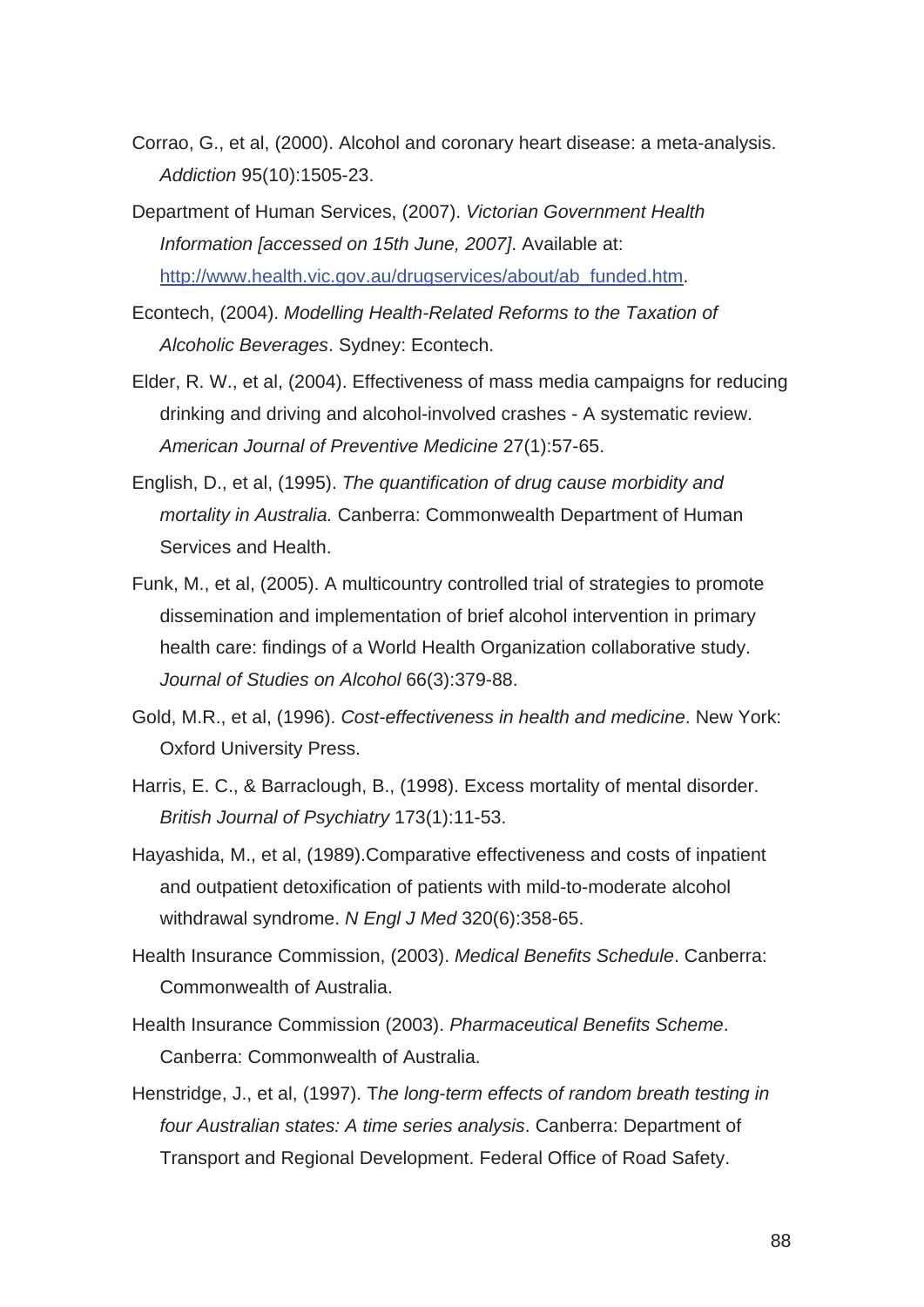- Homel, R., (1990). Random breath testing the Australian way: a model for the United States? *Alcohol Health and Research World* 14(1):70-75.
- Klijnsma, M.P., et al, (1995). Out-patient alcohol detoxification outcome after 2 months. *Alcohol and Alcoholism* 30(5):669-73.
- Kunz, F., et al, (2004). Cost-effectiveness analysis of a brief intervention delivered to problem drinkers presenting at an inner-city hospital emergency department. *Journal of Studies on Alcohol* 65(3):363-70.
- Ludbrook, A., et al, (2002). *Effective and cost-effective measures to reduce alcohol misuse in Scotland: a literature review*. Edinburgh: Scottish Executive, Health Department.
- Ludbrook, A., (2004). *Effective and cost-effective measures to reduce alcohol misuse in Scotland: an update to the literature review*. Aberdeen: Health Economics Research Unit, University of Aberdeen.
- Miller, W., et al, (1995). What works? A methodological analysis of the alcohol treatment outcome literature. In *Handbook of Alcoholism Treatment Approahces: Effective Alternatives. E*dited by Hester. Boston: Allyn & Bacon.
- Mundt, M., et al, (2005). Brief physician advice for problem drinking among older adults: an economic analysis of costs and benefits. *Journal of Studies on Alcohol* 66(3):389-95.
- National Health & Medical Research Council, (2001). *Australian alcohol guidelines: health risks and benefits*. Canberra: NHMRC.
- Palisade Corporation, (2004). *@RISK VBA Macro Language Risk Analysis and Simulation Add-In for Microsoft® Excel Version 4.5.* Newfield: Palisade Corporation.
- Parrott, S., et al, (2006). Cost and outcome analysis of two alcohol detoxification services. *Alcohol and Alcoholism* 41(1):84-91.
- Queensland Police (2003). *Queensland Police Annual Report 2003* [accessed on June 30, 2007]. Available at: www.police.qld.gov.au.
- Reinert, D. F. & J. P. Allen, (2002). The Alcohol Use Disorders Identification Test (AUDIT): A review of recent research. *Alcoholism-Clinical and Experimental Research* 26(2):272-79.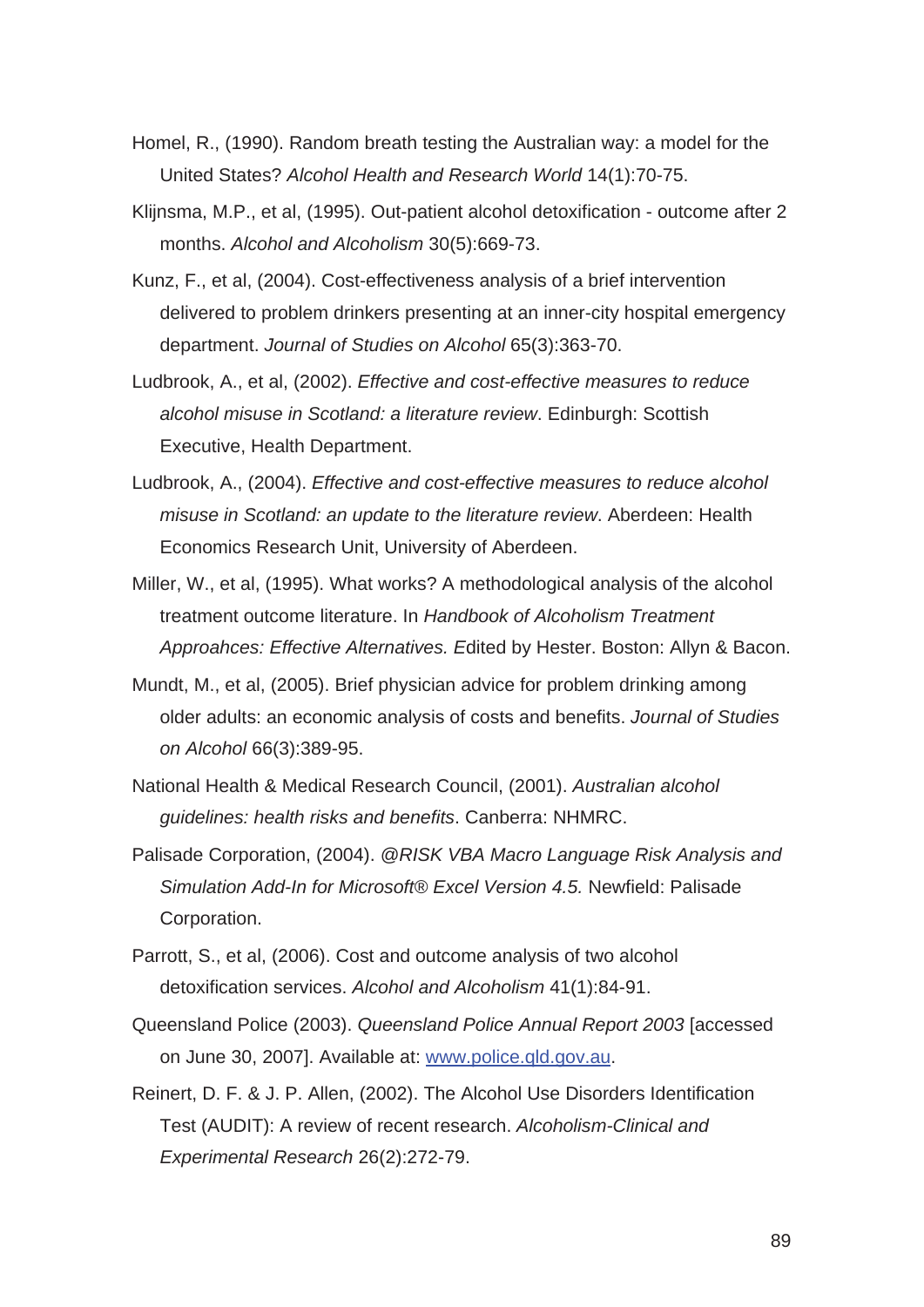- Ridolfo, B. & C. Stevenson, (2001). *The quantification of drug-caused mortality and morbidity in Australia, 1998*. AIHW Cat. No. PHE 29. Canberra: Australian Institute of Health and Welfare (Drug Statistics Series No. 7).
- Room, R., et al, (2005). Alcohol and public health. *Lancet* 365(9458):519-30.
- Rychlik, R., et al, (2003). Cost-effectiveness of adjuvant treatment with acamprosate in maintaining abstinence in alcohol dependent patients. *European Addiction Research* 9(2):59-64.
- Saffer, H., & D. Dave, (2002). Alcohol consumption and alcohol advertising bans. *Applied Economics* 34(11):1325-34.
- Shand, F., et al, (2003). *The treatment of alcohol problems: a review of the evidence*. Canberra: Commonwealth of Australia.
- Shaw, G. K., (1998). The detoxification experience of alcoholic inpatients and predictors of outcome. *Alcohol and Alcoholism* 33(3):291-303.
- Shults, R. A., (2001). Reviews of evidence regarding interventions to reduce alcohol-impaired driving. *American Journal of Preventive Medicine* 21(4):66- 88.
- Srisurapanont, M. & N. Jarusuraisin, (2005). Naltrexone for the treatment of alcoholism: a meta-analysis of randomized controlled trials. *International Journal of Neuropsychopharmacology* 8(2):267-80.
- Srisurapanont, M. & N. Jarusuraisin, (2005). Opioid antagonists for alcohol dependence. *Cochrane Database of Systematic Reviews*(1):CD001867.
- Stockwell, T., et al, (1990). Home detoxification for problem drinkers: Acceptability to clients, relatives, general practitioners and outcome after 60 days. *British Journal of Addiction* 85:61-70.
- Wagenaar, A. C. & T. L. Toomey, (2002). Effects of minimum drinking age laws: review and analyses of the literature from 1960 to 2000. *Journal of Studies on Alcohol*:206-25.
- Waller, S., et al, (2002). *Prevention and reduction of alcohol misuse: evidence briefing*. London: NHS Health Development Agency.